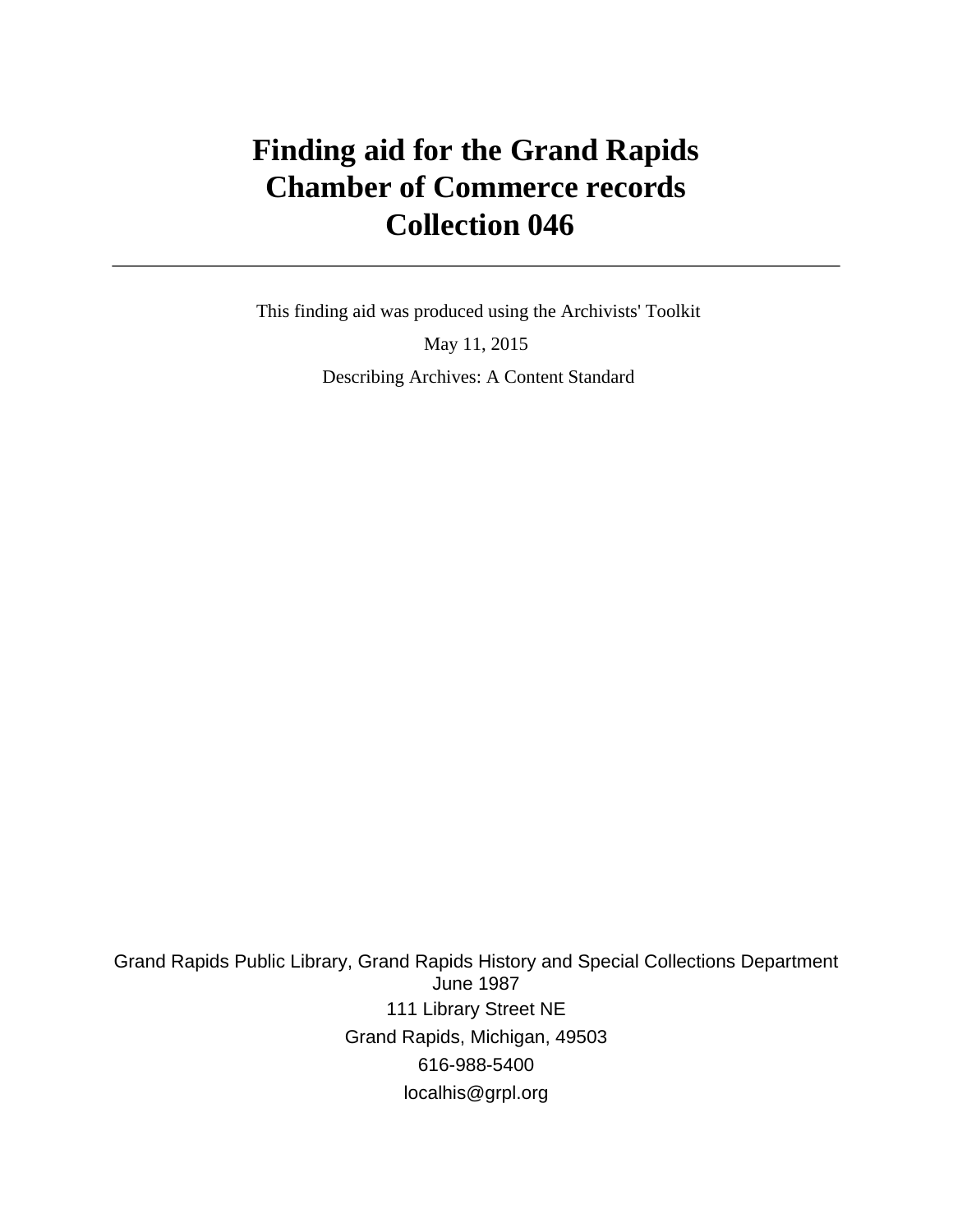# **Table of Contents**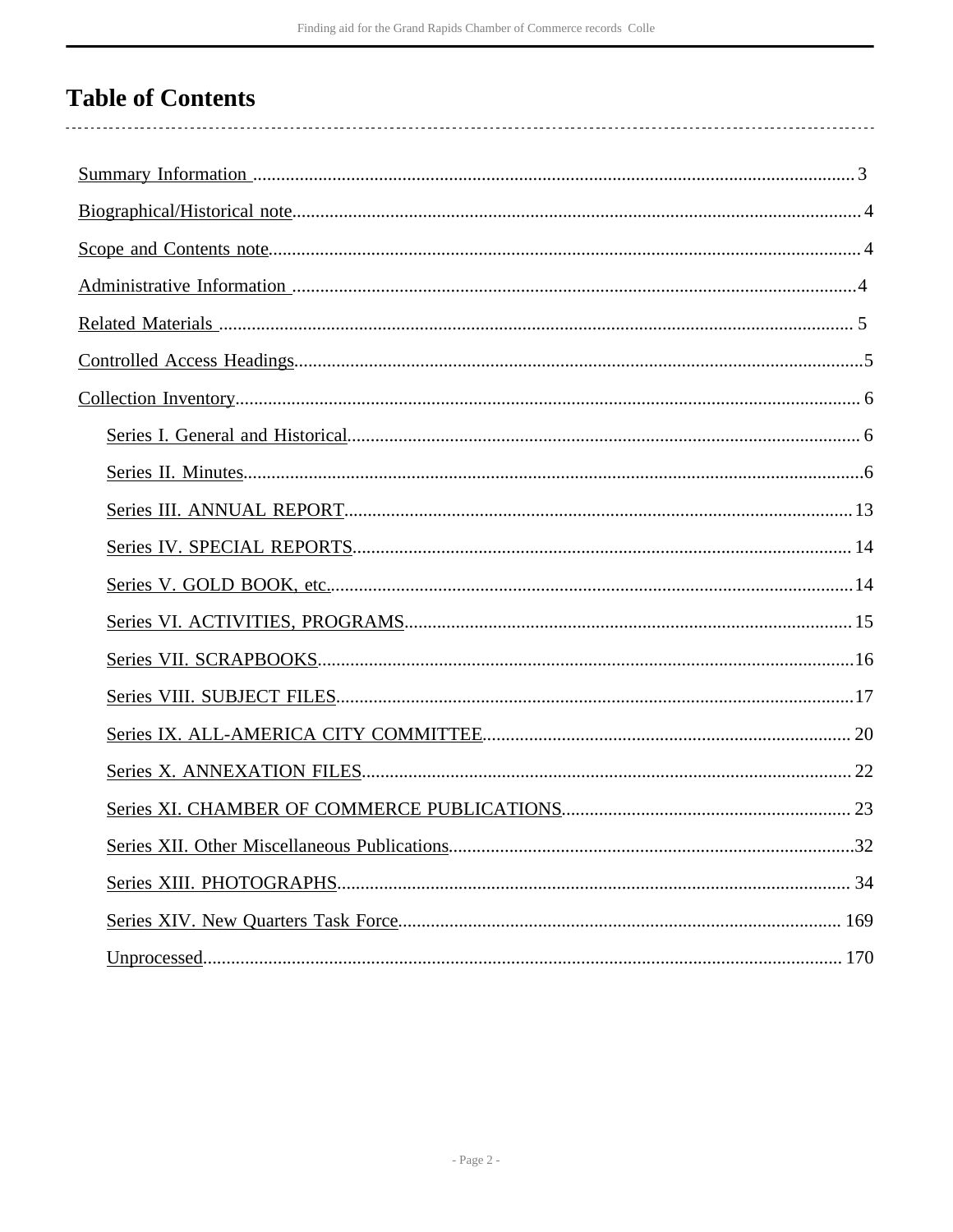# <span id="page-2-0"></span>**Summary Information**

| <b>Repository</b> | Grand Rapids Public Library, Grand Rapids History and Special<br><b>Collections Department</b>                                                                                                                                                                                                                                                                                                                                                                                                                                                                                                                                                                                                                                                                                               |
|-------------------|----------------------------------------------------------------------------------------------------------------------------------------------------------------------------------------------------------------------------------------------------------------------------------------------------------------------------------------------------------------------------------------------------------------------------------------------------------------------------------------------------------------------------------------------------------------------------------------------------------------------------------------------------------------------------------------------------------------------------------------------------------------------------------------------|
| <b>Title</b>      | Grand Rapids Chamber of Commerce records                                                                                                                                                                                                                                                                                                                                                                                                                                                                                                                                                                                                                                                                                                                                                     |
| Date [inclusive]  | 1881-1996                                                                                                                                                                                                                                                                                                                                                                                                                                                                                                                                                                                                                                                                                                                                                                                    |
| <b>Extent</b>     | 47.5 Linear feet Over 70 boxes                                                                                                                                                                                                                                                                                                                                                                                                                                                                                                                                                                                                                                                                                                                                                               |
| Language          | English                                                                                                                                                                                                                                                                                                                                                                                                                                                                                                                                                                                                                                                                                                                                                                                      |
| <b>Abstract</b>   | The Grand Rapids Chamber of Commerce was founded in 1887 as the<br>Grand Rapids Board of Trade. The name was changed to Grand Rapids<br>Association of Commerce in 1911, and to Chamber of Commerce in 1943.<br>The Grand Rapids Chamber of Commerce Records include the minutes,<br>financial and other records, scrapbooks, photographs and publications of<br>the organization, 1888-1991. The papers detail activities of the Chamber<br>as it tried to improve the business environment in Grand Rapids, to<br>enhance the city's image, to offer assistance to businesses and to help plan<br>city economic and physical growth. The minutes and records also depict<br>the Chamber's internal operations, especially in generating policies and<br>establishing community-wide goals. |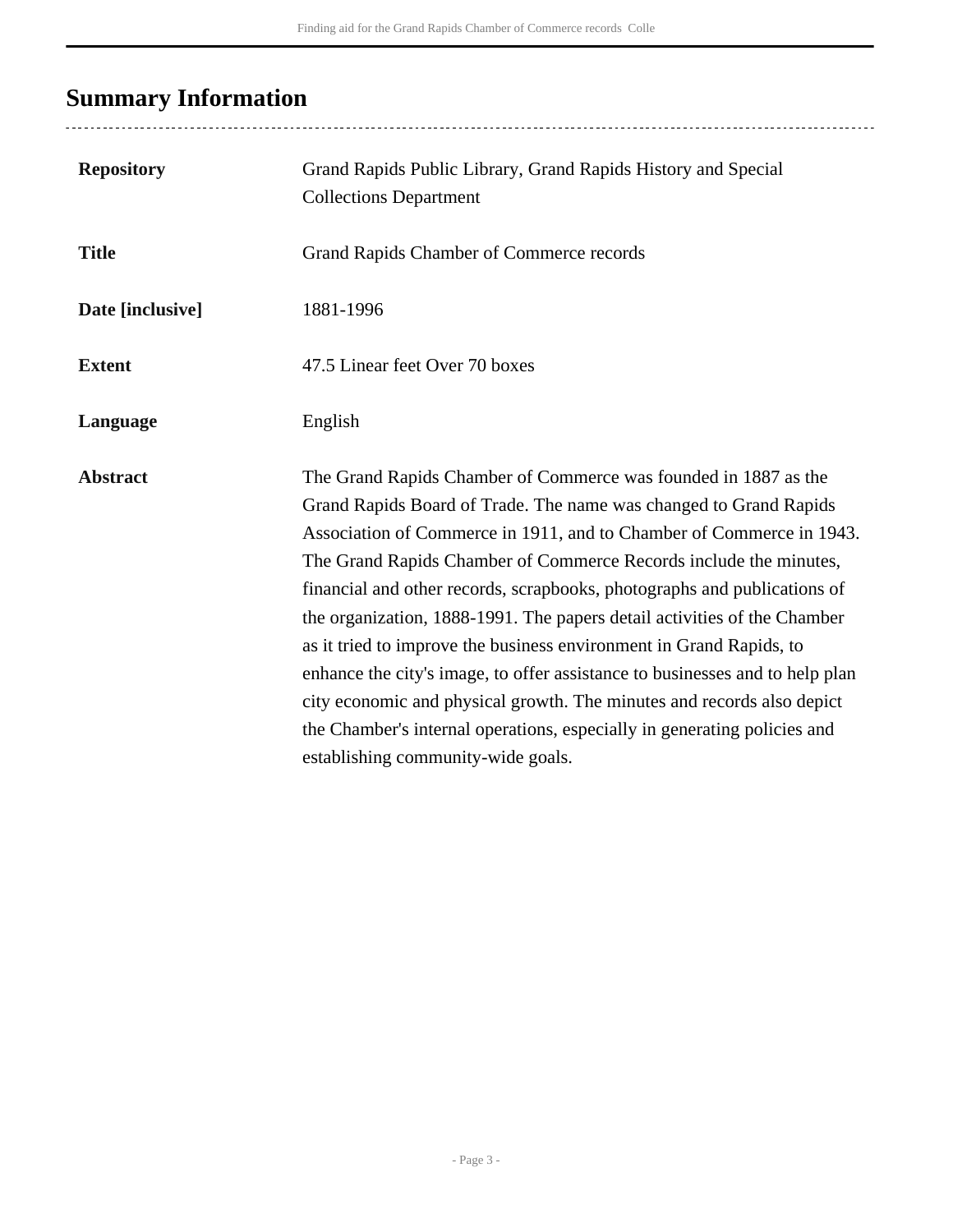## <span id="page-3-0"></span>**Biographical/Historical note**

The Grand Rapids Chamber of Commerce was founded in 1887 as the Grand Rapids Board of Trade. The name was changed to Grand Rapids Association of Commerce in 1911, and to Chamber of Commerce in 1943. The Chamber is composed of local businessmen from throughout the community and its funding base is local. The Chamber is loosely affiliated with the national and state organizations.

Since its founding, the organization has attempted both to improve Grand Rapids and to promote the advantages of the city to non-residents. Though the Chamber's primary interest has been improving business conditions, the Chamber has taken a very broad view about what makes a community desirable to business. Thus the records, photographs and publications show the Chamber involved in a whole series of activities, including education, public health, governmental organization and efficiency, transportation, housing, public welfare - literally everything from railroad freight rates to the statues placed in parks. The Chamber has included the most able of the community's business leaders from its inception, and has been a major force in the city's economic and social fabric. The Chamber continues in the tradition established by its early leaders.

## <span id="page-3-1"></span>**Scope and Contents note**

The collection documents through the Chamber's minutes, activities programs, scrapbooks, records, publications and photographs, the impact of the organization in and on the community, and reflects especially the economic development of Grand Rapids from 1888. The bulk of the collection dates from 1888 to 1946, the exception being the photograph series which encompasses primarily the 1950 to 1980 period. The collection consists of the following series: Minutes of the Directors' Meetings, Miscellaneous Committee Minutes, Wholesale Department Committee Minutes, Annual Reports, Special Reports, "Gold Book" Directories, Activities Programs, Scrapbooks, Subject files, All-America City Commission 1980-81, Annexation, Chamber of Commerce Publications, Photographs and Miscellaneous Publications.

## <span id="page-3-2"></span>**Administrative Information**

## **Publication Information**

Grand Rapids Public Library, Grand Rapids History and Special Collections Department June 1987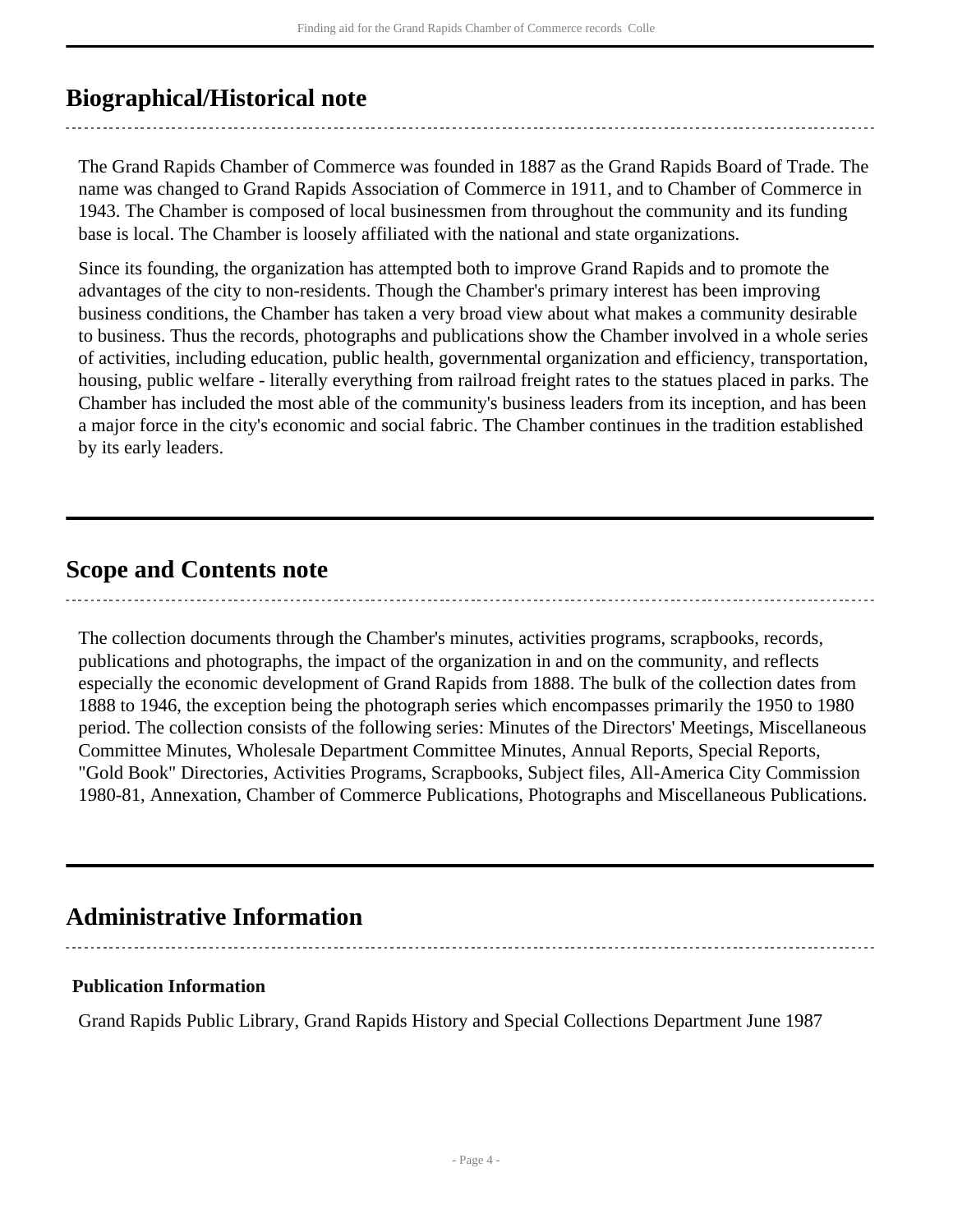### **Immediate Source of Acquisition note**

Grand Rapids Area Chamber of Commerce, 1986; accession numbers 1986.013, 1986.162

## <span id="page-4-0"></span>**Related Materials**

#### **Related Archival Materials note**

Coll. 185. See 185-2-80 for an image identified as being a Chamber of Commerce meeting 1960, containing Ed Frey, Ronald Reagan before he became Governor of California and Marvin Blackport.

Coll. 303 National Safety Council, GR Division, Assoc. of Commerce.

Coll. 263 GRPL Small Manuscript Collection, including histories and other documents related to types of business in general or specific businesses.

Coll. 289 Hub O' Trade hand book of information on GR business. Powers-Tyson Printing Co.

## <span id="page-4-1"></span>**Controlled Access Headings**

## **Corporate Name(s)**

• Grand Rapids Area Chamber of Commerce.

## **Geographic Name(s)**

• Grand Rapids (Mich.) -- History

#### **Subject(s)**

• Boards of Trade -- Michigan -- Grand Rapids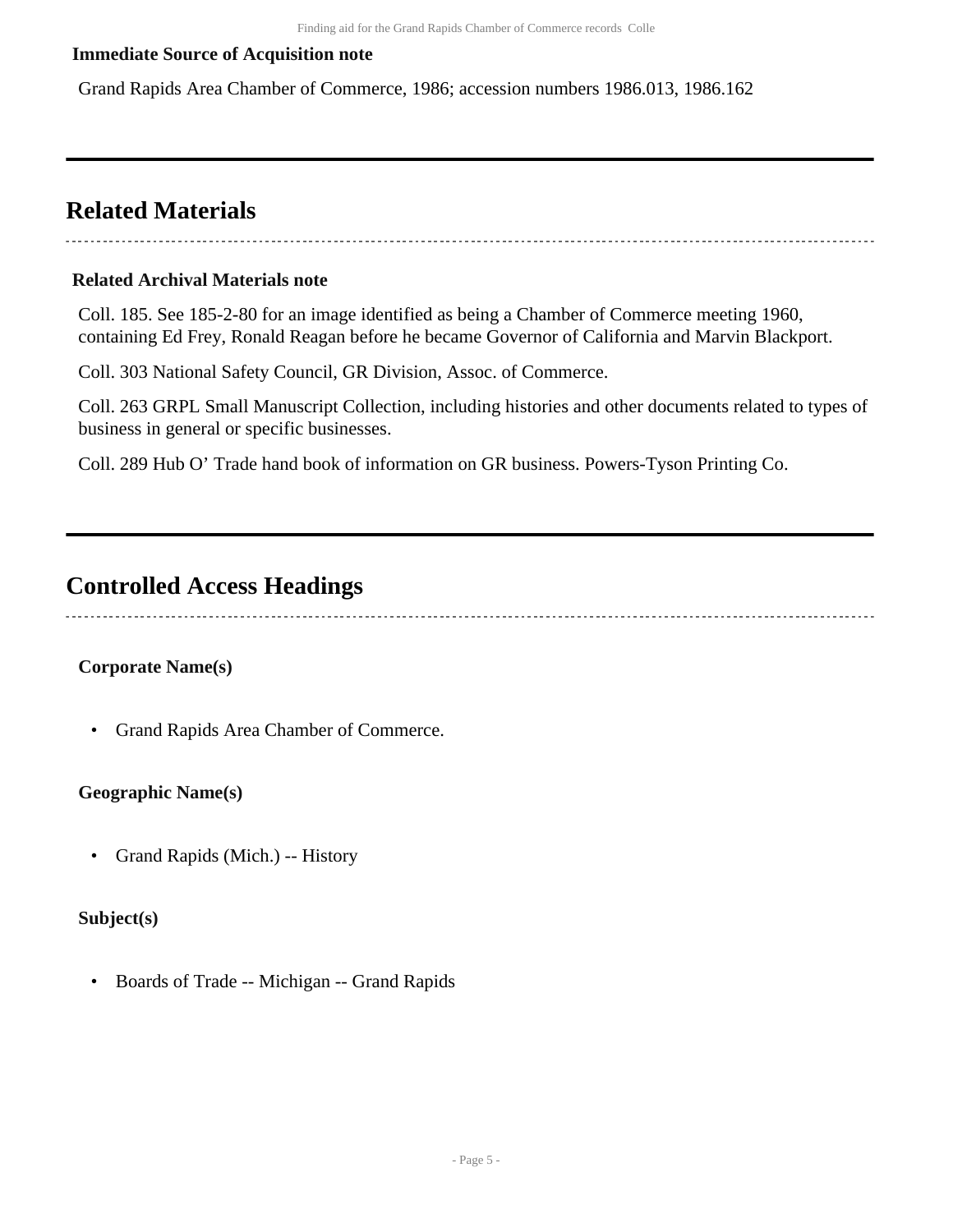## <span id="page-5-0"></span>**Collection Inventory**

#### <span id="page-5-1"></span>**Series I. General and Historical**

#### **Scope and Contents note**

This is a new series created to hold general information about the Chamber itself. It is mostly a place holder box for materials found and added by staff.

|                                                                                                                                                                                                                                         | <b>Box</b> | <b>Folder</b>         |
|-----------------------------------------------------------------------------------------------------------------------------------------------------------------------------------------------------------------------------------------|------------|-----------------------|
| Grand Rapids: a City Renewed / Gordon L. Olson. Grand Rapids:<br>Greater Grand Rapids Chamber Foundation; Grand Rapids Historical<br>Commission, 1996. [Book]                                                                           | 0.5        |                       |
| "Mirror of the community: City Historian Releases New Book"<br>Documenting Grand Rapids' Phenomenal Economic Renaissance" / Pat<br>Shellenbarger. Nov. 10, 1996. Grand Rapids Press. Proquest print. [Grand]<br>Rapids, a City Renewed] | 0.5        |                       |
| Newspaper clippings.                                                                                                                                                                                                                    | 0.5        | $\mathcal{D}_{\cdot}$ |
|                                                                                                                                                                                                                                         |            |                       |

## <span id="page-5-2"></span>**Series II. Minutes**

#### **Scope and Contents note**

Subseries A. MINUTES OF DIRECTORS' MEETINGS: Consists of the minutes of the Board of Directors, 1895 to 1946. Vol. B, p. 251 also includes Miscellaneous Committee Minutes 1898-1903. The 30 volumes in the series document both the internal workings of the organization and its responses to outside conditions. Arranged chronologically.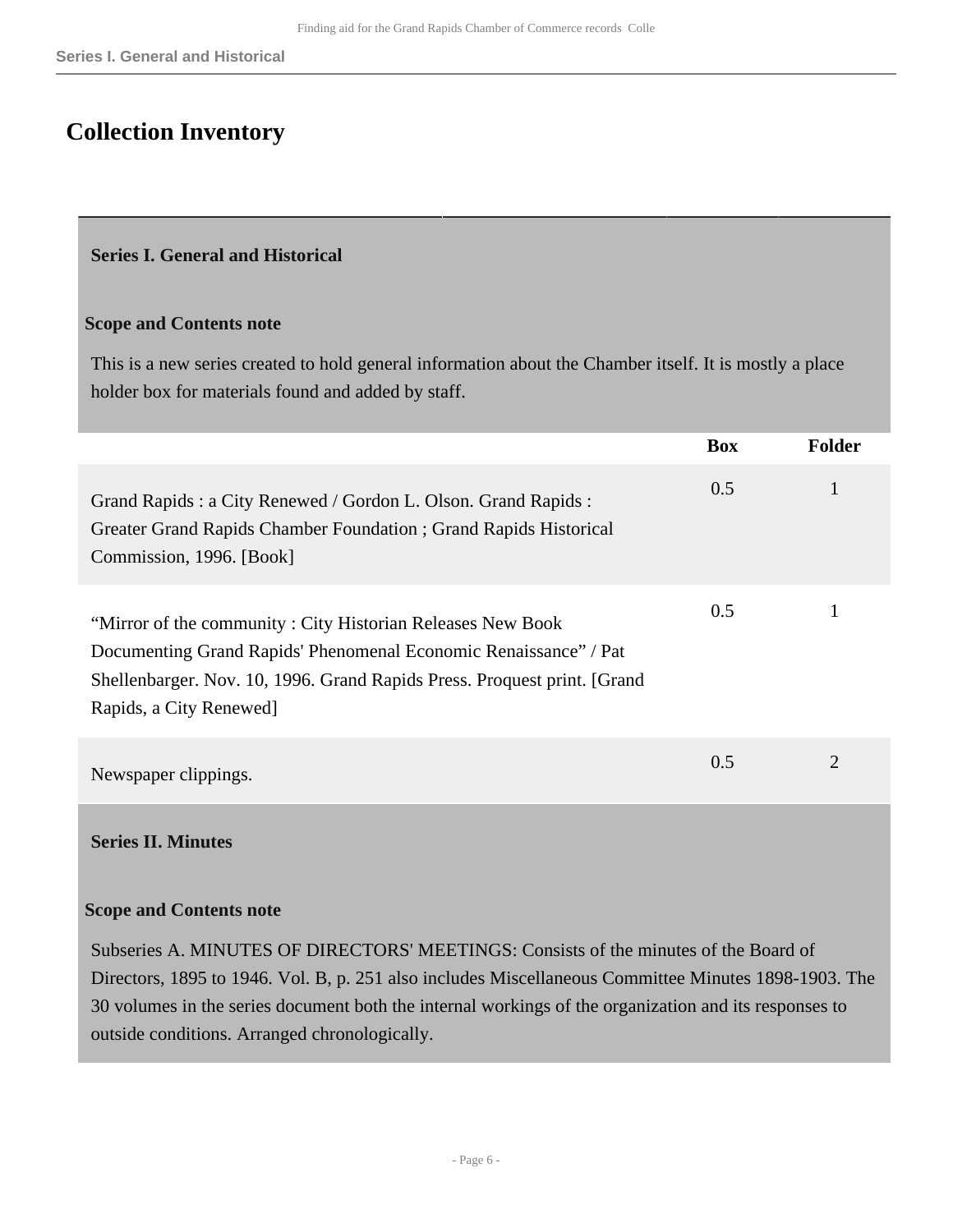Suberies B. MISCELLANEOUS COMMITTEE MINUTES: Consists of the minutes of miscellaneous committees, 1903-1946. For Minutes 1898-1903, see Vol. B, p. 251. The manner in which the committee minutes were bound for 1909 to 1929 is extremely disorganized. After 1929 the committee minutes were bound chronologically. The arrangement in the series echoes the haphazard binding scheme. The minutes reflect the responses of the Chamber to particular problems or goals as perceived by the organization. Arranged chronologically.

Subseries C. WHOLESALE DEPARTMENT COMMITTEE MINUTES: Consists of bound committee minutes from 1917-1925. Arranged chronologically.

## **Subseries A. MINUTES OF THE DIRECTORS' MEETINGS**

### **Board Of Trade**

|                                                                                                                                                                                                                            | <b>Box</b> | <b>Folder</b>  |
|----------------------------------------------------------------------------------------------------------------------------------------------------------------------------------------------------------------------------|------------|----------------|
| Original Papers, 1887.                                                                                                                                                                                                     | 35         | [A]            |
| Record Book No. 2. Sept. 10, 1895-Aug 9, 1905; annual meetings<br>1897-1904; Miscellaneous Committee minutes, 1898-1903.                                                                                                   | 35         | [B]            |
| Sept. 12, 1905-Feb 9, 1909. NOTE: See also Coll. 254-25-13.5/13.6 for<br>John I hlder's report and newspaper clippings of the western cities tours for<br>the Board of Trade. Municipal Affairs Committee. June-Aug. 1909. | 35         | [C]            |
| Mar 9, 1909-Mar 8, 1910.                                                                                                                                                                                                   | 36         | 1              |
| Apr 12, 1910-Jun 13, 1911.                                                                                                                                                                                                 | 36         | $\overline{2}$ |
| Sept. 12, 1911-Nov 14, 1911.                                                                                                                                                                                               | 36         | 3              |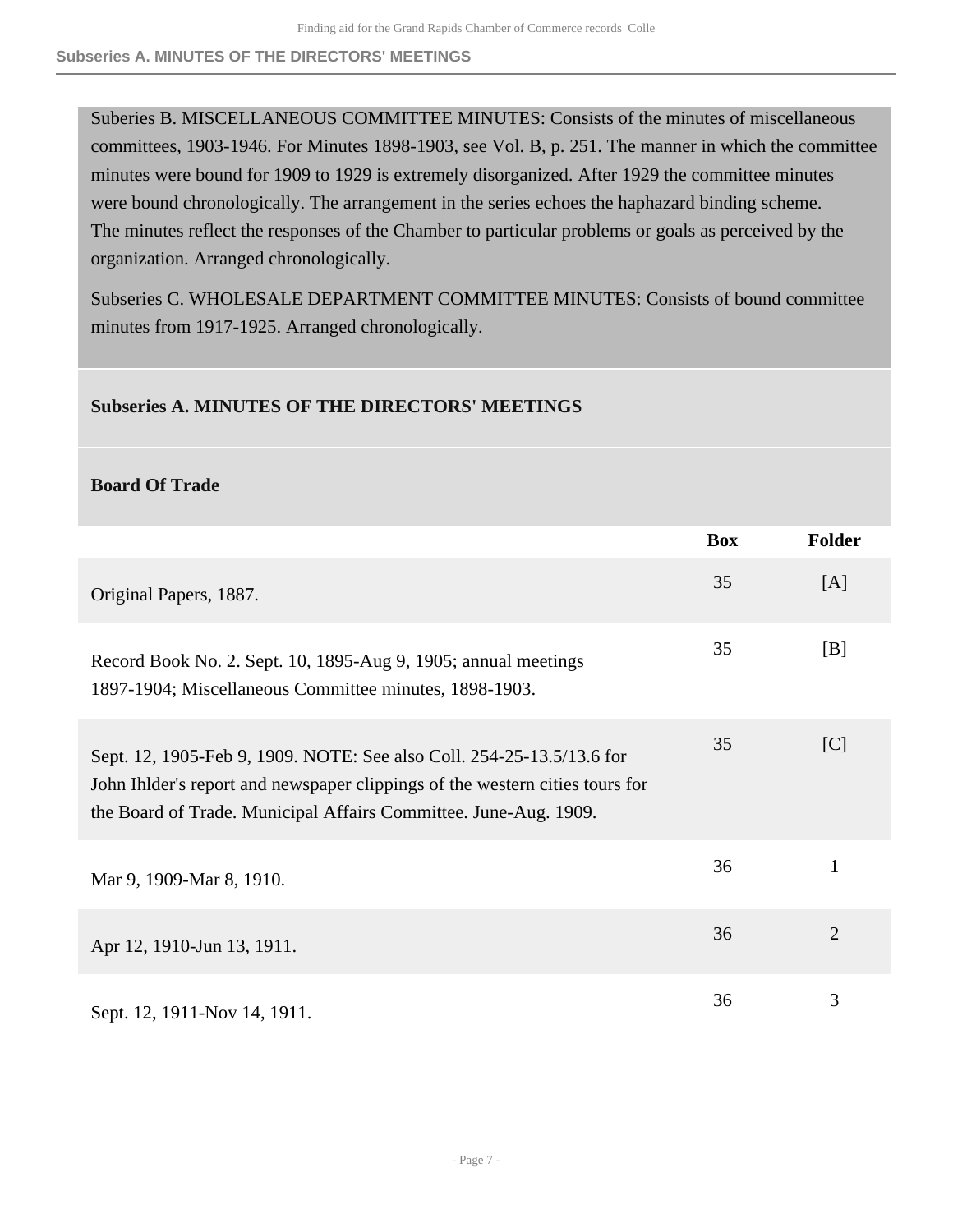## **Association of Commerce**

|                            | <b>Box</b> | Folder           |
|----------------------------|------------|------------------|
| Dec 6, 1911-Jan 9, 1912.   | 36         | $\mathfrak{Z}$   |
| Feb 13, 1912-Jan 7, 1913.  | 36         | $\overline{4}$   |
| Feb 4, 1913-Jan 13, 1914.  | 36         | $\mathfrak{S}$   |
| Feb 3, 1914-Feb 2, 1915.   | 36         | $\sqrt{6}$       |
| Feb 9, 1915-Jan 16, 1917.  | 36         | $\boldsymbol{7}$ |
| Feb 13, 1917-Feb 21, 1919. | 36         | $8\,$            |
| Feb 18, 1919-Jan 17, 1922. | 36         | 9                |
| Feb 21, 1922-Jan 12, 1926. | 36         | $10\,$           |
| Feb 9, 1926-Jan 14, 1930.  | 37         | $11\,$           |
| Minutes                    | $37\,$     | 12               |
| Minutes                    | $37\,$     | $13\,$           |
| Minutes                    | 37         | $14\,$           |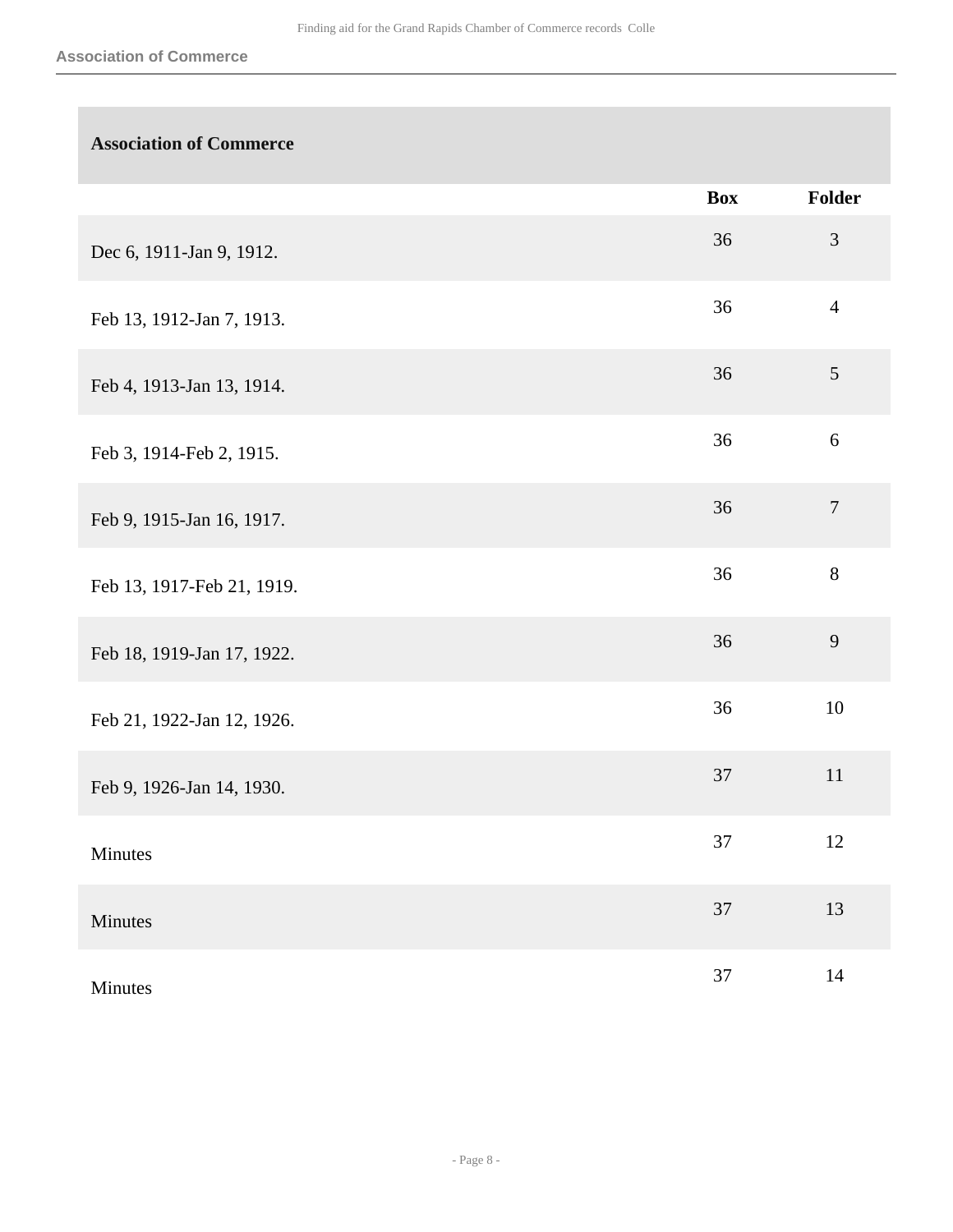#### **Subseries B. Miscellaneous Committee Minutes**

| Minutes | 37     | $15\,$ |
|---------|--------|--------|
| Minutes | $37\,$ | $16\,$ |
| Minutes | $37\,$ | $17\,$ |
| 1936    | 37     | $18\,$ |
| Minutes | $38\,$ | $19\,$ |
| Minutes | $38\,$ | $20\,$ |
| Minutes | $38\,$ | 21     |
| Minutes | 38     | $22\,$ |
| Minutes | $38\,$ | $23\,$ |
| Minutes | $38\,$ | $24\,$ |
| Minutes | $38\,$ | $25\,$ |
| Minutes | $38\,$ | $26\,$ |

## **Subseries B. Miscellaneous Committee Minutes**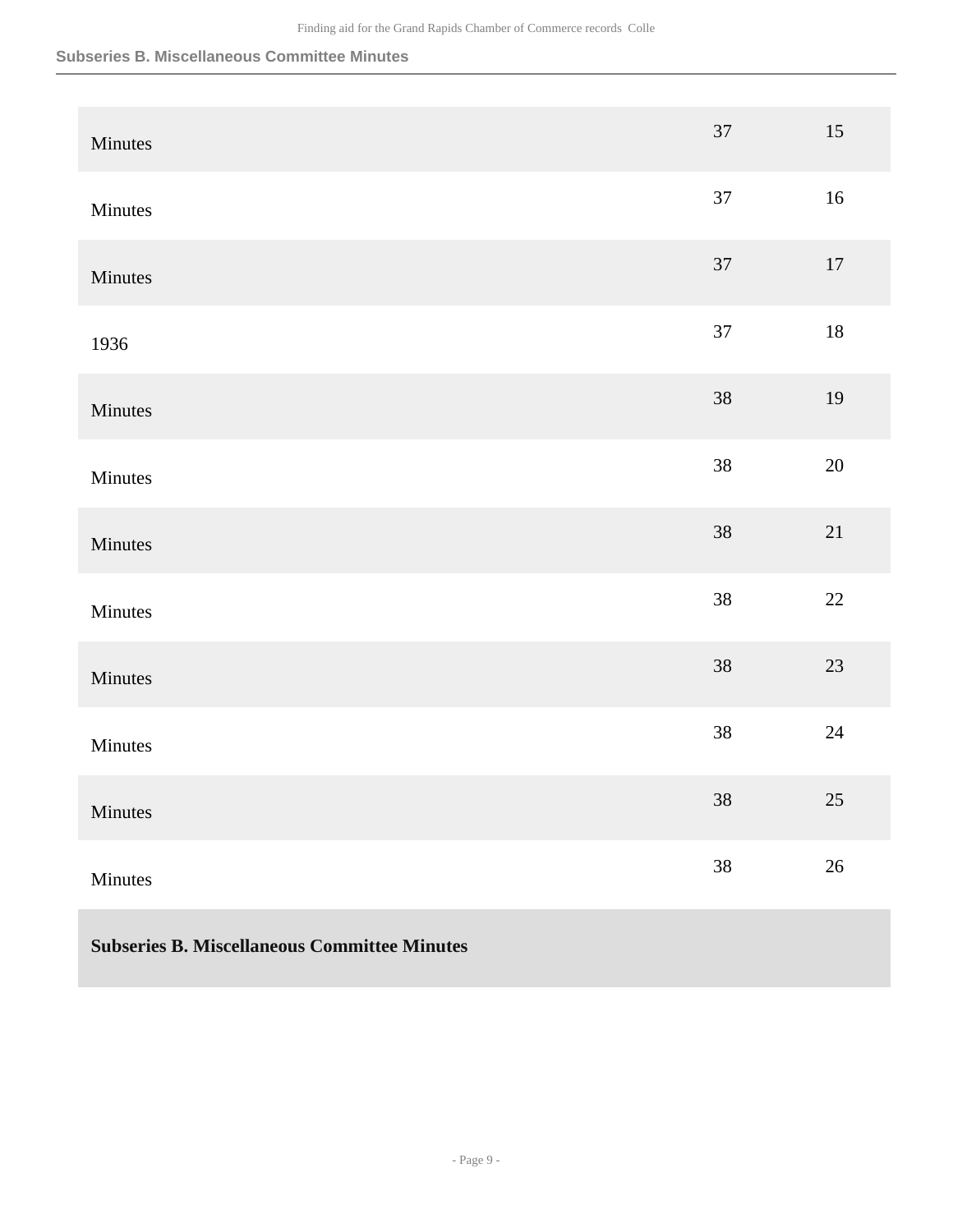| <b>Association of Commerce</b>  |            |               |
|---------------------------------|------------|---------------|
|                                 |            | <b>Box</b>    |
| MISCELLANEOUS COMMITTEE MINUTES |            | 39            |
|                                 | <b>Box</b> | <b>Folder</b> |
| 1945                            | 39         | 27            |
| 1946                            | 39         | 28            |
| (p.251)1898-1903.               | 35         | $\, {\bf B}$  |
| Feb 17, 1903-Mar, 1905.         | 44         | $[29]$        |
| 1905-1906.                      | 44         | $[30]$        |
| 1907-1908.                      | 44         | $[31]$        |
| 1909                            | 44         | $[32]$        |
| Mar 3, 1909-Jul 28, 1911.       | 39         | $[33]$        |
| Mar 24, 1909-Jul 7, 1911        | 39         | $[34]$        |
| Committee of 100, 1909-11.      | 39         | $[35]$        |
| Dec 8, 1911-Mar 11, 1915.       | 39         | $[36]$        |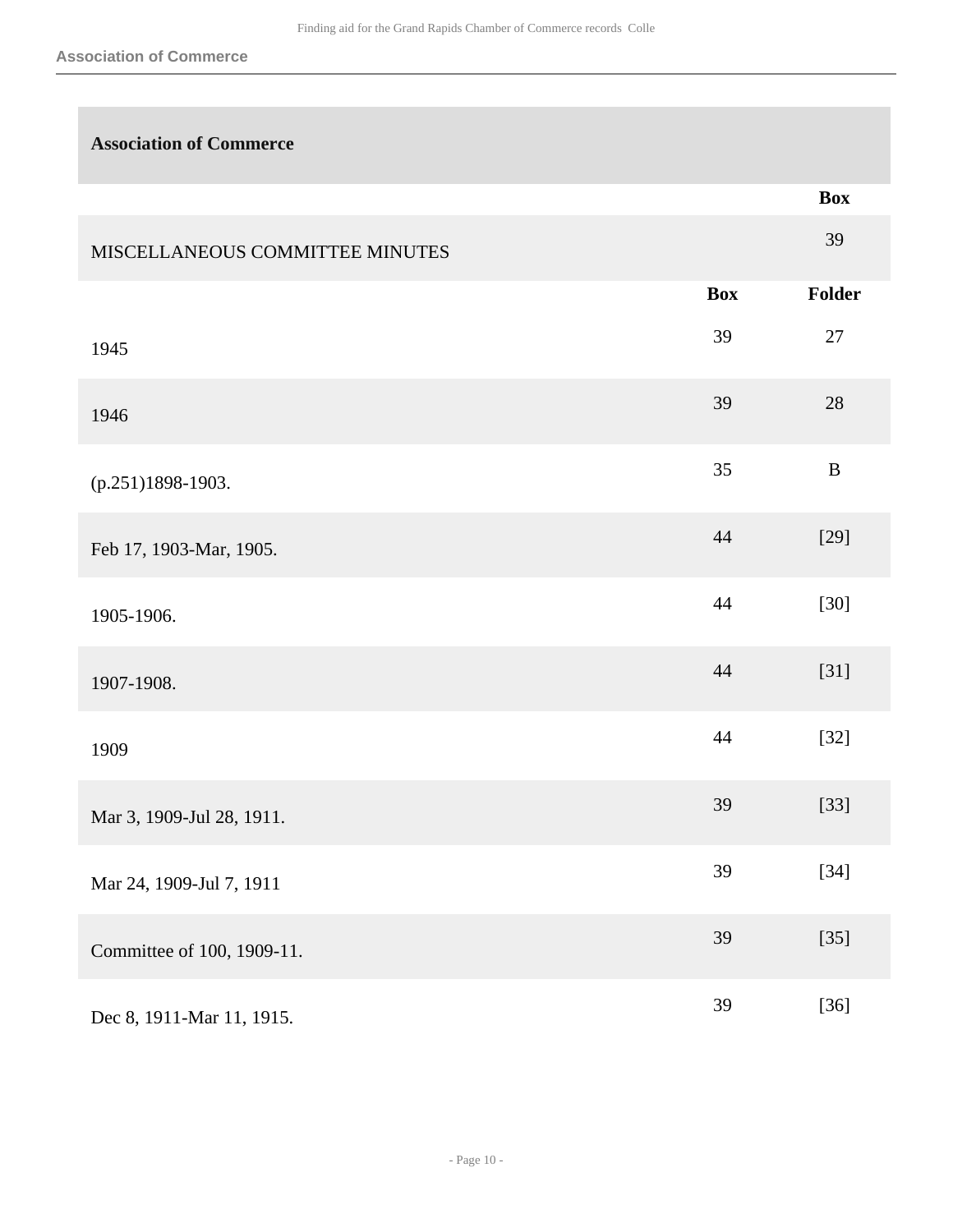| Feb 1, 1912-Feb 1, 1915.   | 39     | $[37]$ |
|----------------------------|--------|--------|
| Oct. 5, 1912-Feb 8, 1917.  | 39     | $[38]$ |
| Jan 8, 1915-Feb 1, 1917.   | 39     | $[39]$ |
| Nov 13, 1916-Dec 16, 1925. | 40     | $[40]$ |
| Jan 3, 1917-Dec 30, 1918.  | 40     | $[41]$ |
| Apr 9, 1919-Dec 2, 1920.   | 40     | $[42]$ |
| Nov 25, 1925-Dec 31, 1929. | 40     | $[43]$ |
| Jan 8, 1926-Jan 3, 1930.   | $40\,$ | $[44]$ |
| Minutes                    | 40     | $[45]$ |
| Minutes                    | 40     | $[46]$ |
| Minutes                    | 41     | $[47]$ |
| Minutes                    | 41     | $[48]$ |
| Minutes                    | $41\,$ | $[49]$ |
| Minutes                    | 41     | $[50]$ |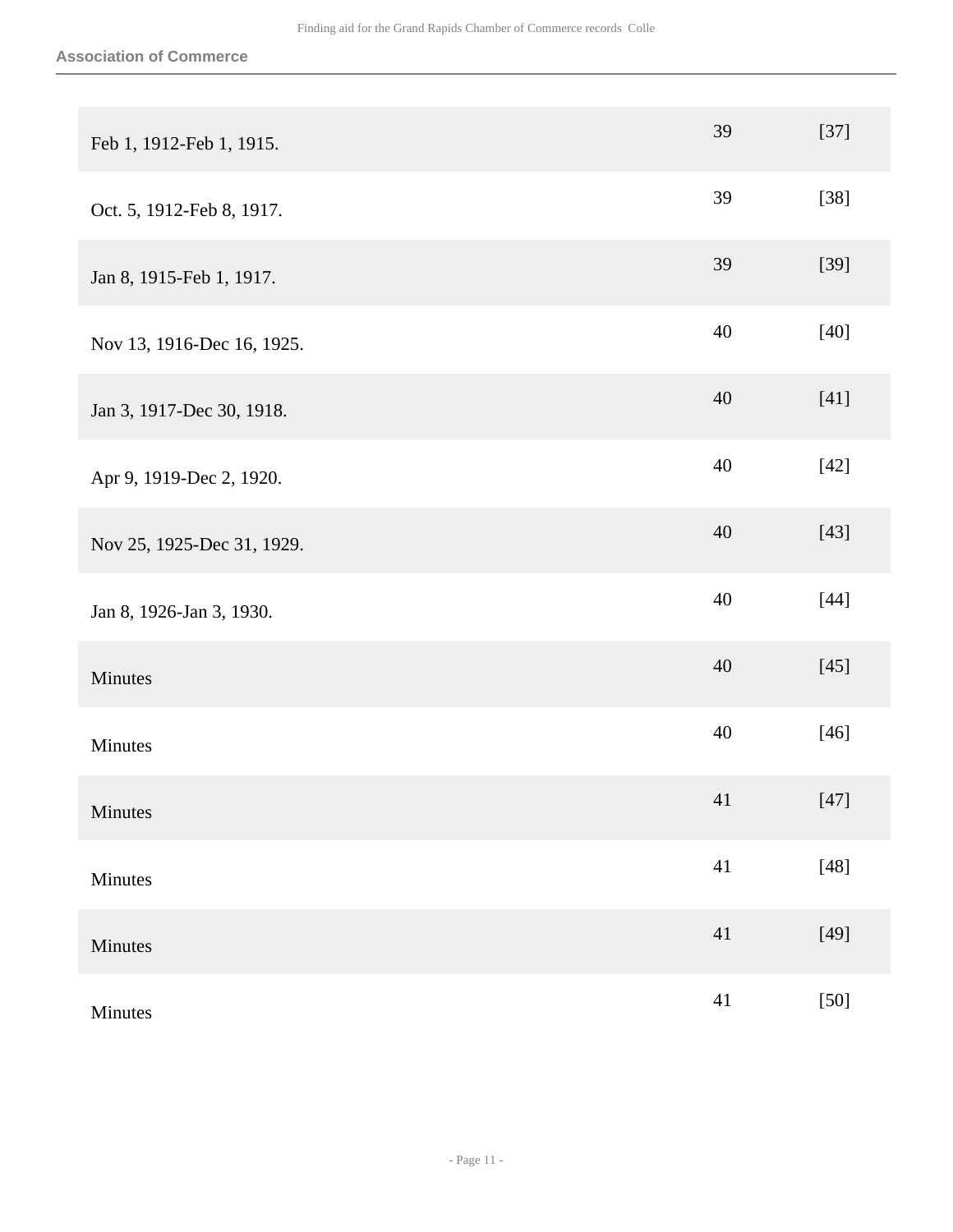#### **Wholesale Dept. Committee Meetings.**

| Minutes                                    | 41         | $[51]$ |
|--------------------------------------------|------------|--------|
| Minutes                                    | 41         | $[52]$ |
| Minutes                                    | $42\,$     | $[53]$ |
| Minutes                                    | 42         | $[54]$ |
| Minutes                                    | 42         | $[55]$ |
| Minutes                                    | 42         | $[56]$ |
| Minutes                                    | $42\,$     | $[57]$ |
| Minutes                                    | 43         | $[58]$ |
| Minutes                                    | 43         | $[59]$ |
| Minutes                                    | 43         | $[60]$ |
| Minutes                                    | $43\,$     | $[61]$ |
| <b>Wholesale Dept. Committee Meetings.</b> |            |        |
|                                            | <b>Box</b> | Folder |
| Feb 12, 1917-Dec 3, 1925.                  | 44         | $[62]$ |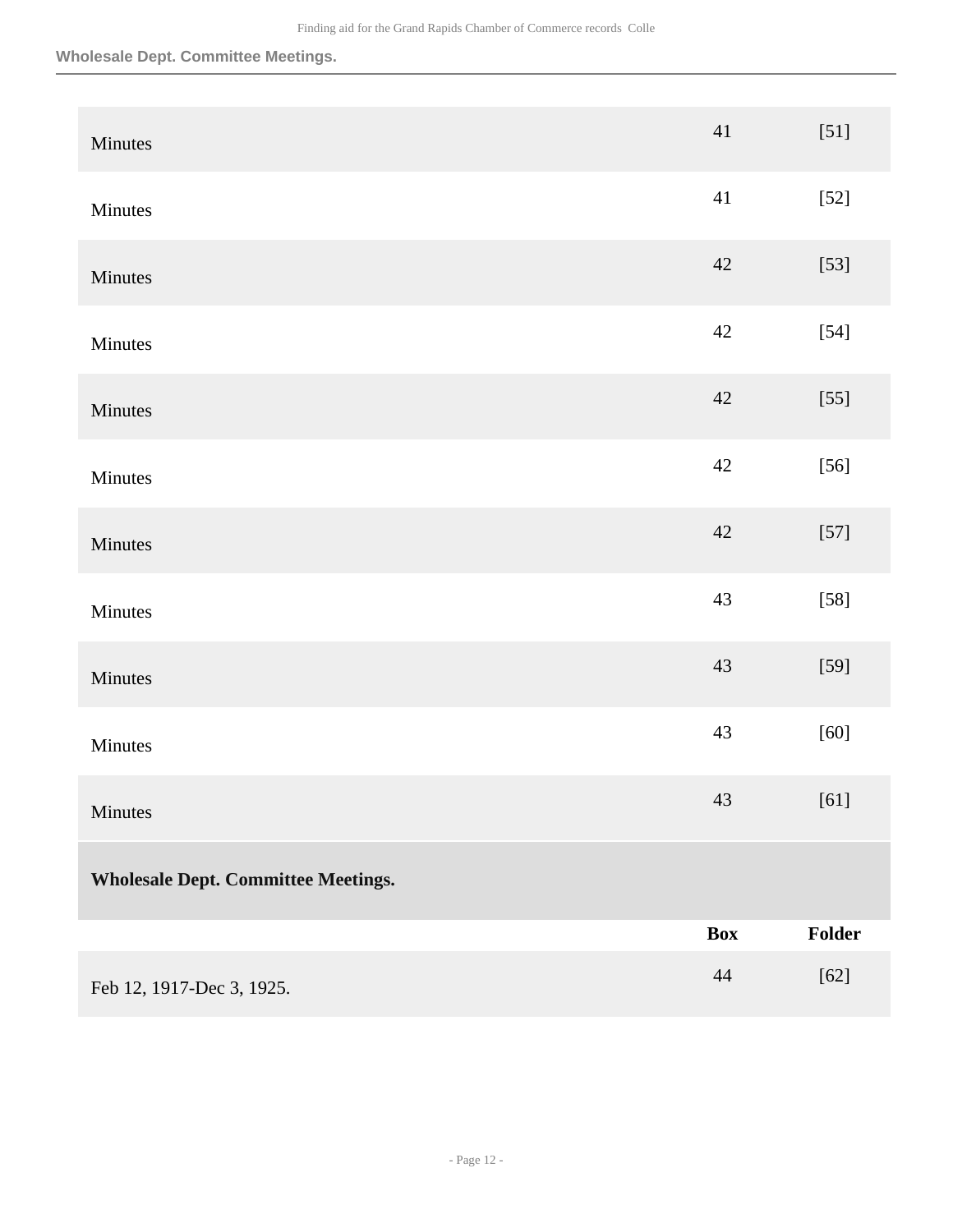|                            | [63] |
|----------------------------|------|
| Jan 13, 1919-Dec 23, 1925. |      |

### <span id="page-12-0"></span>**Series III. ANNUAL REPORT**

#### **Scope and Contents note**

Consists of annual reports of the Chambers activities, 1889, 1902-1905, 1907-1910, 1912, 1915-16, 1946-62, 1965, 1967-68, 1975. Serves as a gage of what the Chamber wanted the general public as well as its membership at large to feel the Chamber was accomplishing. Arranged chronologically.

|                                                 | <b>Box</b>   | <b>Folder</b>  |
|-------------------------------------------------|--------------|----------------|
| 1889, 1902-1905                                 | $\mathbf{1}$ | $\mathbf{1}$   |
| 1907, 1908, 1909, 1910, 1912                    | $\mathbf{1}$ | $\overline{2}$ |
| 1915, 1916                                      | $\mathbf{1}$ | 3              |
| 1946-1962                                       | $\mathbf{1}$ | $\overline{4}$ |
| 1965, 1967-1968, 1975.                          | $\mathbf{1}$ | 5              |
| <b>Annual Report / Annual Meeting Agenda</b>    |              |                |
|                                                 | <b>Box</b>   | <b>Folder</b>  |
| 2007 (2008.006)                                 | $\mathbf{1}$ | 5.5            |
| Annual Meeting Agenda, Jan. 15, 2008 (2008.006) | $\mathbf{1}$ | 20             |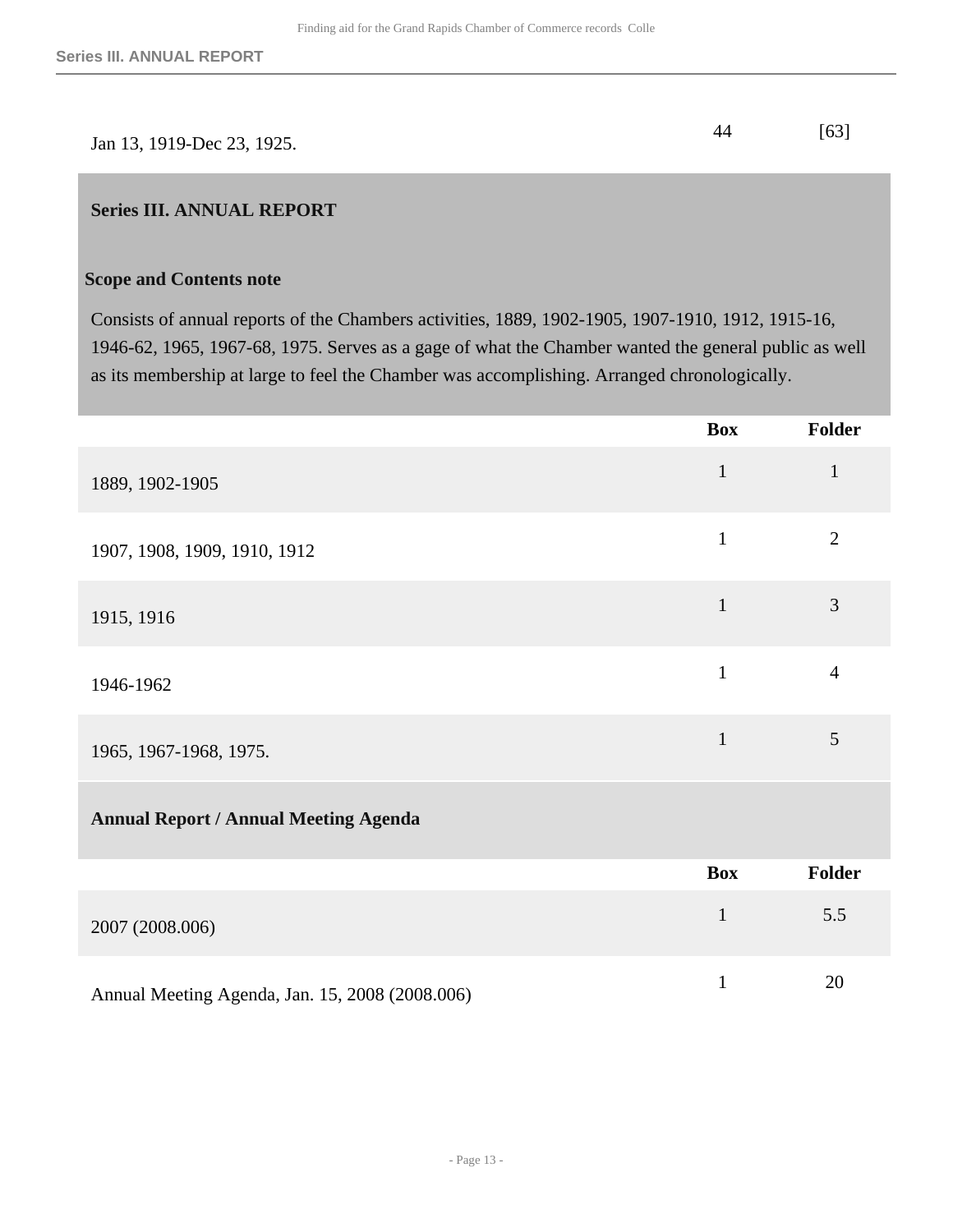## <span id="page-13-0"></span>**Series IV. SPECIAL REPORTS**

#### **Scope and Contents note**

Consists of five special reports; on meat supply 1918, water supply 1956, two addresses and report on constitution and by-laws. Arranged alphabetically.

<span id="page-13-1"></span>

|                                                                                                                                                                                                                                                                                                                          | <b>Box</b>   | <b>Folder</b> |
|--------------------------------------------------------------------------------------------------------------------------------------------------------------------------------------------------------------------------------------------------------------------------------------------------------------------------|--------------|---------------|
| Address of the President, Sidney F. Stevens, 1903.                                                                                                                                                                                                                                                                       | $\mathbf{1}$ | 6             |
| Committee on Public Health: Special Report on Meat Supply of Grand<br>Rapids, 1918.                                                                                                                                                                                                                                      | $\mathbf{1}$ | 7             |
| Constitution and Bylaws, 1907.                                                                                                                                                                                                                                                                                           | $\mathbf{1}$ | 8             |
| Report on Water Supply for Kent-Ottawa Metro-politian Water District<br>and Grand Rapids, 1956.                                                                                                                                                                                                                          | $\mathbf{1}$ | 9             |
| Van Asmus, H.D.C., Valedictory Address, 1909.                                                                                                                                                                                                                                                                            | $\mathbf{1}$ | 10            |
| Series V. GOLD BOOK, etc.                                                                                                                                                                                                                                                                                                |              |               |
| <b>Scope and Contents note</b>                                                                                                                                                                                                                                                                                           |              |               |
| Consists of the Officers, Directors and Committees listings, 1902, 1905-6, 1914-15, 1917 and 1920, and<br>the subsequent publication listing the information, the Gold Book, 1936-42, 1946-9, 1952-62, 1964-71,<br>1973, 1976-7 and 1978-81. Includes information on activities of committees. Arranged chronologically. |              |               |

**Box Folder**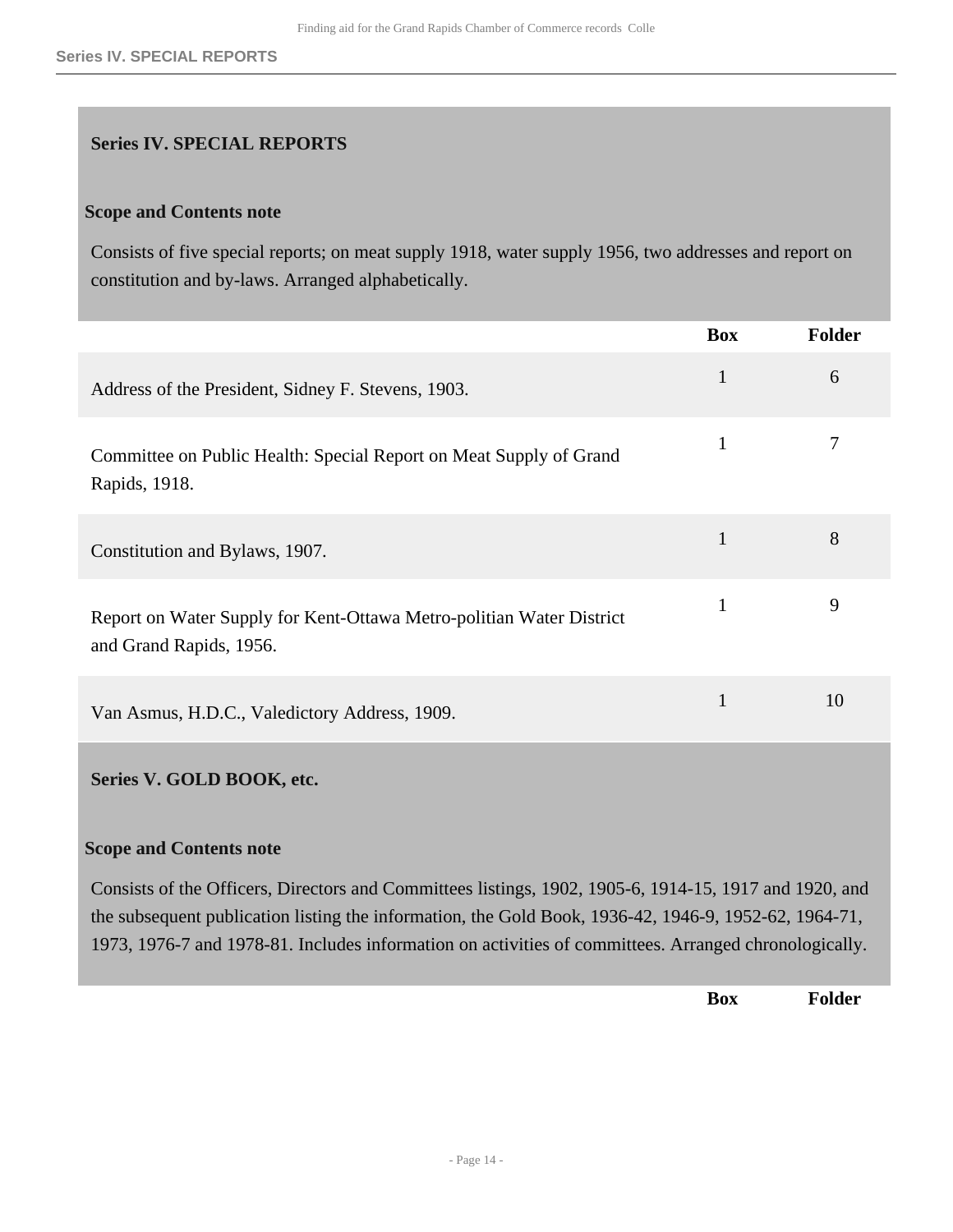#### **Series VI. ACTIVITIES, PROGRAMS**

| 1902, 1905-1906.            | $\overline{2}$ | 11 |
|-----------------------------|----------------|----|
| 1914-1915, 1917, 1920.      | $\mathbf{2}$   | 12 |
| 1936-1942.                  | $\overline{2}$ | 13 |
| 1946-1949, 1952-1954.       | $\overline{2}$ | 14 |
| 1955-1962.                  | $\overline{2}$ | 15 |
| 1964-1968.                  | $\overline{2}$ | 16 |
| 1969-1971, 1973, 1976-1977. | $\overline{2}$ | 17 |
| 1978-1981.                  | $\overline{2}$ | 18 |

## <span id="page-14-0"></span>**Series VI. ACTIVITIES, PROGRAMS**

#### **Scope and Contents note**

Consists of yearly reports on the activities of the Chamber for the past year and projects and goals to work toward for the following year. Usually included listings of committees, personnel, etc. 1912, 1916, 1931, 1936-45, 1947-65, 1969, 1972, 1980-1 and 1983. Arranged chronologically.

|                  | <b>Box</b> | Folder |
|------------------|------------|--------|
| 1912, 1916.      | 3          | 19     |
| 1931, 1936-1945. | 3          | 20     |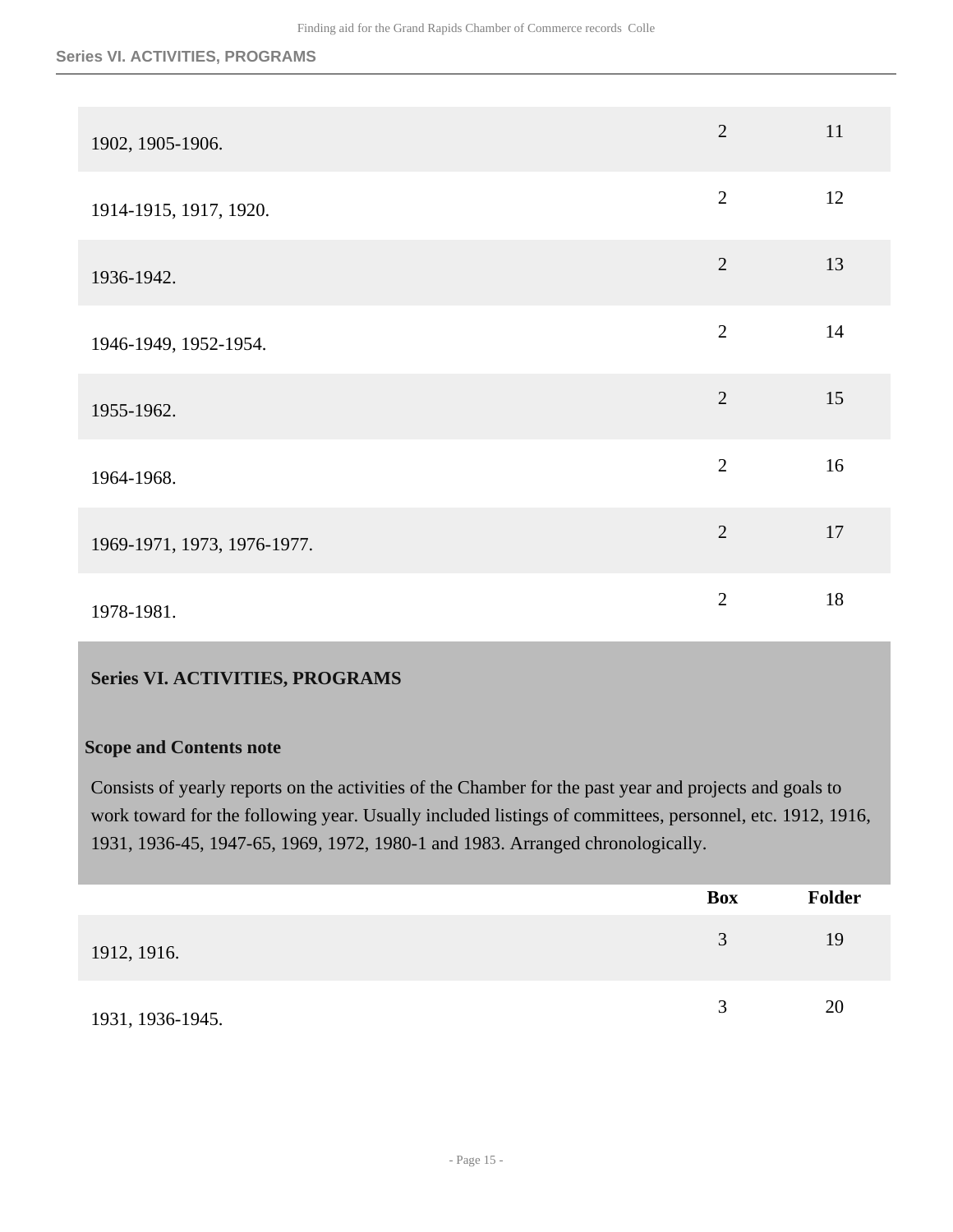| 1947-1963.                                                                                                                | 3 | 21 |
|---------------------------------------------------------------------------------------------------------------------------|---|----|
| 1963-1965, 1969, 1972, 1980-1981, 1983.                                                                                   | 3 | 22 |
| 2008 - Includes 10th Anniversary Celebration of the Institute for Healing<br>Racism. [Program] Apr. 24, 2008. 00.[5530].1 | 3 | 23 |

#### <span id="page-15-0"></span>**Series VII. SCRAPBOOKS**

#### **Scope and Contents note**

Consists of two early scrapbooks of the work Board of Trade, 1888-1901, and a scrapbook of the participation of the Chamber of Commerce in the War Manpower Commission, 1944. The two early volumes provide useful information on companies, business conditions, etc. and provide information on the Board's first years. A 1929 scrapbook from the Grand Rapids Association of Commerce, Expansion Campaign, was rediscovered and added to this collection 12/1999. Arranged chronologically.

|                                                   | <b>Box</b>     | <b>Folder</b> |
|---------------------------------------------------|----------------|---------------|
| 1888-1897.                                        | $\overline{4}$ | vol. 64       |
| 1892-1901.                                        | $\overline{4}$ | vol. 65       |
| War Manpower Commission, 1944.                    | 5              | vol. 66       |
|                                                   |                | <b>Box</b>    |
| 1929 G.R. Assoc. of Commerce, Expansion Campaign. |                | 5             |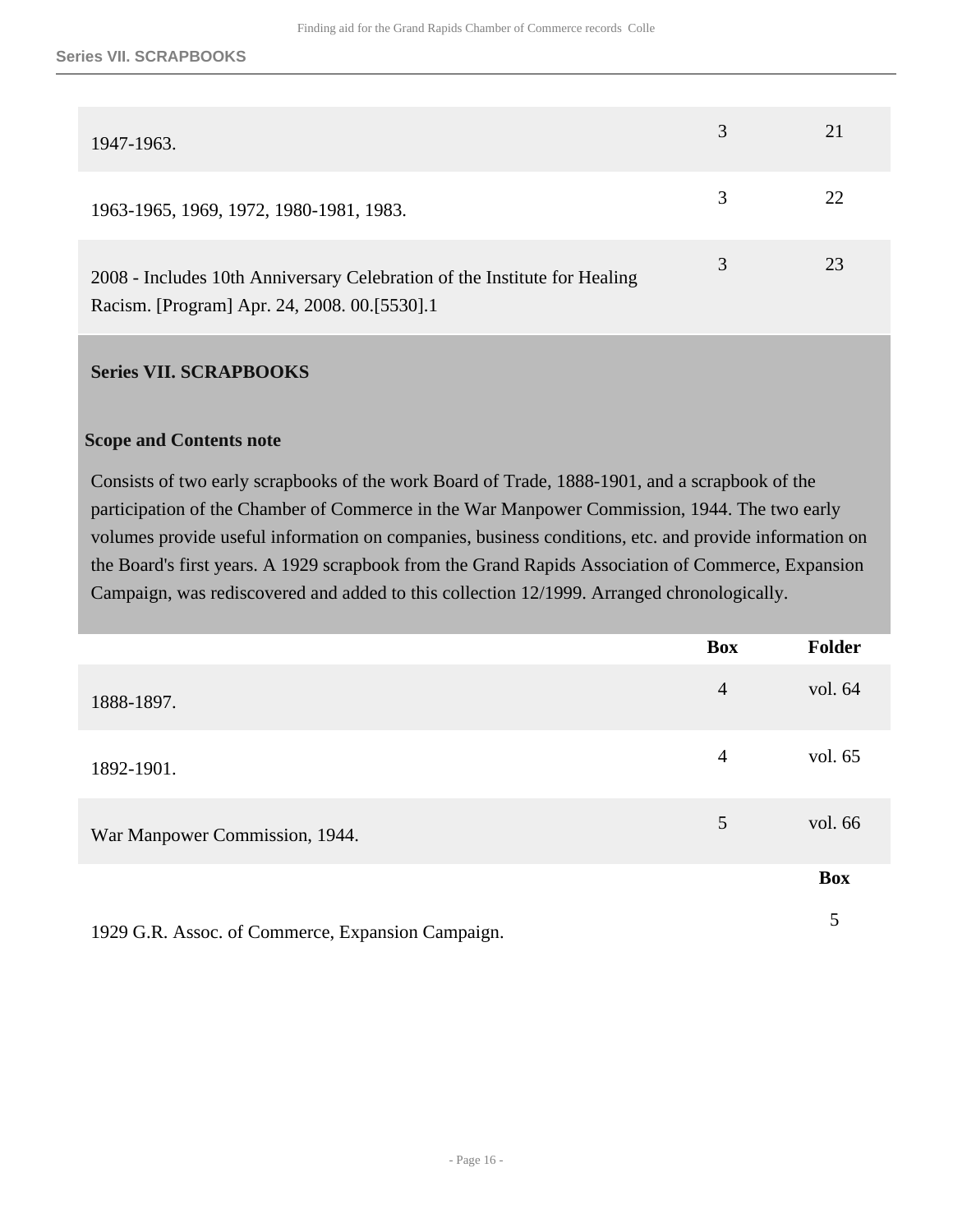5

How Cooperation Built the City : press articles in connection with the Assoc. of Commerce's Second Citizenship Campaign, Nov. 16-Dec. 13, 1935 / compiled in the Mich. Rm., GRPL, 1936. Formerly MKG9.R87 00.[1862].1

#### <span id="page-16-0"></span>**Series VIII. SUBJECT FILES**

#### **Scope and Contents note**

Consists of the subject files of the Chamber, covering such topics as airline service, Metro area studies, taxes affecting industry, libraries and museums. Arranged alphabetically.

|                                                                                                              | <b>Box</b> | <b>Folder</b> |
|--------------------------------------------------------------------------------------------------------------|------------|---------------|
| Airline service: 20th anniversary, first scheduled passenger service, Grand<br>Rapids to Detroit, 1926-1946. | 6          | 23            |
| Association of Commerce Aims & Committees.                                                                   | 6          | 24            |
| Association of Commerce ex-presidents, 1887-1923.                                                            | 6          | 25            |
| Ballots for officers, 1935-1936.                                                                             | 6          | 26            |
| Biographies of local businessmen.                                                                            | 6          | 27            |
| Committee summaries, Select, 1955-1959.                                                                      | 6          | 28            |
| Cruises, 1937-1941, 1946-1965.                                                                               | 6          | 29            |
| Detroit-Grand Rapids Airline, 1926.                                                                          | 6          | 30            |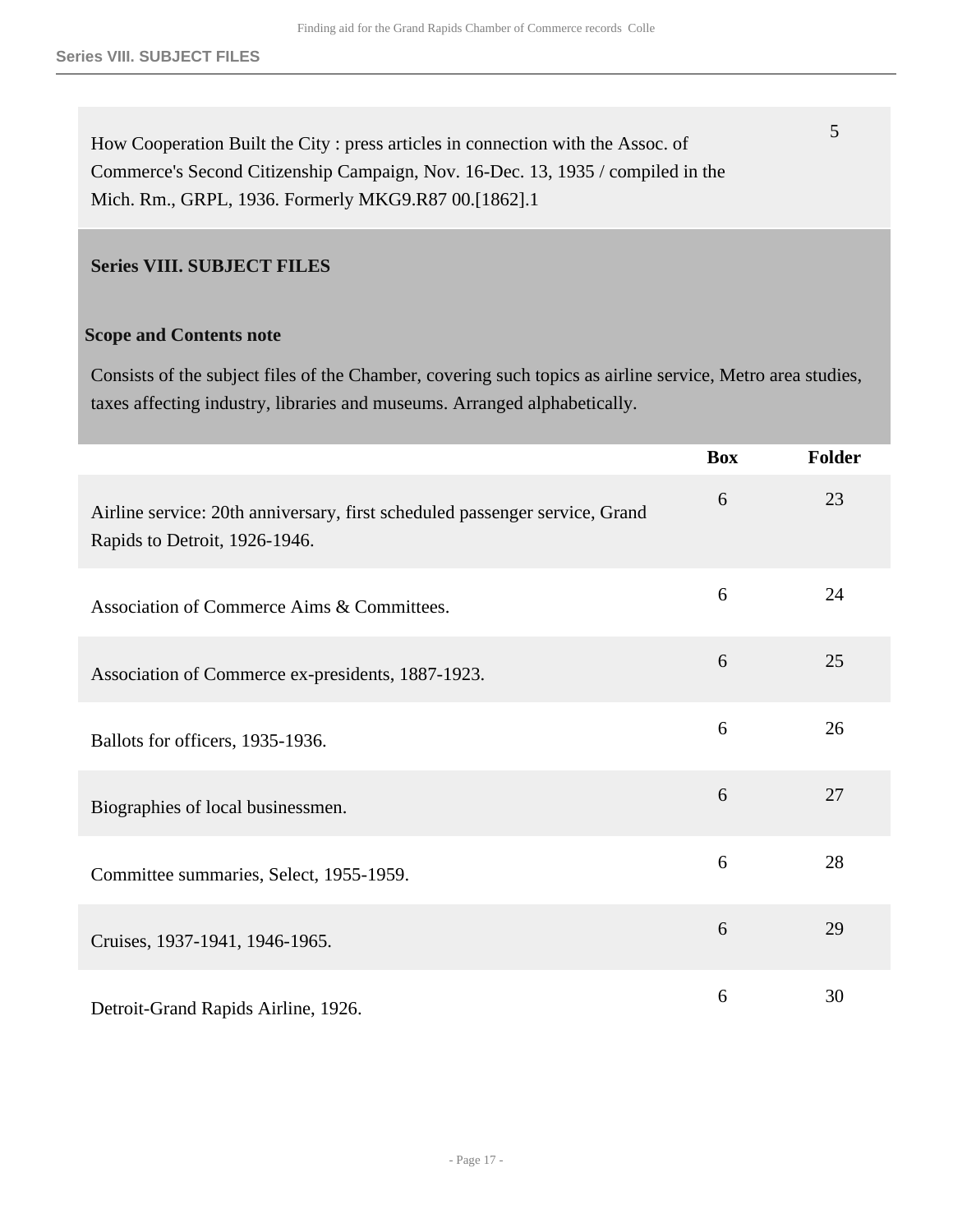#### **Series VIII. SUBJECT FILES**

| Chamber Diamond Jubilee, 1962.                             | 6              | 31 |
|------------------------------------------------------------|----------------|----|
| Director for Economic Development; Search Committee, 1980. | 6              | 32 |
| Economic aspects of Grand Rapids, 1960.                    | 6              | 33 |
| Fair Employment Practices Commission.                      | 6              | 34 |
| Foulke, Wm. Dudley; speech, Mar 20, 1911.                  | 6              | 35 |
| Ford Museum Dedication 1981; #1, Peter C.O.G.              | $\overline{7}$ | 36 |
| Ford Museum Dedication                                     | $\overline{7}$ | 37 |
| Ford Museum Dedication                                     | $\overline{7}$ | 38 |
| Ford Museum Dedication                                     | $\overline{7}$ | 40 |
| Kent County Committee for a new constitution, 1963.        | $\overline{7}$ | 41 |
| McFadyen (Alex T.) Honor Dinner, 1962.                     | $\overline{7}$ | 42 |
| Map of West Michigan spending power by county.             | $\tau$         | 43 |
| Michigan sales tax cards, 1933, 1937, 1959.                | $8\,$          | 58 |
| Maximum work hours, 1909.                                  | $8\,$          | 58 |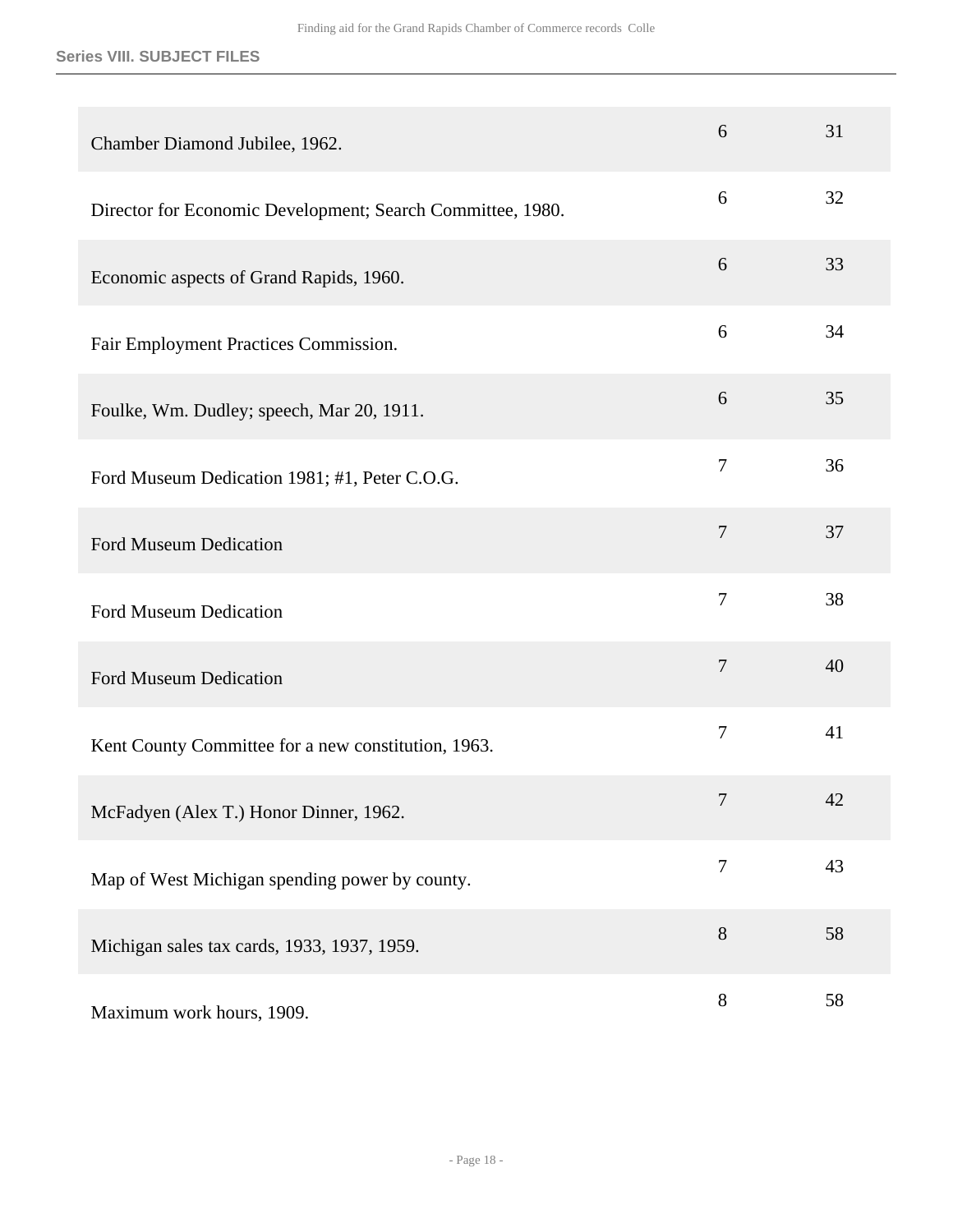| Michigan tax laws, 1973.                                                        | 8          | 59     |
|---------------------------------------------------------------------------------|------------|--------|
| 47,000 NEW CITIZENS 12,000 NEW JOBS IN GRAND RAPIDS IN<br>TEN YEARS, 1920-1930. | 8          | 60     |
| Parking-central business district 1955-1962.                                    | 8          | 61     |
| Post-War [II] Employment in Grand Rapids, 1944.                                 | $8\,$      | 62     |
| Railroads-car loadings, 1929-1962.                                              | 8          | 63     |
| Retail Merchant's Congress.                                                     | 8          | 64     |
| Sales & Marketing Executive Club; constitution and by-laws.                     | $8\,$      | 65     |
| Sales tax rules and schedules.                                                  | 8          | 66     |
| Summary of state taxes affecting industry, 1954-1965.                           | 8          | 67     |
| WE The Grand Rapids Association of Commerce, 1930.                              | $8\,$      | 68     |
| <b>Metro Area Studies</b>                                                       |            |        |
|                                                                                 | <b>Box</b> | Folder |
| #O, 1947-55.                                                                    | 7          | 44     |
| #1: political units and population estimates and projections, 1956-7.           | $\tau$     | 45     |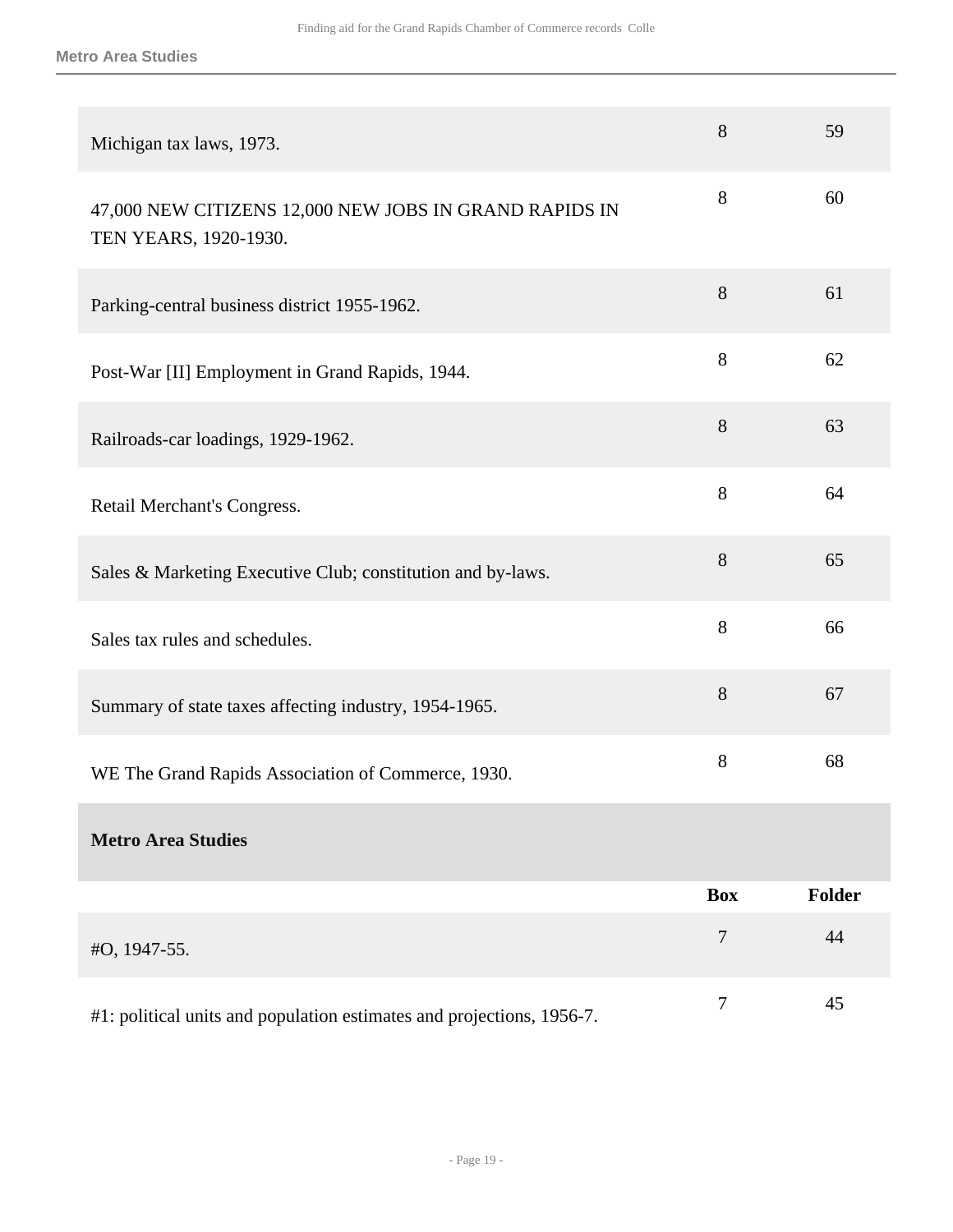### **Series IX. ALL-AMERICA CITY COMMITTEE**

| #2: planing, zoning and building codes, 1957.          | $\overline{7}$ | 46 |
|--------------------------------------------------------|----------------|----|
| #3: public protection/law enforcement [1957].          | 8              | 48 |
| #4: taxation, [1957].                                  | 8              | 49 |
| #5: administration in Grand Rapids Metro area, [1957]. | 8              | 50 |
| #6: fire protection, [1958]                            | 8              | 51 |
| #7: garbage and rubbish removal [1958].                | 8              | 52 |
| #8: libraries, [1958].                                 | 8              | 53 |
| #9: sanitary sewage and storm water disposal [1958].   | 8              | 54 |
| #10: schools [1958].                                   | 8              | 55 |
| #11: streets and lighting [1958].                      | 8              | 56 |
| #12: traffic control and bus transportation [1958].    | 8              | 57 |

## <span id="page-19-0"></span>**Series IX. ALL-AMERICA CITY COMMITTEE**

#### **Scope and Contents note**

Minutes, correspondence, rules and forms, the official presentation, telegrams, press releases, a/v presentation, clippings of the committee. During the summer of 1980, a committee was formed by Tamsen R. Vanderwier, a member of the Amway Public Relations Department, at the request of the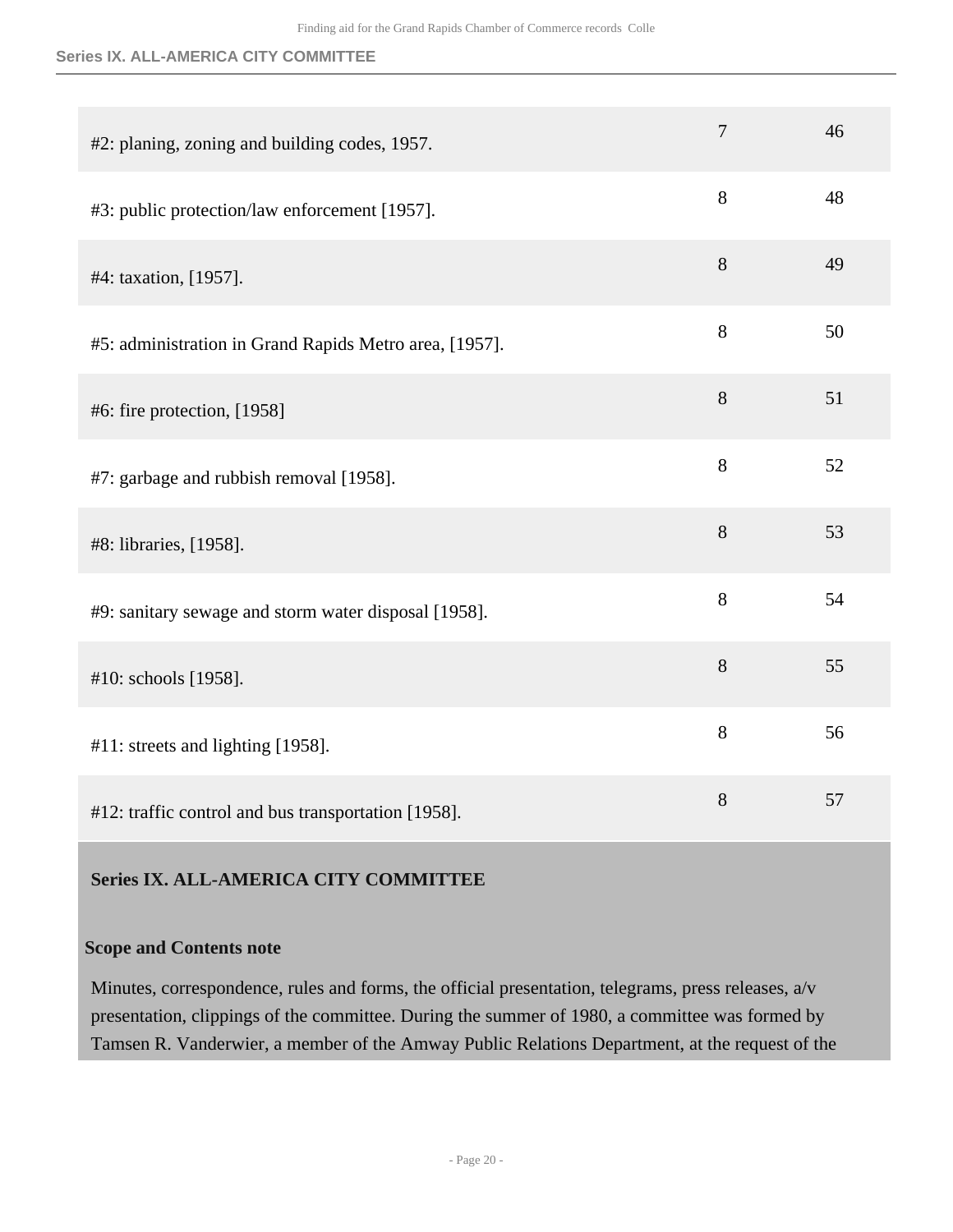Grand Rapids Chamber of Commerce. The purpose of the committee was to enter Grand Rapids in the All-America City Award competition. The guidelines were specific: three programs were to be detailed, each demonstrating citizen action, effective organization and community improvement. The records in this series portrays the objectives and plan of action of the committee, and includes the official presentation, with slides and speech, given to the convention. Arranged chronologically within folder.

|                                                   | <b>Box</b> | <b>Folder</b> |
|---------------------------------------------------|------------|---------------|
| Minutes and reports, 1980-1981.                   | 9          | 69            |
| Correspondence, 1980-1981.                        | 9          | 70            |
| All-America City rules and forms.                 | 9          | 71            |
| Official presentation.                            | 9          | 72            |
| Telegrams.                                        | 9          | 73            |
| Press releases.                                   | 9          | 74            |
| Newspaper clippings.                              | 9          | 75            |
| Pamphlets.                                        | 9          | 76            |
| Miscellaneous journals, 1961-1981.                | 9          | 77            |
| A/V materials, slide show and interview tapes(2). | 9          | 78            |
| Miscellaneous.                                    | 9          | 79            |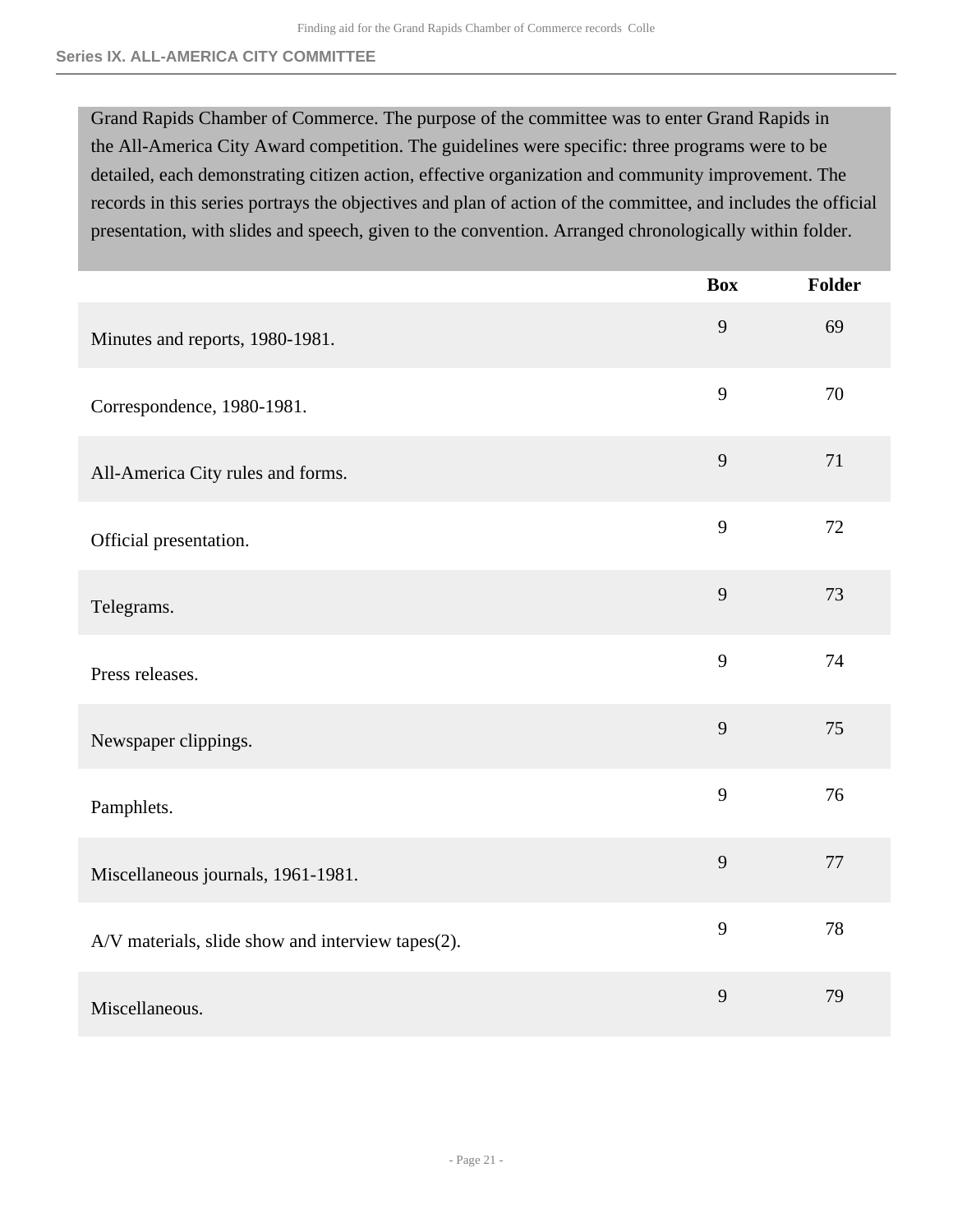#### <span id="page-21-0"></span>**Series X. ANNEXATION FILES**

#### **Scope and Contents note**

Files of the Chamber on annexation, primarily 1958-63. The files detail the Chambers support for annexation by Grand Rapids of outlying areas, especially industrial, and support for annexation in general. Files evince a major concern during the sixties, that of incorporation into larger governmental and economic units. Files include topics as: airport annexation, records and correspondence of the Area Development Committee 1958-63, data files on areas were annexation was a possibility, surveys, maps and petitions for annexation. Arranged alphabetically and chronologically.

|                                                                                                                                                                                                                                          |            | <b>Box</b>    |
|------------------------------------------------------------------------------------------------------------------------------------------------------------------------------------------------------------------------------------------|------------|---------------|
| Speech. Reasons favoring Annexation of Village of East Grand Rapids to the City of<br>Grand Rapids / by William K. Clute. Address before an Assoc. of Commerce luncheon<br>meeting, G.R. Mar. 17, 1926. Formerly MKG352.C62. 00.[1783].1 |            | 14.5          |
|                                                                                                                                                                                                                                          | <b>Box</b> | <b>Folder</b> |
| Airport, Apr 12, 1962                                                                                                                                                                                                                    | 10         | 80            |
| Area Development Committee/Council, 1958-1959.                                                                                                                                                                                           | 10         | 81            |
| ADC, 1960-1962                                                                                                                                                                                                                           | 10         | 82            |
| ADC, 1963                                                                                                                                                                                                                                | 10         | 83            |
| Campaign mailing pieces, 1960                                                                                                                                                                                                            | 10         | 84            |
| Data files: Jan 1960-Apr 1963                                                                                                                                                                                                            |            |               |
|                                                                                                                                                                                                                                          | <b>Box</b> | <b>Folder</b> |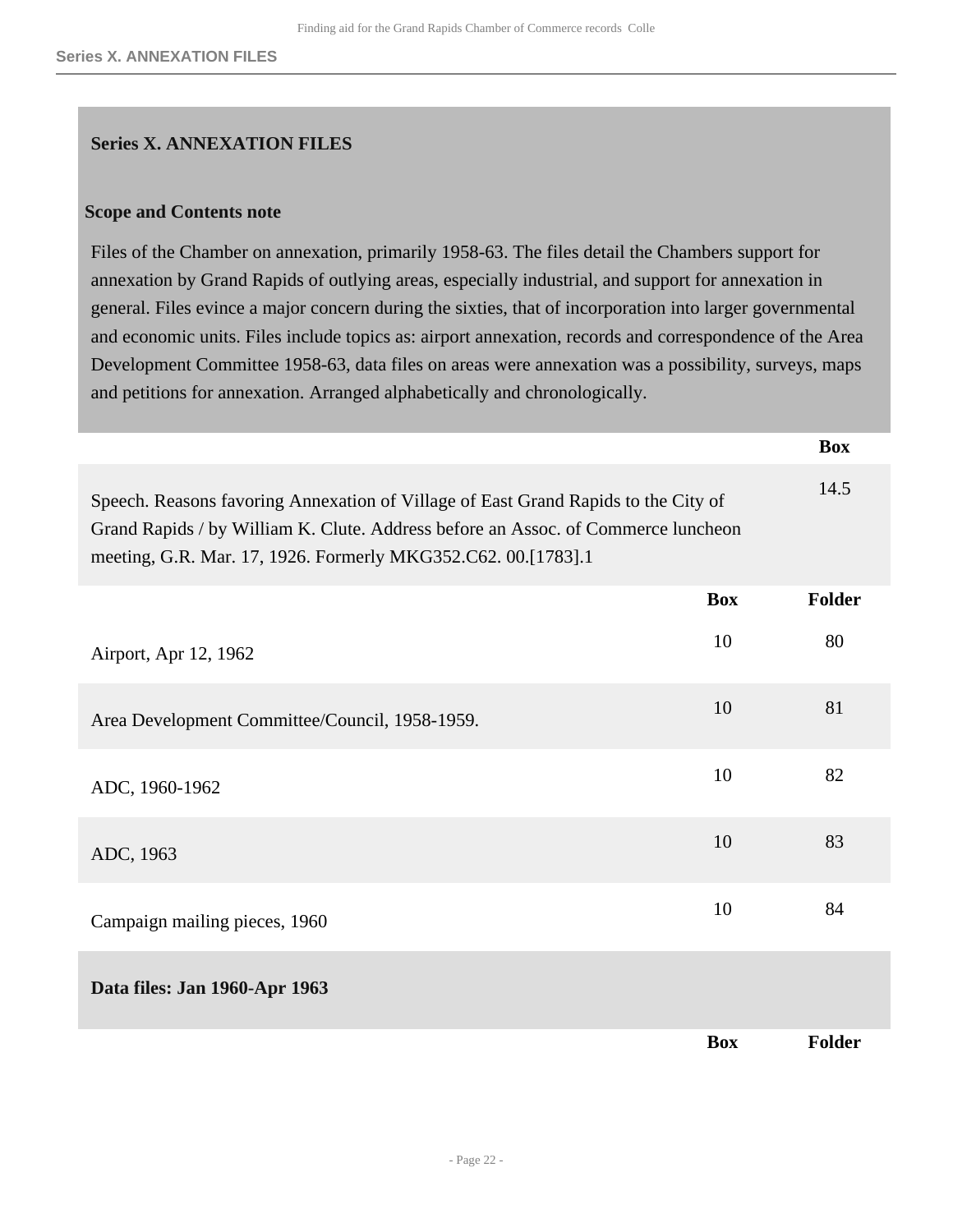**Series XI. CHAMBER OF COMMERCE PUBLICATIONS**

| Jan.-Aug. 1960                    | 10         | 85            |
|-----------------------------------|------------|---------------|
| Aug.1960-March 1961               | 10         | 86            |
| March 1961-April 1962             | 11         | $87\,$        |
| April 1962-April 1963             | 11         | 88            |
|                                   | <b>Box</b> | <b>Folder</b> |
| Ederle file, 1959.                | 11         | 89            |
| General files, 1958-1960.         | 11         | 90            |
| General files, 1961-1963          | 11         | 91            |
| New City Committee Reports, 1959. | 11         | 92            |
| Survey by M.S.U., 1959.           | 11         | 93            |
| Maps.                             | 12         | 94            |
| Petitions.                        | 12         | 95            |

## <span id="page-22-0"></span>**Series XI. CHAMBER OF COMMERCE PUBLICATIONS**

## **Scope and Contents note**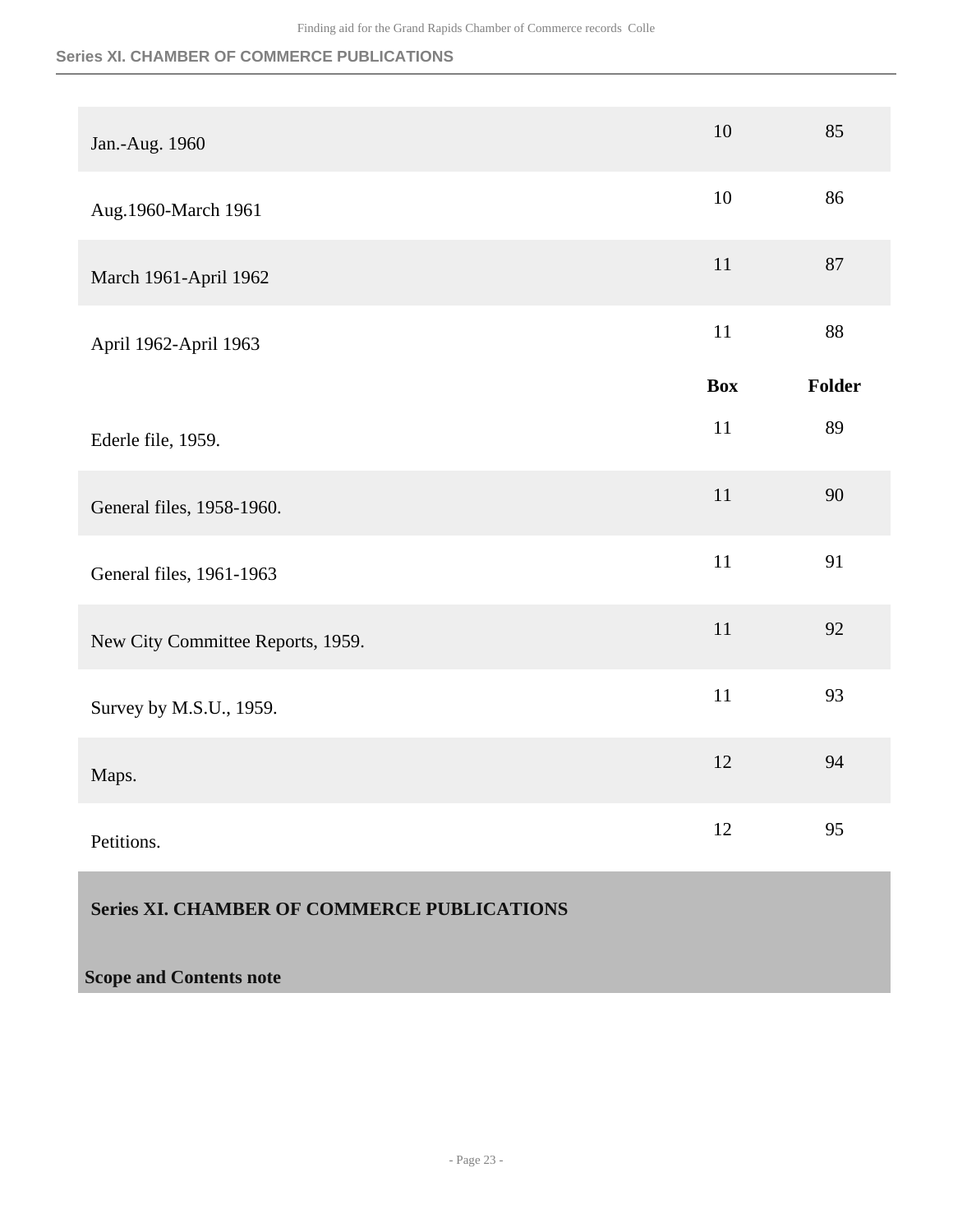Publications of the Grand Rapids Chamber of Commerce, divided into two sub-series: Illustrated Publications and Publications.

The illustrated publications serve as an excellent source for Grand Rapids scenes and landmarks as well as filling the function of being attractive lures used by the Chamber to bring about a positive attitude in re Grand Rapids among others.

The publications are also a record of topics the business community, through the Chamber, felt were of importance and/or concern, and the industries in the city that were most advantageous to its economy and image. Included in the series is the in-house journal of the Chamber, The News Bulletin. Meant for local consumption, The News Bulletin gives an inside view of issues of concern or interest within the Chamber and the community. A copy of the City Renewed book by Gordon Olson, and published with funds from the Chamber of Commerce Foundation, will be added to this collection, when available. "Greater Grand Rapids Chamber of Commerce News" also called & later called "Grand Rapids" was moved to this collection from Local History Periodicals. The banner changed to "Grand Rapids" with the January 1970 issues. The title was purchased by Gemini Publications, and is commonly know as "Grand Rapids Magazine", as of January 1980. Arranged alphabetically within sub-series, chronologically within folder.

|                                                                                                                                     | <b>Box</b> | <b>Folder</b> |
|-------------------------------------------------------------------------------------------------------------------------------------|------------|---------------|
| Action Report: V. 1, # 1, 5-9, 11-22; V. 2, # 1-2, 4, 6-7, 9-11, 13-16,<br>$18-19$ , $21$ ; V, 3, # 5-7, 9-10, 14; V, 5, # 5, 7, 9. | 15         | 111           |
| Better Business More Jobs 1954.                                                                                                     | 15         | 112           |
| Board of Trade Bulletins 1895, 1904, 1905, 1908.                                                                                    | 15         | 113           |
| Directories-Miscellaneous.                                                                                                          | 15         | 114           |
| Directories, 1979.                                                                                                                  | 15         | 115           |
| The Eye Opener 1956 Cruise, Jun 1956.                                                                                               | 15         | 116           |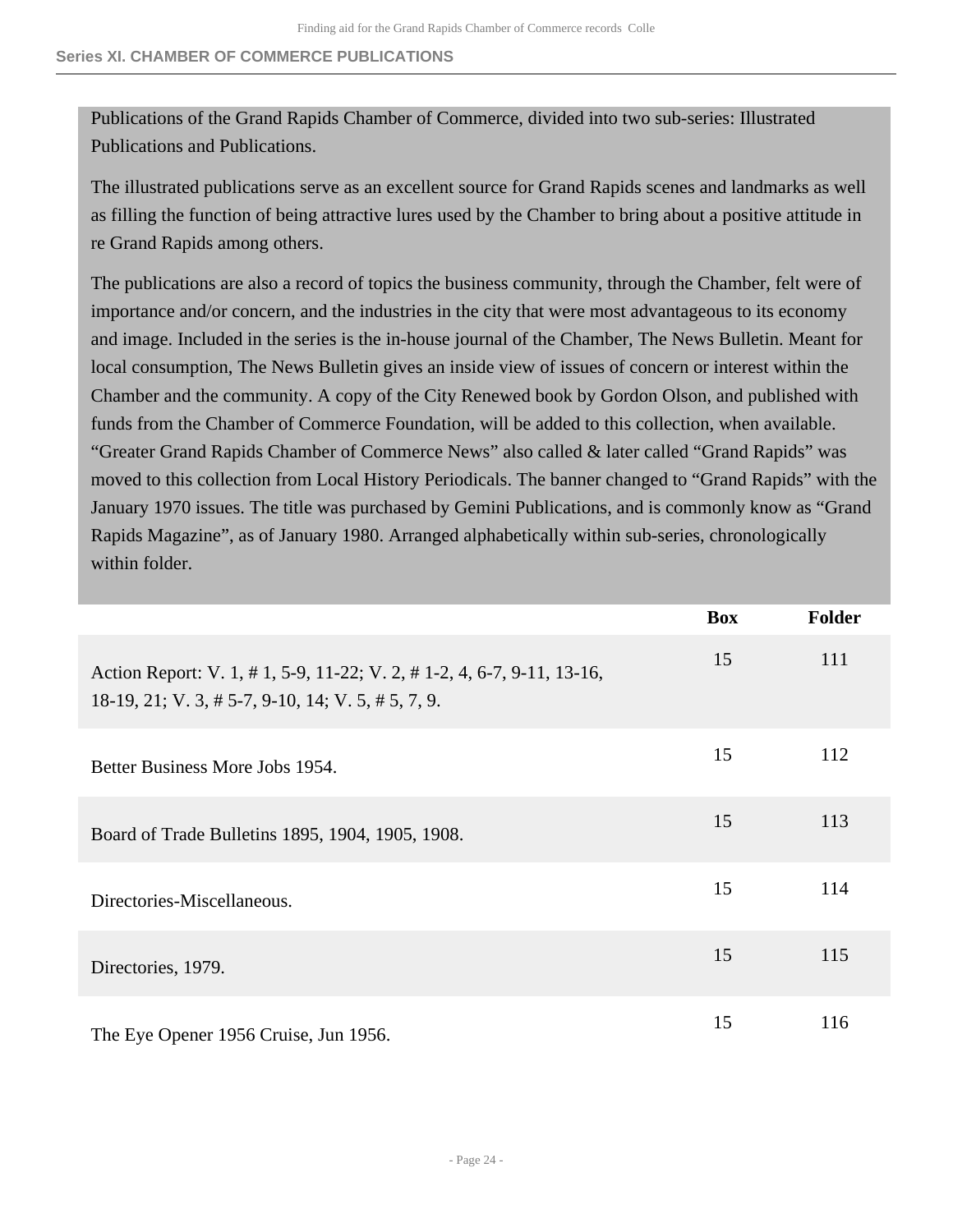**Series XI. CHAMBER OF COMMERCE PUBLICATIONS**

| Facts About Grand Rapids: A Statistical Record 1909, 1913, 1915-1918,<br>1920-1921, 1923, 1924, 1936-1942, 1944-1948, 1950-1951, 1953-1960, | 15 | 117 |
|---------------------------------------------------------------------------------------------------------------------------------------------|----|-----|
| 1962-1964, 1981.                                                                                                                            |    |     |
| Golden Anniversary 1937.                                                                                                                    | 15 | 118 |
| Grand Rapids for Business and Pleasure 1943-1958, 1962, 1968, 1971.                                                                         | 15 | 119 |
| Industrial development brochures, 1960s.                                                                                                    | 15 | 120 |
| Manufacturing and Processing Establishments, 1964, 1966, 1967, 1969.                                                                        | 15 | 121 |
| Memorial of the Members of the Grand Rapids Board of Trade to Senators<br>James McMillan and Julius C. Burrows, Apr 5th, 1902.              | 16 | 122 |
| Menus, 1896, 1915, 1921, 1924.                                                                                                              | 16 | 123 |
| Metropolitan Perspective 1979.                                                                                                              | 16 | 124 |
| Michigan's Foreign Trade Opportunities [1915].                                                                                              | 16 | 125 |
| Ballot for 1932 Association of Commerce Election                                                                                            | 16 | 126 |
| The Business Recovery of Grand Rapids Depends On You [1935].                                                                                | 16 | 126 |
| Open House invitation for 1938 building.                                                                                                    | 16 | 126 |
| Miscellaneous Chamber pamphlets, 1960s.                                                                                                     | 16 | 127 |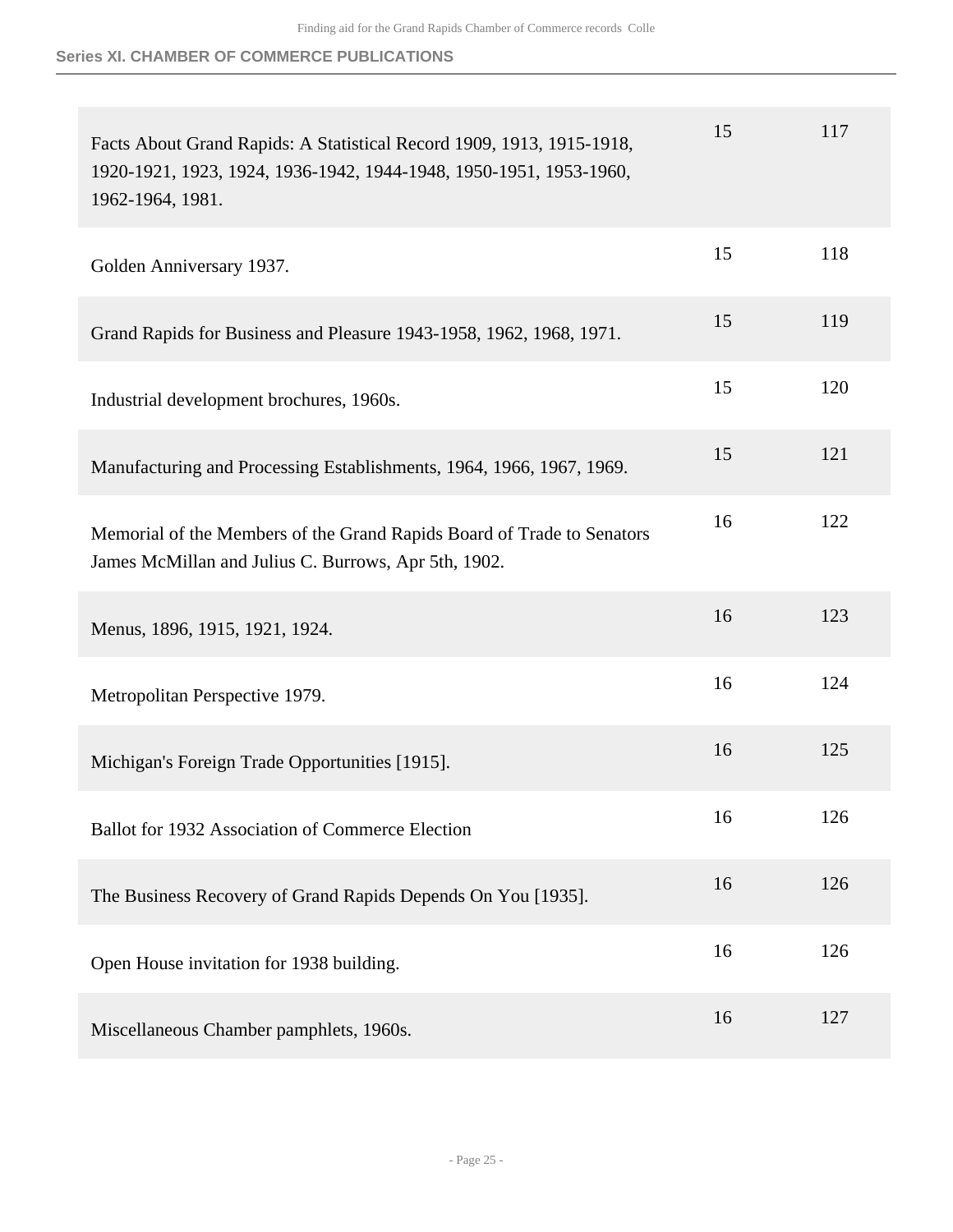| Progress Bulletins 1961-1964.                                                                              | 17         | 134           |
|------------------------------------------------------------------------------------------------------------|------------|---------------|
| Six Months of Industrial Progress in Grand Rapids Greatest in City's<br>History 1916-1917.                 | 17         | 135           |
| Something About the Growing City of Grand Rapids [1899].                                                   | 17         | 136           |
| Starting Your Business in Kent County Michigan 1983.                                                       | 17         | 137           |
| Trade Extension Tour pamphlets 14th, 15th and 16th tours, 1920-1922,<br>18th and 19th tours 1924 and 1925. | 17         | 138           |
| Welcome to Gateway to Playground of a Nation [1927?], 1929, 1931,                                          | 17         | 139           |
| $[1932?]$ , 1960.                                                                                          |            |               |
| <b>Illustrated Publications</b>                                                                            |            |               |
|                                                                                                            | <b>Box</b> | <b>Folder</b> |
| Grand Rapids As It Is, 1888. (2, 5/23/2002) See 019-8-129                                                  | 13         | 96            |
| "Grand Rapids As It Is, 1890/91 (1, 5/23/2002)                                                             | 13         | 96.5          |
| Grand Rapids As It Is, 1894.(3 copies, 5/2002)                                                             | 13         | 97            |
| Grand Rapids As It Is, 1899. (1, 5/23/2002)                                                                | 13         | 98            |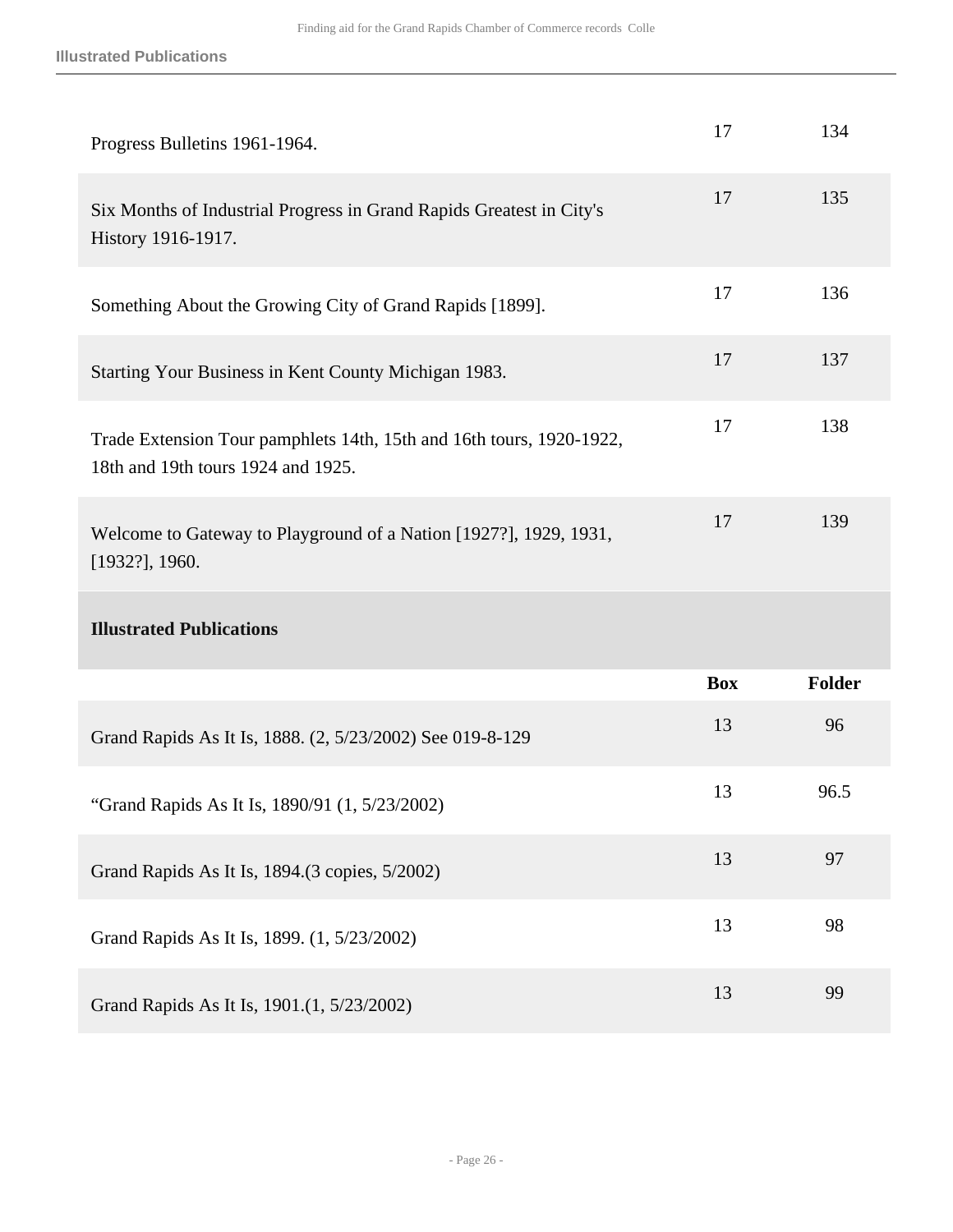| Grand Rapids, Michigan [1896].                                     | 14   | 100        |
|--------------------------------------------------------------------|------|------------|
| Grand Rapids, Michigan 1897.                                       | 14   | 101        |
| Grand Rapids 1897.                                                 | 14   | 102        |
| Eleventh Anniversary Jubilee Banquet 1898.                         | 14   | 103        |
| Souvenir Grand Rapids Board of Trade Outline, October 3, 1901.     | 14   | 104        |
| Grand Rapids [ca. 1910].                                           | 14   | 105        |
| "Grand Rapids" [ca. 1910, photocopy]                               | 14   | 105.5      |
| A Directory of the Jobbers of Grand Rapids [1914].                 | 14   | 106        |
| Grand Rapids. 'A Good Place to Live,' [1931].                      | 14.5 | 107        |
| "Grand Rapids, Michigan" "It's the Right Place!" 1989. 00.[3154].1 | 14.5 | 107.5      |
| Grand Is The Word For It, 1939.                                    | 14.5 | 108        |
| Republican State Convention Delegate Ticket 1909.                  | 14.5 | 109        |
| Your Host Grand Rapids, 1939.                                      | 14.5 | 110        |
|                                                                    |      | <b>Box</b> |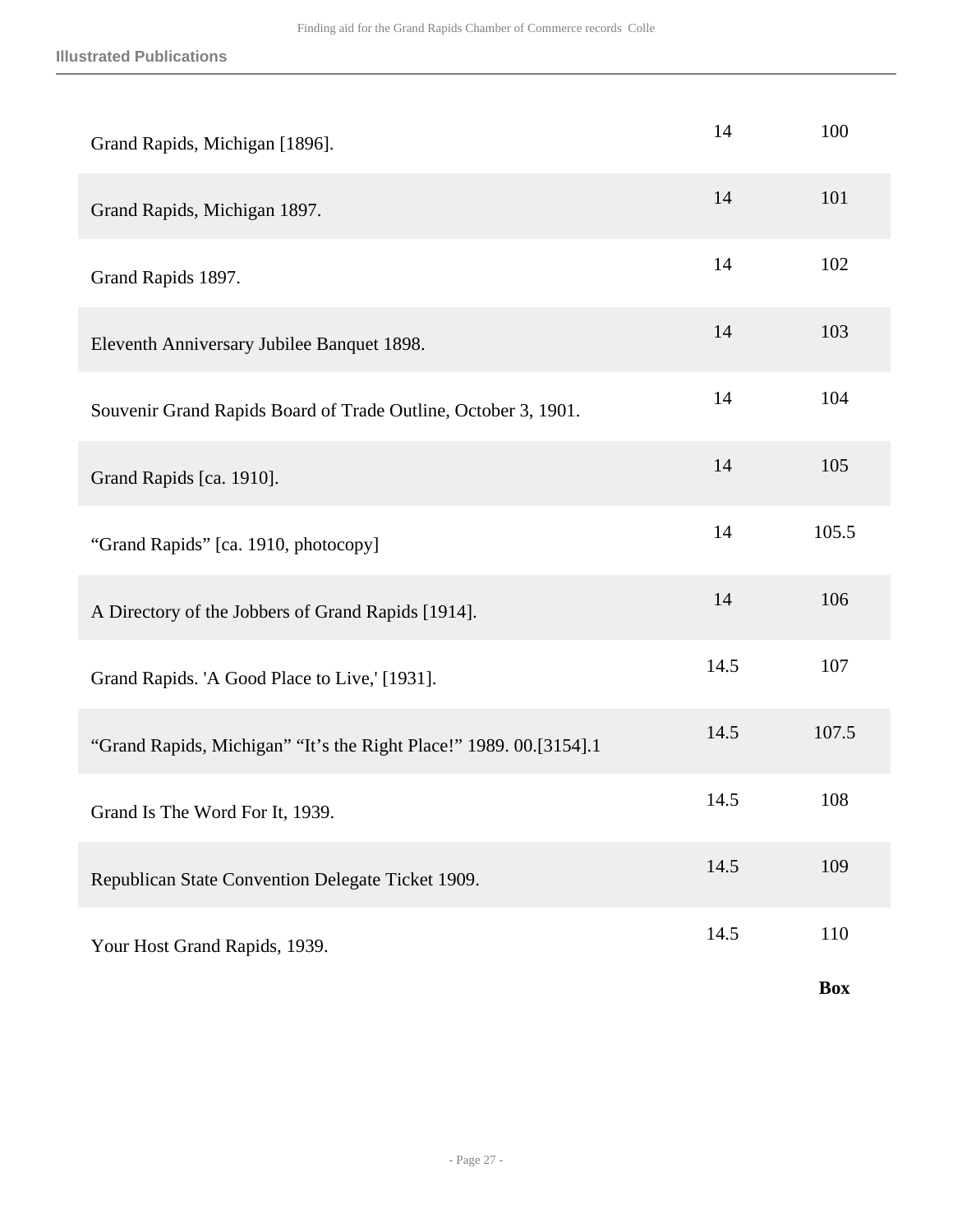| Greater Grand Rapids, Michigan. Grand Rapids - Wyoming, Michigan c. 1967.                                                                               |            | 14.5          |
|---------------------------------------------------------------------------------------------------------------------------------------------------------|------------|---------------|
|                                                                                                                                                         | <b>Box</b> | Folder        |
| Grand Rapids Area Chamber of Commerce, Grand Rapids, Mich. [Calder<br>stabile cover] / GR Area C of C and Cornerstone Publ., c. 1989. 00.<br>$[945]$ .1 | 14.5       | 110.2         |
| <b>Greater Grand Rapids, Michigan</b>                                                                                                                   |            |               |
|                                                                                                                                                         | <b>Box</b> | Folder        |
| 1972                                                                                                                                                    | 14.5       | 110.3         |
| 1980                                                                                                                                                    | 14.5       | 110.4         |
| Grand Rapids Area Chamber of Commerce, Community Profile. Others in LH Book Collection at<br>M380.0977456.G762                                          |            |               |
|                                                                                                                                                         | <b>Box</b> | <b>Folder</b> |
| 1993 (2002.088)                                                                                                                                         | 14.5       | 111           |

1999 (2002.088) 14.5 <sup>112</sup>

 $2000$  and  $113$  and  $113$  and  $113$  and  $113$  and  $113$  and  $113$ **Grand Rapids Area Atlas. C. Novoprint, USA, Inc.** 

**Box Folder**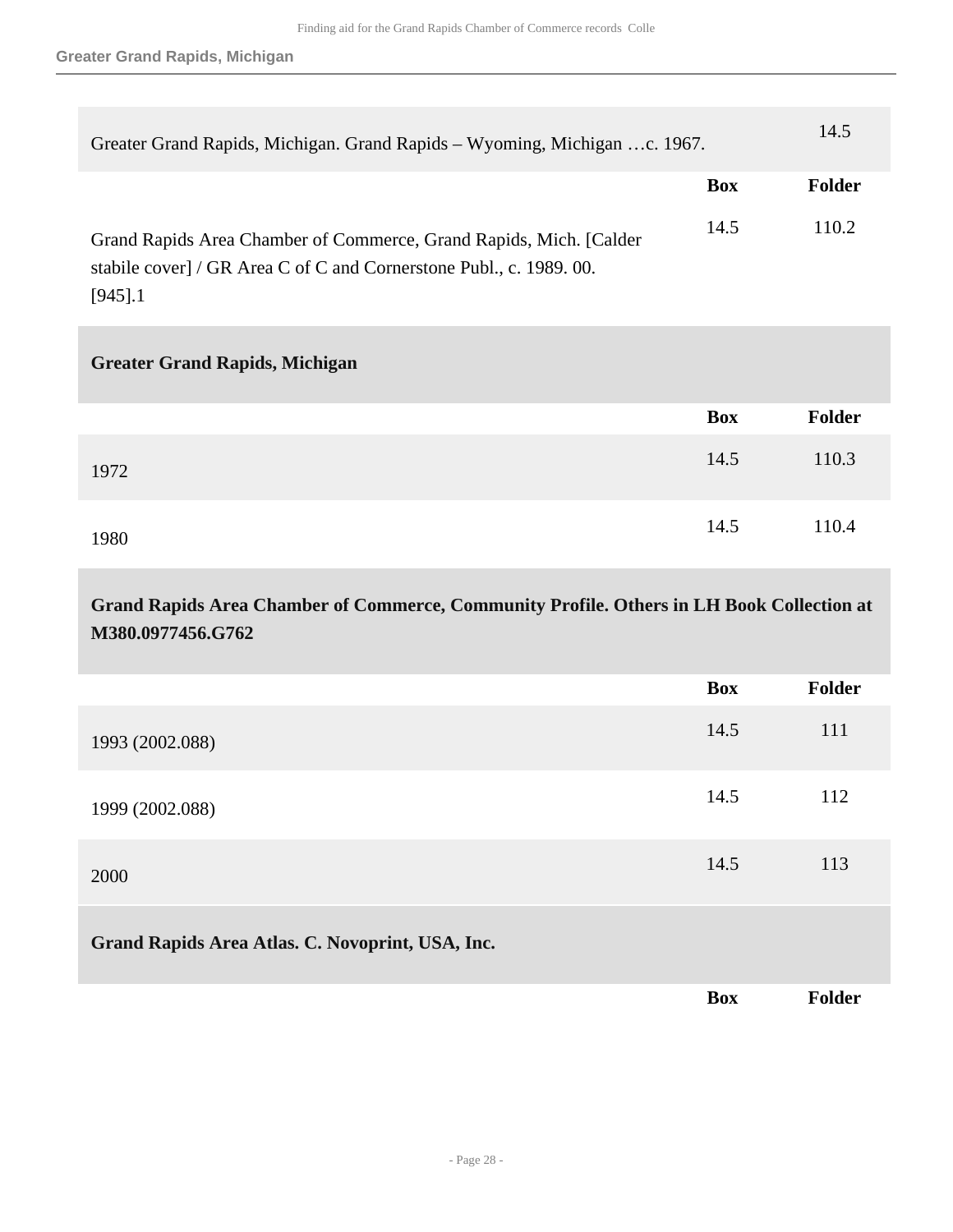**Membership Directory and Buyer's Guide. [10/5/2001]**

| c. 2003 (2004.054)                                       | 14.5       | 114         |
|----------------------------------------------------------|------------|-------------|
| Membership Directory and Buyer's Guide. [10/5/2001]      |            |             |
|                                                          |            | <b>Box</b>  |
| 1973/74 00.[1257].1                                      |            | 15.5        |
| 1975 00.[1258].1                                         |            | 15.5        |
| <b>Community Resource Guide and Membership Directory</b> |            |             |
|                                                          |            | <b>Box</b>  |
| 2001/2001 00.[1283].1 10/23/2001                         |            | 15.5        |
| <b>Publications. Magazines.</b>                          |            |             |
|                                                          |            | <b>Box</b>  |
| Grand Rapids Progress, 1918-1922                         |            | 15.6        |
|                                                          | <b>Box</b> | Folder      |
| Grand Rapids Spectator, 1927, 1930                       | 15.6       | $\mathbf X$ |
| <b>Association Pamphlets:</b>                            |            |             |
|                                                          | <b>Box</b> | Folder      |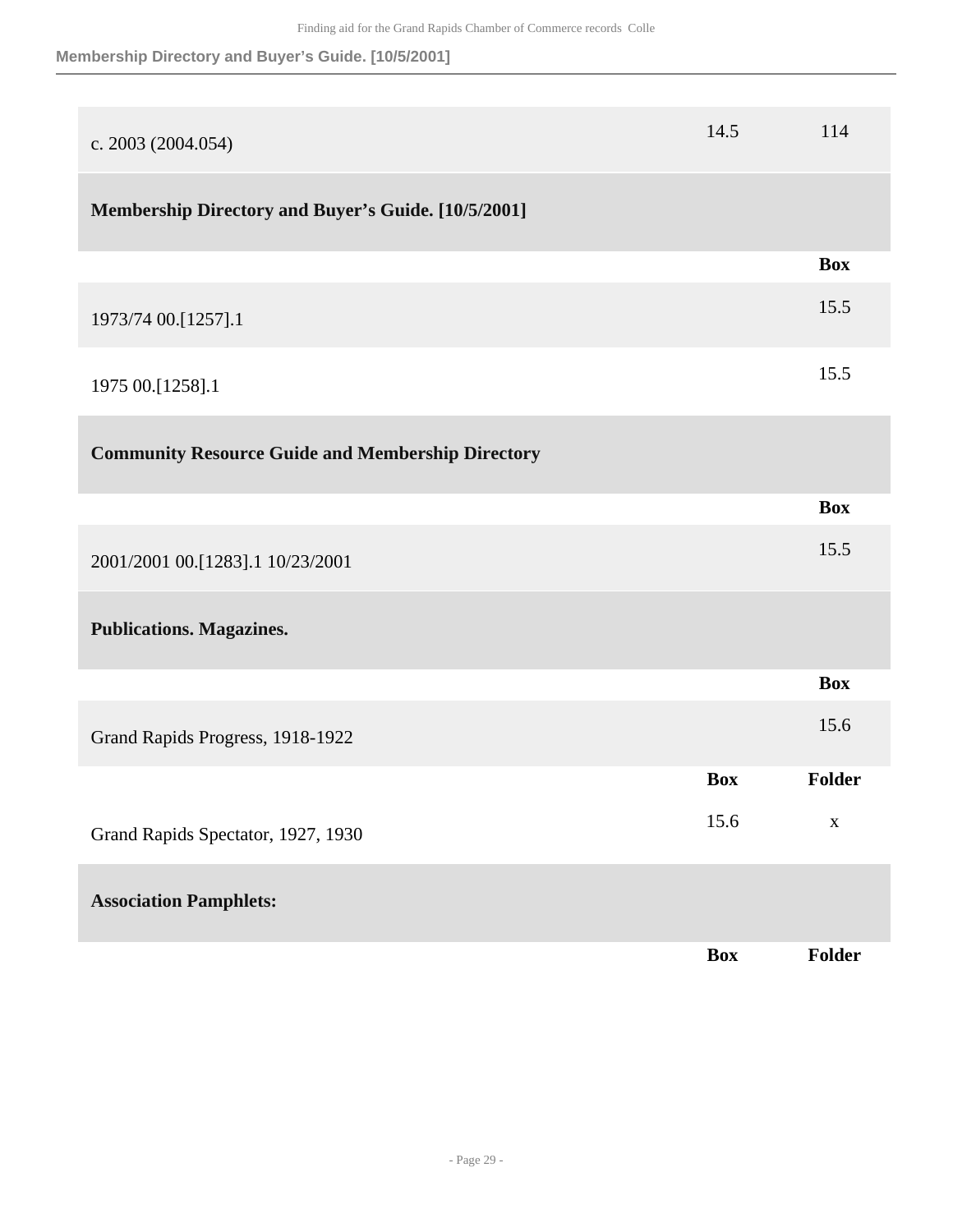**News Bulletin Formerly M381.G798c. 00.[2849].1**

| What does the Grand Rapids Association of Commerce Stand For?<br>[19131]                                                | 16         | 126           |
|-------------------------------------------------------------------------------------------------------------------------|------------|---------------|
| A Few Reasons Why Grand Rapids is the Ideal Furniture Market                                                            | 16         | 126           |
| 1916 Shows Gain of 3,035 Workingmen in Grand Rapids Factories                                                           | 16         | 126           |
| Announcement of the Committee on Industrial Relations of the Grand<br>Rapids Association of Commerce September 15, 1919 | 16         | 126           |
| At Your Service! Grand Rapids Association of Commerce [1930]                                                            | 16         | 126           |
| Whether You Drive Or Come By Train Or Bus Or Boat Or Else By Plane                                                      | 16         | 126           |
| Grand Rapids Welcomes You 1931                                                                                          |            |               |
| <b>News Bulletin Formerly M381.G798c. 00.[2849].1</b>                                                                   |            |               |
|                                                                                                                         | <b>Box</b> | <b>Folder</b> |
| Vol. 1, #1 to Vol. 8, #12 Apr, 1932 to December, 1941.                                                                  | 16         | 128           |
| Vol. 9, #1 to Vol. 12, #11 January, 1942 to November, 1945.                                                             | 16         | 129           |
| Vol. 13, #1 to Vol. 16, #12 January, 1946 to January, 1950.                                                             | 16         | 130           |
| Vol. 17, #1 to Vol. 22, #12 February, 1950 to December, 1956.                                                           | 16         | 131           |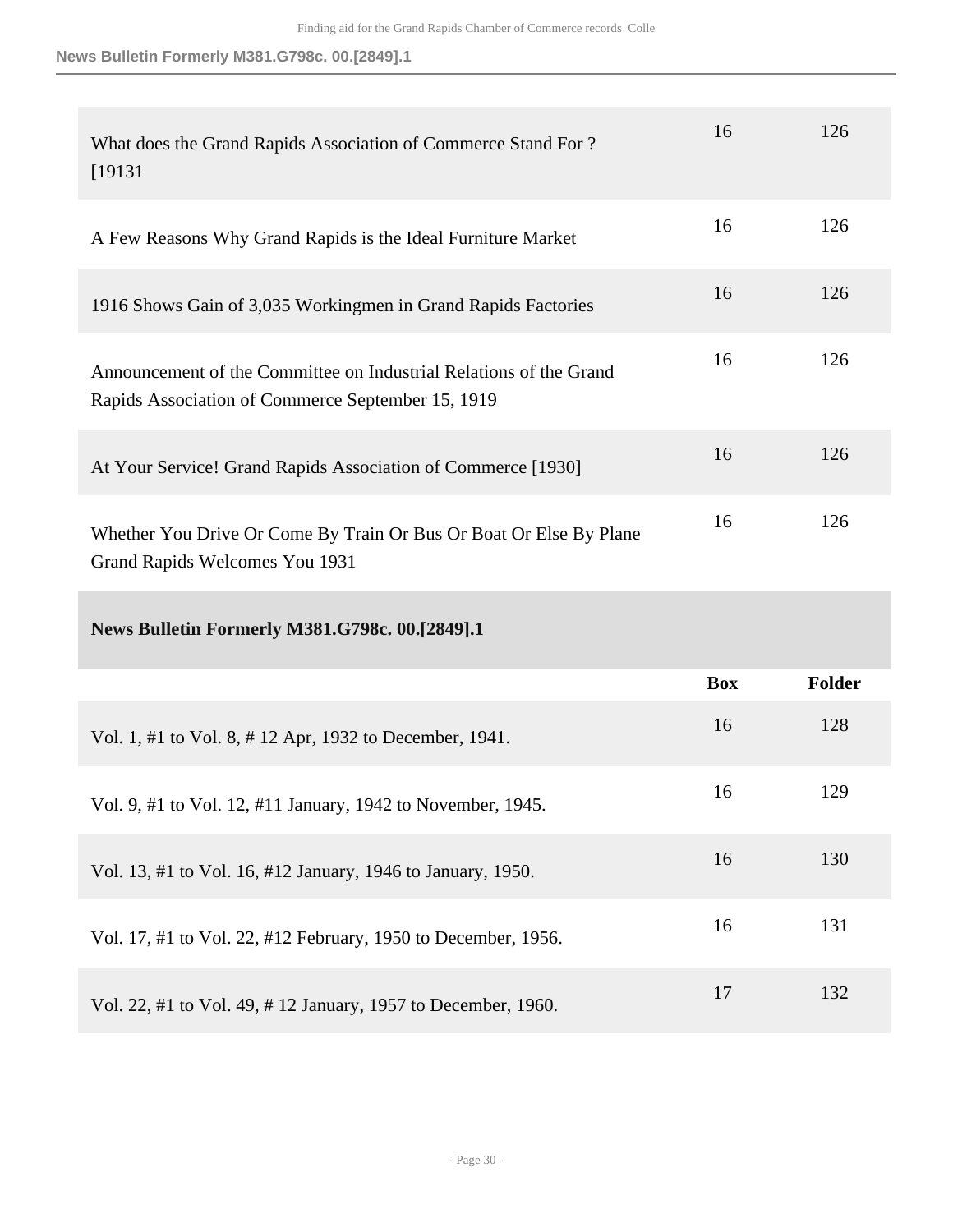**Greater Grand Rapids Chamber of Commerce News, also called Grand Rapids or...**

| Vol. 50, #1 to Vol. 51, #12 January, 1961 to December, 1963.    | 17 | 133 |
|-----------------------------------------------------------------|----|-----|
| Vol. 50, #4 Apr. 1962. 1887-1962 Diamond Jubiliee year article. | 17 | 133 |

**Greater Grand Rapids Chamber of Commerce News, also called Grand Rapids or Grand Rapids Magazine.** 

| <b>Greater Grand Rapids Chamber of Commerce News. 00.[5341].1</b> |            |                |
|-------------------------------------------------------------------|------------|----------------|
|                                                                   | <b>Box</b> | Folder         |
| 1964-1966                                                         | 17.5       | $\mathbf{1}$   |
| 1964, June and Dec. (2 of 12) Most issues missing                 | 17.5       | $\mathbf{1}$   |
| 1965 - No issues currently held                                   | 17.5       | $\mathbf{1}$   |
| 1966, Jan., Feb., April, Nov. and Dec. (5 of 12)                  | 17.5       | $\mathbf{1}$   |
| 1967, Jan.-Dec. (12 issues)                                       | 17.5       | $\overline{2}$ |
| 1968, Jan.-Dec. (12 issues)                                       | 17.5       | 3              |
| 1969, Jan.-May, July-Nov. (10 of 12 issues)                       | 17.5       | $\overline{4}$ |
| Grand Rapids - 00.[5342].2                                        |            |                |
|                                                                   | <b>Box</b> | <b>Folder</b>  |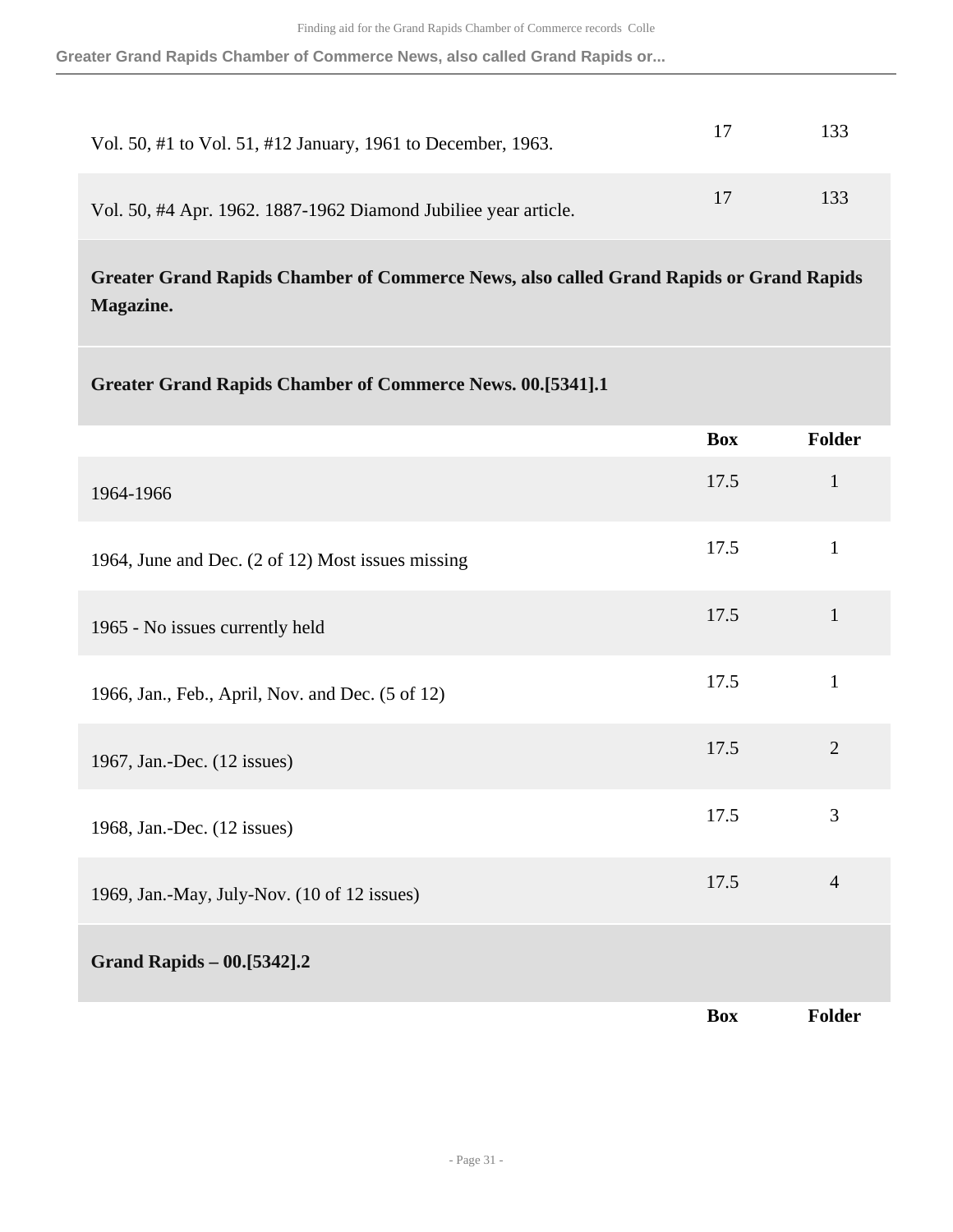#### **Series XII. Other Miscellaneous Publications**

| 1970, Jan., Oct., Nov. Dec. (4 of 12 issues)                                                                                                                                                                                                                                                   | 17.5 | 5              |
|------------------------------------------------------------------------------------------------------------------------------------------------------------------------------------------------------------------------------------------------------------------------------------------------|------|----------------|
| 1971, Jan.-May, July-Dec. (11 of 12 issues)                                                                                                                                                                                                                                                    | 17.5 | 6              |
| 1972, Jan.-Feb., Apr.-Dec. (11 of 12 issues)                                                                                                                                                                                                                                                   | 17.5 | $\overline{7}$ |
| 1973, Jan.-Dec. (12 issues) v. 1                                                                                                                                                                                                                                                               | 17.6 | $\mathbf{1}$   |
| 1974, Jan.-Dec. (12 issues, bound) v. 2                                                                                                                                                                                                                                                        | 17.6 | $\overline{2}$ |
|                                                                                                                                                                                                                                                                                                | 17.6 | 3              |
| 1975, Jan.-Dec. (12 issues, bound) v. 3                                                                                                                                                                                                                                                        |      |                |
|                                                                                                                                                                                                                                                                                                |      | <b>Box</b>     |
| 1976, v. 4                                                                                                                                                                                                                                                                                     |      | 17.7           |
| 1977, v. 5                                                                                                                                                                                                                                                                                     |      | 17.7           |
| 1978, v. 6 Note: The 1979 volume is housed in with the Local History Periodicals. The<br>volume and issue numbering was changed with this 1979 volume, calling it v. 15. The<br>publication was sold to Gemini Publications with v. 16, no. 1, Jan. 1980, and continues<br>today (May 1, 2009) |      | 17.7           |

<span id="page-31-0"></span>**Scope and Contents note**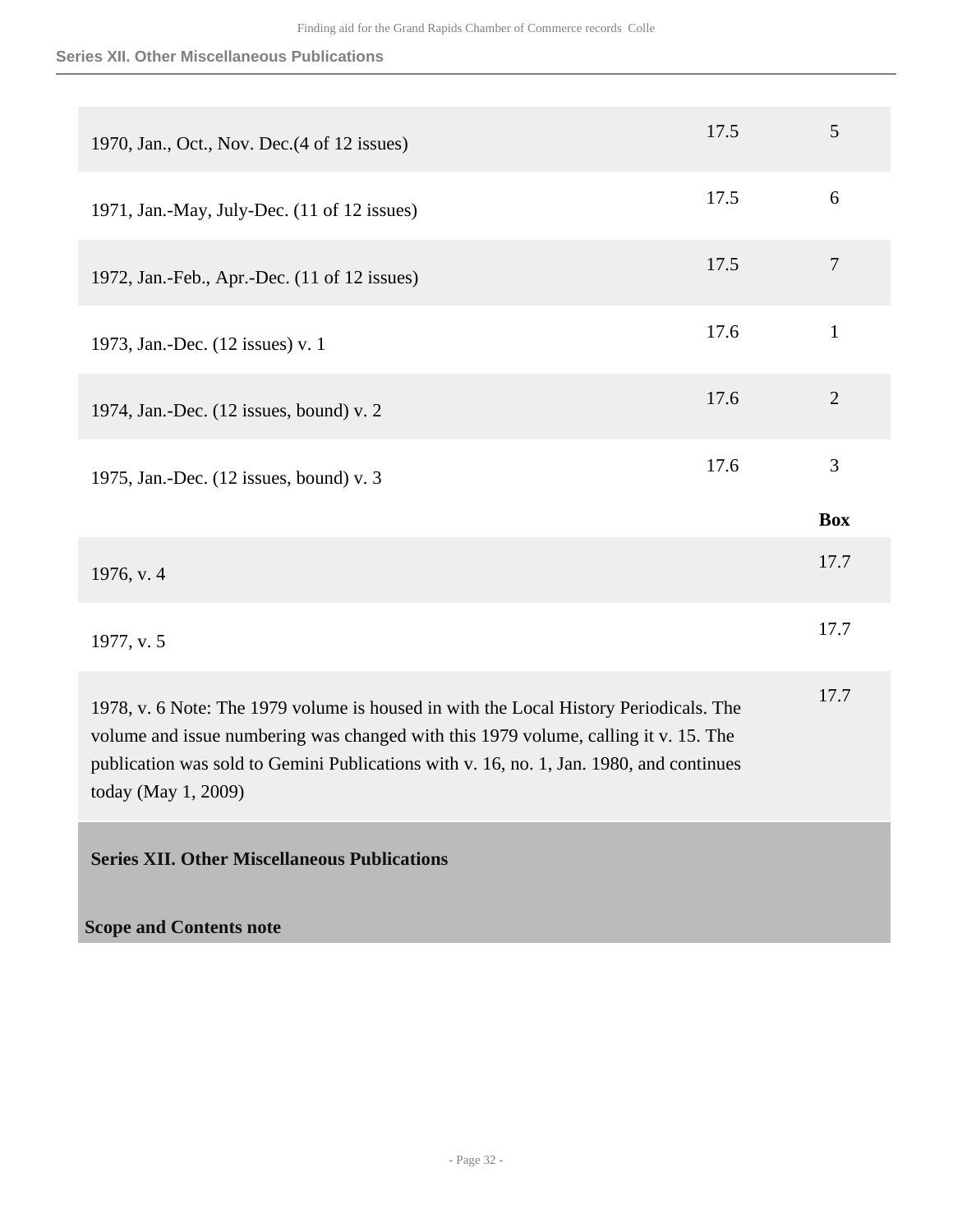#### **Series XII. Other Miscellaneous Publications**

Non-Chamber publications that were supportive of the Chamber's information needs. Includes the Booth Newspapers market area, with area wide statistics on the Grand Rapids trading sphere, writings on city plans, and other general information. Primarily covers the 1940s to 1960s. Arranged alphabetically.

|                                                                                                                                                              | <b>Box</b> | Folder |
|--------------------------------------------------------------------------------------------------------------------------------------------------------------|------------|--------|
| The Grand Rapids Chamber of Commerce [by Bierce, 1911].                                                                                                      | 17         | 140    |
| Booth Newspaper Market Area [1928, 1930, 1931].                                                                                                              | 17         | 141    |
| Booth Newspaper Market Area [1936, 1946, 1948-49].                                                                                                           | 17         | 142    |
| Booth Newspaper Market Area [1950-1953].                                                                                                                     | 17         | 143    |
| Booth Newspaper Market Area [1955, 1956, 1958].                                                                                                              | 17         | 144    |
| Preliminary Report for a City Plan for Grand Rapids Michigan, 1910                                                                                           | 17         | 145    |
| City of Grand Rapids Under Commission Manager Government"<br>1924-1925 Review.                                                                               | 17         | 146    |
| Planning the Future of Your City [1927].                                                                                                                     | 17         | 147    |
| Downtown Ink, Vol. 5, #1-4; March - December, 1977. Vol. 6, #1-3; April<br>- November 1978. Vol. 7, #1-4; February - November 1979. Vol. 8, #2;<br>May 1980. | 17         | 148    |
| Grand Rapids Area 1981, 1983.                                                                                                                                | 17         | 149    |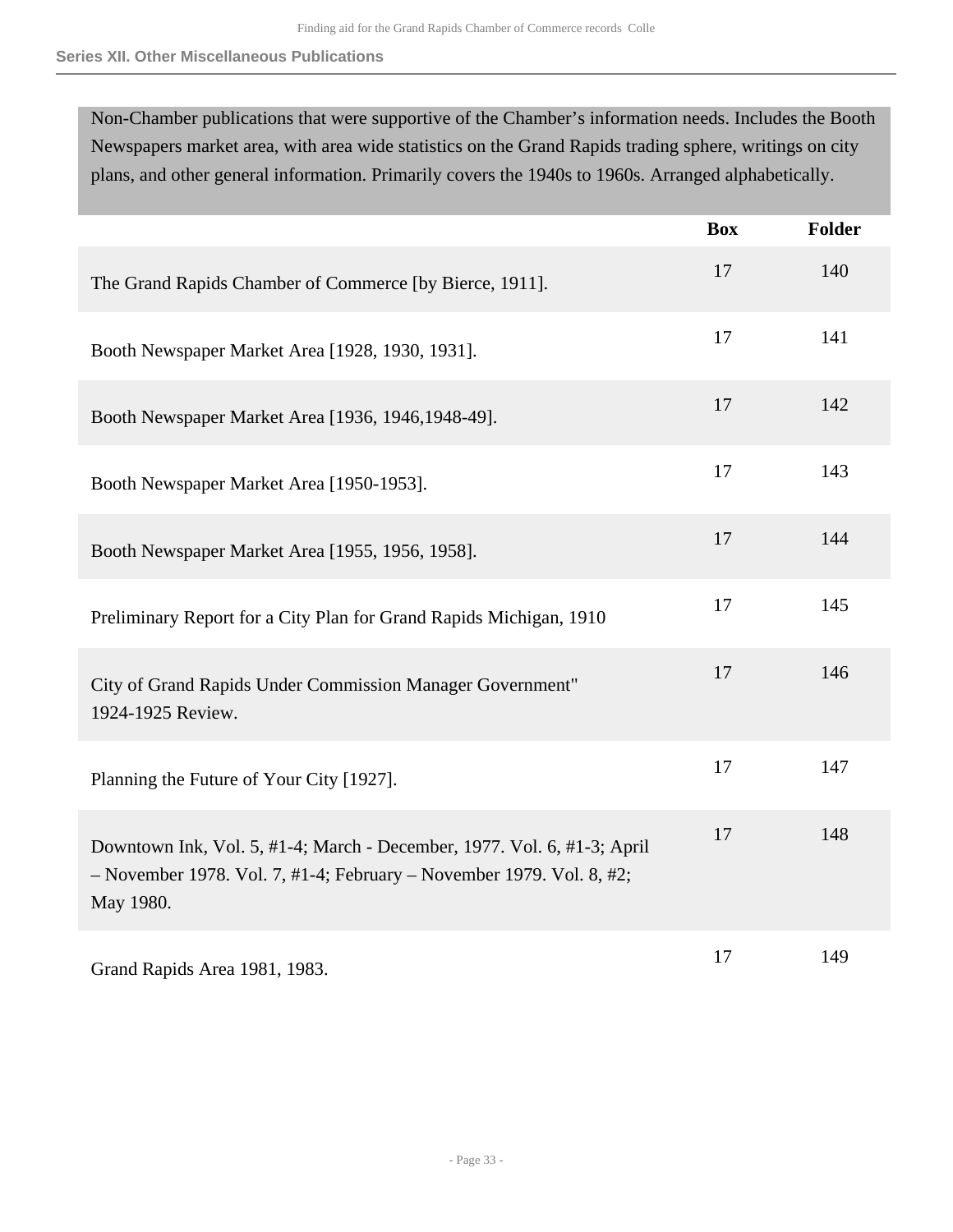### <span id="page-33-0"></span>**Series XIII. PHOTOGRAPHS**

#### **Scope and Contents note**

This series includes images of people, activities and events that involved the Chamber of Commerce. There are photographs portraying the history and development of the city, the majority of which pertain to the business environment and the industrial sector. There are also numerous photographs of prominent individuals, e.g. President Ford and Senator Vandenberg, and staff members of the Chamber of Commerce. Images primarily cover the 1950s to 1980s.

Subseries A. People: See also the Chamber of Commerce President's series below. Arranged Alphabetically by last name.

Subseries B. Subjects

Subseries C. Chamber of Commerce photographs found in Coll. 054 and transferred to Coll. 046 in April 2004. Some of these images may have come to the Archives separately from Coll. 046, or they may have gotten separated from the collection later during use. The appear to be primarily images used in various publications, including newspapers, magazines, or the publications of the organizations listed in this finding aid. They have now been restored to the context in which they were created.

Subseries D. Chamber of Commerce Presidents Oversized Portrait Photographs: Documenting nineteen (19) former presidents of the Chamber, from 1895 to 1946, these images are arranged alphabetically by the last name of the president, and giving the years served.

#### **Subseries A. People**

|                      | <b>Box</b> | <b>Folder</b> |
|----------------------|------------|---------------|
| Abernathy, Roy (1)   | 18a        |               |
| Ackerman, Claire (1) | 18a        | 2             |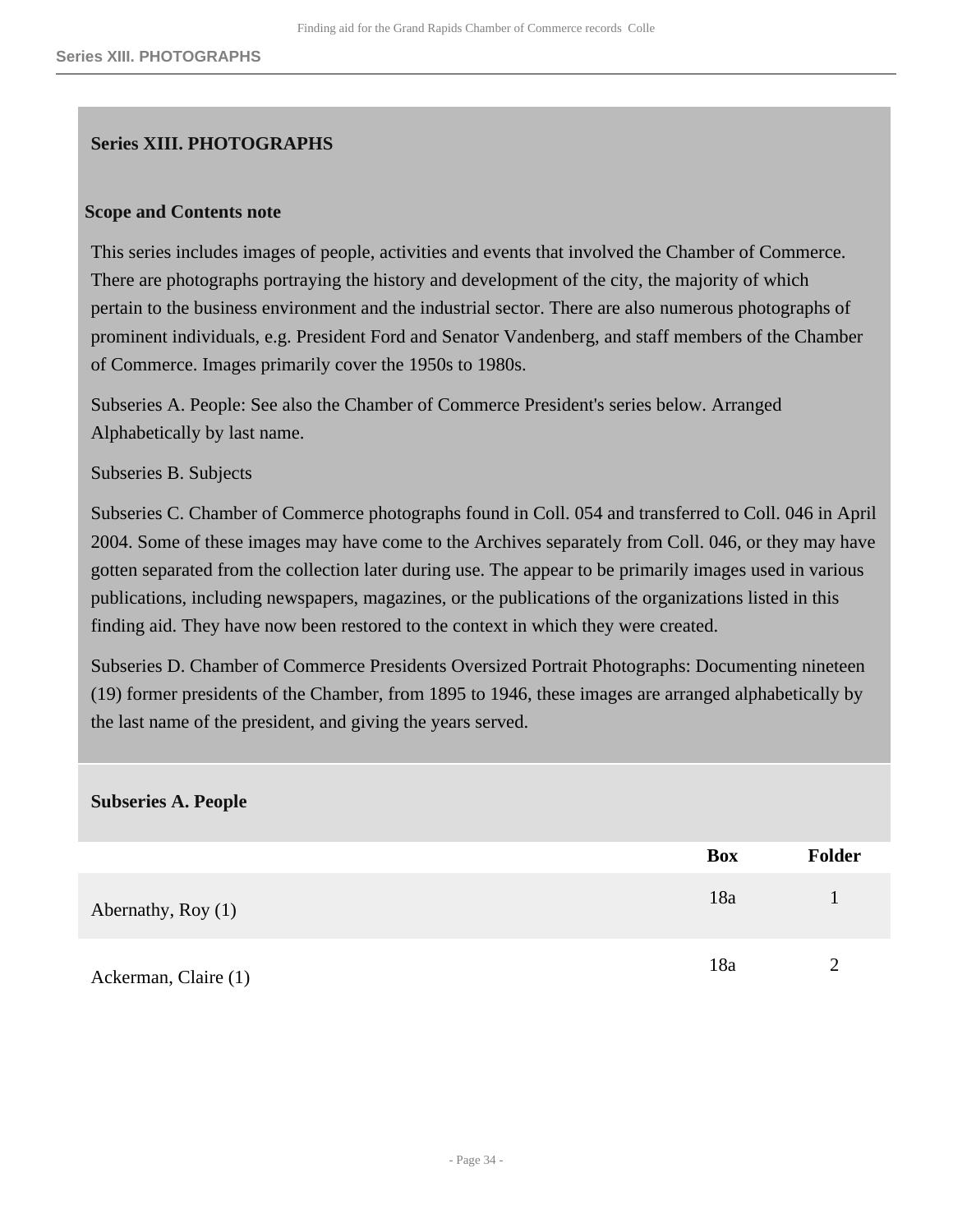| Ackerson, Mr. (1)       | 18a   | 3                |
|-------------------------|-------|------------------|
| Aldrink, Anna May (1)   | 18a   | $\overline{4}$   |
| Alford, Louise (3)      | 18a   | $\mathfrak s$    |
| Allen, Martin J. (1)    | 18a   | $\sqrt{6}$       |
| Ammerman, Mike (2)      | 18a   | $\boldsymbol{7}$ |
| Amos, Richard L. (1)    | 18a   | $8\,$            |
| Ampulski, Stanley (1)   | 18a   | 9                |
| Anagnostou, Taki J. (1) | 18a   | 10               |
| Anders, Mr. (1)         | 18a   | $11\,$           |
| Anderson, Donald (5)    | 18a   | 12               |
| Anderson, G.R. (1)      | 18a   | 12               |
| Anderson, Art (1)       | 18a   | 12               |
| Anderson, Wallace (1)   | $18a$ | $12\,$           |
| Andrews, John A. (2)    | 18a   | 13               |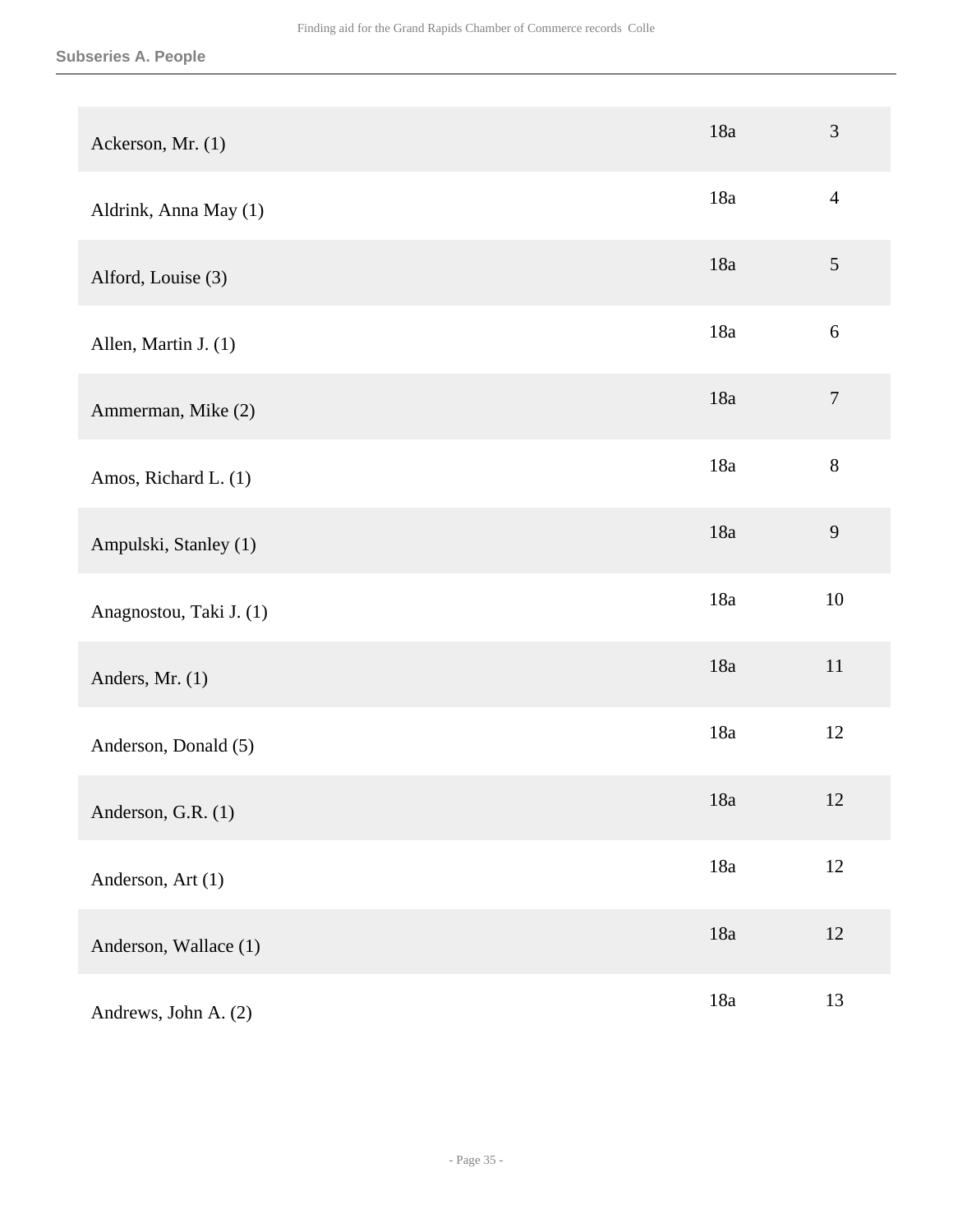|                            | 18a | 14     |
|----------------------------|-----|--------|
| Andriese, Fred (1)         |     |        |
| Andrus, Leonard (1)        | 18a | 15     |
| Aneja, William (1)         | 18a | 16     |
| Appelt, Joseph E. (1)      | 18a | $17\,$ |
| D'Archangel, Tom (1)       | 18a | $18\,$ |
| Armantrout, Dorothy (11)   | 18a | 19     |
| Orra, Drake (1)            | 18a | 20     |
| Badger, Don (1)            | 18a | 21     |
| Baines, David (1)          | 18a | 22     |
| Baker, Harry (1)           | 18a | 23     |
| Baldwin, M. Dana (1)       | 18a | 24     |
| Baldwin, Ralph Belknap (1) | 18a | $24\,$ |
| Balkema, Charles R. (1)    | 18a | 25     |
| Barber, Homer (1)          | 18a | $26\,$ |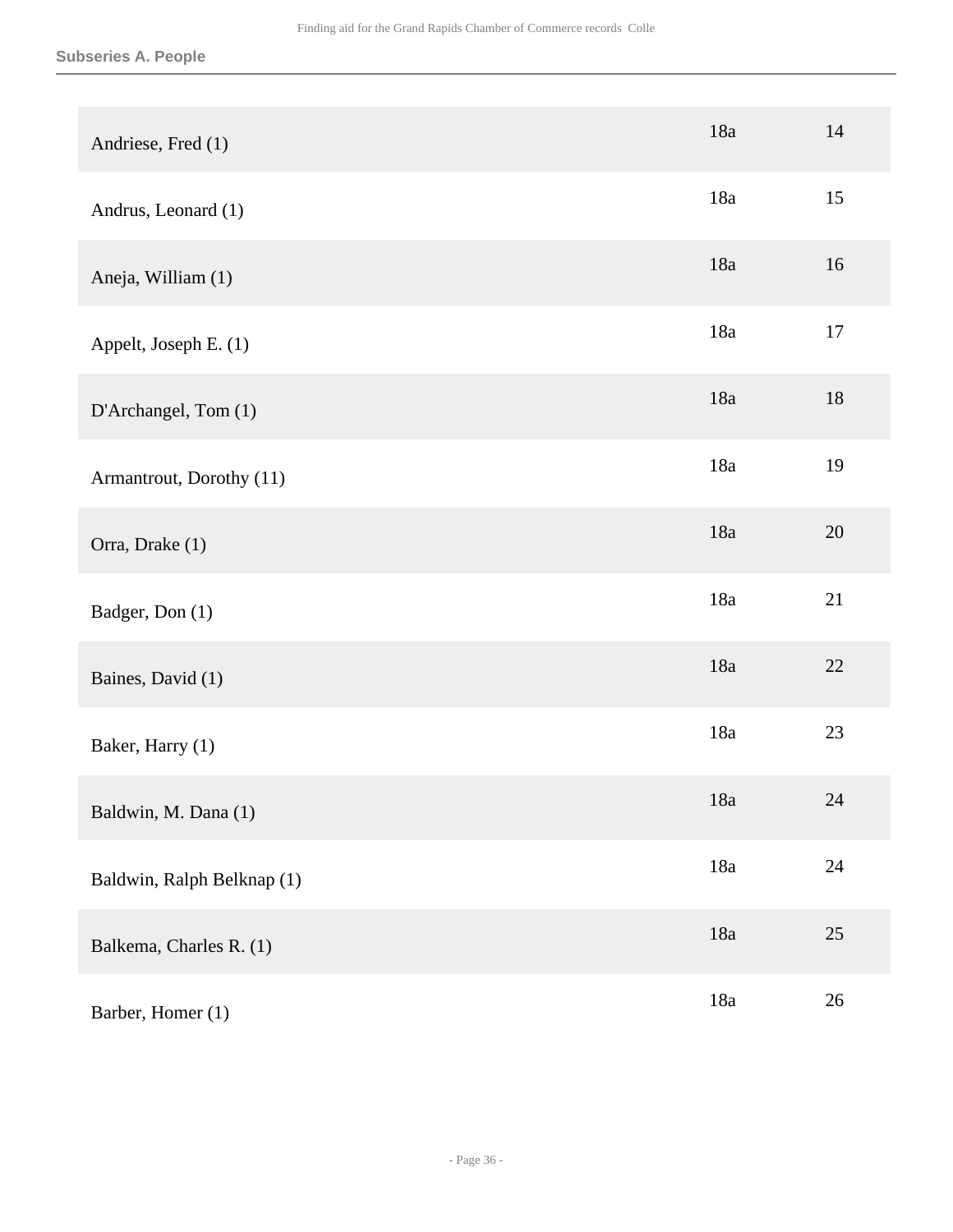| Barkeley, N.A. (2)           | 18a | $27\,$ |
|------------------------------|-----|--------|
| Barker, Jonathan W. (1)      | 18a | 28     |
| Barnes, Ed (6)               | 18a | 29     |
| Baum, Ben (1)                | 18a | 30     |
| Sonneveldt, Christian H. (1) | 18a | 30     |
| Davis, Henry Jr. (1)         | 18a | 30     |
| Baumrucker, Ervin J. (1)     | 18a | 31     |
| Bay, Everett L. (1)          | 18a | 32     |
| Beahan, Hugh Michael (1)     | 18a | 33     |
| Bean, George (1)             | 18a | 34     |
| Bean, William E. (1)         | 18a | 35     |
| Brouwer, Floyd (1)           | 18a | 36     |
| Beck, Daniel L. (1)          | 18a | 37     |
| Becker, John C. (1)          | 18a | 38     |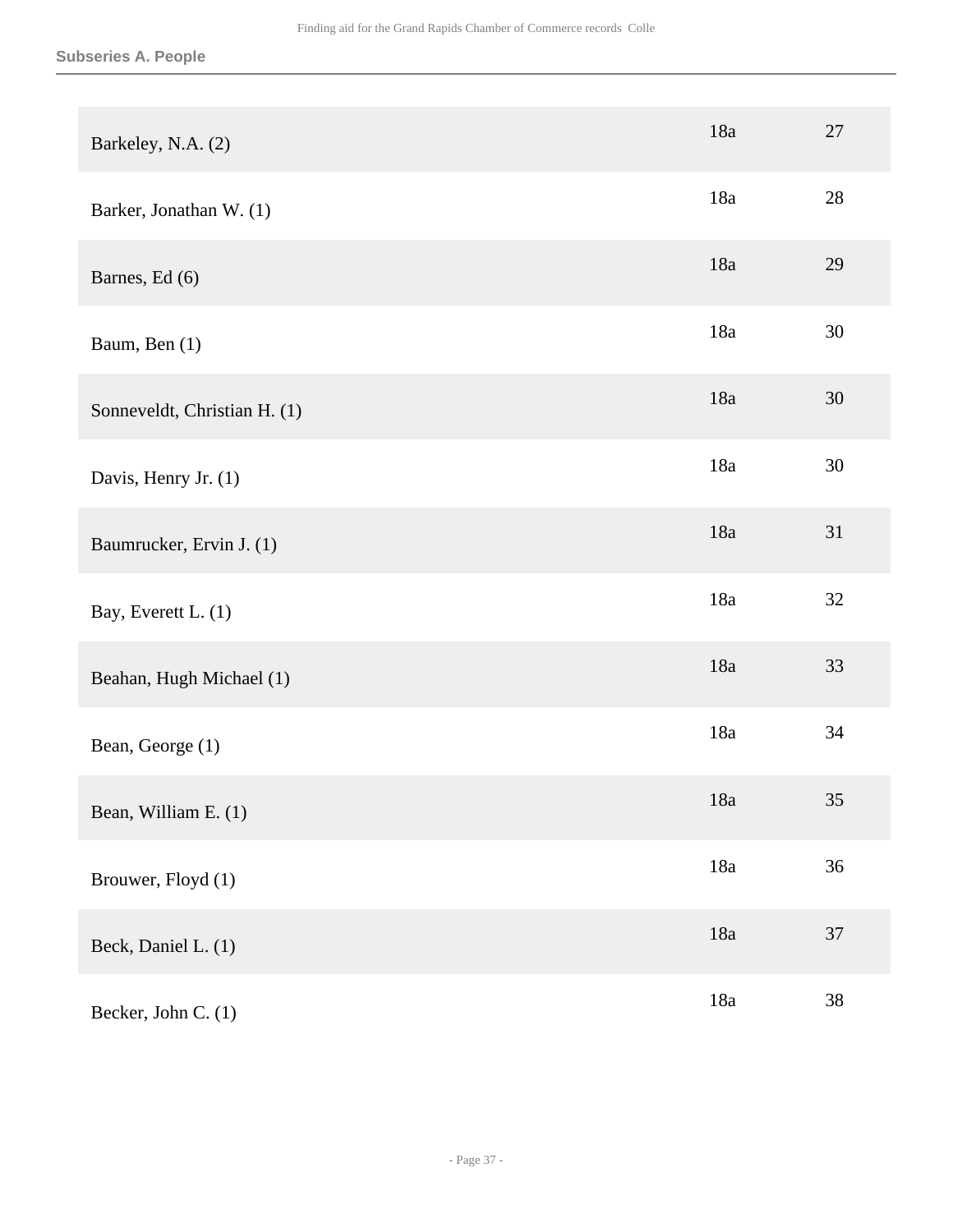| Beem, Clifford D. (1)    | 18a   | 39 |
|--------------------------|-------|----|
| Beinecke, William S. (1) | 18a   | 40 |
| Bell, Frederick A. (2)   | 18a   | 41 |
| Belter, Dennis (1)       | 18a   | 42 |
| Benecchi, R.J. (1)       | 18a   | 43 |
| Bennett, William A. (1)  | 18a   | 44 |
| Bera, George S. (1)      | 18a   | 45 |
| Bergdahl, R. Robert(1)   | 18a   | 46 |
| Bergman, Robert A. (2)   | 18a   | 47 |
| Berlin, Paul K. (1)      | 18a   | 48 |
| Berringer, Clark (1)     | 18a   | 49 |
| Osgood, Mr. (1)          | 18a   | 50 |
| Otte, Jack (1)           | $18a$ | 51 |
| Oxley, G.W. (1)          | 18a   | 52 |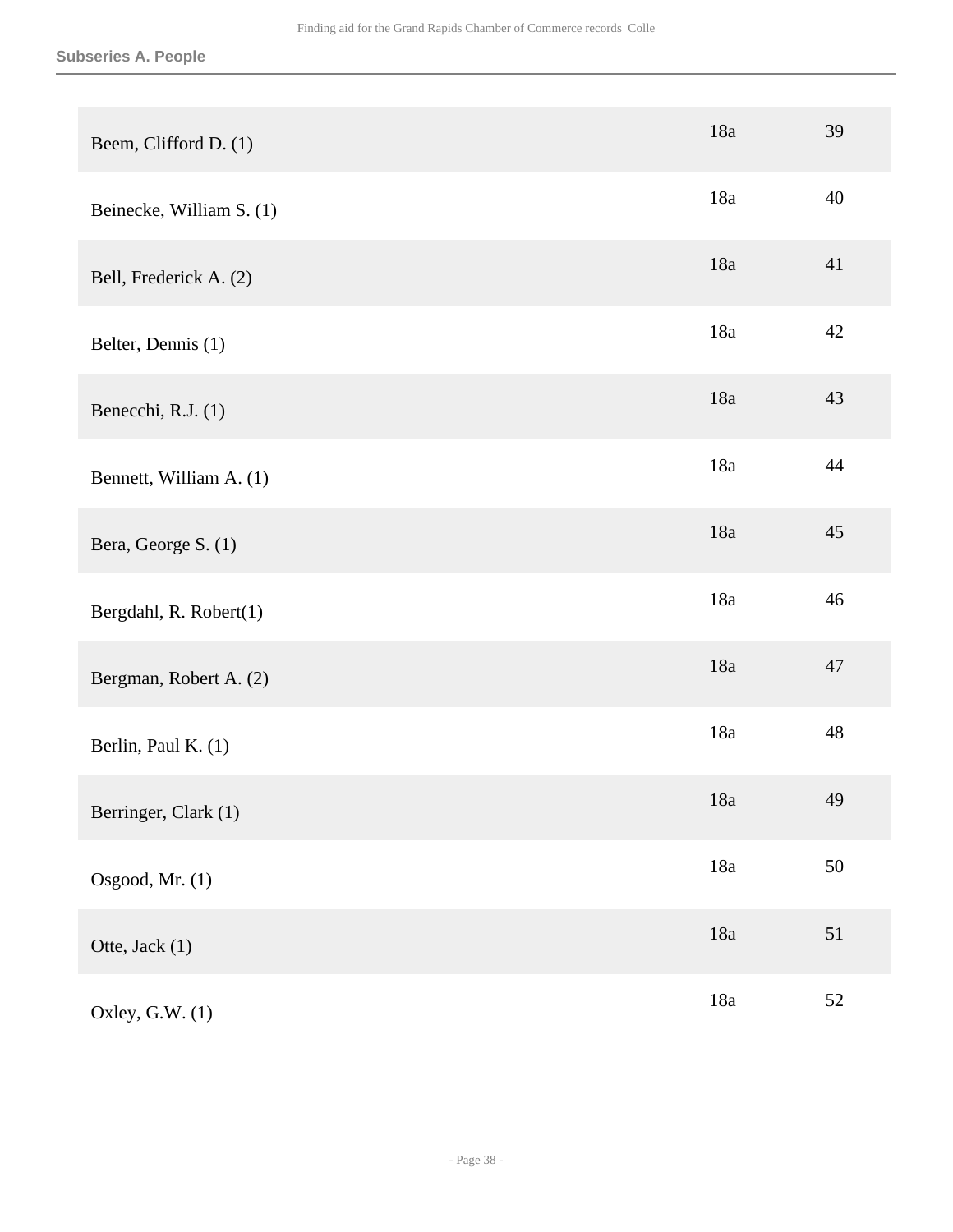| Bissell, Melville R. III (1) | 18a   | 53 |
|------------------------------|-------|----|
| Bitner, James R. (5)         | 18a   | 54 |
| Blackport, Marvin J. (1)     | 18a   | 56 |
| Blount, Winton M. (1)        | 18a   | 57 |
| Blumenthal, W. Michael (1)   | 18a   | 58 |
| Blune, Mr. $(1)$             | 18a   | 59 |
| Bobrowski, Thomas M. (1)     | 18a   | 60 |
| Boes, Raymond (2)            | 18a   | 61 |
| Bond, Paul S. (2)            | 18a   | 62 |
| Booth, Arch N. (1)           | 18a   | 63 |
| Borst, Wayne (1)             | 18a   | 64 |
| Boss, John (1)               | 18a   | 65 |
| Bourgain, Frank (1)          | $18a$ | 66 |
| Bouma, Gordon (2)            | $18a$ | 67 |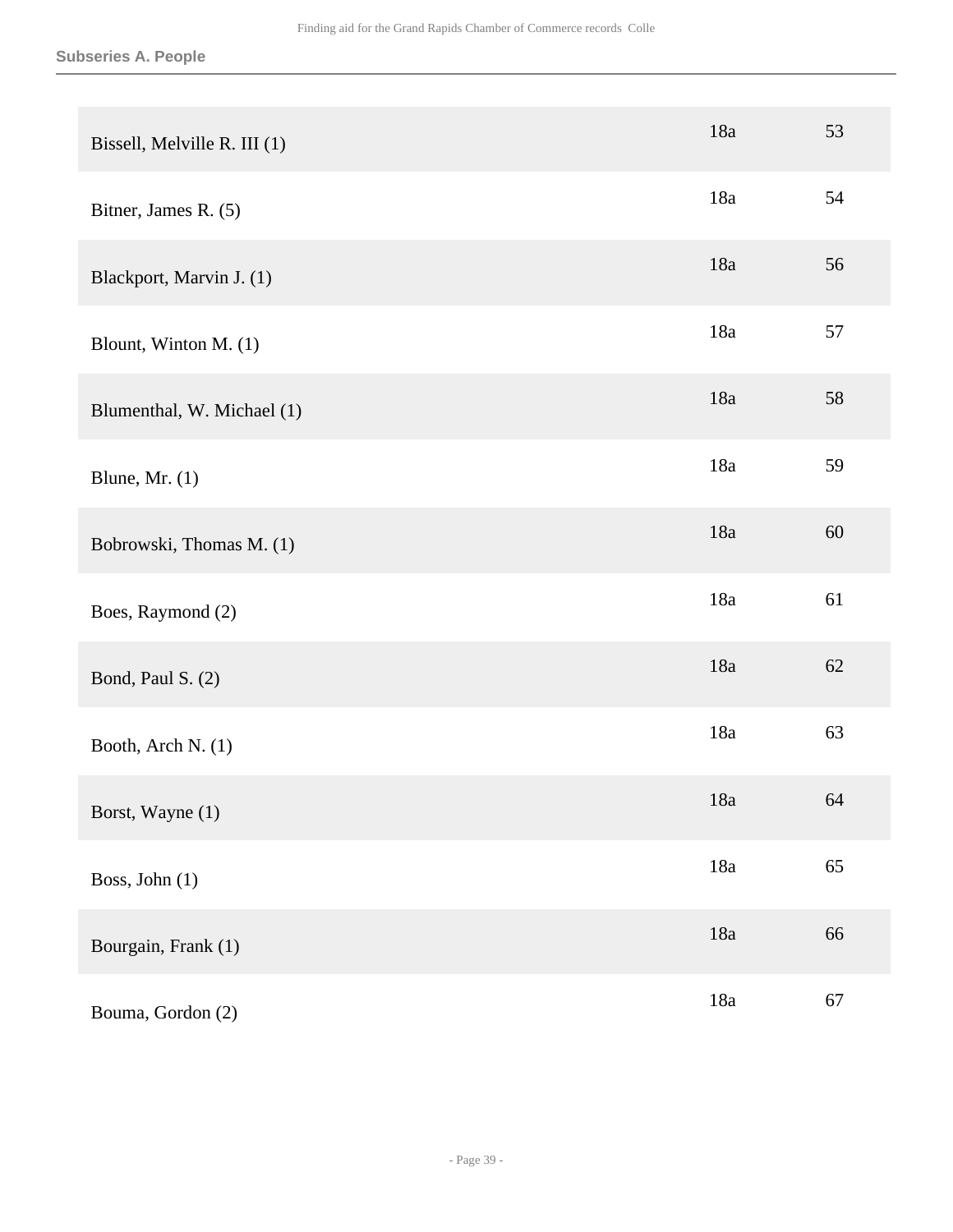| Bowman, Robert J. (1)                       | 18a   | 68     |
|---------------------------------------------|-------|--------|
| Bouwkamp, Eugene R. (1)                     | 18a   | 69     |
| Bowie, G.E. $(1)$                           | 18a   | 70     |
| Boyce, Clifford O. (2)                      | 18a   | 71     |
| Bratchie, L.L. $(2 + \text{business card})$ | 18a   | 72     |
| Breckenridge, Don (5)                       | 18a   | 73     |
| Bregel, Mr. (1)                             | 18a   | 74     |
| Bresler, Peter (1)                          | 18a   | 75     |
| Brewer, A.D. $(1)$                          | 18a   | 76     |
| Brian, James H. (2)                         | 18a   | 77     |
| Brian, Laura S. (1)                         | 18a   | 77     |
| Briggs, Elmer (1)                           | 18a   | $78\,$ |
| Brizzolara, A.J. (2)                        | $18a$ | 79     |
| Brockhuizen, Marius J. (1)                  | 18a   | $80\,$ |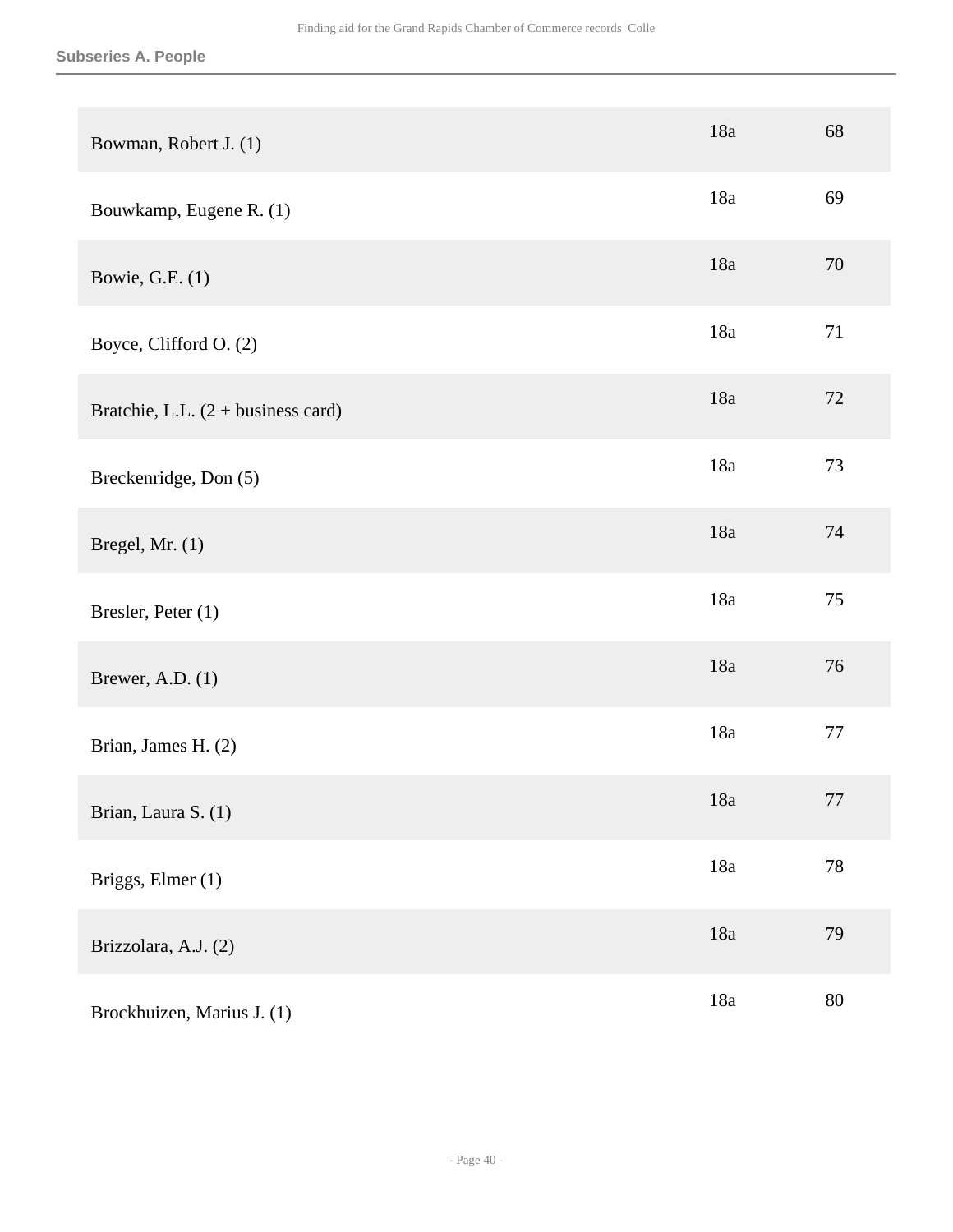| Brockway, George (1)      | 18a   | 81     |
|---------------------------|-------|--------|
| Brooks, Mr. (1)           | 18a   | 82     |
| Brouwer, Floyd (1)        | 18a   | 83     |
| Brow, Patricia (2)        | 18a   | 84     |
| Brower, John (1)          | 18a   | 85     |
| Brown, Kenneth (2)        | 18a   | 86     |
| Brush, Richard F. (1)     | 18a   | $87\,$ |
| Bryant, Steve (1)         | 18a   | 88     |
| Bubeck, Roy G. (1)        | 18a   | 89     |
| Buchoz, Roy A. (1)        | 18a   | 90     |
| Buckwalter, Paul (1)      | 18a   | 91     |
| Burandt, Michael (1)      | 18a   | 92     |
| Burbridge, G. Winston (1) | $18a$ | 93     |
| Burch, Robert S. (1)      | 18a   | 94     |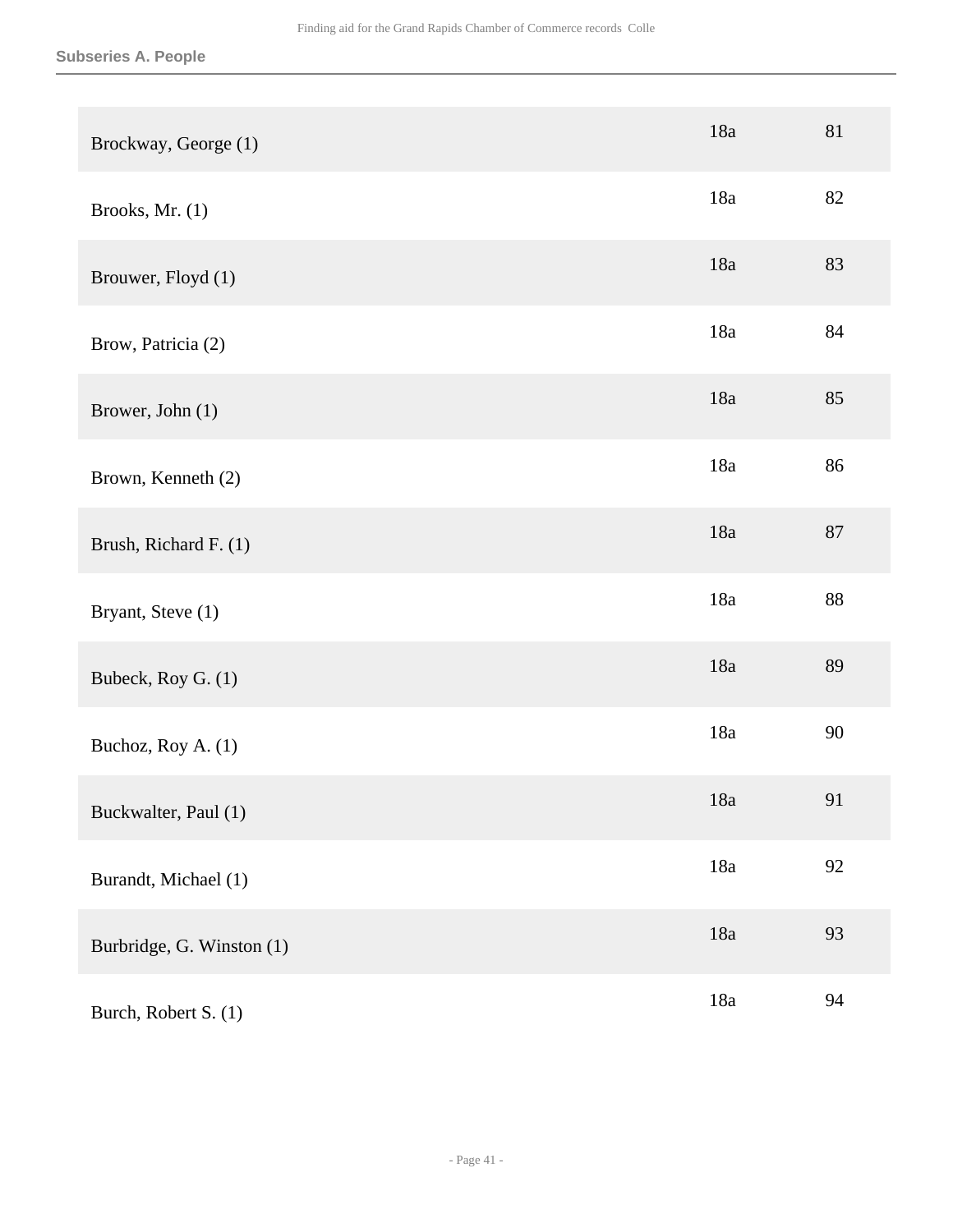| Burger, E.W. (1)       | 18a             | 95               |
|------------------------|-----------------|------------------|
| Burke, Donald J. (1)   | 18a             | 96               |
| Burns, Vernon J. (1)   | 18a             | 97               |
| Busch, John H. (1)     | 18a             | 98               |
| Bushnell, William (1)  | 18a             | 99               |
| Busing, Mr. (1)        | 18a             | 100              |
| Butterfield, W.H. (1)  | 18 <b>b</b>     | $\mathbf 1$      |
| Buzzitta, Lou (1)      | 18b             | $\overline{2}$   |
| Byington, Dick (3)     | 18 <b>b</b>     | $\mathfrak{Z}$   |
| Bylenga, Cornelius (1) | 18b             | $\overline{4}$   |
| Cadieux, Marcel (1)    | 18b             | $\sqrt{5}$       |
| Campbell, A. Boyd      | 18 <sub>b</sub> | $\sqrt{6}$       |
| Carlson, Mr. (1)       | $18\mathrm{b}$  | $\boldsymbol{7}$ |
| Carpenter, Jim         | $18\mathrm{b}$  | $8\,$            |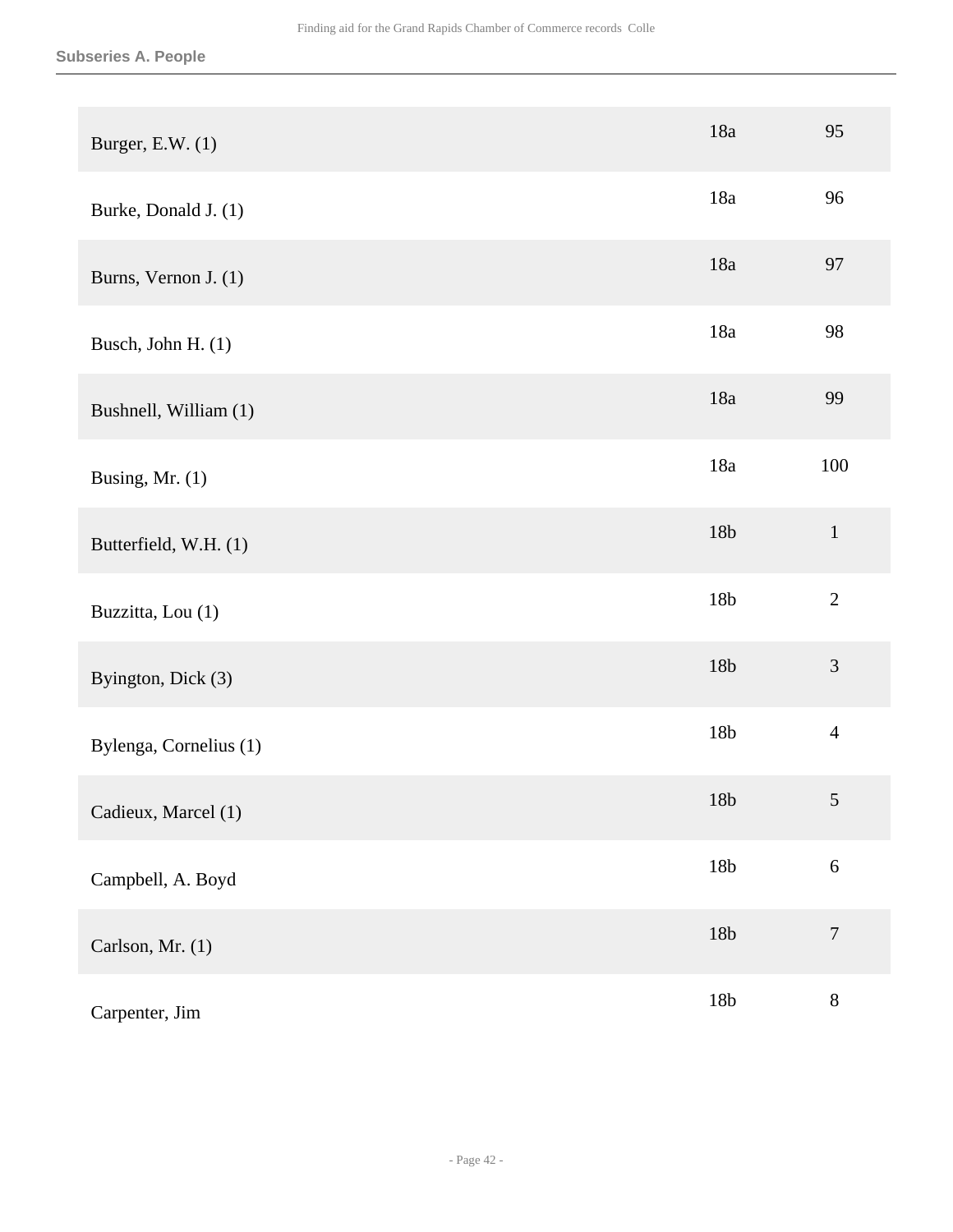| Carrier, Robert (1)         | 18 <b>b</b> | 9      |
|-----------------------------|-------------|--------|
| Carson, Gordon (1)          | 18b         | 10     |
| Case, Kenneth (6)           | 18b         | 11     |
| Casolaro, S.V. (1)          | 18b         | 12     |
| Casselman, John R. (1)      | 18 <b>b</b> | 13     |
| Catalana, Phil (1)          | 18b         | 14     |
| Catt, Glen (1)              | 18b         | 15     |
| Caupstio, Charles (1)       | 18b         | 16     |
| Chamberlain, Wallace M. (2) | 18b         | $17\,$ |
| Chapman, Mr. (1)            | 18b         | 18     |
| Chauvin, Marv (1)           | 18b         | 19     |
| Cheff, Stan (1)             | 18 <b>b</b> | $20\,$ |
| Chase, Ron (1)              | 18 <b>b</b> | 21     |
| Clarke, John A. (2)         | 18b         | $22\,$ |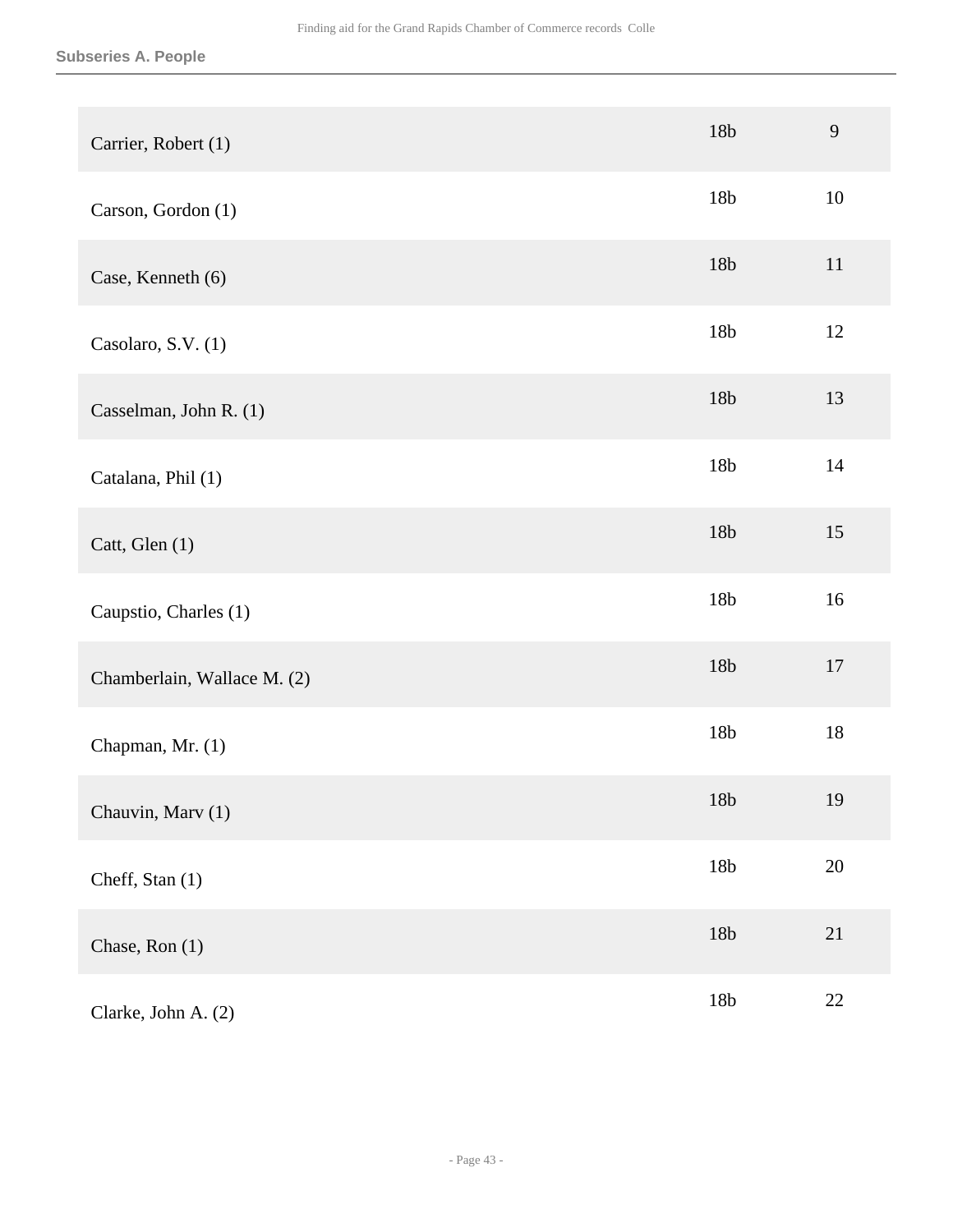| Clement, E.B. $(1)$        | 18 <b>b</b> | 23     |
|----------------------------|-------------|--------|
| Clemmons, Dennis D. (1)    | 18b         | 24     |
| Coffman, Peggy (1)         | 18 <b>b</b> | $25\,$ |
| Cok, Stuart E. (5)         | 18b         | $26\,$ |
| Cole, Ron (1)              | 18 <b>b</b> | $27\,$ |
| Coleman, Don (2)           | 18b         | $28\,$ |
| Compton, David (1)         | 18 <b>b</b> | 29     |
| Conley, Ronald E. (Rex)    | 18b         | 30     |
| Conlin, Mike (2)           | 18b         | 32     |
| Connally, Phil (1)         | 18b         | 33     |
| Cook, John S.              | 18b         | 34     |
| Cope, George (1)           | 18b         | 35     |
| Cornelius, Franklin L. (1) | 18 <b>b</b> | 36     |
| Cox, Gerald B. (1)         | $18b$       | 37     |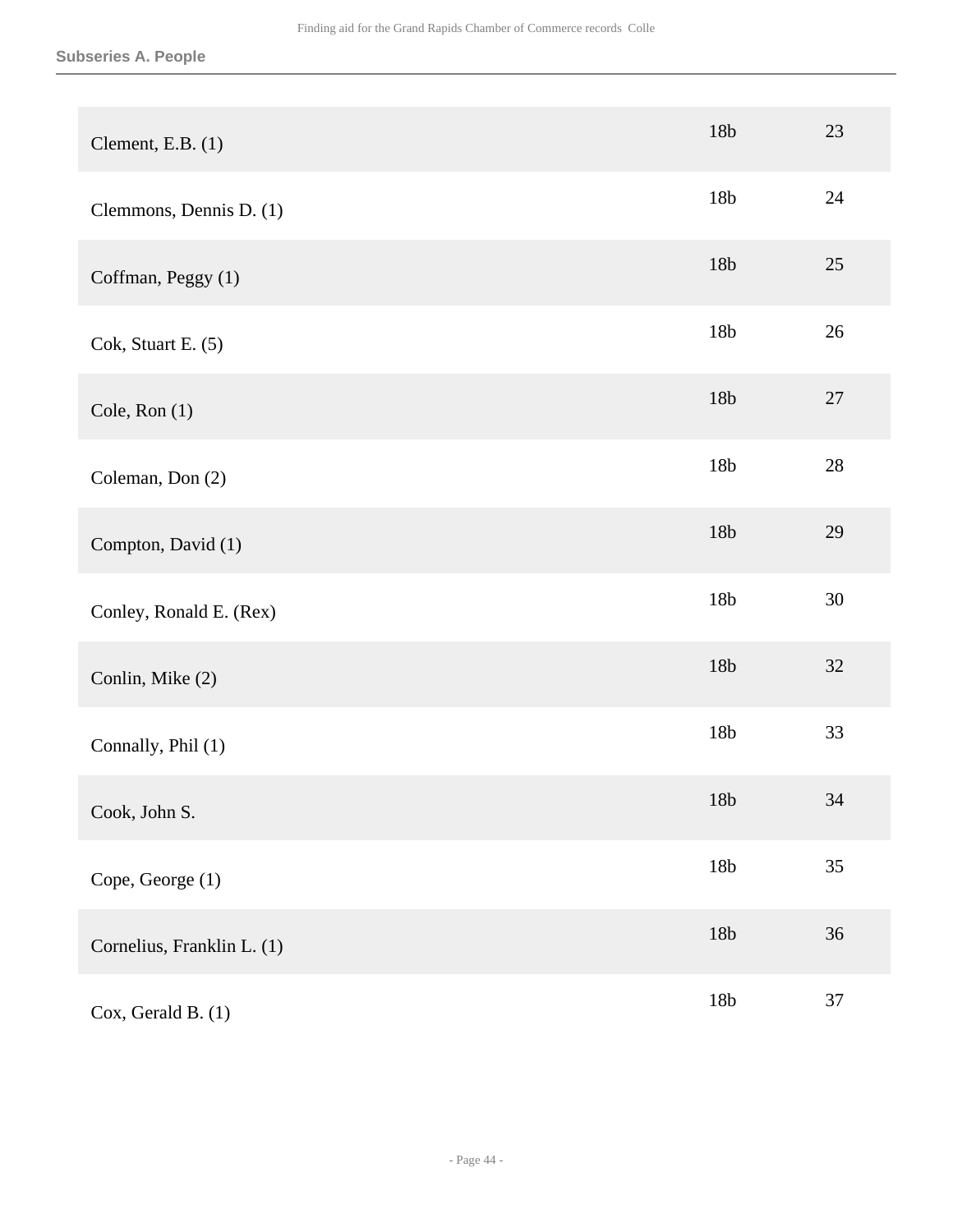| Creasey, Paul J. (2)     | 18 <b>b</b> | 38          |
|--------------------------|-------------|-------------|
| Crothers, George T. (1)  | 18b         | 39          |
| Culver, E. $(1)$         | 18b         | 40          |
| Daggett, C.              | 18b         | 41          |
| Damman, James (1)        | 18 <b>b</b> | 43          |
| Danhof, Gordon F. (2)    | 18b         | 44          |
| Daubert, Henry C. (2)    | 18b         | 45          |
| Daverman, Herbert G. (1) | 18b         | 46          |
| Davis, Robert S. (4)     | 18 <b>b</b> | 47          |
|                          |             | <b>Box</b>  |
| Davis, Albert F. (1)     |             | 18b         |
|                          | <b>Box</b>  | Folder      |
| Davison, E.W. (2)        | 18 <b>b</b> | $\sqrt{48}$ |
| Dawer, Newman W. (1)     | 18 <b>b</b> | 49          |
| Dean, Mel (4)            | 18 <b>b</b> | $50\,$      |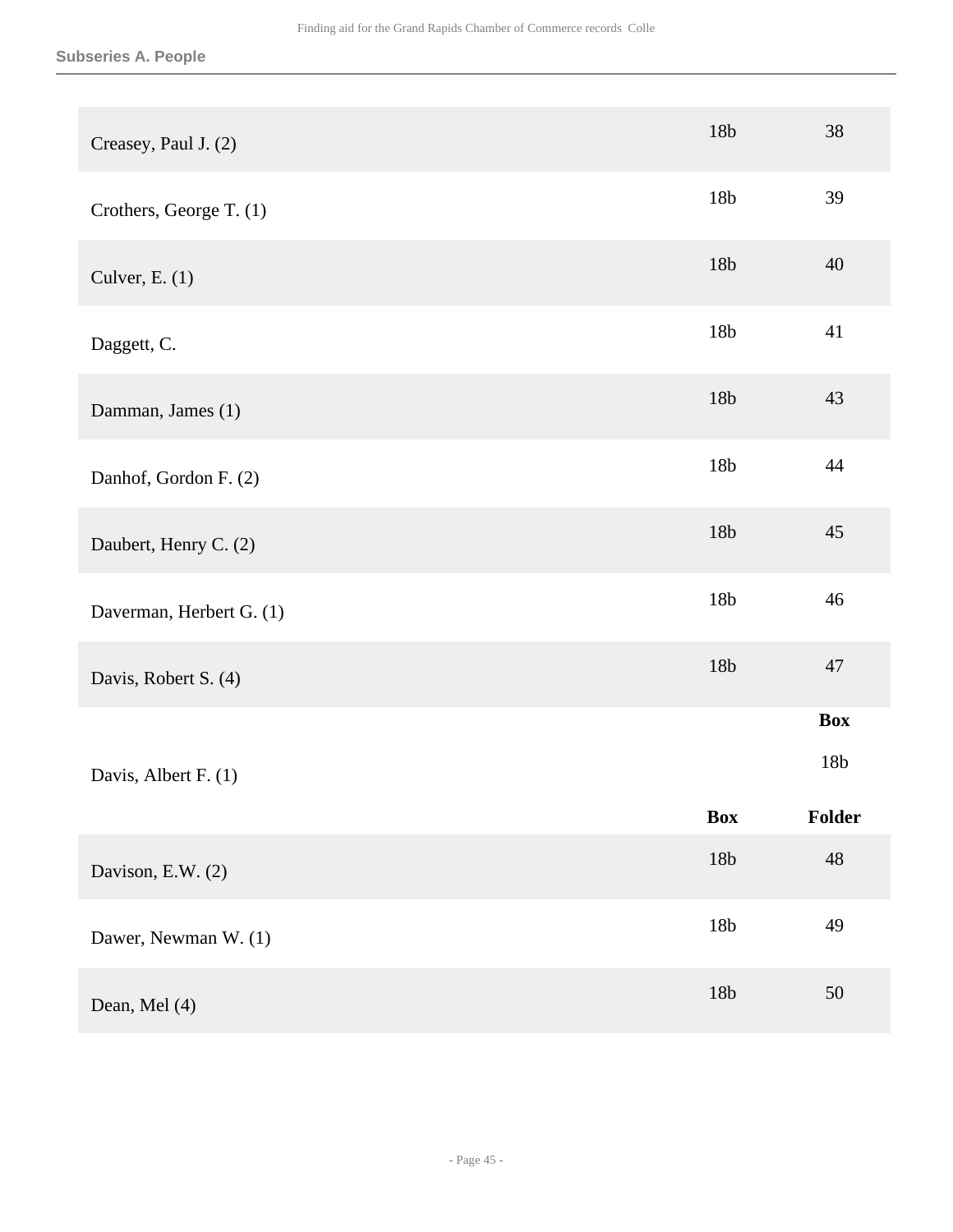| DeBoer, Bonnie (1)      | 18b            | 51     |
|-------------------------|----------------|--------|
| Deegan, Richard M. (1)  | 18b            | 52     |
| deJourno, Mr. (1)       | 18b            | 53     |
| Demlow, Daniel J. (1)   | 18 <b>b</b>    | 54     |
| Dempsey, William C. (1) | 18 <b>b</b>    | 55     |
| DePuit, Mr. (1)         | 18 <b>b</b>    | 56     |
| DeVos, Richard (2)      | 18 <b>b</b>    | 57     |
| DeVries, Robert         | 18 <b>b</b>    | 58     |
| DeWitt, Peter (1)       | 18b            | 59     |
| DeYoung, Sidney (1)     | 18 <b>b</b>    | $60\,$ |
| Dickman, Jerry (2)      | 18b            | 61     |
| DiTrappani, Mr. (1)     | $18b\,$        | $62\,$ |
| Dixon, Fred M. (1)      | 18 <b>b</b>    | 64     |
| Doner, Charles (1)      | $18\mathrm{b}$ | 65     |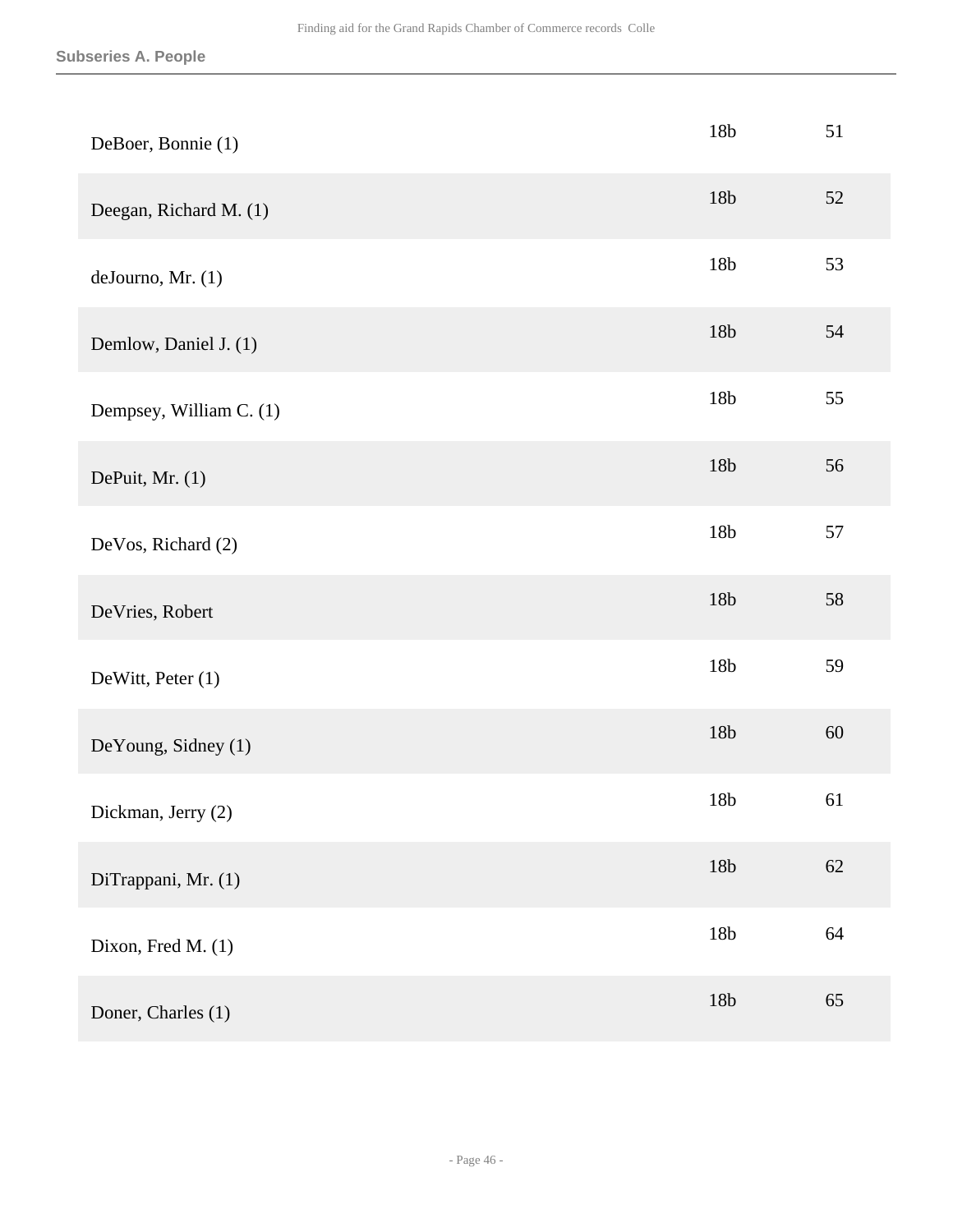| Donnell, James (1)     | 18b            | 66     |
|------------------------|----------------|--------|
| Donnelly, David H.     | 18 <b>b</b>    | 67     |
| D'ooge, Mr. (1)        | 18 <b>b</b>    | 68     |
| Douglas, Hal (1)       | 18 <b>b</b>    | 69     |
| Douthett, Marshall (1) | 18 <b>b</b>    | $70\,$ |
| Doyle, Dewey Jr. (1)   | 18 <b>b</b>    | $71\,$ |
| Dozeman, Paul (1)      | 18 <b>b</b>    | $72\,$ |
| Dressler, Mr. (1)      | 18 <b>b</b>    | 73     |
| Drummond, Gordon (1)   | 18 <b>b</b>    | 74     |
| Dudek, Bud (1)         | 18 <b>b</b>    | 75     |
| DuMond, Frank L. (1)   | 18b            | 76     |
| Durand, Edwin M.       | $18\mathrm{b}$ | $77\,$ |
| Durrwachter, LaRue (1) | 18b            | $78\,$ |
| Dutcher, David (1)     | 18b            | 79     |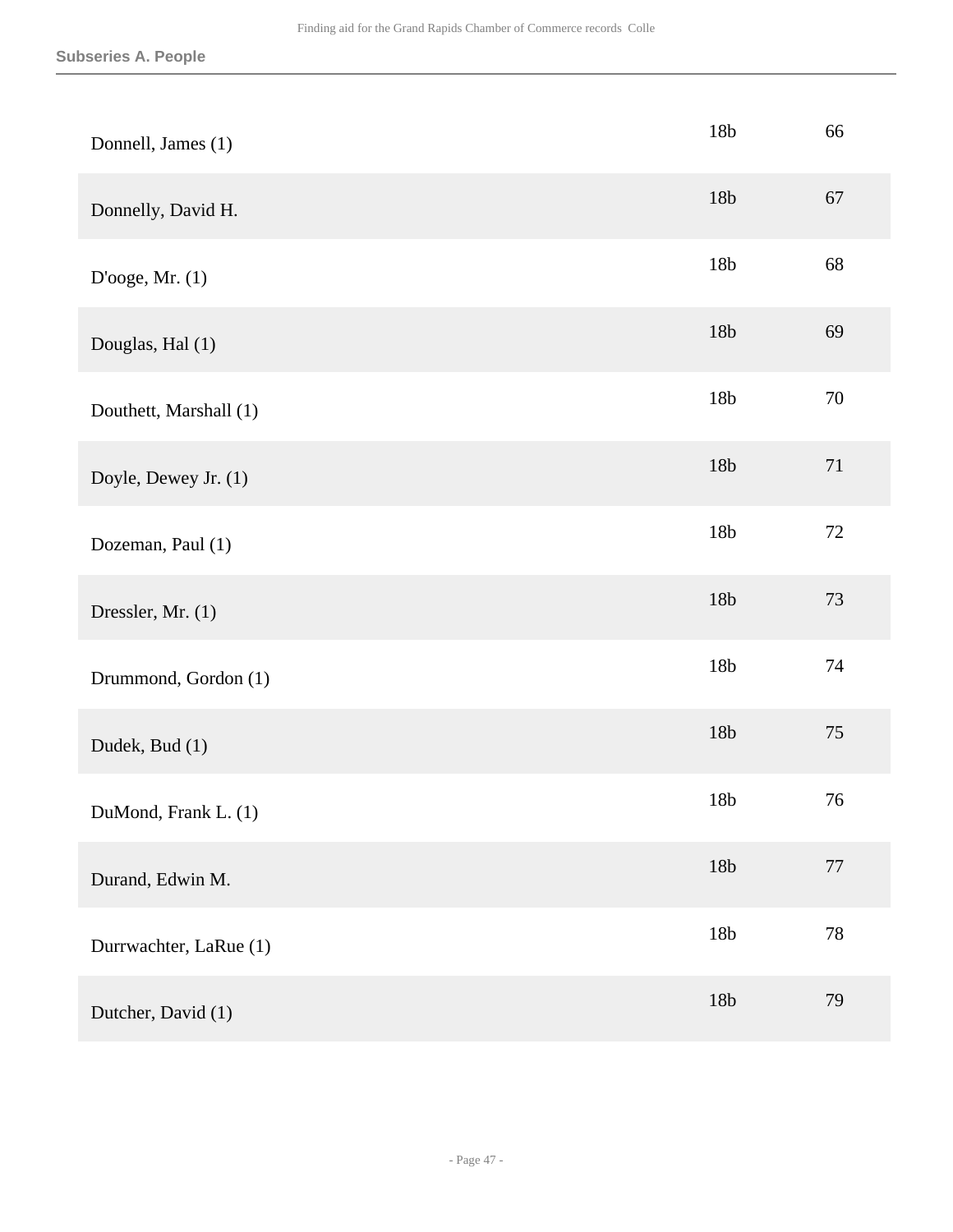| Duthler, William (2)    | 18b            | 80     |
|-------------------------|----------------|--------|
| Dutmers, Raymond M. (1) | 18b            | 81     |
| Dykehouse, Clarence (1) | 18b            | $82\,$ |
| Dykstra, Fred           | 18 <b>b</b>    | 83     |
| Dykstra, Jay            | 18b            | 83     |
| Eberlin, Richard (1)    | 18 <b>b</b>    | $84\,$ |
| Edison, John S. (1)     | 18b            | 85     |
| Ehrett, Fralik E. (3)   | 18b            | 86     |
| Elliott, Larry (1)      | 18b            | $87\,$ |
| Enders, Robert F. (1)   | 18 <b>b</b>    | 88     |
| Ens, James A. $(1)$     | 18b            | 89     |
| Ertt, James M. (1)      | $18\mathrm{b}$ | 90     |
| Esakson, Sue (1)        | 18b            | 91     |
| Evans, Donald W. (2)    | 18b            | 92     |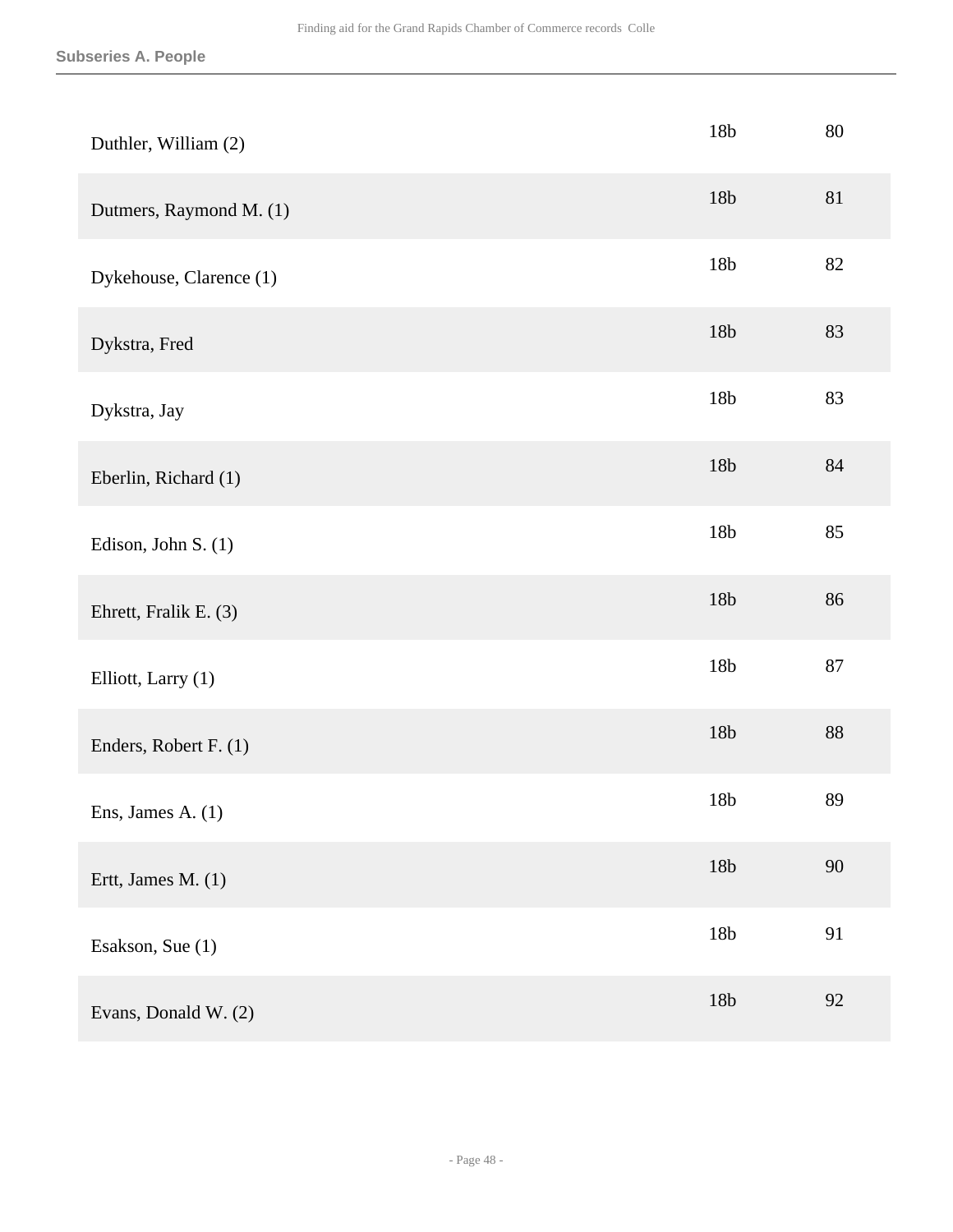| Evoy, William A. (1)    | 18b         | 93             |
|-------------------------|-------------|----------------|
| Faber, Donald (1)       | 18b         | 94             |
| Fairman, Robert (1)     | 18b         | 95             |
| Farber, Charles E. (1)  | 18 <b>b</b> | 96             |
| Faren, S.A. (1)         | 18b         | 97             |
| Farrell, William J. (5) | 18 <b>b</b> | 98             |
| Faulkenberry, W.L. (3)  | 18b         | 99             |
| Fendt, Joseph A. (1)    | 18 <b>b</b> | 100            |
| Ferguson, James A. (3)  | 18b         | 101            |
| Ferrey, Glenn (1)       | 18 <b>b</b> | 102            |
| Fetzer, John E. (1)     | 18b         | 103            |
| Fiebich, T.J. (1)       | $18c\,$     | $\mathbf{1}$   |
| Fischer, P.J. $(1)$     | $18c\,$     | $\sqrt{2}$     |
| Fisher, R.M. (1)        | $18c\,$     | $\mathfrak{Z}$ |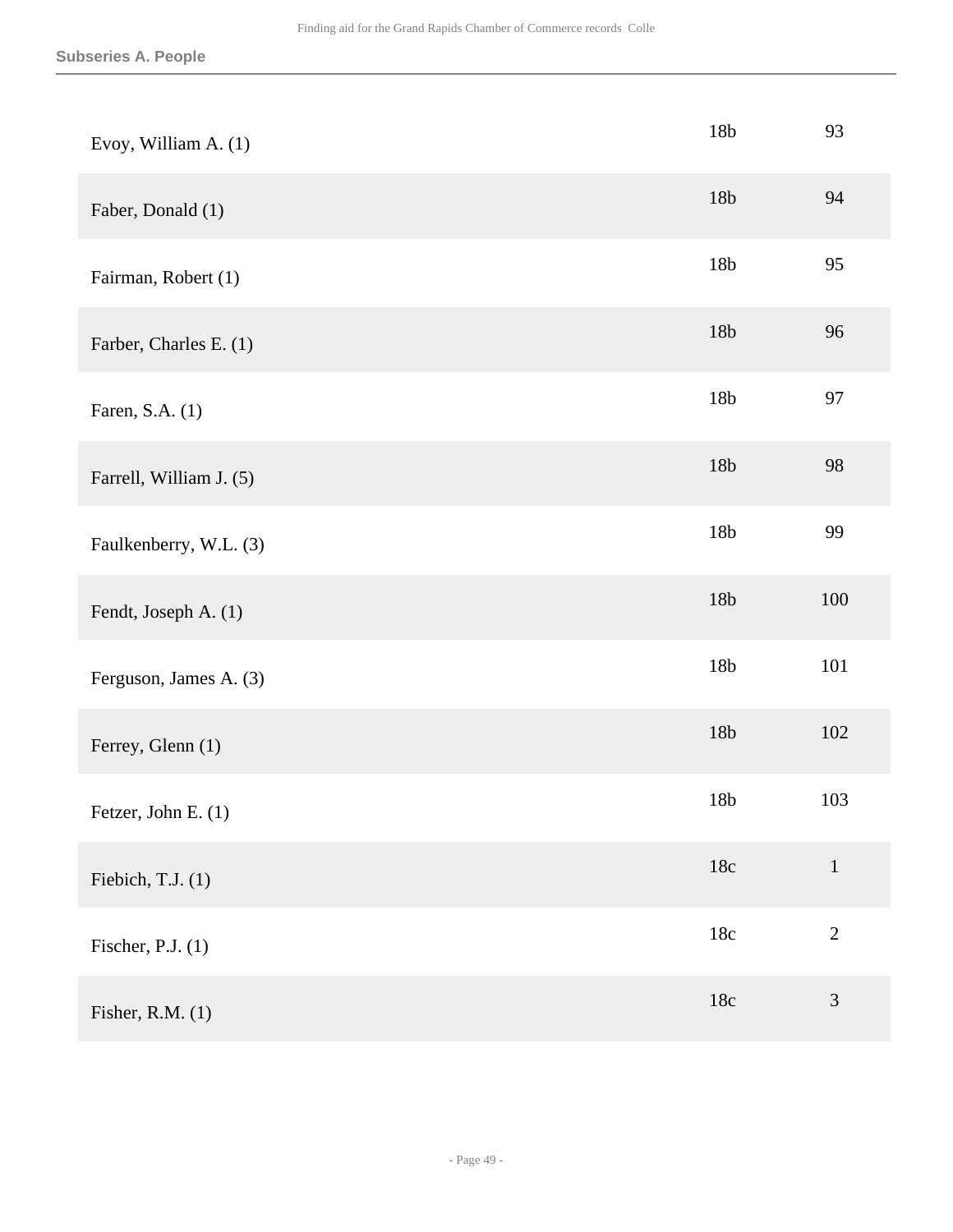| Fitzgerald, William T. (1) | $18c\,$        | $\overline{4}$   |
|----------------------------|----------------|------------------|
| Fles, J.H. $(1)$           | $18c$          | $\mathfrak{S}$   |
| Ford, Thomas G. (1)        | 18c            | $6\,$            |
| Fosner, Ralph E. (1)       | $18c$          | $\boldsymbol{7}$ |
| Foster, Robert (1)         | 18c            | $8\,$            |
| Fox, Martin                | $18c$          | 9                |
| Frankforter, Weldon D. (2) | 18c            | $10\,$           |
| Franklin, Mr. (1)          | $18c$          | $11\,$           |
| Freeman, William (1)       | 18c            | 12               |
| Fretwell, A.F. (1)         | $18c$          | 13               |
| Frey, Edwin J. (3)         | 18c            | 14               |
| Gabeline, Alton G. (1)     | $18\mathrm{c}$ | 15               |
| Garlick, Ralph (1)         | $18c\,$        | 16               |
| Geis, Carl D. (2)          | $18c$          | 17               |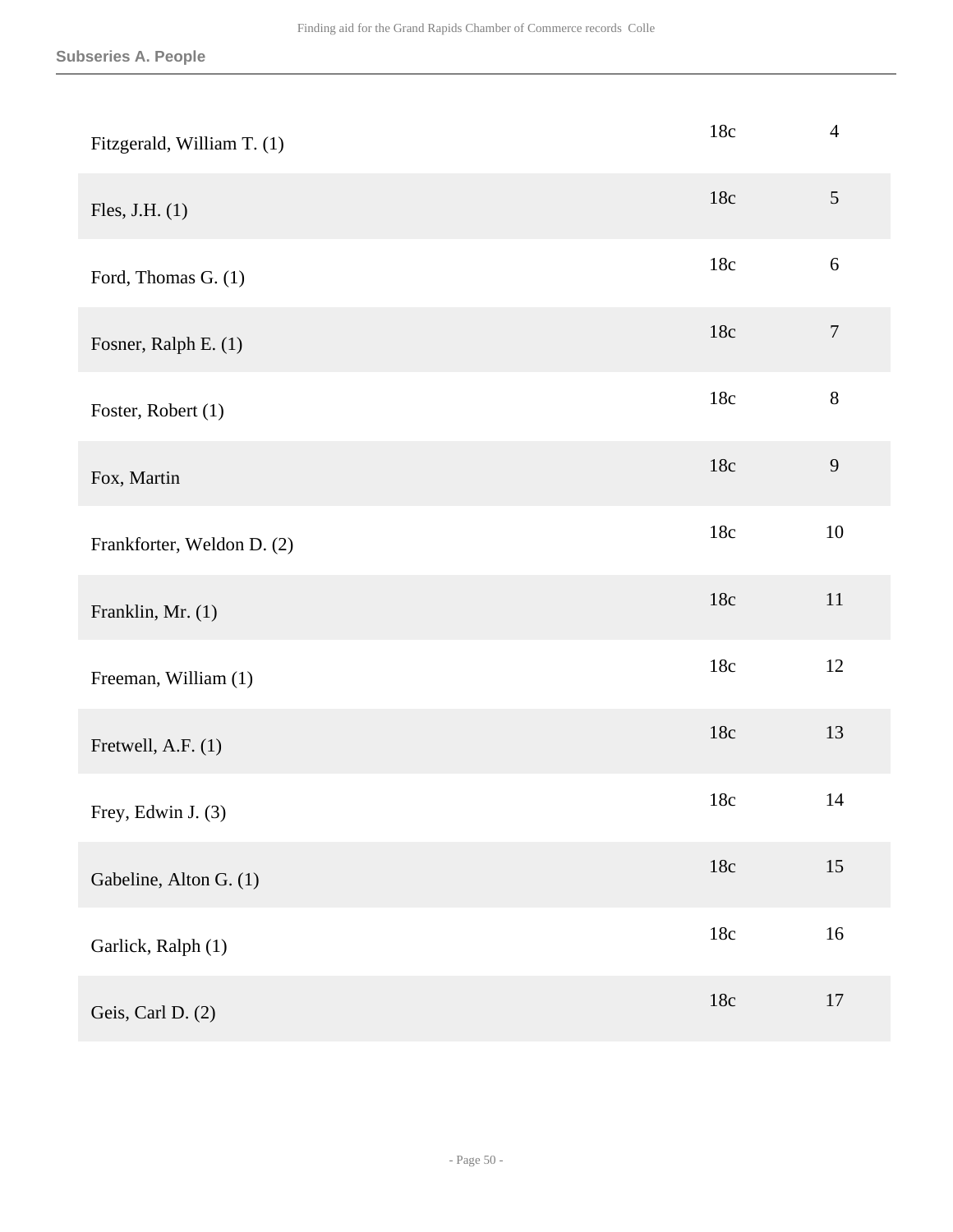| George, Wally E. (1)     | 18c | 18     |
|--------------------------|-----|--------|
| Gephart, Richard L. (1)  | 18c | 19     |
| Gerst, Herbert R. (1)    | 18c | 20     |
| Giaimo, Martin (1)       | 18c | 21     |
| Gielow, James C. (1)     | 18c | $22\,$ |
| Gilchrist, Kenneth (1)   | 18c | $23\,$ |
| Giles, Ralph (2)         | 18c | 24     |
| Girocco, Tom (1)         | 18c | $25\,$ |
| Glaske, W. (1)           | 18c | 26     |
| Glycadgis, Bruce M. (2)  | 18c | $27\,$ |
| Goebel, Paul G. (1)      | 18c | 28     |
| Goense, John (1)         | 18c | 29     |
| Goethel, Herbert O. (1)  | 18c | $30\,$ |
| Gollhardt, Robert A. (4) | 18c | 31     |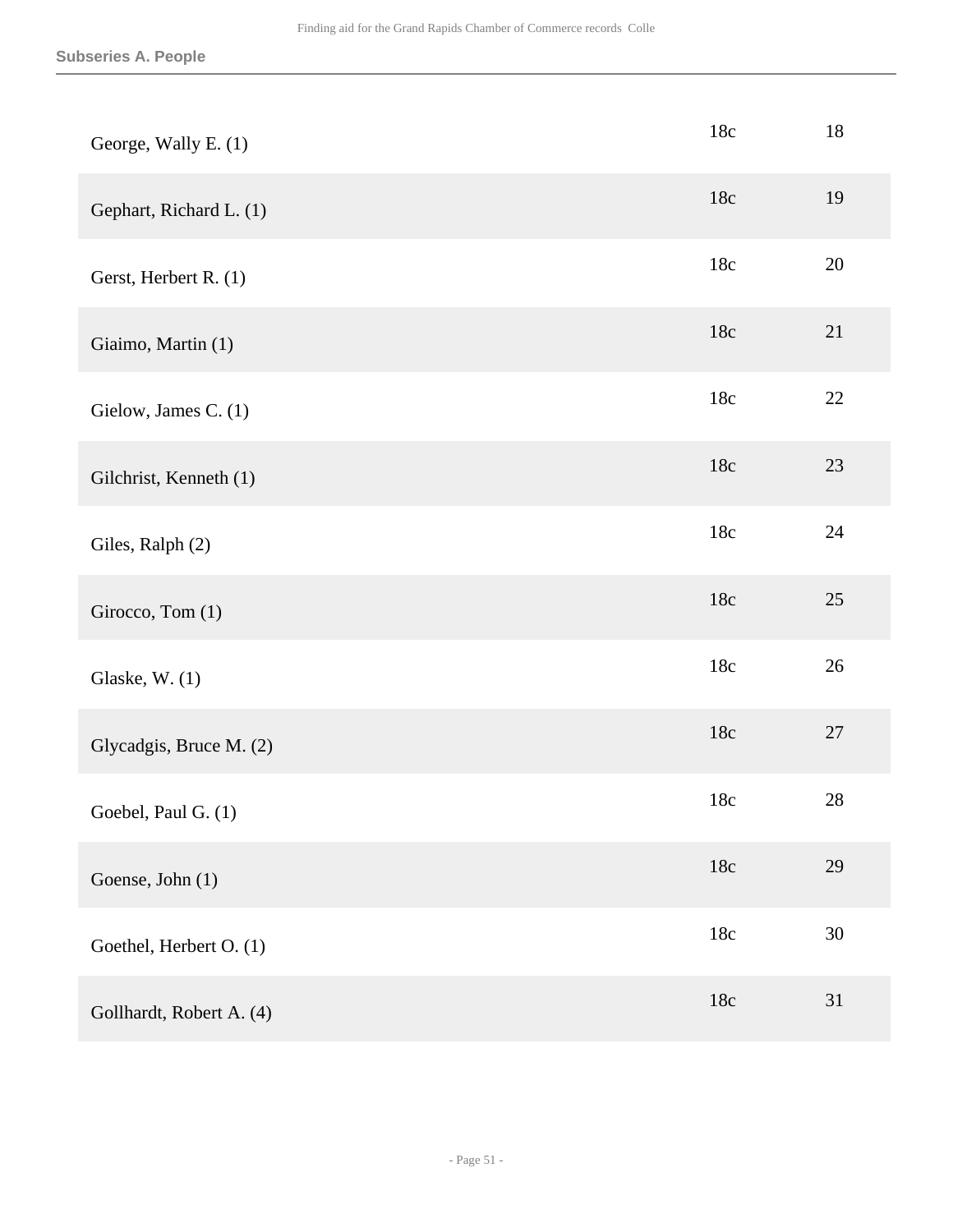| Grassie, Joseph (1)       | 18c     | 32     |
|---------------------------|---------|--------|
| Greene, Gerald W. (1)     | 18c     | 33     |
| Greenhoe, Mr. (1)         | 18c     | 34     |
| Gribbell, Mr. (1)         | 18c     | 35     |
| Gribhall, J.B. (1)        | 18c     | 36     |
| Griffes, Ernest (1)       | 18c     | 37     |
| Griffiths, Daniel E. (1)  | 18c     | 38     |
| Grigsby, Joan (1)         | 18c     | 39     |
| Grill, Gordon (1)         | 18c     | 40     |
| Groenewald, Howard D. (1) | 18c     | 41     |
| Gryzan, Leo C. (1)        | 18c     | 42     |
| Guffe, Mr. (1)            | $18c\,$ | 43     |
| Gulliver, Robert H. (1)   | 18c     | 44     |
| Hadley, Mr. (1)           | 18c     | $45\,$ |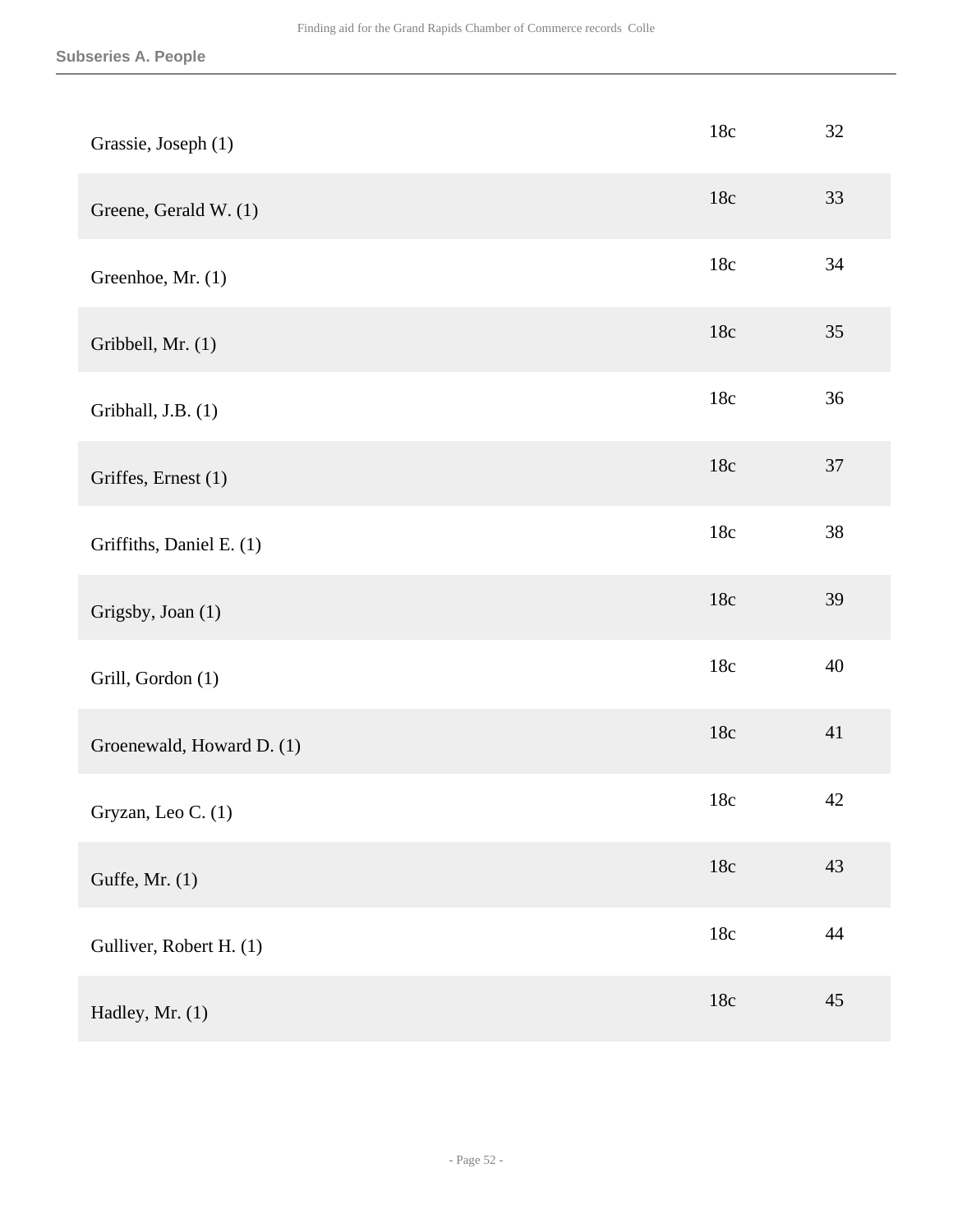| Hagan, Donald S. (1)         | $18c$          | 46     |
|------------------------------|----------------|--------|
| Hager, Joseph A. (7)         | 18c            | 47     |
| Hahn, H. Michael (1)         | 18c            | 48     |
| Hall, Chester (4)            | 18c            | 49     |
| Hall, $F.W. (1)$             | 18c            | 49     |
| Hall, Frank (1)              | 18c            | 49     |
| Hall, Glen (1)               | $18c$          | 49     |
| Halliday, William J. Jr. (3) | 18c            | $50\,$ |
| Hamlin, Roy (1)              | $18c\,$        | 51     |
| Handschumacher, A.G. (1)     | 18c            | 52     |
| Harding, Jesse (1)           | 18c            | 53     |
| Hardy, Mr. (1)               | $18c$          | 54     |
| Harkness, H.J.               | $18\mathrm{c}$ | 55     |
| Harkness, N.J.               | $18c$          | 55     |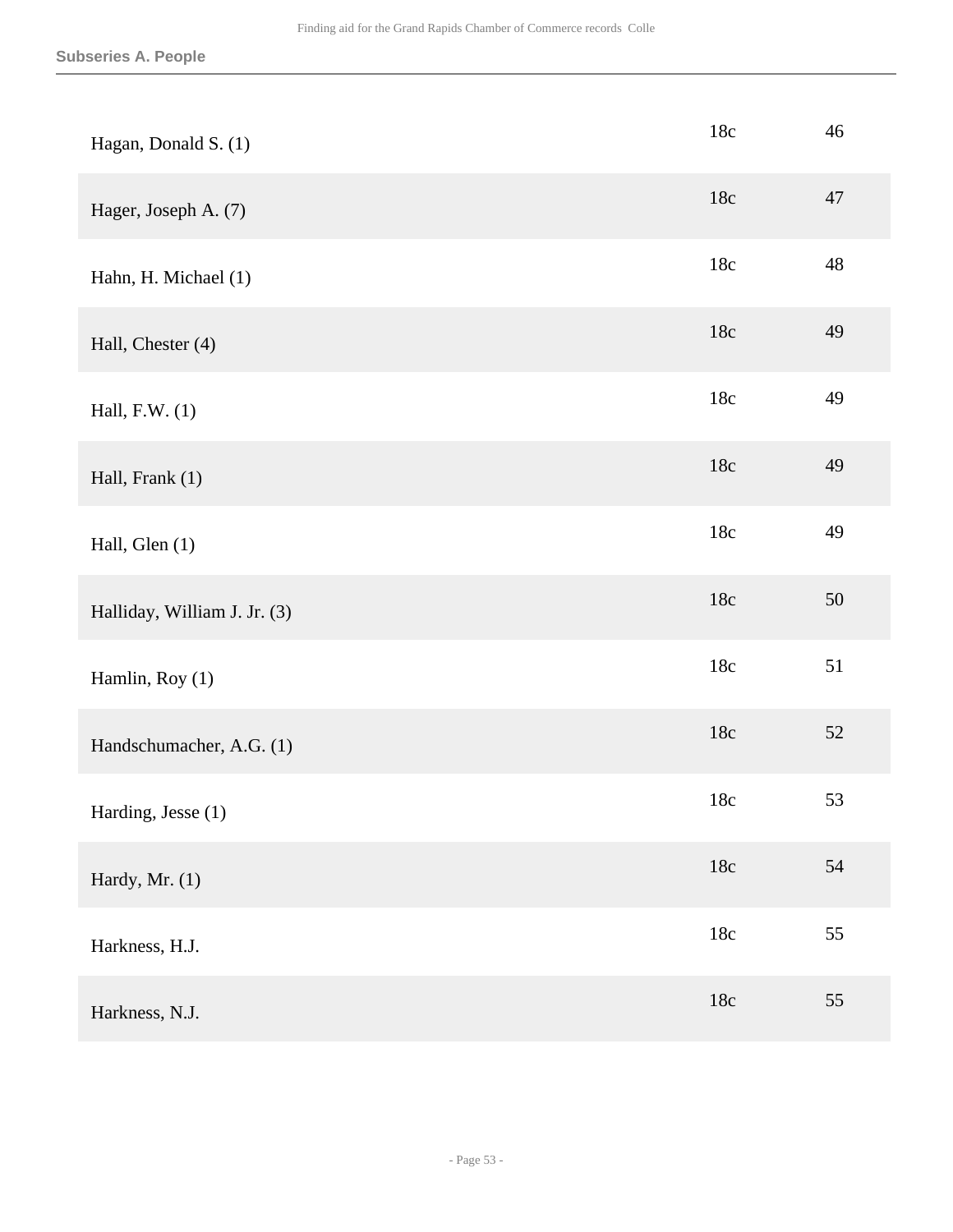| Harrington, John A. (1) | 18c        | 56         |
|-------------------------|------------|------------|
| Harris, Mr. $(1)$       | 18c        | 57         |
| Harris, Sam (1)         | 18c        | 57         |
| Hartger, H V. (1)       | 18c        | 59         |
|                         |            | <b>Box</b> |
| Hathaway, William (1)   |            | 18c        |
|                         | <b>Box</b> | Folder     |
| Hautala, John (1)       | 18c        | $60\,$     |
| Haviland, Paul R. (1)   | 18c        | 61         |
| Hazelwood, Randall (1)  | 18c        | $62\,$     |
| Hecksel, Jerry E. (1)   | 18c        | 63         |
| Hekman, John H. (2)     | $18c$      | 64         |
| Hess, R.E. (1)          | $18c\,$    | 65         |
| Heubner, Mr. (1)        | $18c\,$    | 66         |
| Hewitt, Ted (1)         | $18c\,$    | 67         |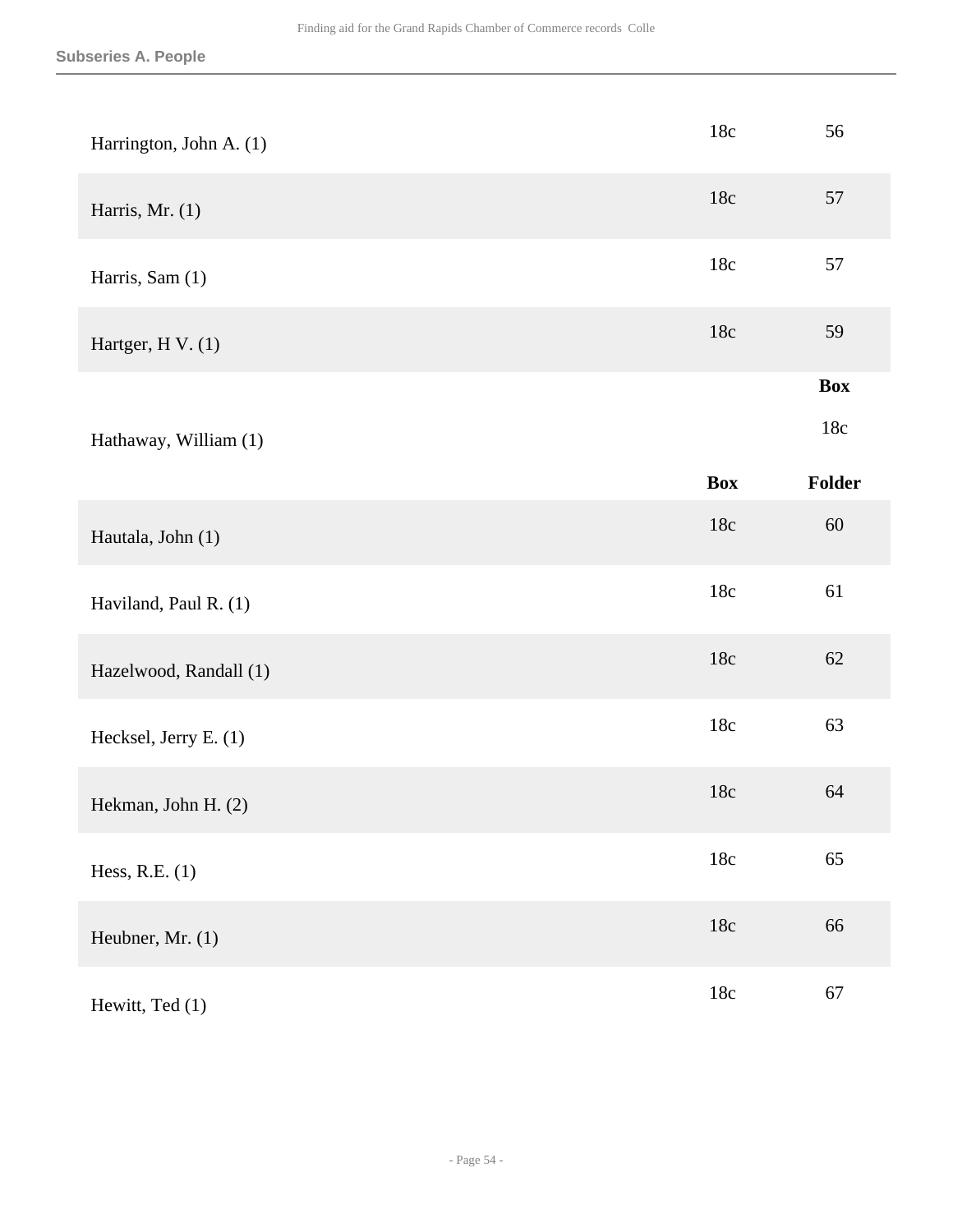| Heys, Adrian L. (1)      | $18c$      | 68         |
|--------------------------|------------|------------|
|                          |            | <b>Box</b> |
| Himel, William (1)       |            | $18c\,$    |
|                          | <b>Box</b> | Folder     |
| Hintz, Roger (1)         | $18c$      | 69         |
| Hoagland, W.W. (1)       | 18c        | $70\,$     |
| Hockenberry, Jack (1)    | $18c$      | 71         |
| Hoekje, John C. (1)      | $18c$      | $72\,$     |
| Hollingsworth, R.W.(1)   | $18c$      | 73         |
| Holman, Mr. (1)          | 18c        | 74         |
| Holt, Rex E. $(1)$       | 18c        | $75\,$     |
| Holtrop, Mr. (1)         | 18c        | 76         |
| Hoogerhyde, David M. (1) | $18c\,$    | $77\,$     |
| Hooker, Robert (1)       | $18c$      | $78\,$     |
| Houston, Dale H. (1)     | $18c\,$    | 79         |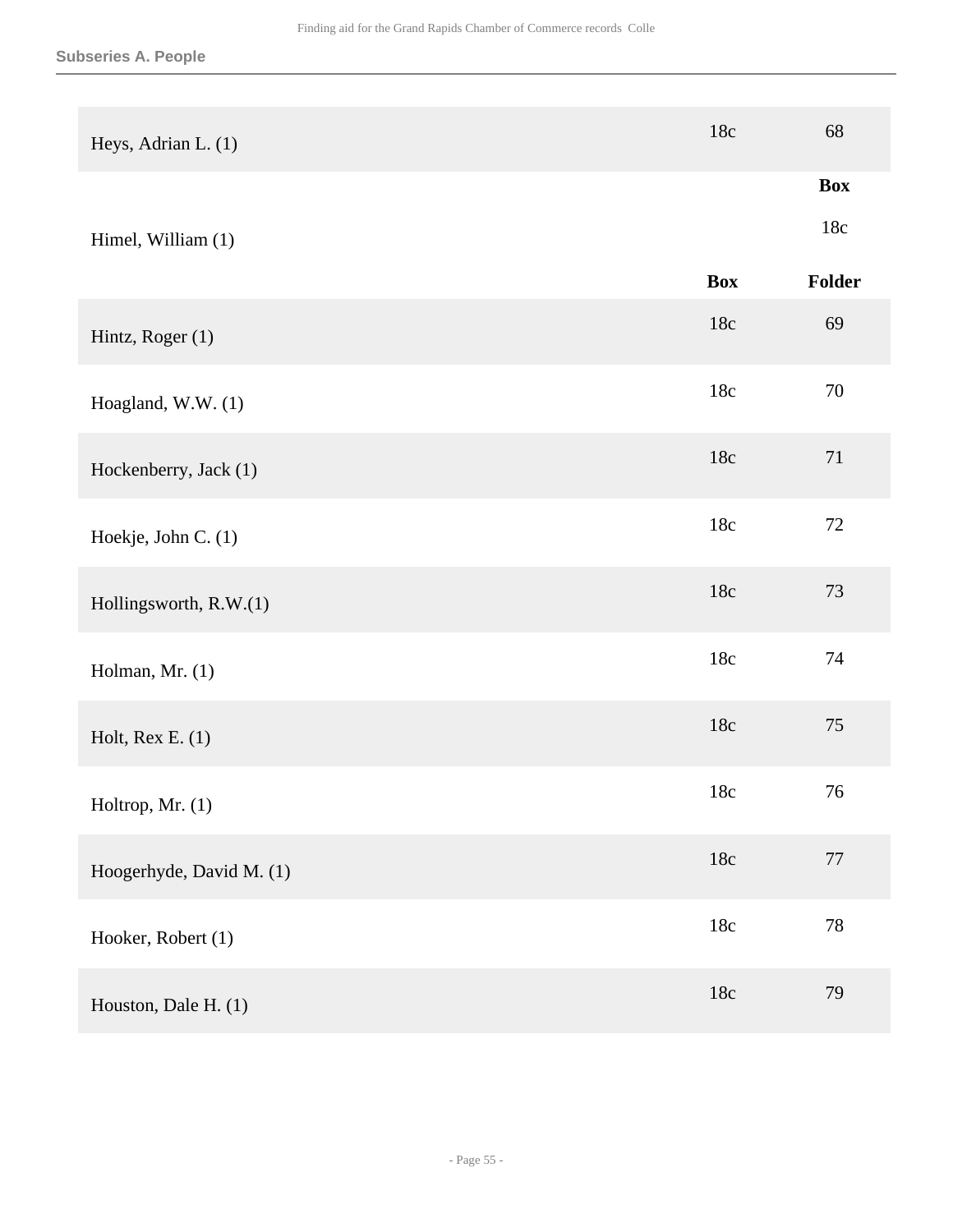| Hozer, Ray (1)         | $18c$   | 80     |
|------------------------|---------|--------|
| Hubling, Robert (1)    | 18c     | 81     |
| Hudgins, Charles (1)   | 18c     | 82     |
| Hudson, Larry E. (1)   | $18c$   | 83     |
| Huhn, Charles C. (1)   | 18c     | $84\,$ |
| Huizenga, Gordon (2)   | $18c$   | 85     |
| Hummel, Mr. (1)        | 18c     | 86     |
| Hunting, David Jr. (1) | $18c$   | $87\,$ |
| Hurst, Robert L. (1)   | 18c     | $88\,$ |
| Ide, Robert J. (1)     | 18c     | 89     |
| Idema, Fay E. (1)      | 18c     | 90     |
| Irwin, M.R. $(1)$      | $18c\,$ | 91     |
| Jalman, Mr. (1)        | $18c$   | 92     |
| Jarrett, Anthony R.    | $18c\,$ | 93     |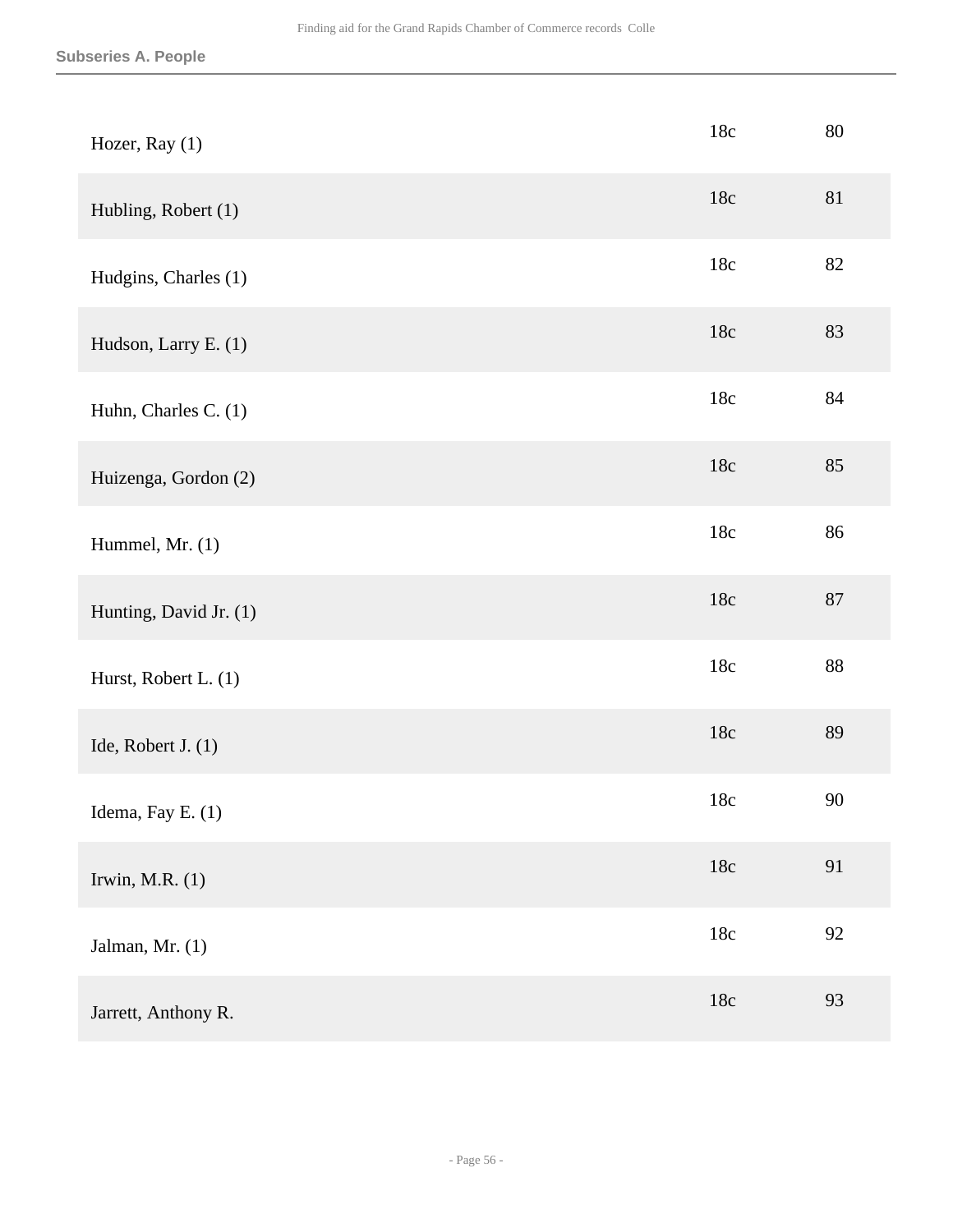| Jenkins, Charles (1)  | $18c$      | 94             |
|-----------------------|------------|----------------|
| Jennings, Charles (1) | 18c        | 95             |
| Jensen, Nels (1)      | 18c        | 96             |
| Jesser, Carl (1)      | 18c        | 97             |
| Jessup, Mr. $(1)$     | 19a        | $\,1\,$        |
| Johnson, Timothy (3)  | 19a        | $\sqrt{2}$     |
|                       |            | <b>Box</b>     |
| Johnson, Karl (1)     |            | 19a            |
| Johnson, Paul C. (1)  |            | 19a            |
|                       | <b>Box</b> | Folder         |
| Jones, Walter (2)     | 19a        | $\mathfrak{Z}$ |
|                       |            | <b>Box</b>     |
| Jones, Thomas F. (1)  |            | $19a$          |
|                       | <b>Box</b> | Folder         |
| Joustra, M. (1)       | 19a        | $\overline{4}$ |
| Kagan, David S. (1)   | 19a        | $\sqrt{5}$     |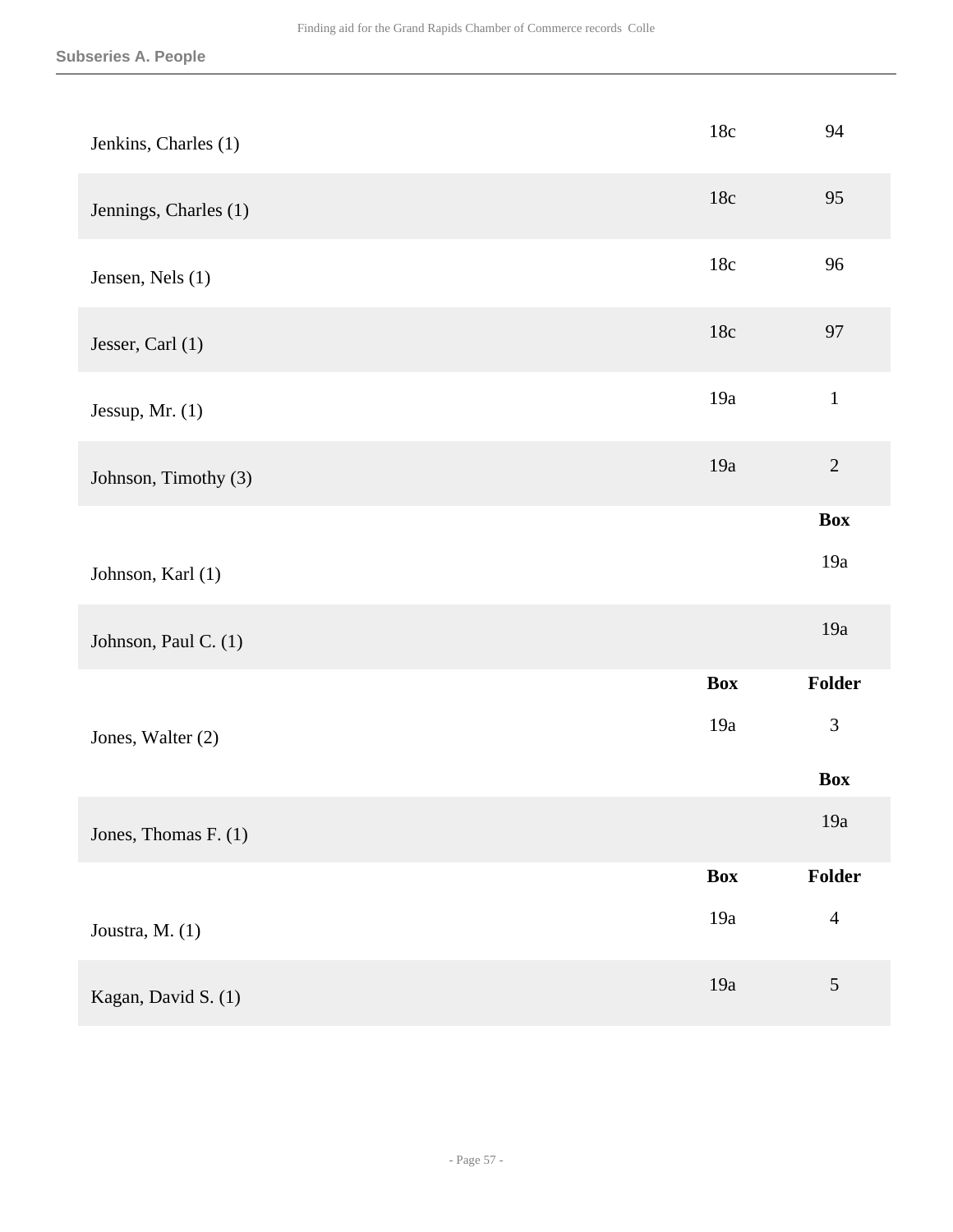| Kaiser, Fred A. (1)      | 19a        | $6\,$            |
|--------------------------|------------|------------------|
| Kayser, Walter W. (1)    | 19a        | $\boldsymbol{7}$ |
| Kazelskis, Wiliam F. (1) | 19a        | $8\,$            |
| Kelbel, John (1)         | 19a        | $\mathbf{9}$     |
| Kellar, Bruce M. (1)     | 19a        | $10\,$           |
| Kelley, Harry J. (1)     | 19a        | $11\,$           |
| Kempker, Bert J. (1)     | 19a        | 12               |
| Kendall, Coy (1)         | 19a        | 13               |
| Kiely, Robert R. (1)     | 19a        | $14$             |
| King, Phil (1)           | 19a        | 15               |
| Kirsch, Charles E. (1)   | 19a        | 16               |
| Kladder, Peter           | 19a        | $17\,$           |
|                          |            | Box              |
| Kladder, Herman (1)      |            | $19a\,$          |
|                          | <b>Box</b> | Folder           |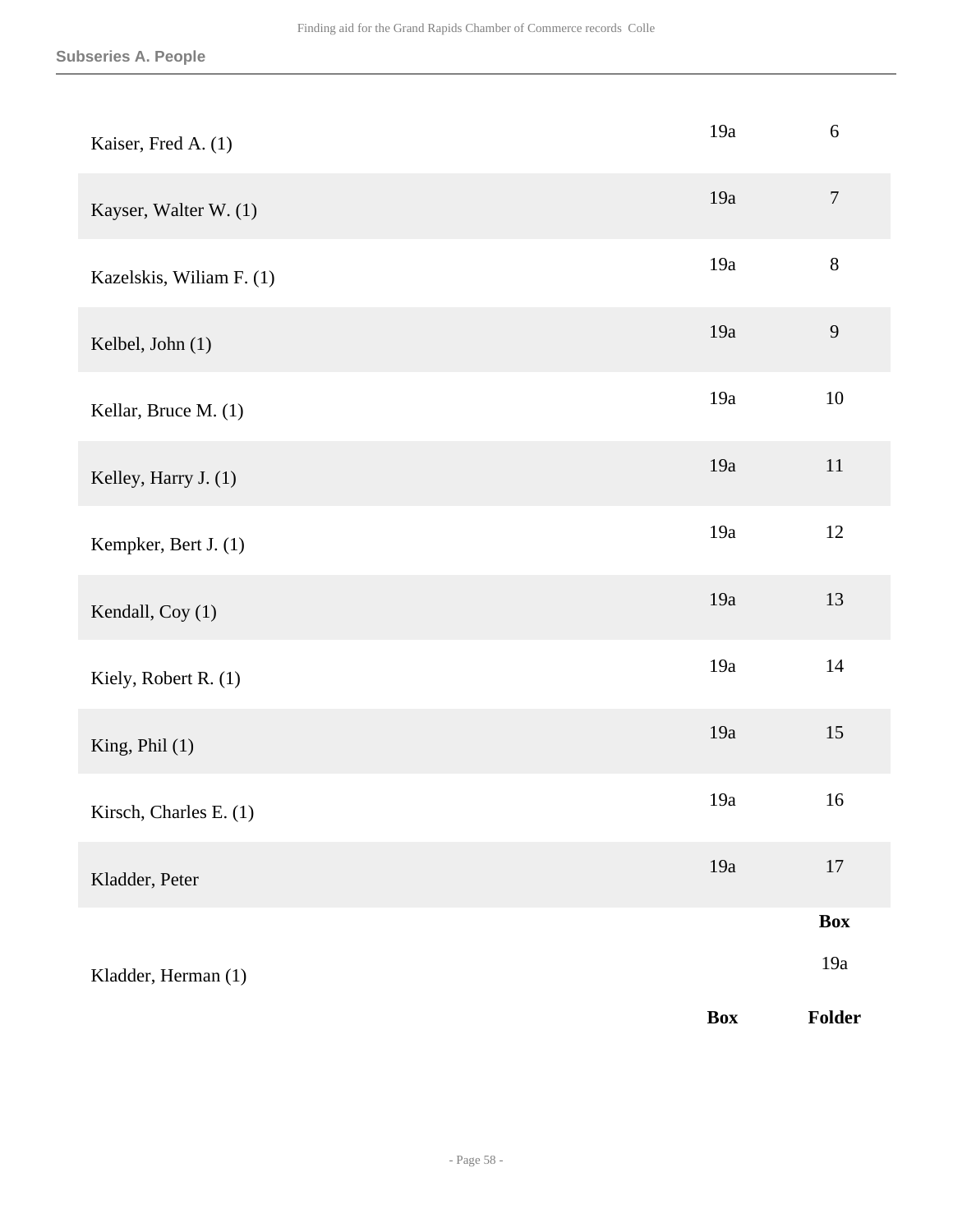| Kleinschmidt, Peter (1) | 19a        | 18         |
|-------------------------|------------|------------|
|                         |            | <b>Box</b> |
| Stiles, Webster (1)     |            | 19a        |
|                         | <b>Box</b> | Folder     |
| Kluesing, Byron J. (1)  | 19a        | 19         |
| Knape, Hubert (1)       | 19a        | $20\,$     |
| Knape, Raymond F. (1)   | 19a        | 21         |
| Knebl, Joseph (1)       | 19a        | $22\,$     |
| Knoblock, R. (2)        | 19a        | 23         |
| Koehn, Robert J. (1)    | 19a        | 24         |
| Kohl, Norman (2)        | 19a        | 25         |
| Kohn, Richard (1)       | 19a        | 26         |
| Kolakoski, Dick (1)     | 19a        | $27\,$     |
| Koorndyk, Gerald L. (1) | 19a        | $28\,$     |
| Korest, Alan R. (1)     | 19a        | 29         |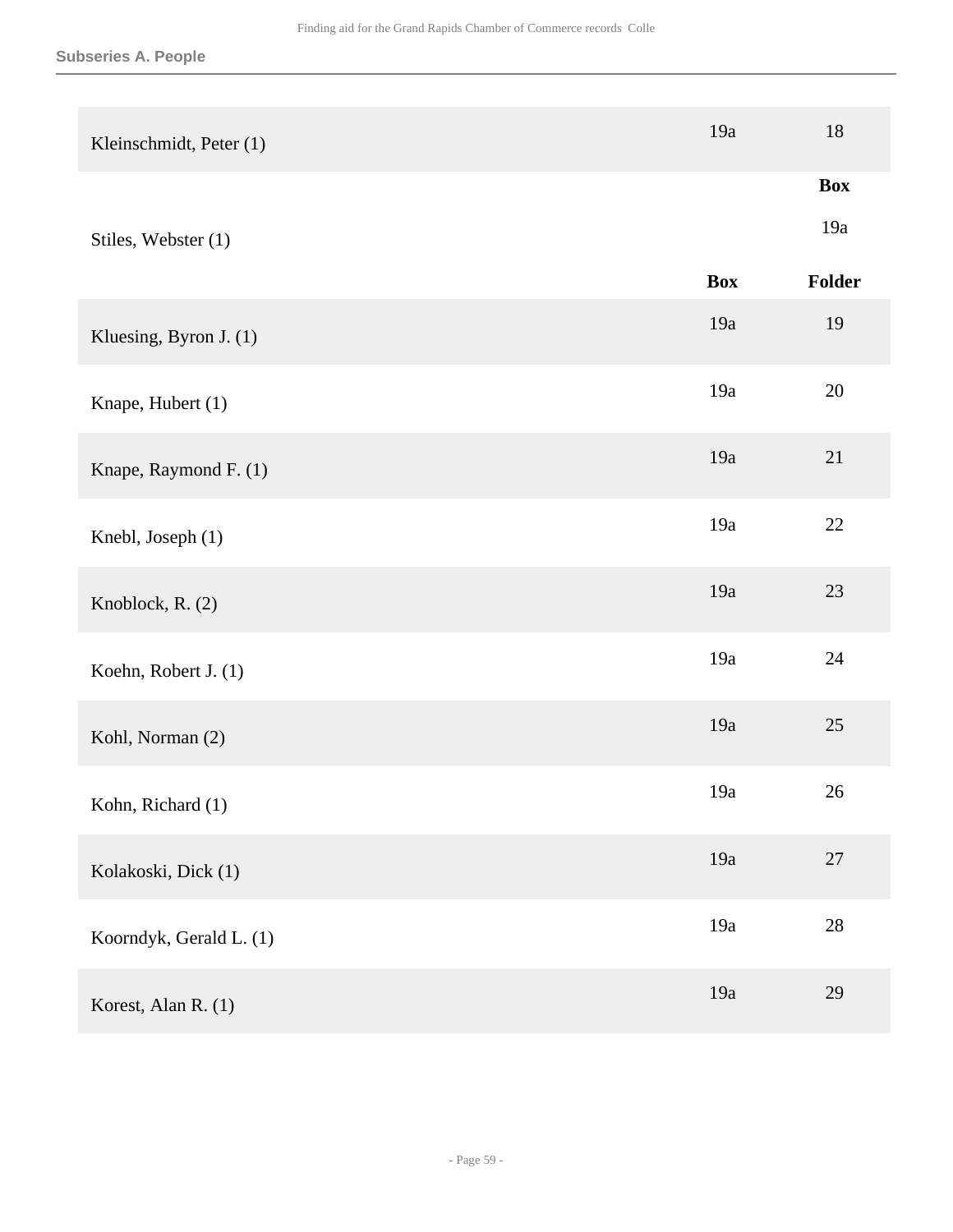| Kowalewski, Walter W. (1) | 19a | 30     |
|---------------------------|-----|--------|
| Krause, John (1)          | 19a | 31     |
| Kremer, L.F. $(1)$        | 19a | 32     |
| Kroft, Ray J. (1)         | 19a | 33     |
| Krombeen, Dale (1)        | 19a | 34     |
| Krotzer, Earl (1)         | 19a | 35     |
| Kruger, Daniel H. (1)     | 19a | 36     |
| Kruizenga, Marvin S. (1)  | 19a | $37\,$ |
| Kugel, Bert (1)           | 19a | $38\,$ |
| Kurant, L. (1)            | 19a | 39     |
| Lacy, Jack $(1)$          | 19a | 40     |
| Ladehoff, Leo M. (1)      | 19a | 41     |
| Ladewig, Marion (1)       | 19a | 42     |
| Lalley, Robert L. (1)     | 19a | 43     |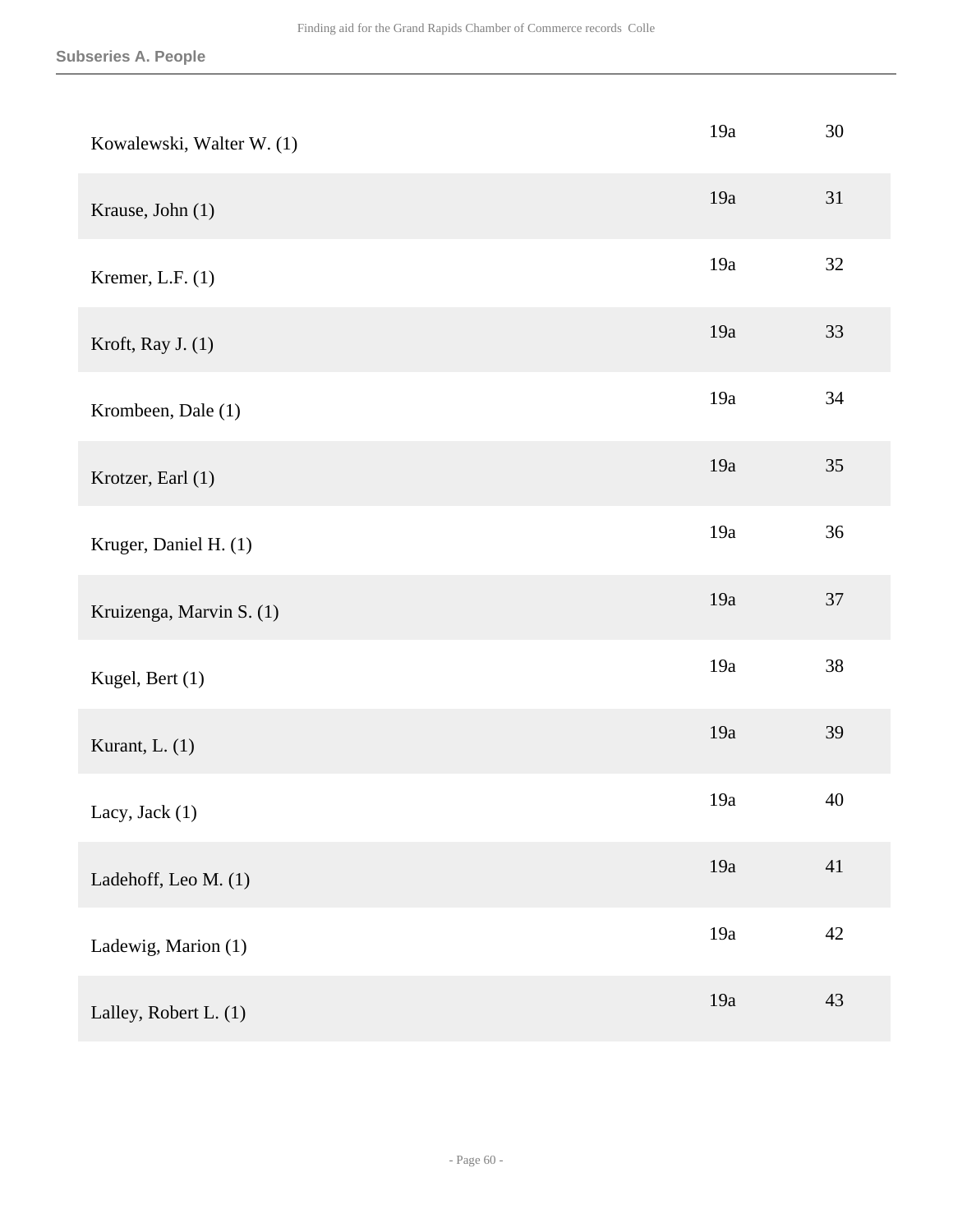| Lamkin, Richard (1)     | 19a        | 44                |
|-------------------------|------------|-------------------|
| Lamps, Dale E. (1)      | 19a        | 45                |
| Landman, Jack (1)       | 19a        | 46                |
| Langefeld, Nicholas (1) | 19a        | 47                |
| Lappley, Gerald H. (1)  | 19a        | 48                |
| LaRiviere, Betty (1)    | 19a        | 49                |
| Larned, W.E."Slim" (1)  | 19a        | 50                |
| Larson, Howard P.       | 19a        | 51                |
| Larson, Mr.             |            | <b>Box</b><br>19a |
|                         | <b>Box</b> | Folder            |
| Lathrop, Henry (1)      | 19a        | 52                |
| Lawford, Harry L. (4)   | 19a        | 53                |
| Lawood, James (1)       | 19a        | 54                |
| Lawrence, Merrit (1)    | 19a        | 55                |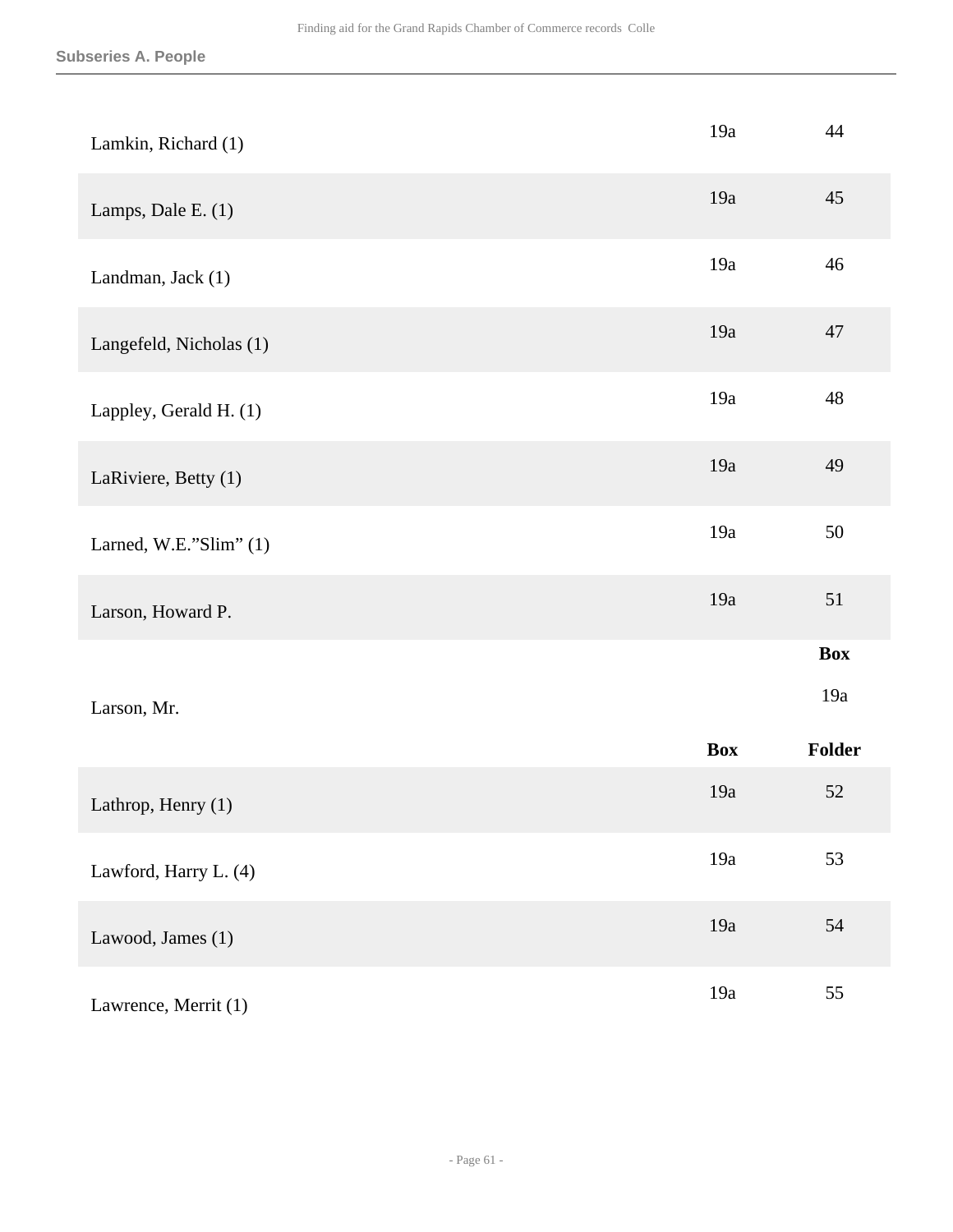| Lawson, Donald (1)     | 19a        | 56                          |
|------------------------|------------|-----------------------------|
| Lawyer, Charles (1)    | 19a        | 57                          |
| Lear, William P. (1)   | 19a        | 58                          |
| LeBlanc, Henry (7)     | 19a        | 59                          |
| Lee, Clare E. $(1)$    | 19a        | 60                          |
| Levin, Sander (1)      | 19a        | 61                          |
| Lewis, Phil            | 19a        | 62                          |
|                        |            |                             |
| Lewis, Thomas A.       | <b>Box</b> | <b>Box</b><br>19a<br>Folder |
| Ley, Arlan (1)         | 19a        | 63                          |
| Lillie, Howard R. (1)  | 19a        | 64                          |
| Lindquist, Stanton (1) | 19a        | 65                          |
| Lomen, John L. (1)     | 19a        | 66                          |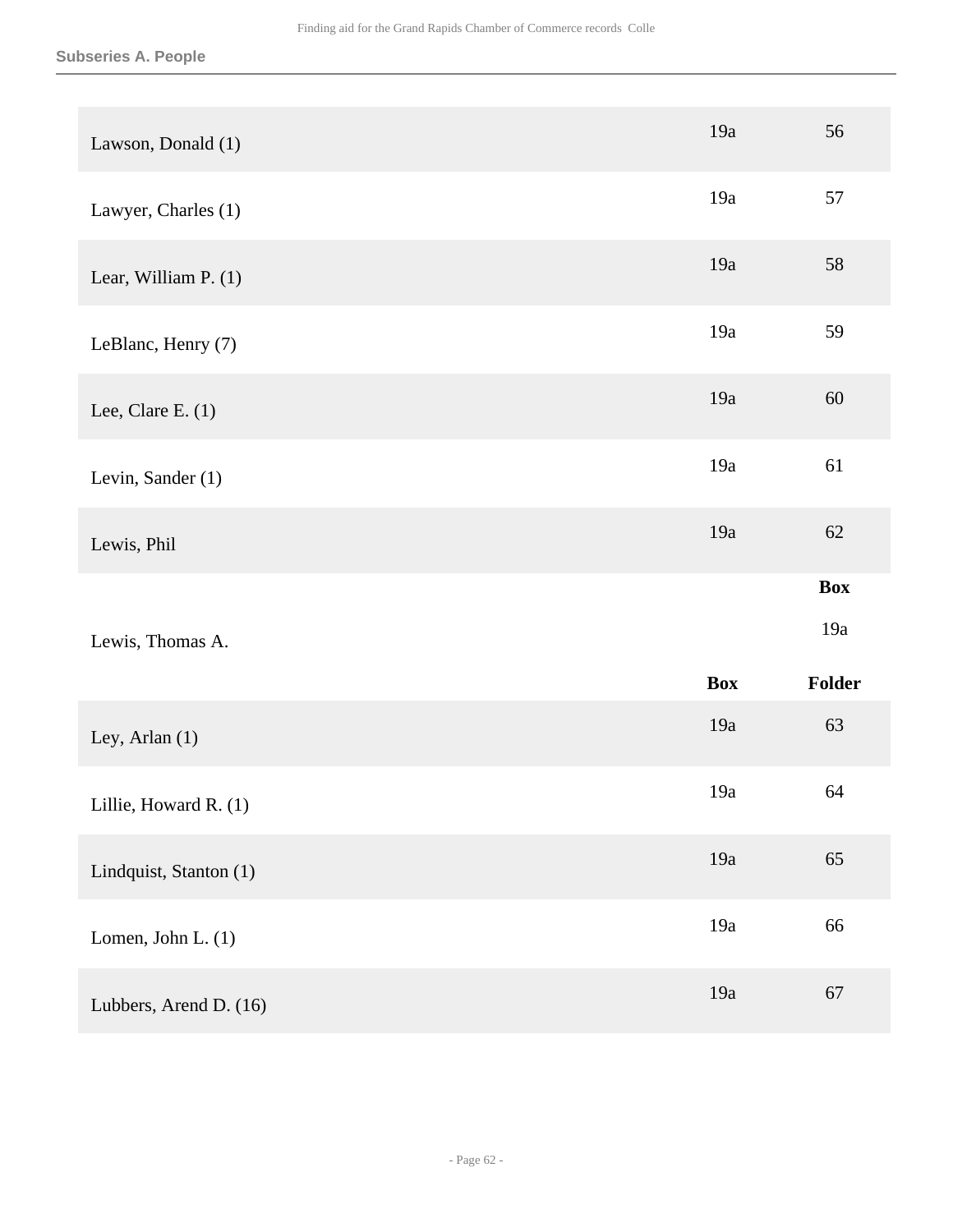| Ludlow, Ted (1)          | 19a        | 68         |
|--------------------------|------------|------------|
| Maccardini, Reno J. (1)  | 19a        | 69         |
| MacIntyre, Robert J. (1) | 19a        | 70         |
| Macklin, Jerry (2)       | 19a        | 71         |
| Madole, Larry (1)        | 19a        | $72\,$     |
| Magnus, Paul Gary (1)    | 19a        | 73         |
| Marion, Clarence E. (1)  | 19a        | 74         |
| Marks, Charles W. (1)    | 19a        | 75         |
| Martens, W.S. (1)        | 19a        | 76         |
| Martin, Donald S. (2)    | 19a        | 77         |
|                          |            | <b>Box</b> |
| Martin, James E. (1)     |            | $19a$      |
|                          | <b>Box</b> | Folder     |
| Martin, Roger L. (1)     | 19a        | $78\,$     |
| Masi, Frank T. (1)       | 19a        | 79         |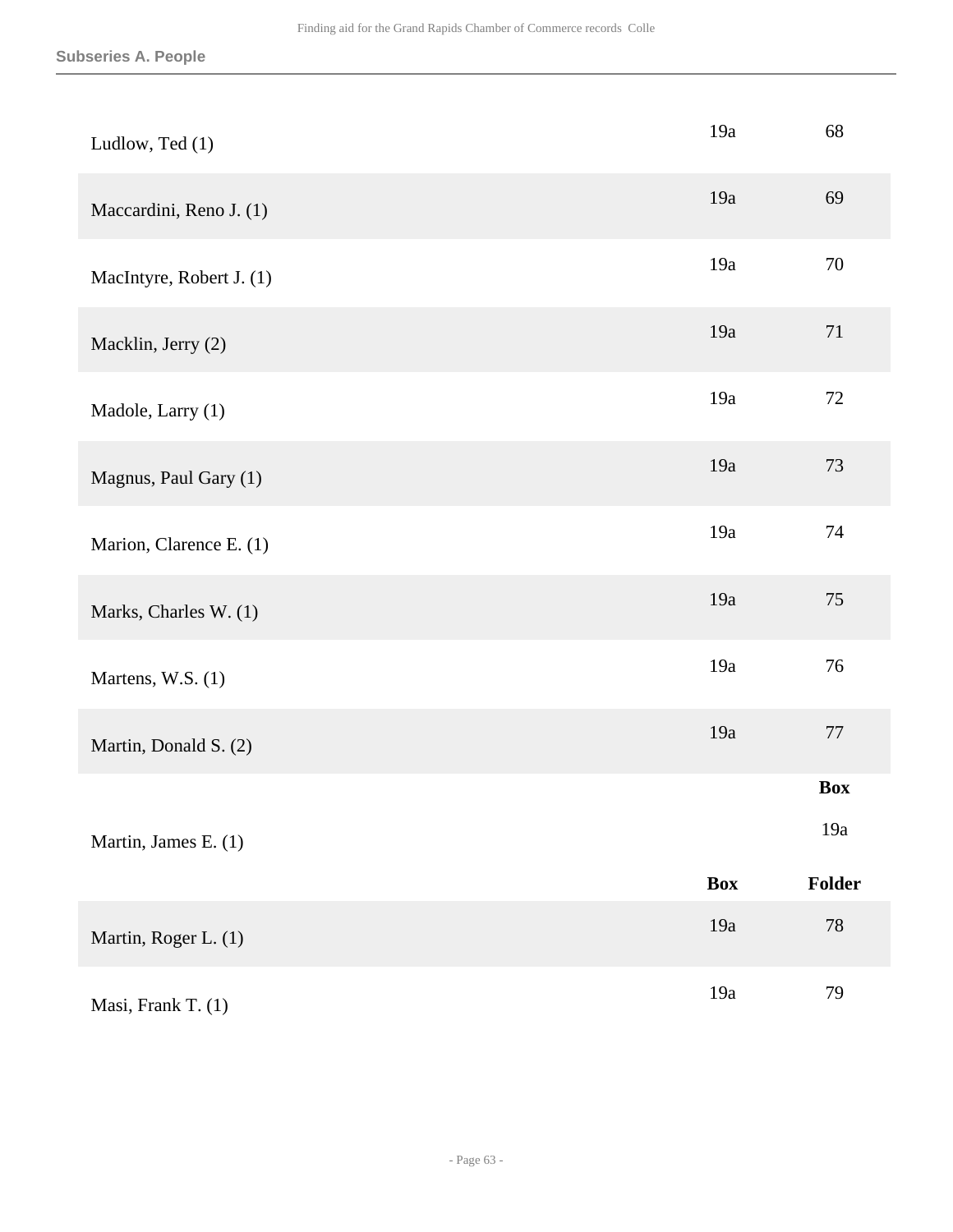| Mathis, Buster (4)         | 19a        | 80         |
|----------------------------|------------|------------|
| Matthews, Roger A.         | 19a        | 81         |
|                            |            | <b>Box</b> |
| Matthews, Buck             |            | 19a        |
| Matthews, Phillip D.       |            | 19a        |
|                            | <b>Box</b> | Folder     |
| McAllister, Judge (21)     | 19a        | 82         |
| McClelland, Robert (1)     | 19a        | 83         |
| McCobb, Edward C.?         | 19a        | 83         |
| McConnell, Russell H.(1)   | 19a        | 84         |
| McCourt, George R. (1)     | 19a        | 85         |
| McDermott, James E. (1)    | 19a        | 86         |
| McFayden, Alexander T. (3) | 19a        | 87         |
| McGillicuddy, Michael (1)  | 19a        | 88         |
| McGrath, Arthur (1)        | 19a        | 89         |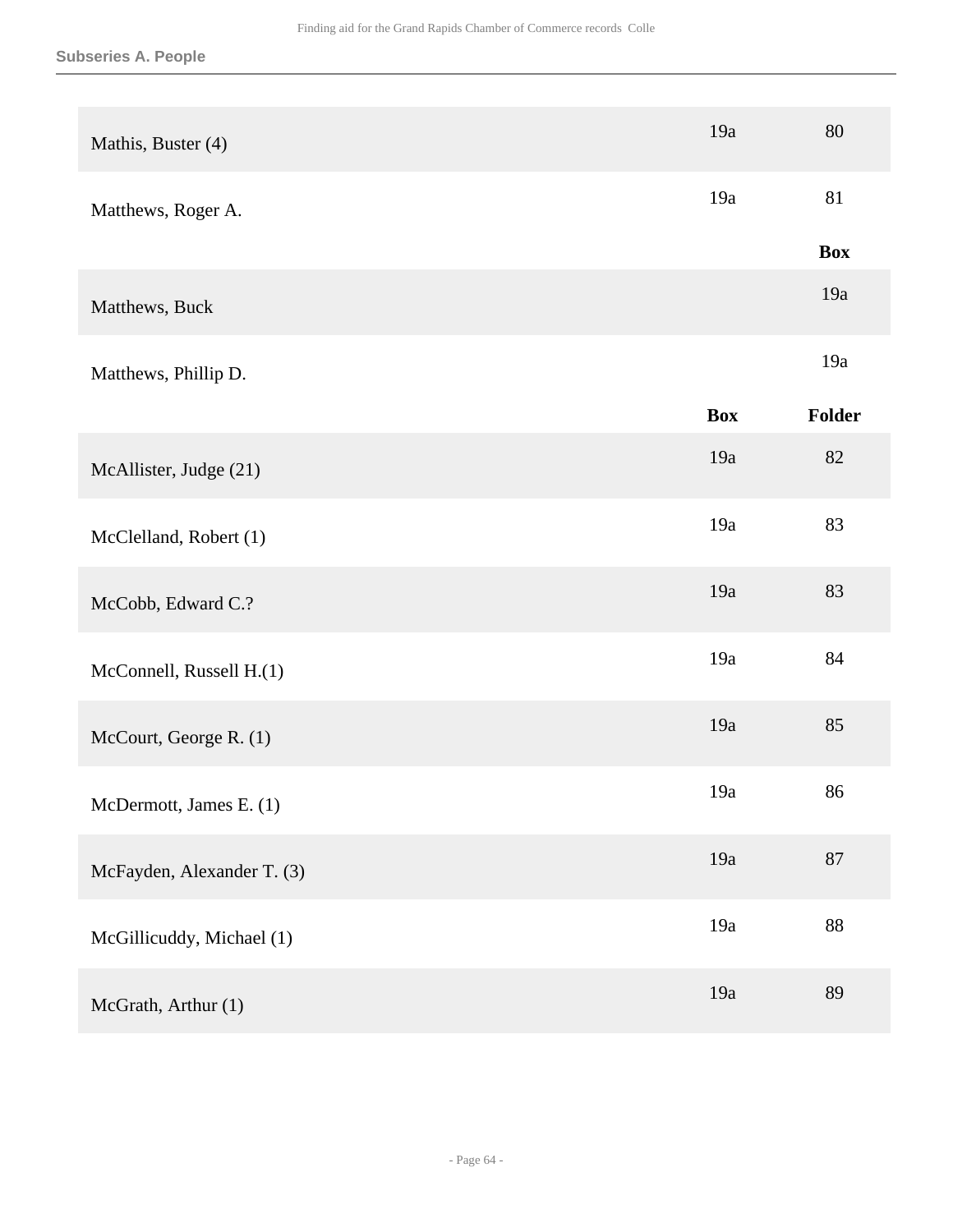| McInerny, James M. (1)    | 19a        | 90         |
|---------------------------|------------|------------|
| McKay, James (3)          | 19a        | 91         |
|                           |            | <b>Box</b> |
| McKay, John (1)           |            | 19a        |
|                           | <b>Box</b> | Folder     |
| McKenna, Warren (1)       | 19a        | 92         |
| McKersie, Donald V. (2)   | 19a        | 93         |
| McMurray, Mr. (2)         | 19a        | 94         |
| McNamara, Bill (1)        | 19a        | 95         |
|                           |            | <b>Box</b> |
| McNamara, Timothy I. (1)  |            | 19a        |
|                           | <b>Box</b> | Folder     |
| McCready, Edward (1)      | 19a        | 96         |
| Megdell, Joseph (1)       | 19a        | 97         |
| Meijer, Frederik G.H. (1) | 19a        | 98         |
| Melin, D.E. $(1)$         | 19a        | 99         |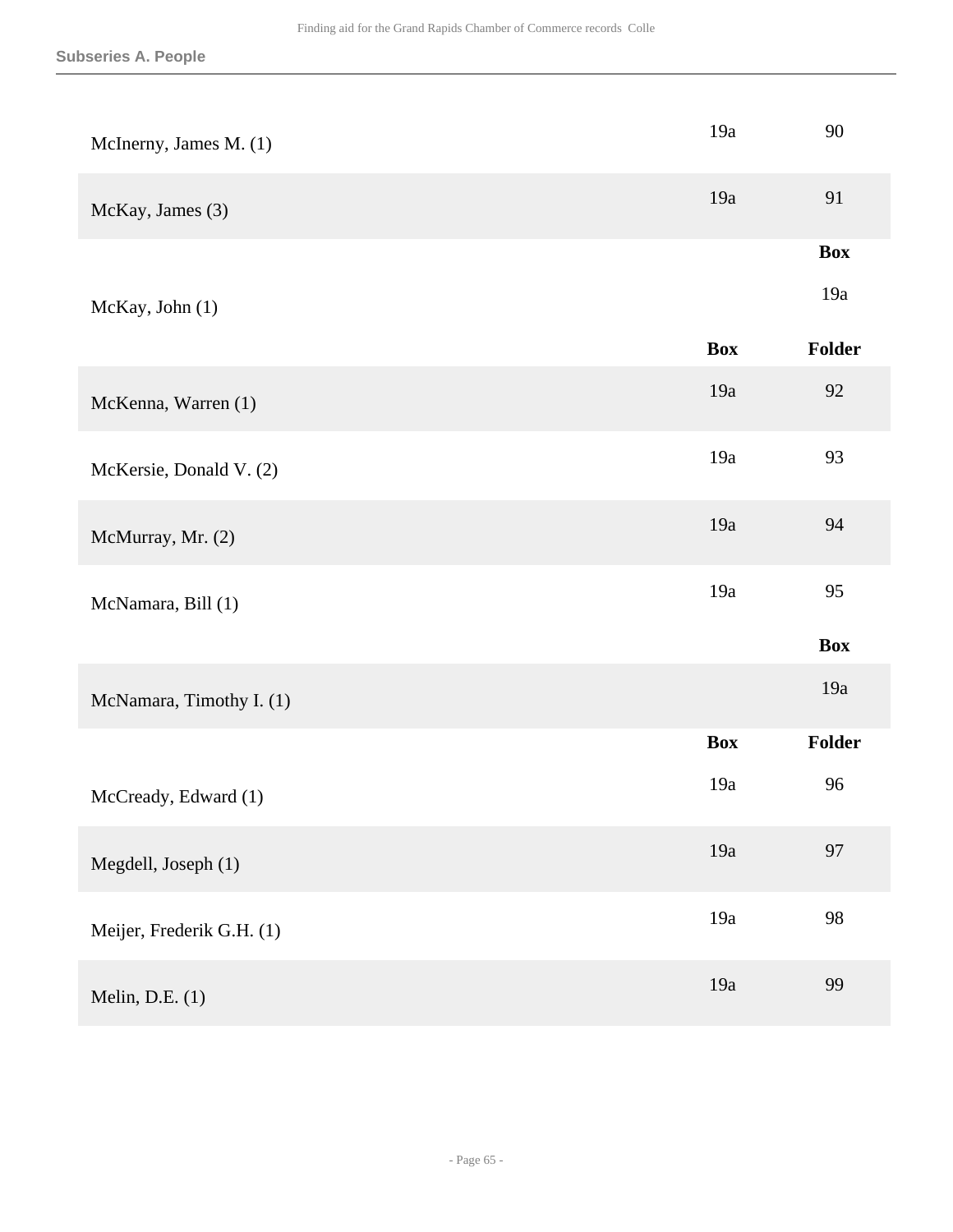| Merchant, Bill (1)    | 19 <sub>b</sub> | $\mathbf{1}$     |
|-----------------------|-----------------|------------------|
| Merlotti, Frank (1)   | 19 <sub>b</sub> | $\overline{2}$   |
| Mersereau, Robert (2) | 19 <sub>b</sub> | $\mathfrak{Z}$   |
| Meyer, Thomas C. (2)  | 19 <b>b</b>     | $\overline{4}$   |
|                       |                 | <b>Box</b>       |
| Meyer, Lou H. (1)     |                 | 19 <sub>b</sub>  |
|                       | <b>Box</b>      | Folder           |
| Miaris, Robert K. (1) | 19 <sub>b</sub> | $\sqrt{5}$       |
| Michaels, Don (2)     | 19 <sub>b</sub> | $6\,$            |
| Miller, Preston       | 19 <b>b</b>     | $\boldsymbol{7}$ |
|                       |                 | <b>Box</b>       |
| Miller, Calvin K.     |                 | 19 <sub>b</sub>  |
| Miller, James C.      |                 | 19 <sub>b</sub>  |
|                       | <b>Box</b>      | Folder           |
| Miner, Edward (1)     | $19b$           | $8\,$            |
| Michigan, Miss (1)    | 19 <sub>b</sub> | $\mathbf{9}$     |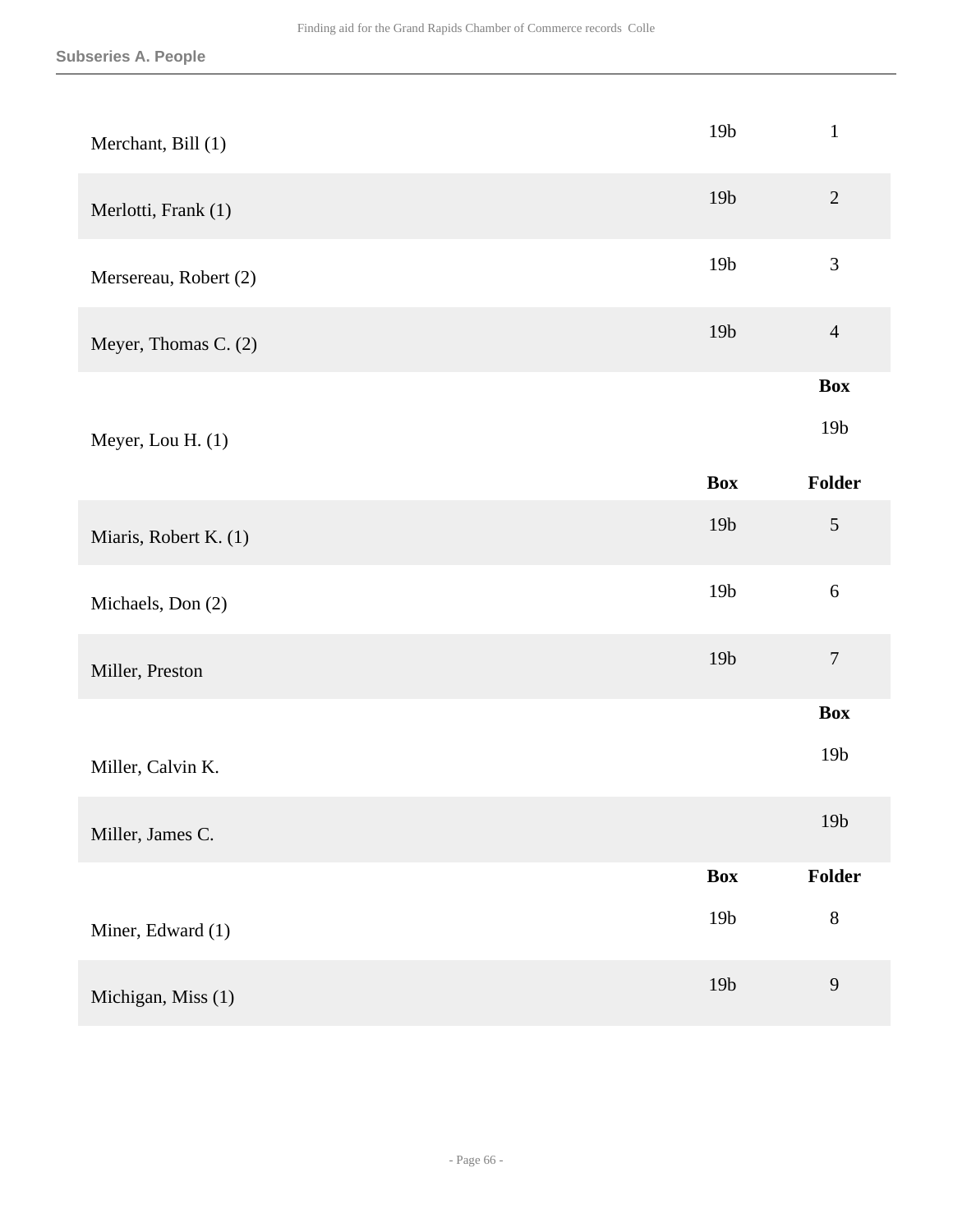| Missad, Fred (1)       | 19 <sub>b</sub> | 10              |
|------------------------|-----------------|-----------------|
| Mohan, David (1)       | 19 <sub>b</sub> | 11              |
| Mol, Edward (1)        | 19 <sub>b</sub> | $12\,$          |
| Moll, Raymond (1)      | 19 <sub>b</sub> | 13              |
| Mollhagen, C.E. (1)    | 19 <sub>b</sub> | $14$            |
| Monro, C. Bedell (1)   | 19 <sub>b</sub> | 15              |
| Moore, Paul (3)        | 19 <sub>b</sub> | 16              |
|                        |                 |                 |
|                        |                 | <b>Box</b>      |
| Moore, Millard M. (1)  |                 | 19 <sub>b</sub> |
|                        | <b>Box</b>      | Folder          |
| Morgenstern, Carl (4)  | 19 <sub>b</sub> | $17\,$          |
| Moritz, George (1)     | 19 <sub>b</sub> | 18              |
| Morrison, Gene E. (1)  | 19 <sub>b</sub> | 19              |
| Moseley, George B. (1) | 19 <b>b</b>     | 20              |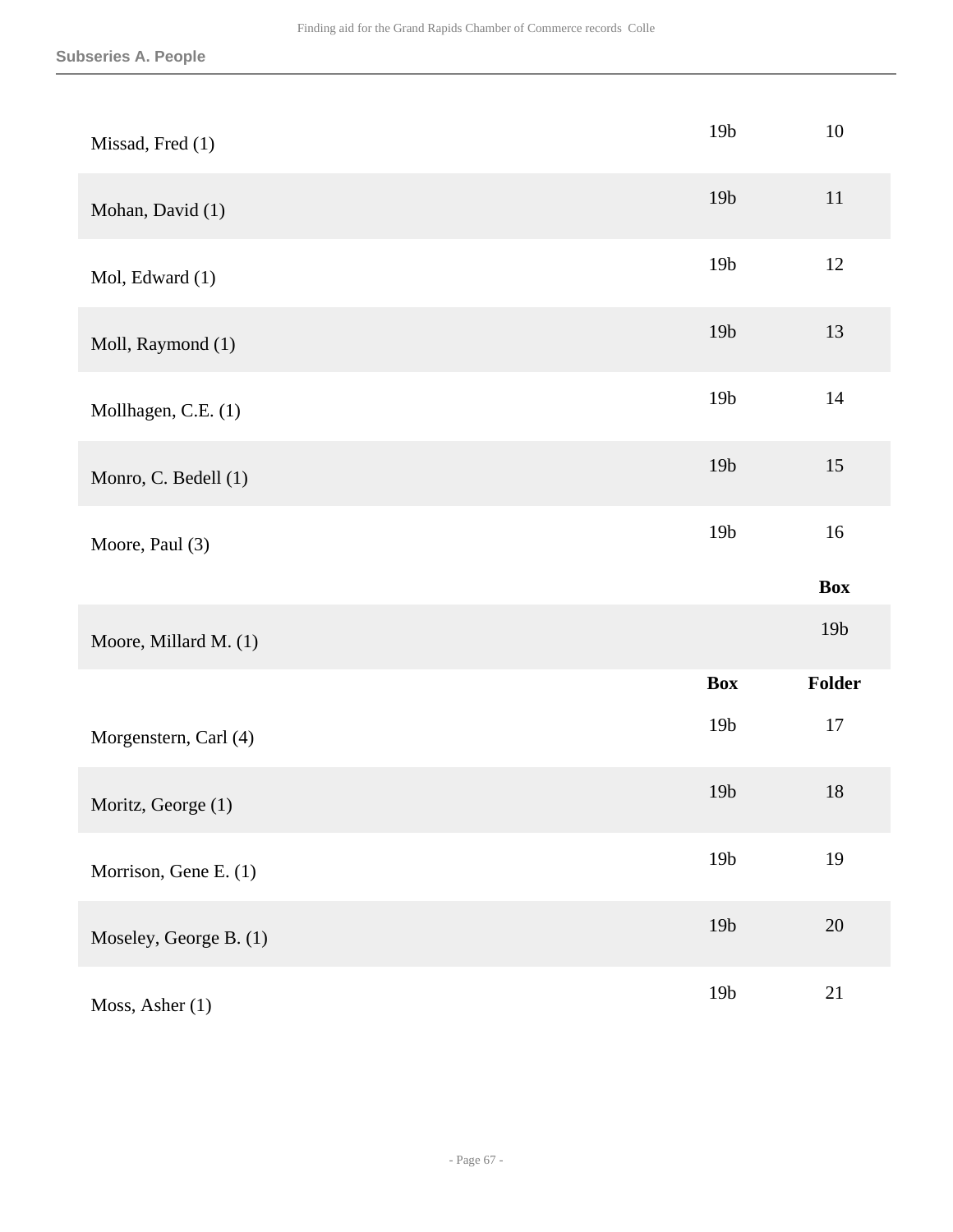| Moyer, C.A. (2)              | 19 <sub>b</sub> | 22              |
|------------------------------|-----------------|-----------------|
| Muileaburg, Robert (1)       | 19 <sub>b</sub> | 23              |
| Mueller, Frederick Henry (1) | 19 <sub>b</sub> | 24              |
| Muir, Mr. (1)                | 19 <sub>b</sub> | $25\,$          |
| Muldoon, M. (1)              | 19 <sub>b</sub> | 26              |
| Mull, James (1)              | 19 <sub>b</sub> | 27              |
| Muller, Mr.(4)               | 19 <sub>b</sub> | $28\,$          |
|                              |                 | <b>Box</b>      |
| Muller, Ben (1)              |                 | 19 <sub>b</sub> |
| Gillett, Richard (1)         |                 | 19 <sub>b</sub> |
| Muller, Marvin (1)           |                 | 19 <sub>b</sub> |
| Muller, Tom (1)              |                 | 19 <sub>b</sub> |
| Myrdal, Gunnar (1)           |                 | 19 <sub>b</sub> |
|                              | <b>Box</b>      | Folder          |
| Mulnix, LaVant Jr. (1)       | 19b             | 29              |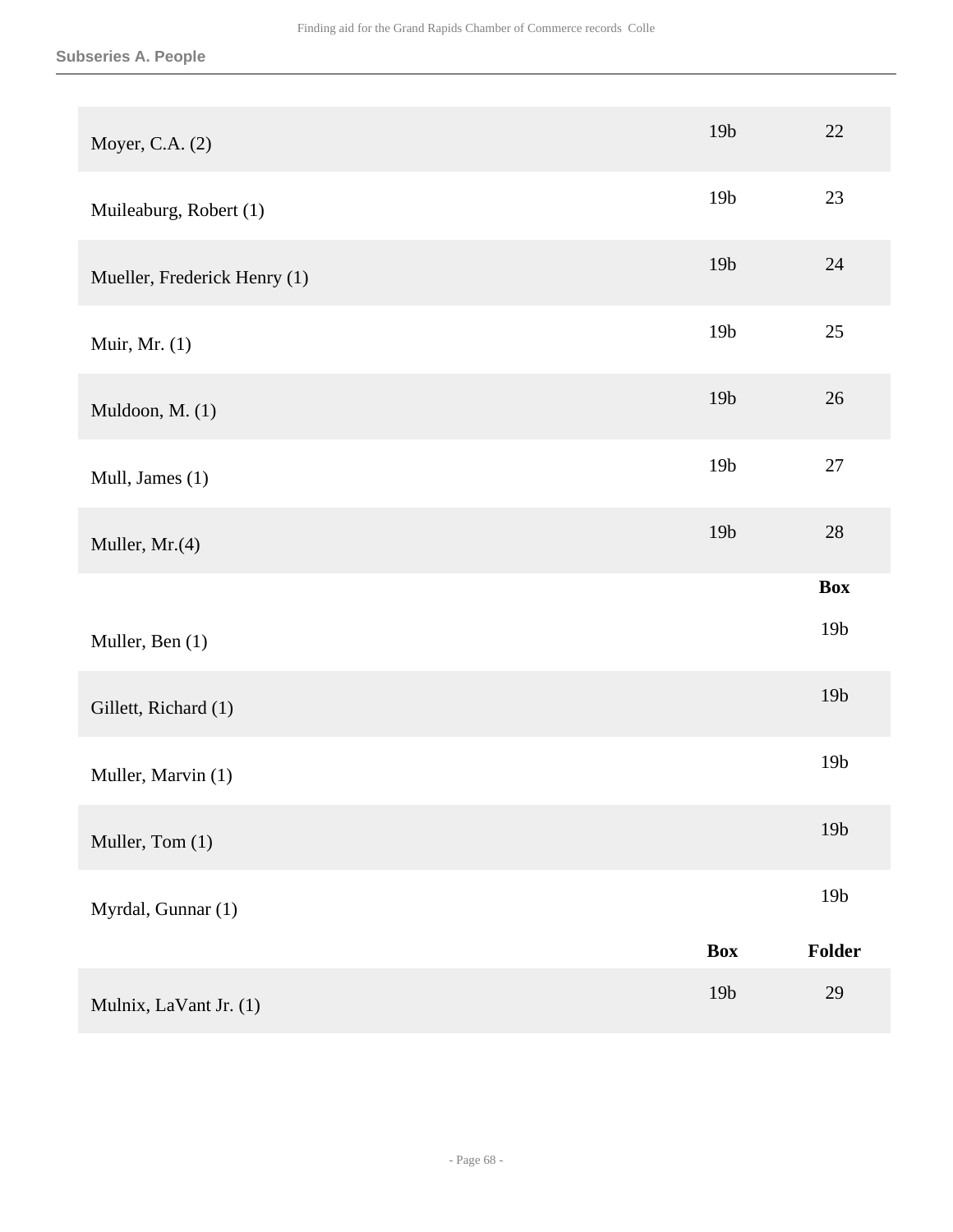| Seidman, Frank (1)     | 19 <sub>b</sub> | 30         |
|------------------------|-----------------|------------|
| Namey, Edward D.(1)    | 19 <sub>b</sub> | 31         |
| Nelson, Thomas         | 19 <sub>b</sub> | 32         |
|                        |                 | <b>Box</b> |
| Nelson, Dr.            |                 | 19b        |
|                        | <b>Box</b>      | Folder     |
| Nelson, Dick           | 19 <sub>b</sub> | 32         |
| Neumann, Paul E. (2)   | 19 <sub>b</sub> | 33         |
| Nicholas, James S. (1) | 19 <sub>b</sub> | 34         |
| Nickel, Thomas F. (1)  | 19 <sub>b</sub> | 35         |
| Nickless, A. Bruce (1) | 19 <sub>b</sub> | 36         |
| Nielsen, Dan (1)       | 19 <sub>b</sub> | 37         |
| Nightingale, Earl (1)  | 19 <sub>b</sub> | 38         |
| Noble, Sabina (1)      | 19b             | 39         |
| Nolan, R. Michael (1)  | 19 <sub>b</sub> | $40\,$     |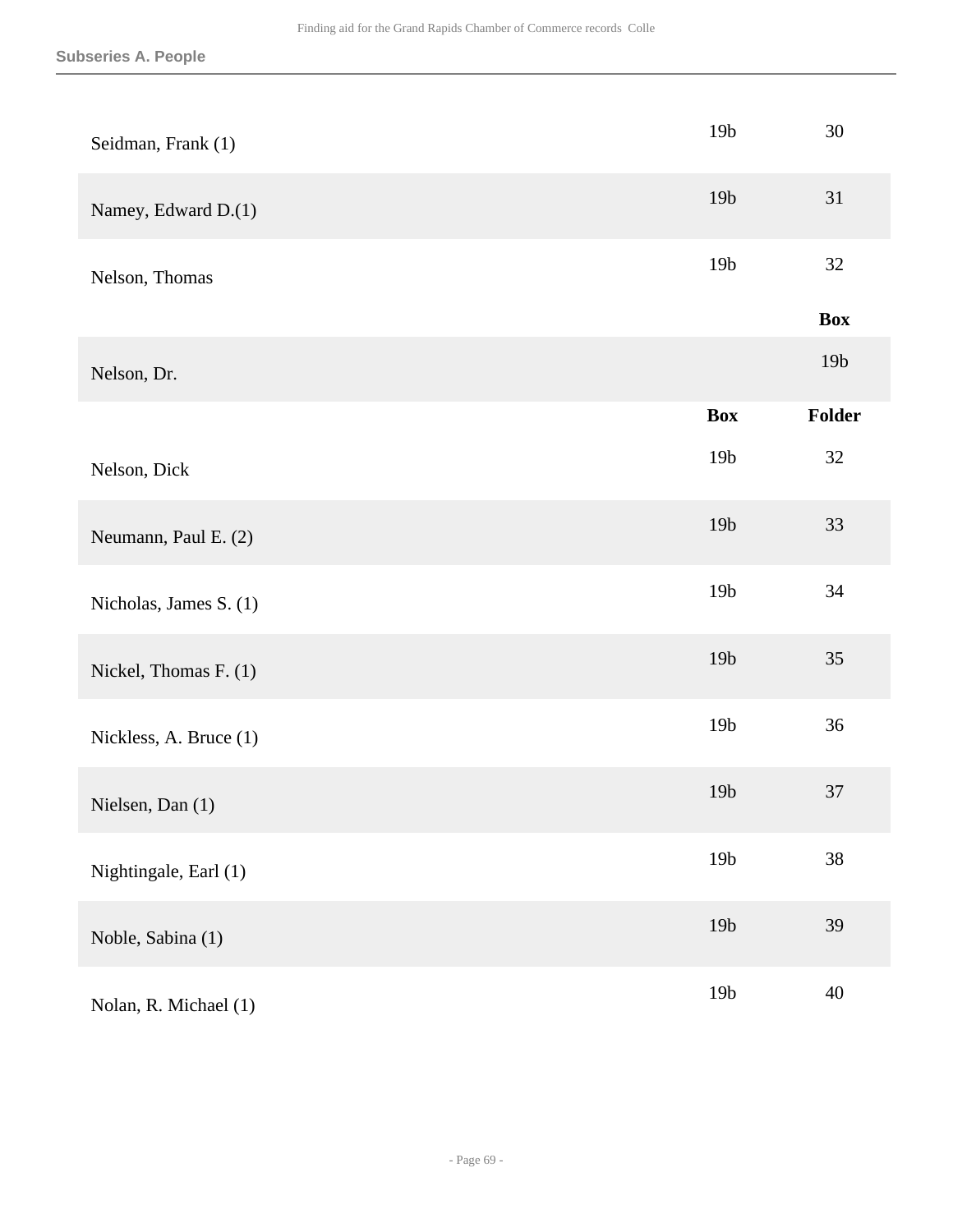| Norris, Donald F. (3)        | 19 <sub>b</sub> | 41     |
|------------------------------|-----------------|--------|
| O'Keefe, Donald (1)          | 19 <sub>b</sub> | 42     |
| Oberg, Gary Arthur (1)       | 19 <sub>b</sub> | 43     |
| Ohlman, Beverly (1)          | 19 <sub>b</sub> | 44     |
| Oleniczak, Donald J. (1)     | 19 <sub>b</sub> | 45     |
| Oole, John (1)               | 19 <sub>b</sub> | 46     |
| Oppenhuizen, S.W. (1)        | 19 <sub>b</sub> | 47     |
| Sonneveldt, Christian H. (2) | 19 <sub>b</sub> | 48     |
| Orr, Julian (2)              | 19 <sub>b</sub> | 49     |
| Osgood, Mr. (1)              | 19 <sub>b</sub> | $50\,$ |
| Ott, John P.                 | 19 <sub>b</sub> | 51     |
| Oxley, G.W. (1)              | 19 <sub>b</sub> | 52     |
| Palmer, Frank (1)            | 19 <sub>b</sub> | 53     |
| Panapoulos, Dimetrius (1)    | 19 <sub>b</sub> | 54     |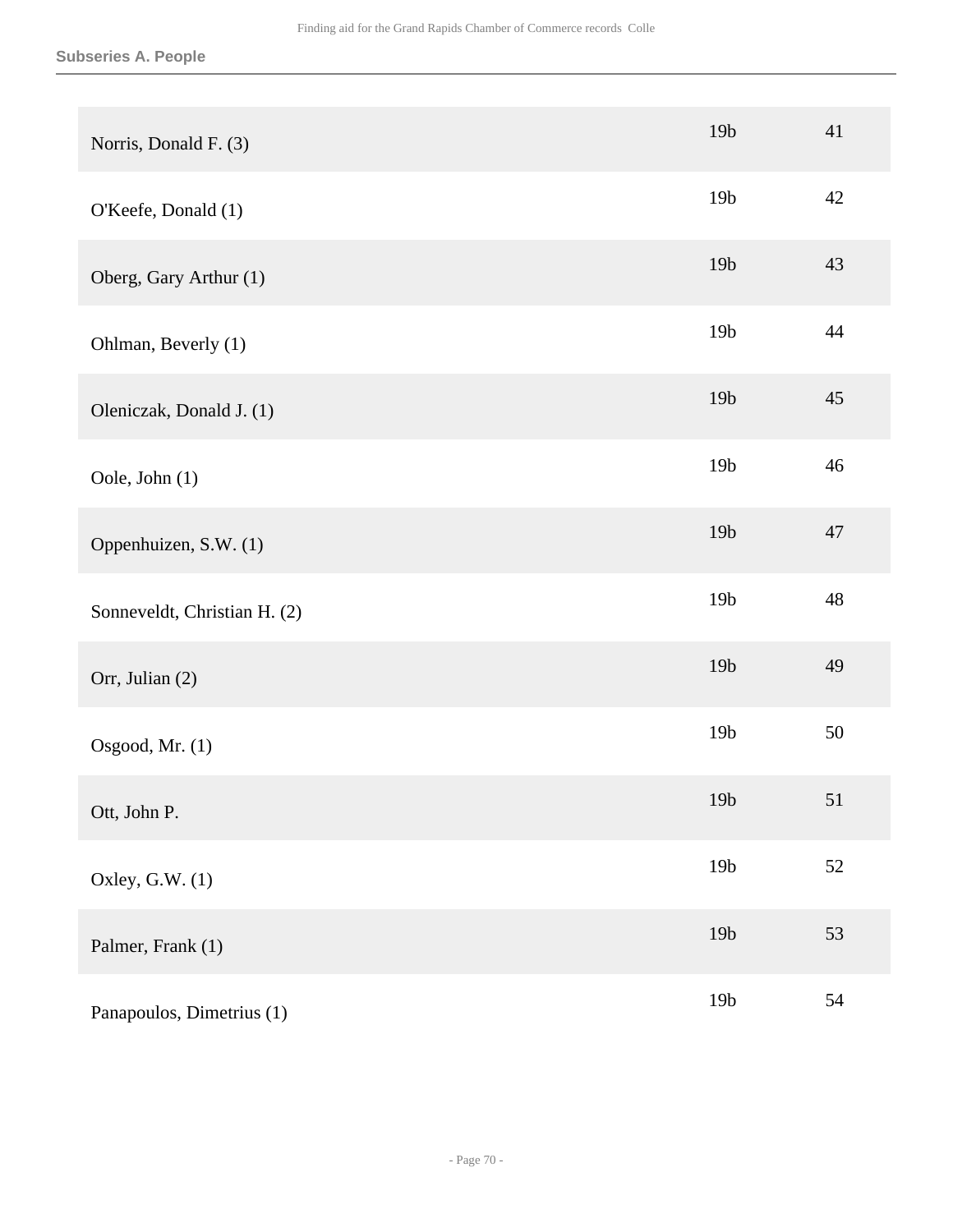| Pantlind, J. Boyd (1)                                        | 19 <sub>b</sub> | 55              |
|--------------------------------------------------------------|-----------------|-----------------|
| Paolucci, Ronald V. (4)                                      | 19 <sub>b</sub> | 56              |
| Pappen, Bruce (2)                                            | 19 <sub>b</sub> | 57              |
| Parini, Joseph A. (3)                                        | 19 <sub>b</sub> | 58              |
| Parker, H. Wayne (2)                                         | 19 <sub>b</sub> | 59              |
|                                                              |                 | <b>Box</b>      |
| Parker, Jerry                                                |                 | 19 <sub>b</sub> |
|                                                              |                 |                 |
|                                                              | <b>Box</b>      | Folder          |
| Parks, Lyman S.(2) plus one with an old #46-21-198 (3 total) | 19 <sub>b</sub> | 60              |
| Parrish, Chick (1)                                           | 19 <sub>b</sub> | 61              |
| Pastoor, Bill (1)                                            | 19 <sub>b</sub> | $62\,$          |
| Patten, Donald J. (1)                                        | 19 <sub>b</sub> | 63              |
| Pelissier, Rene (1)                                          | 19b             | 64              |
| Perfitt, Thomas E. (1)                                       | 19 <sub>b</sub> | 65              |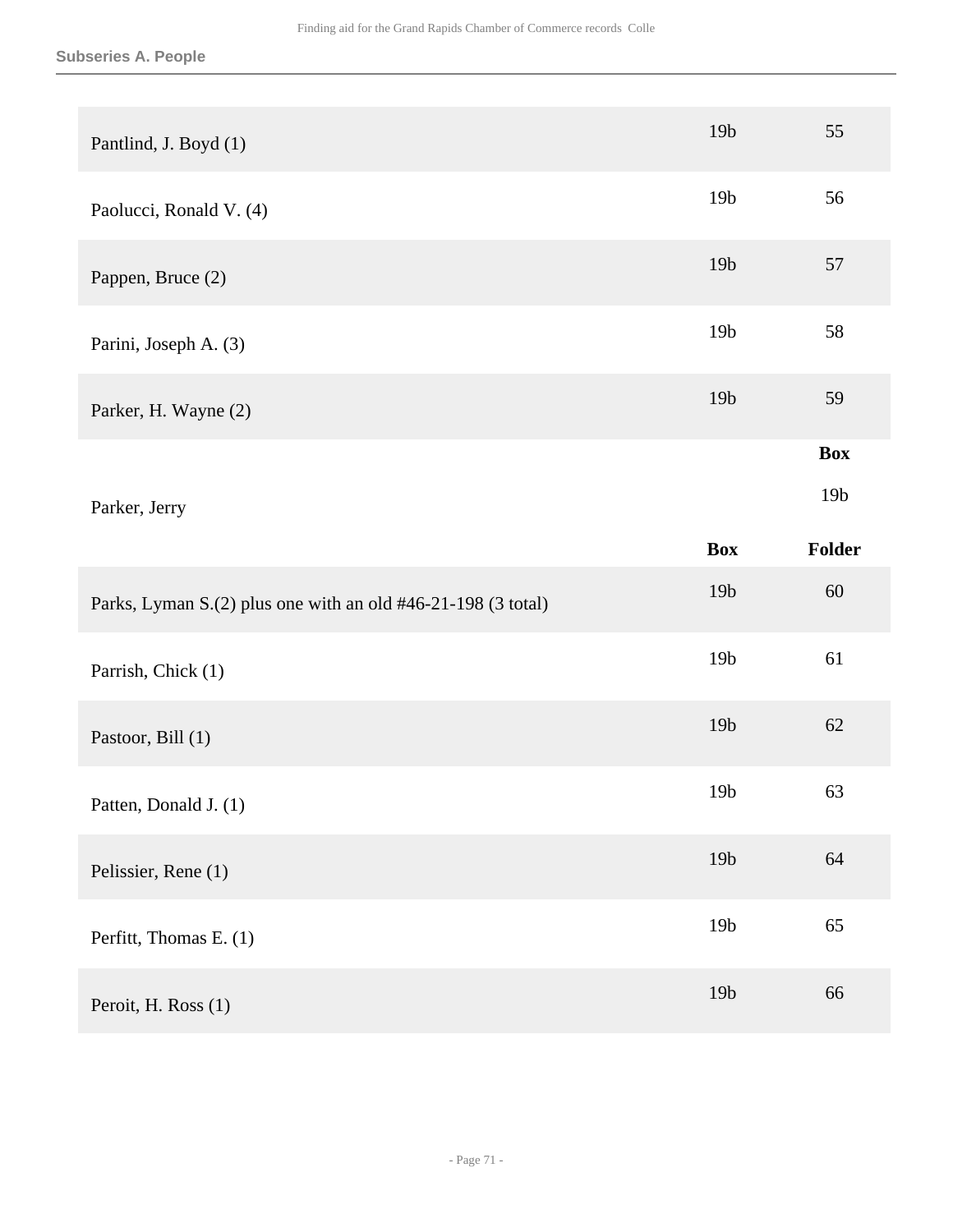| Pew, Robert C. (1)   | 19 <sub>b</sub> | 67              |
|----------------------|-----------------|-----------------|
| Phillips, James (2)  | 19 <sub>b</sub> | 68              |
|                      |                 | <b>Box</b>      |
| Phillips, Peter (1)  |                 | 19 <sub>b</sub> |
|                      | <b>Box</b>      | Folder          |
| Pierce, W.B. $(1)$   | 19 <sub>b</sub> | 69              |
| Pins, Dick (1)       | 19 <sub>b</sub> | $70\,$          |
| Pollock, James K.(2) | 19 <sub>b</sub> | $71\,$          |
| Pond, Floyd (1)      | 19 <sub>b</sub> | $72\,$          |
| Porter, Donald J.    | 19 <sub>b</sub> | $73\,$          |
|                      |                 | <b>Box</b>      |
| Porter, Robert       |                 | 19 <sub>b</sub> |
|                      | Box             | Folder          |
| Post, William W.     | 19 <sub>b</sub> | $74\,$          |
|                      |                 | <b>Box</b>      |
| Post, Dave (1)       |                 | $19b$           |
|                      | Box             | Folder          |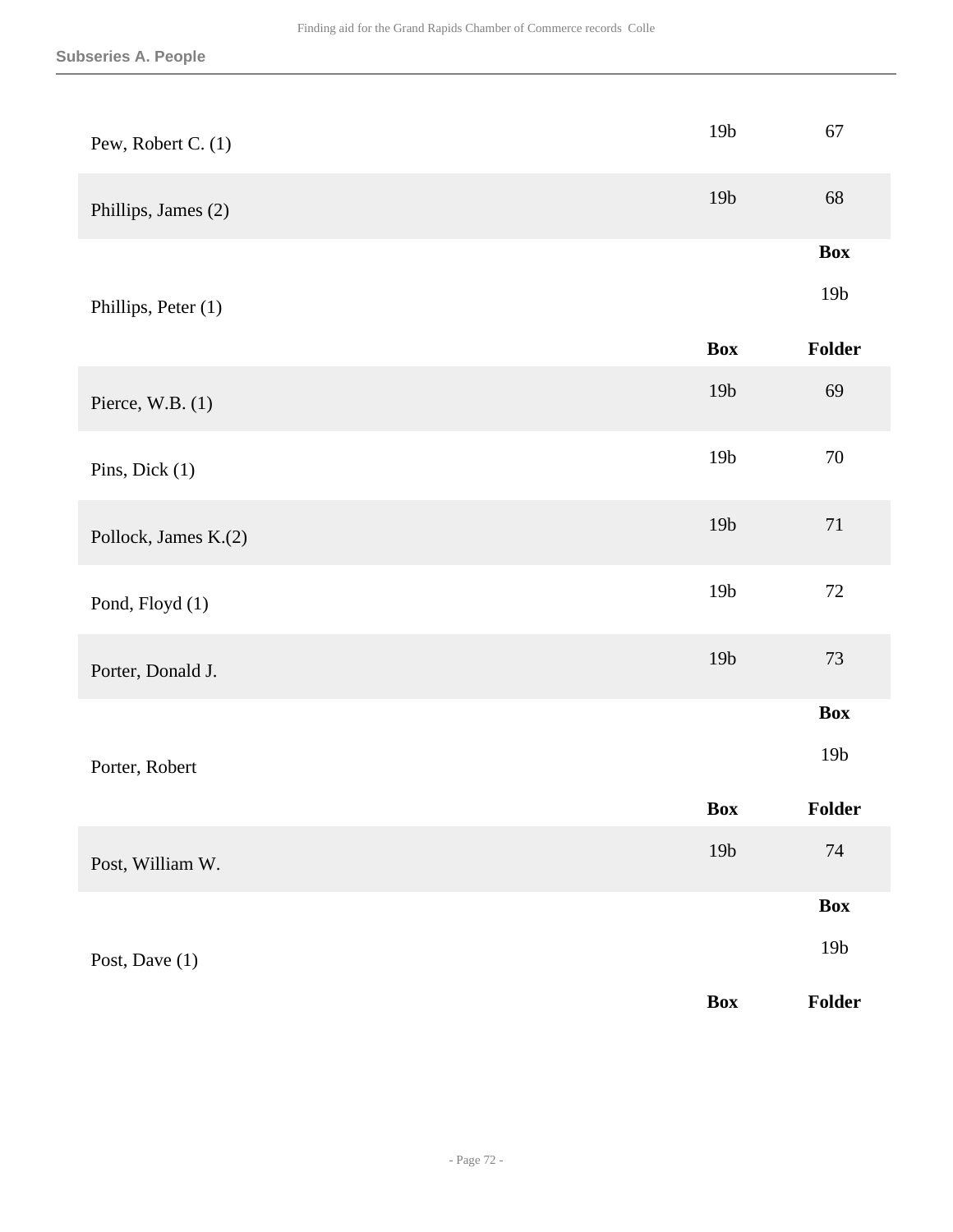| Prangley, John M. (1)  | 19 <sub>b</sub> | 75     |
|------------------------|-----------------|--------|
| Prickett, John G. (10) | 19 <sub>b</sub> | 76     |
| Ralee, Paul (1)        | 19 <sub>b</sub> | $77\,$ |
| Ralls, William (2)     | 19 <sub>b</sub> | 78     |
| Rasmussen, Harvey (1)  | 19 <sub>b</sub> | 79     |
| Raymond, Robert G. (1) | 19 <sub>b</sub> | 80     |
| Readle, Charles (1)    | 19 <sub>b</sub> | 81     |
| Reddigs, Jeff (1)      | 19 <sub>b</sub> | 82     |
| Redmond, Robert J. (1) | 19 <sub>b</sub> | 83     |
| Reipma, Paul (1)       | 19 <sub>b</sub> | 84     |
| Remtema, R. (1)        | 19 <sub>b</sub> | 85     |
| Remus, Donald E. (2)   | 19 <sub>b</sub> | 86     |
| Rescola, William (2)?  | 19 <sub>b</sub> | $87\,$ |
| Rhea, Ronald E.(1)     | 19 <sub>b</sub> | 88     |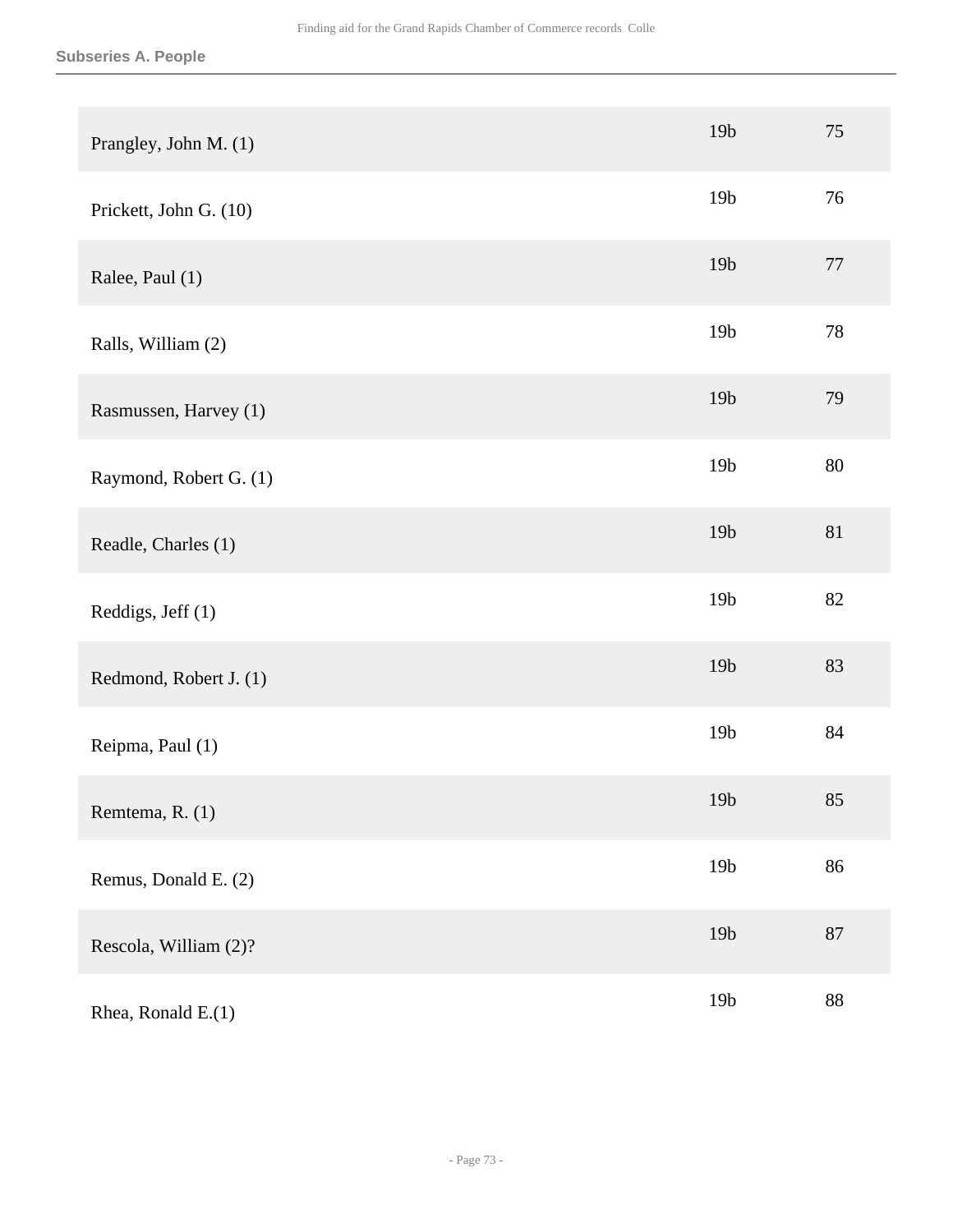| Ribbens, Harvey (1)    | 19 <sub>b</sub> | 89              |
|------------------------|-----------------|-----------------|
| Richardson, R.W. (1)   | 19 <sub>b</sub> | 90              |
| Richel, George W. (2)  | 19 <sub>b</sub> | 91              |
| Rickerly, John (1)     | 19 <sub>b</sub> | 92              |
| Ridings, George T. (1) | 19b             | 93              |
|                        |                 | <b>Box</b>      |
| Riddings, Jeff (1)     |                 | 19 <sub>b</sub> |
|                        |                 |                 |
|                        | <b>Box</b>      | Folder          |
| Riordan, Mr. (1)       | 19 <sub>b</sub> | 94              |
| Roache, T. (10)        | 19 <sub>b</sub> | 95              |
| Robertson, Mr.         | 19 <sub>b</sub> | 96              |
| Robinson, Oliver       | 19 <sub>b</sub> | 97              |
|                        |                 | <b>Box</b>      |
| Robinson, Claude G.    |                 | 19b             |
|                        | <b>Box</b>      | Folder          |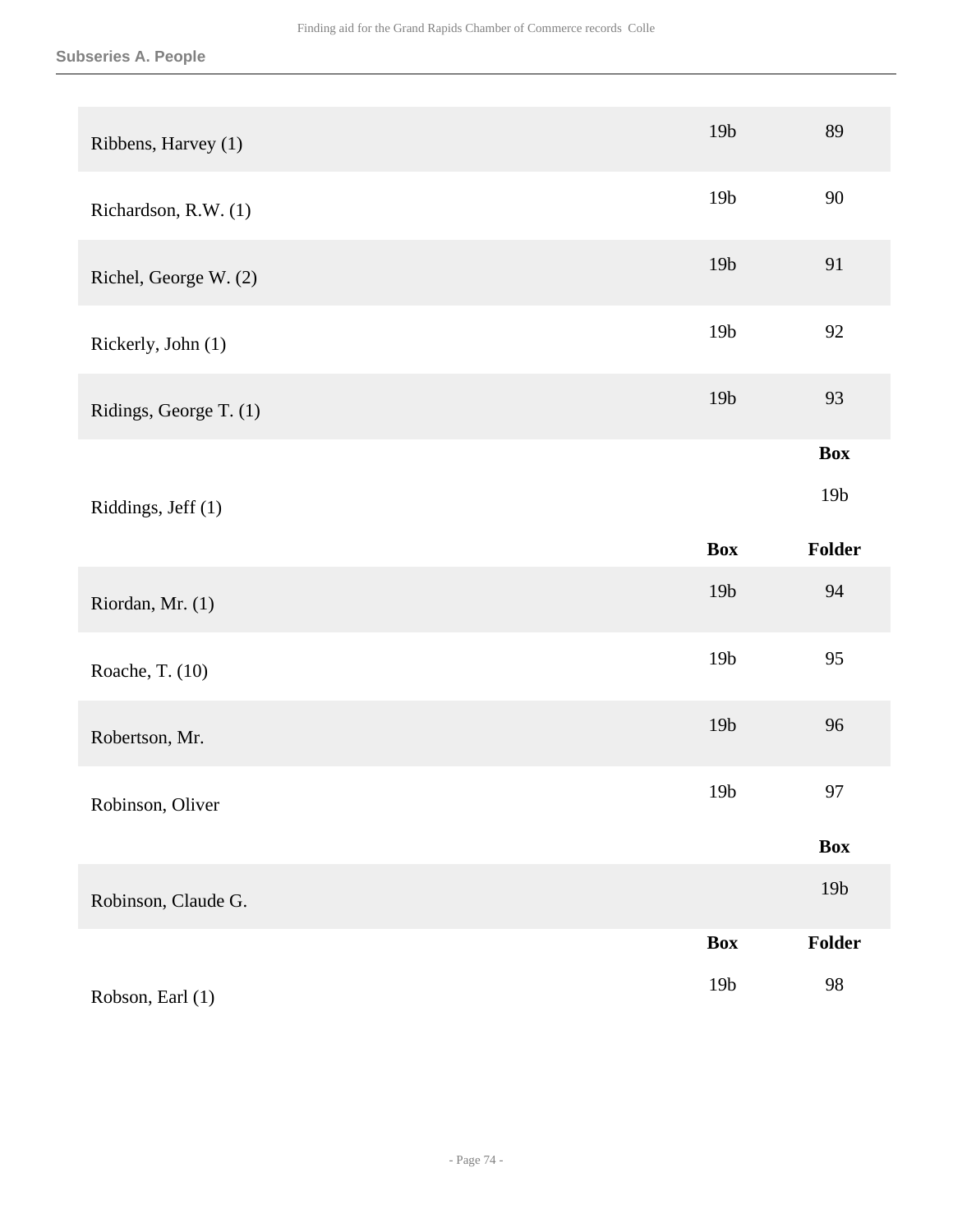| Rocheleau, Mr.(1)       | 19c | $\mathbf 1$      |
|-------------------------|-----|------------------|
| Rockwell, Harold W. (1) | 19c | $\overline{2}$   |
| Roderick, George H. (2) | 19c | 3                |
| Romney, George (3)      | 19c | $\overline{4}$   |
| Roskam, Milton C. (2)   | 19c | $\sqrt{5}$       |
| Ross, Richard (2)       | 19c | 6                |
| Rothfuss, Dorothy (1)   | 19c | $\boldsymbol{7}$ |
| Ruhl, John (1)          | 19c | $8\,$            |
| Runkel, Phillip E. (1)  | 19c | 9                |
| Rupp, Bill (1)          | 19c | 10               |
| Ryan, Alan (2)          | 19c | 11               |
| Ryan, Steve (1)         | 19c | $11\,$           |
| Rypstra, Alfred H. (1)  | 19c | $12\,$           |
| Sababush, Charles (1)   | 19c | 13               |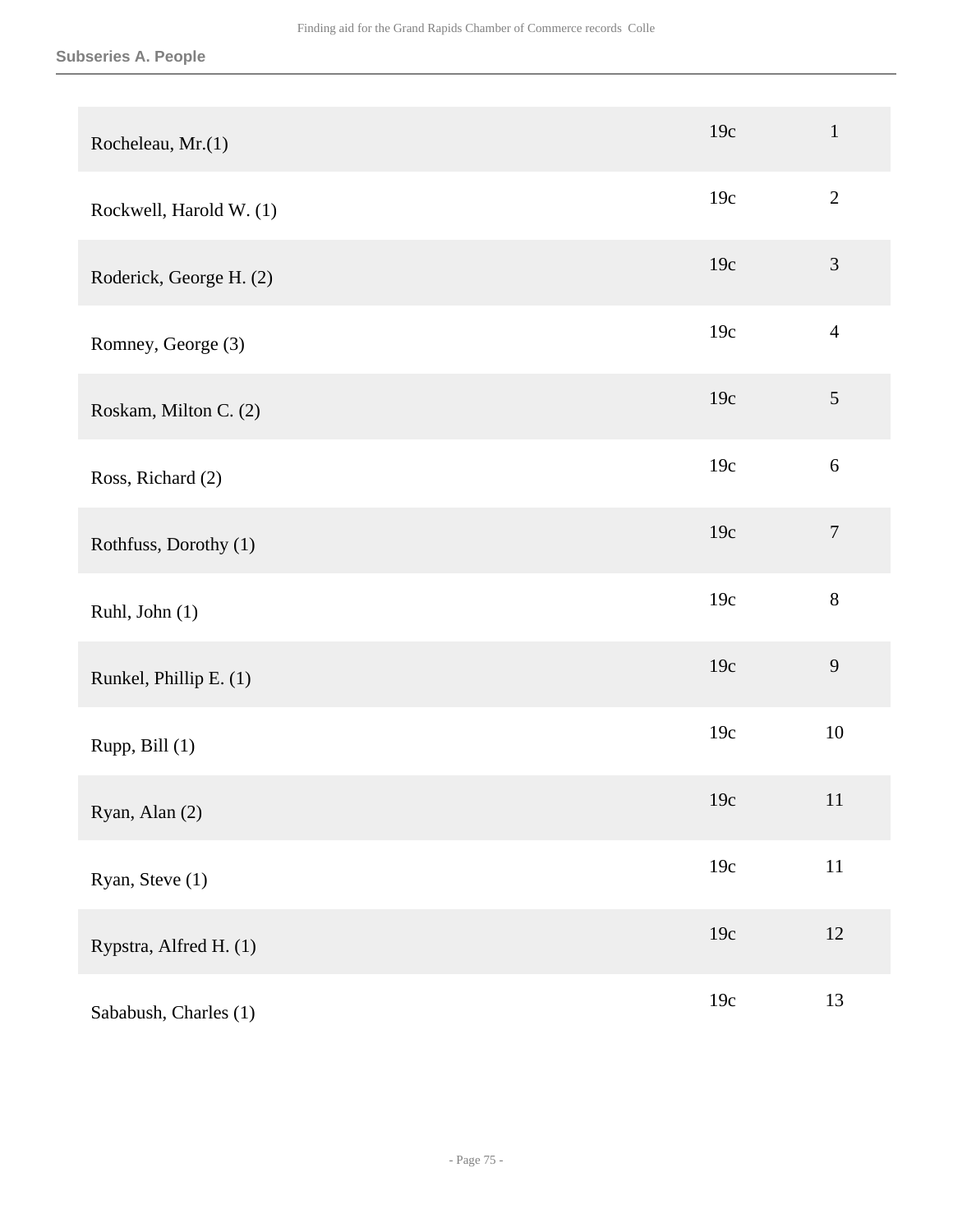| Saizane, Tom (1)             | 19c        | $14\,$     |
|------------------------------|------------|------------|
| Salik, Mr. $(1)$             | 19c        | 15         |
| Sarjeant, S.(1)              | 19c        | 16         |
| Savage, George (1)           | 19c        | $17\,$     |
| Schaffer, H.F. (1)           | 19c        | $18\,$     |
| Scharrer, J.D. (1)           | 19c        | 19         |
|                              |            | <b>Box</b> |
| Sebastian, James R., Jr. (1) |            | 19c        |
|                              | <b>Box</b> | Folder     |
| Schilling, Robert L. (1)     | 19c        | $20\,$     |
| Schneider, Don (1)           | 19c        | 21         |
| Scholten, M. Bernard (3)     | 19c        | 22         |
|                              |            | <b>Box</b> |
| Scholten, Mr. (1)            |            | 19c        |
|                              | <b>Box</b> | Folder     |
| Schrotenboer, Albert (1)     | 19c        | 23         |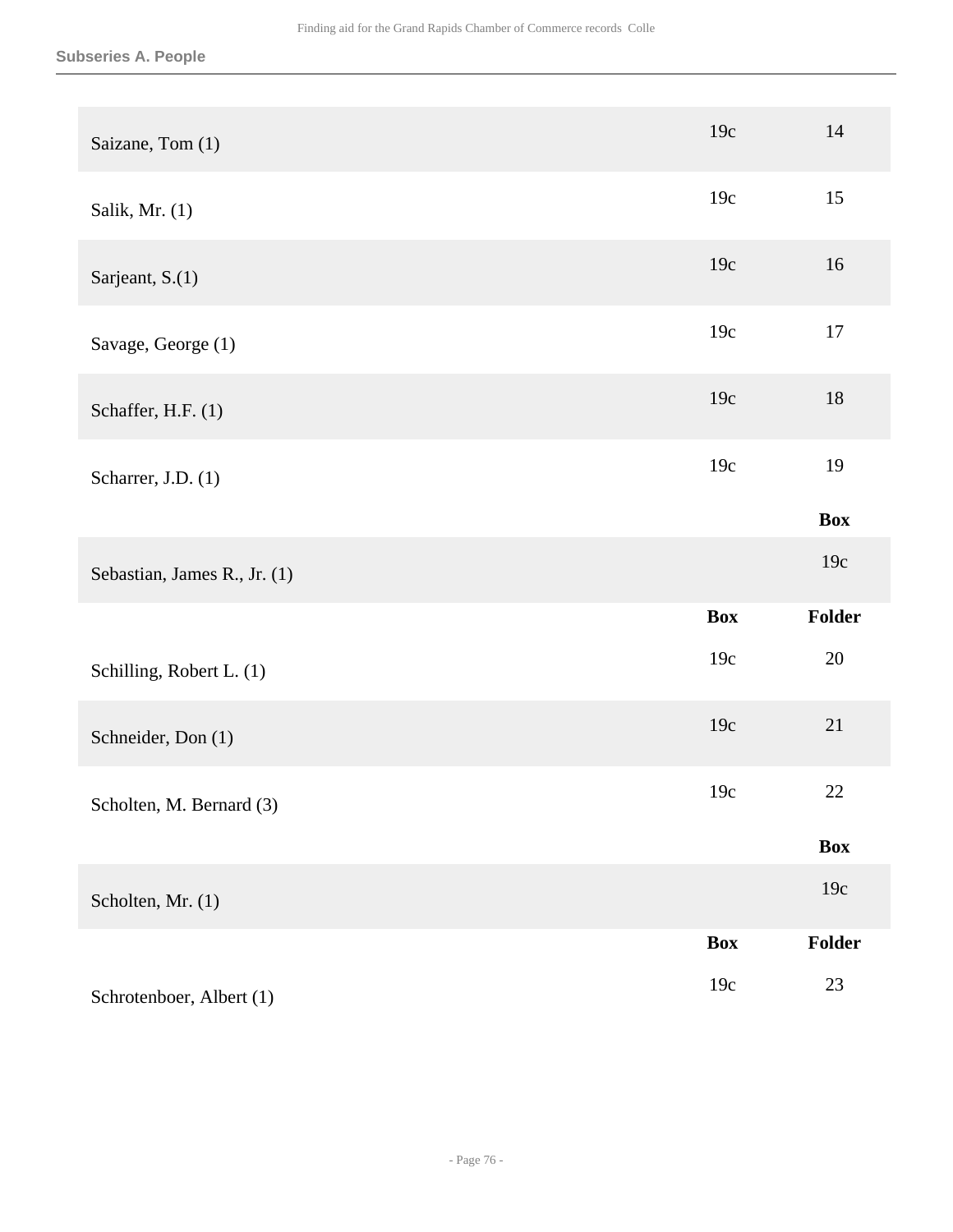| Schueler, Frank (1)          | 19c        | 24         |
|------------------------------|------------|------------|
| Schumaker, Bob (1)           | 19c        | 25         |
| Schwantis, John P. (1)       | 19c        | 26         |
| Sciart, George (1)           | 19c        | $27\,$     |
| Scott, Harry J. (2)          | 19c        | 28         |
|                              |            | <b>Box</b> |
| Scott, J.I. (1)              |            | 19c        |
|                              |            |            |
|                              | <b>Box</b> | Folder     |
| Scoville, James (1)          | 19c        | 29         |
| Scranton, Mr. (1)            | 19c        | 30         |
| Sears, Harold (1)            | 19c        | 31         |
| Sebastian, James R., Jr. (2) | 19c        | 32         |
| Sefton, Bil (1)              | 19c        | 33         |
| Sekorski, Bernie (1)         | 19c        | 34         |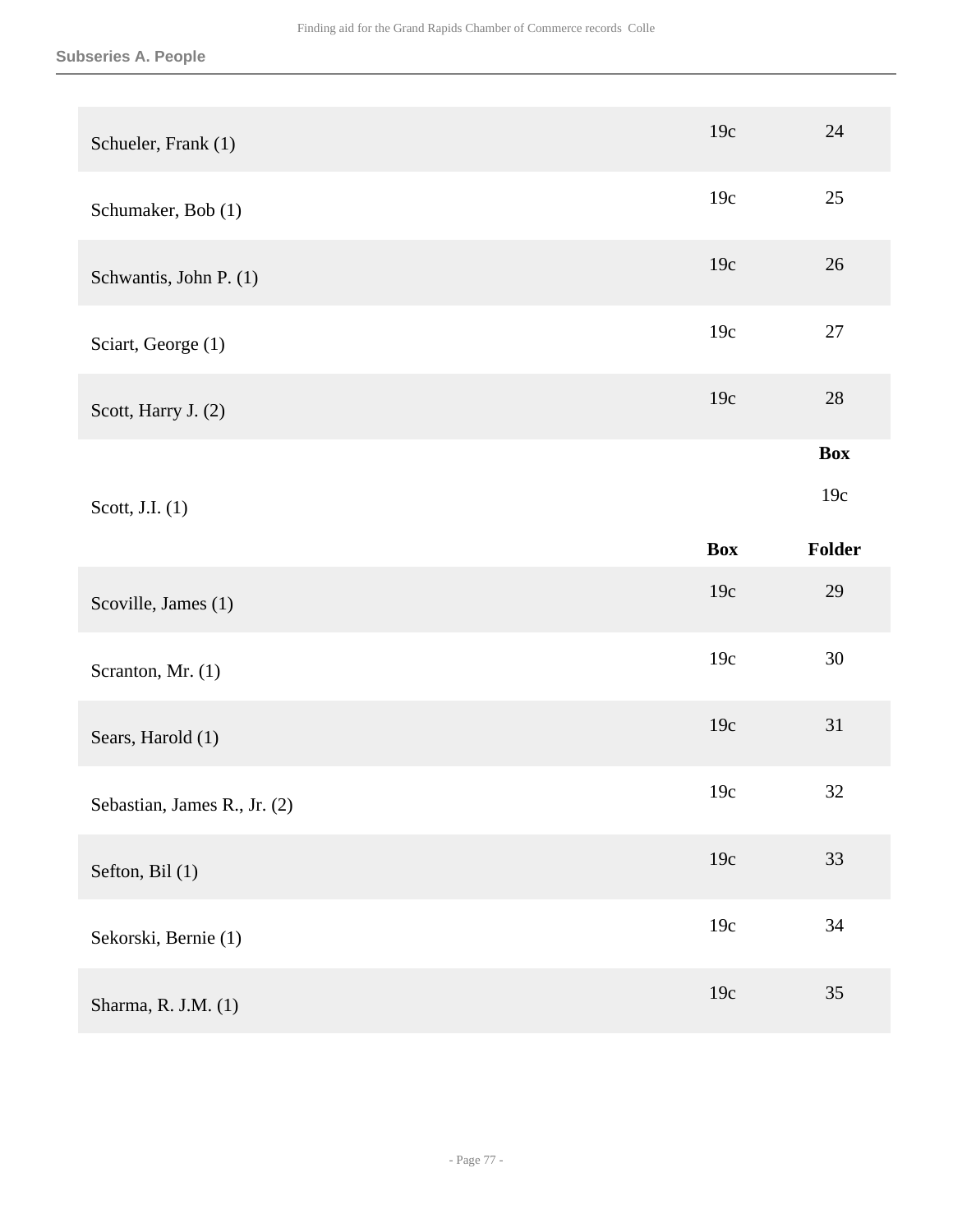|                          |            | <b>Box</b> |
|--------------------------|------------|------------|
| Kapp, Ronald (1)         |            | 19c        |
|                          | <b>Box</b> | Folder     |
| Shearer, Thomas C. (2)   | 19c        | 36         |
| Sheldon, Frederick (1)   | 19c        | 37         |
| Shepard, Michael (1)     | 19c        | 38         |
| Sherburn, Robert (1)     | 19c        | 39         |
| Sherman, Jim (1)         | 19c        | 40         |
| Shook, Carl (1)          | 19c        | 41         |
| Shook, Warren (1)        | 19c        | 41         |
| Shoup, Gary (1)          | 19c        | 42         |
| Shuart, D.E. (1)         | 19c        | 43         |
| Siegrist, Richard L. (1) | 19c        | 44         |
| Silveri, Eugene C. (6)   | 19c        | 45         |
| Simkins, Richard C. (2)  | 19c        | 46         |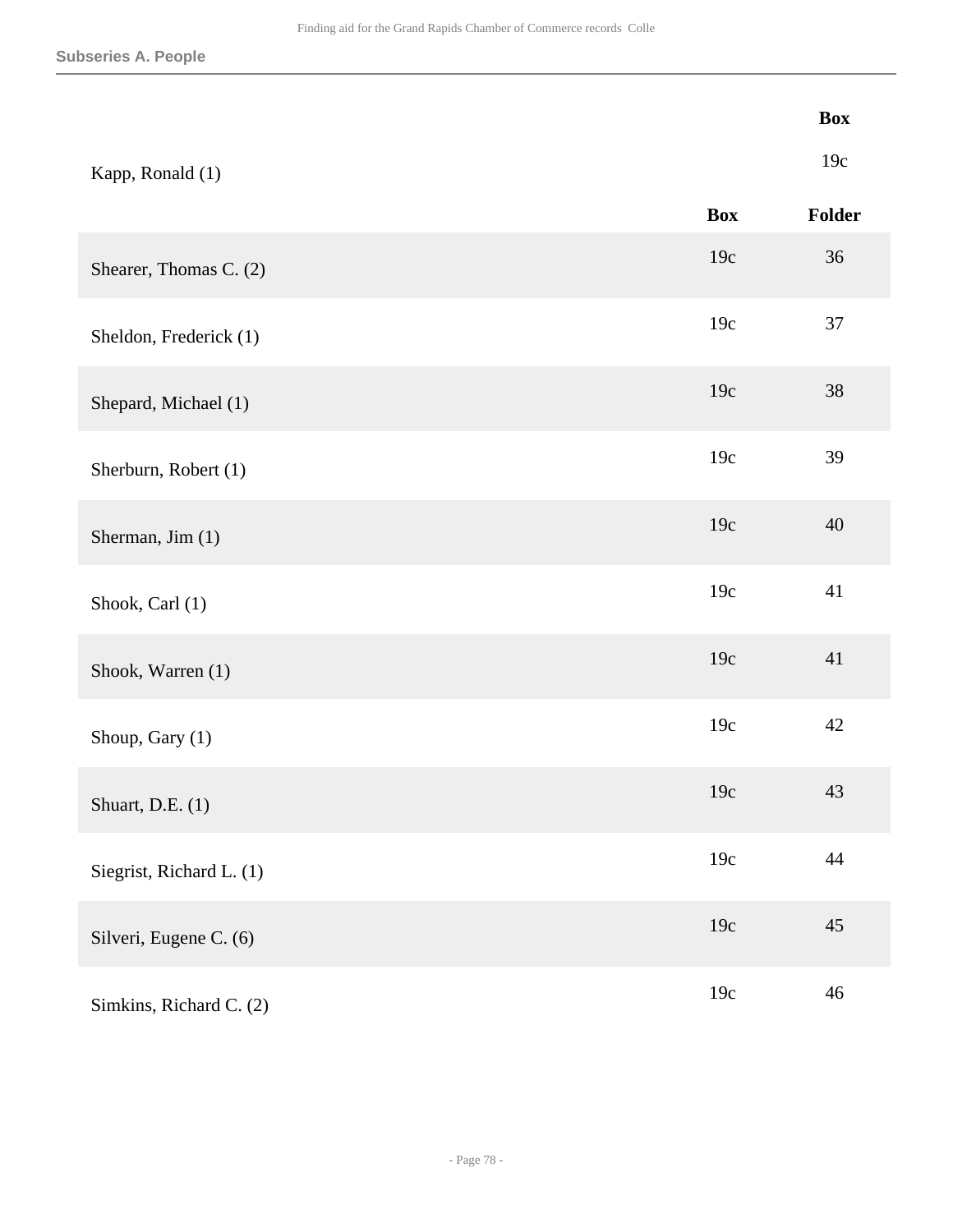| Simmons, Mr. (1)             | 19c        | 47         |
|------------------------------|------------|------------|
| Skillman, S.A. (2)           | 19c        | 48         |
| Sligh, Charles R. Jr. (1)    | 19c        | 49         |
| Smith, Marge (1)             | 19c        | $50\,$     |
| Sneden, Robert W. (2)        | 19c        | 51         |
| Snell, Hilary (1)            | 19c        | 52         |
| Snite, Audrey (1)            | 19c        | 53         |
| Snow, Ed (1)                 | 19c        | 54         |
|                              |            | <b>Box</b> |
| Snow, O.B. (1)               |            | 19c        |
|                              | <b>Box</b> | Folder     |
| Somerville, Robert (1)       | 19c        | 55         |
| Sonneveldt, Christian H. (3) | 19c        | 56         |
| Spindle, Mr. (1)             | 19c        | 57         |
| Spratt, Dick (1)             | 19c        | 58         |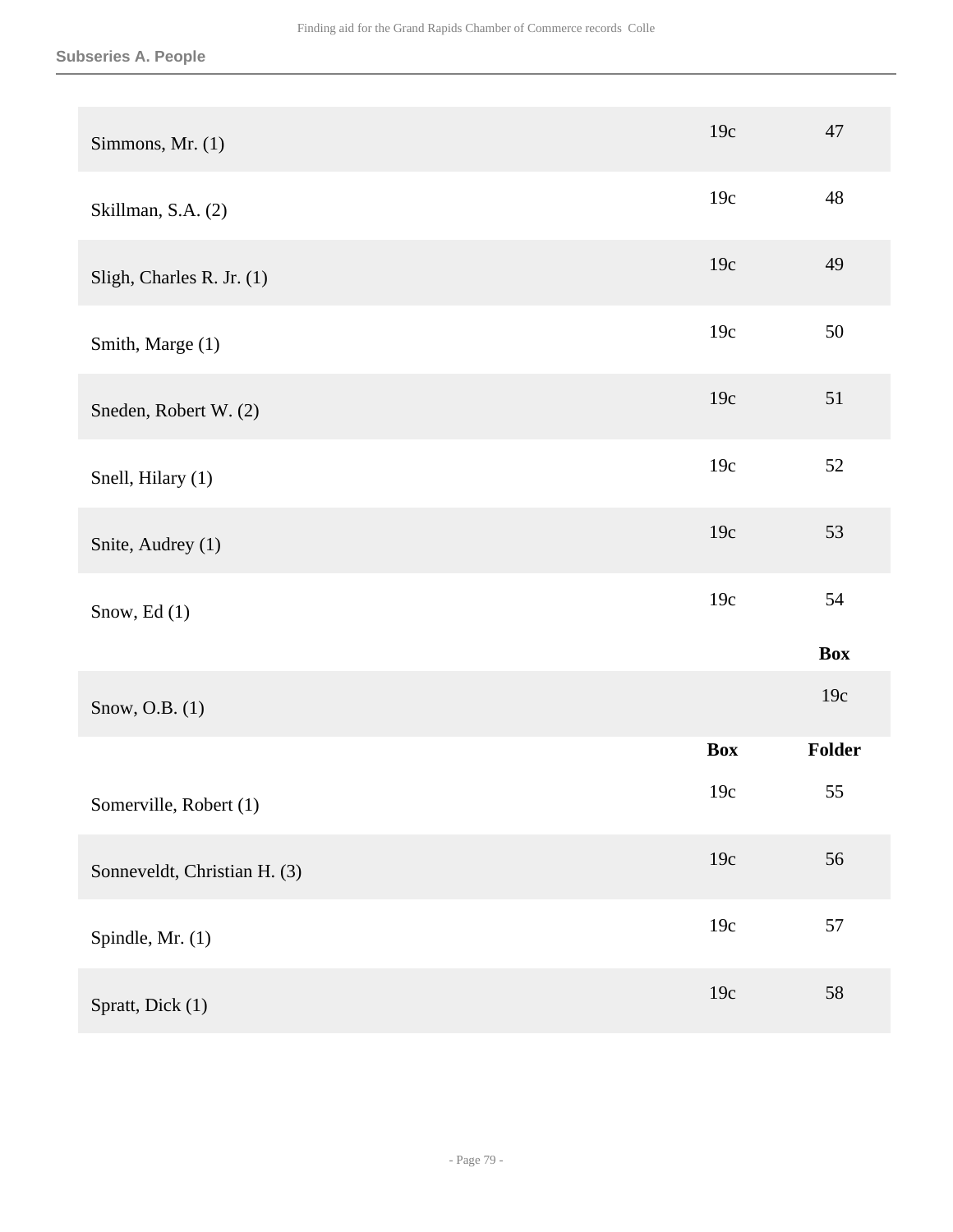| Stafford, Thomas D. (1) | 19c | 59     |
|-------------------------|-----|--------|
| Staten, Myrtis (1)      | 19c | 60     |
| Steensma, Mary (2)      | 19c | 61     |
| Stegmier, Jack (1)      | 19c | 62     |
| Stehouwer, Robin (3)    | 19c | 63     |
| Steketee, Mr. (1)       | 19c | 64     |
| Stevens, Jim (1)        | 19c | 65     |
| Stewart, Kendall R. (1) | 19c | 66     |
| Stiles, Mr. (1)         | 19c | 67     |
| Stolz, Robert K. (1)    | 19c | 68     |
| Stovall, Lyle (1)       | 19c | 69     |
| Stratton, Gordon (1)    | 19c | 70     |
| Strauss, Nathan (1)     | 19c | $71\,$ |
| Streeter, Caroll (1)    | 19c | $72\,$ |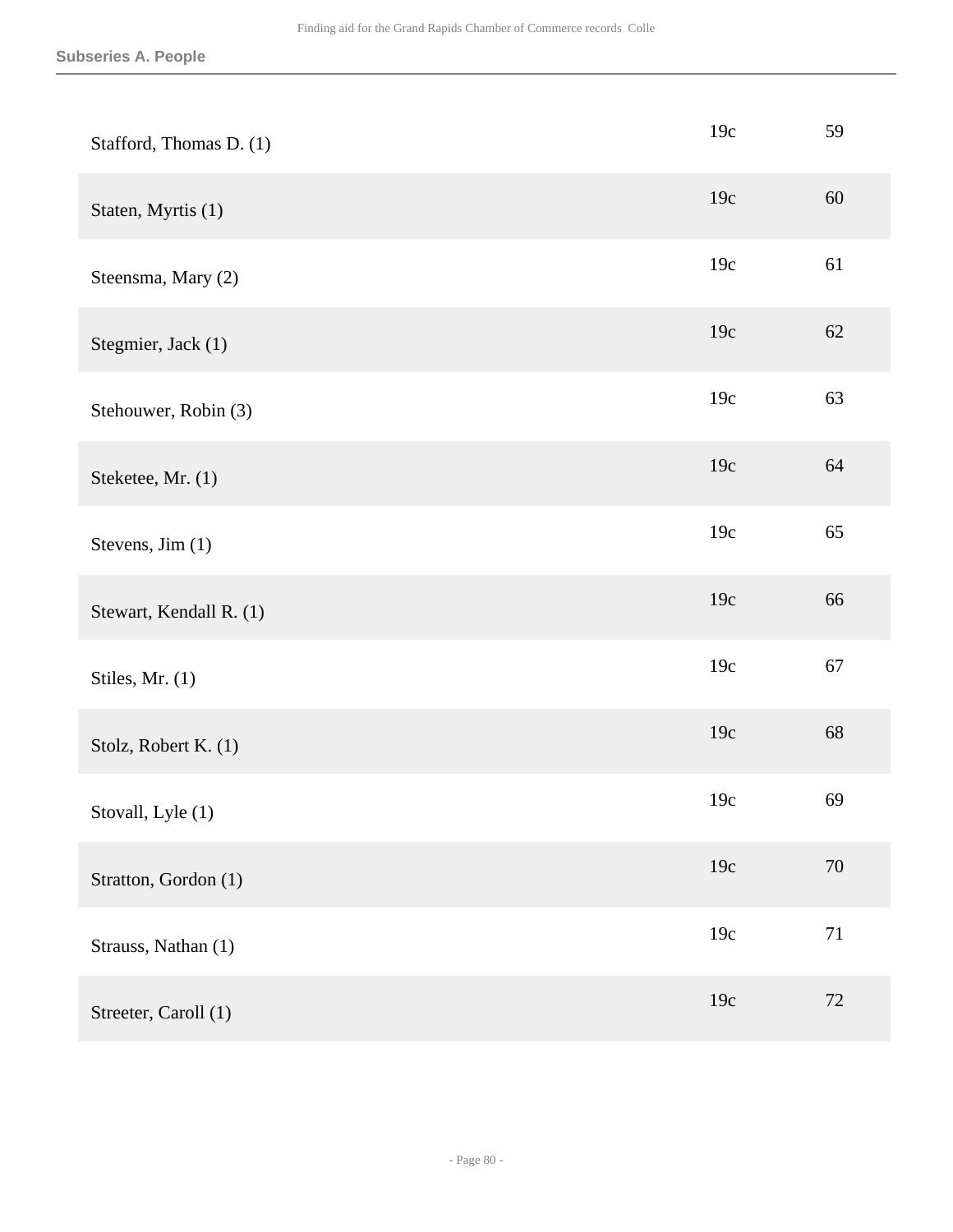| Stroh, William H. (2)      | 19c        | 73         |
|----------------------------|------------|------------|
| Stuart, Margaret (1)       | 19c        | 73.5       |
| Stukkie, Mr. (1)           | 19c        | 74         |
| Sturdivant, Phil Jr. (1)   | 19c        | 75         |
| Suchy, Mr.(1)              | 19c        | 76         |
| Surowiec, Arthur (1)       | 19c        | 77         |
| Swanson, Harold (1)        | 19c        | $78\,$     |
| Swartz, Robert D. (2)      | 19c        | 79         |
| Swiecicki, Michael (1)     | 19c        | 79.5       |
| Switzer, Dean W. (1)       | 19c        | 80         |
| Taliaferro, Harry M. (2)   | 19c        | 81         |
|                            |            | <b>Box</b> |
| Taliaferro, J. Gardner (1) |            | 19c        |
|                            | <b>Box</b> | Folder     |
| Tanhill, Victor C. (1)     | 19c        | 82         |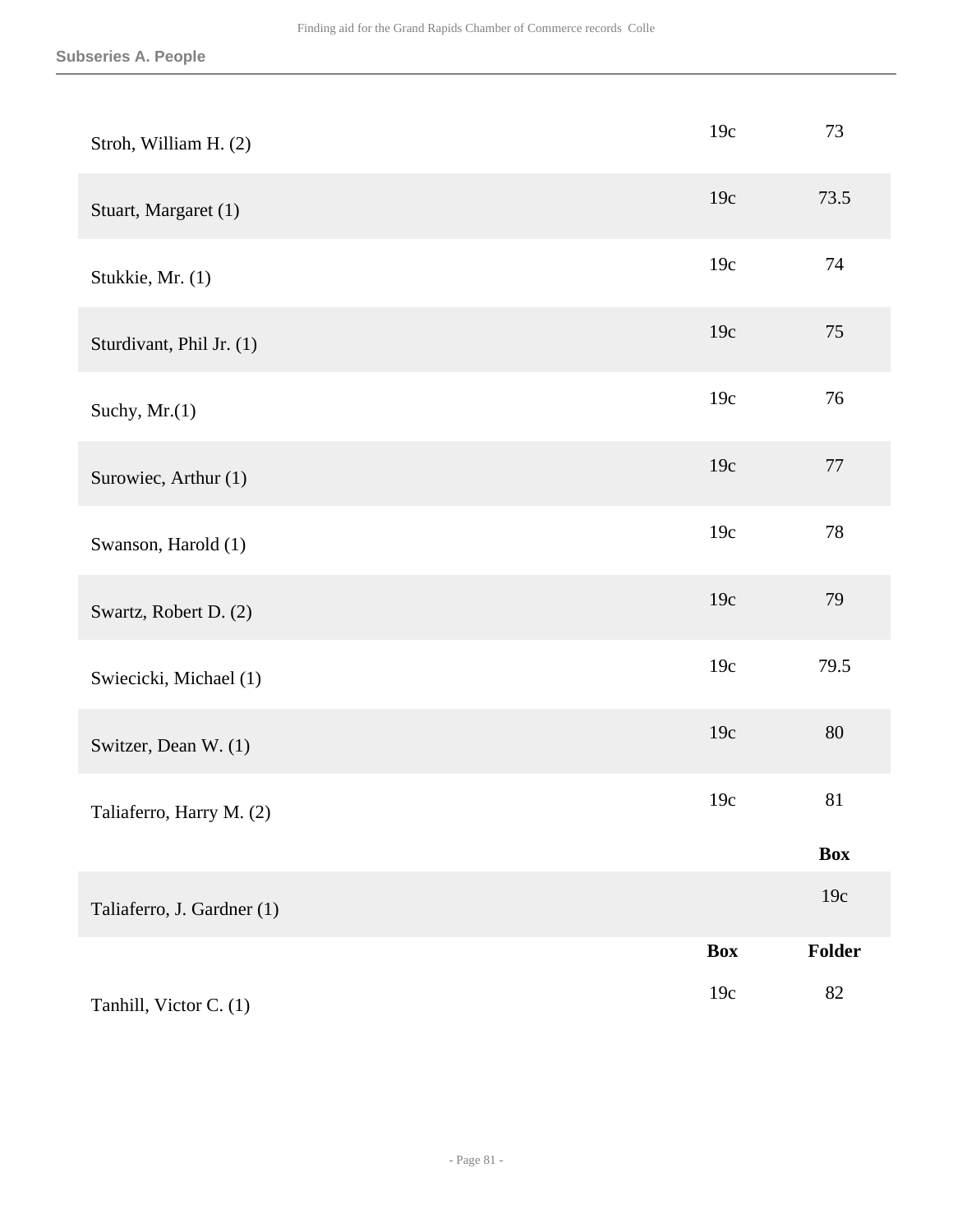| Tanner, Alan D. (1)      | 19c | 83 |
|--------------------------|-----|----|
| Taubman, Al (1)          | 19c | 84 |
| Teachout, Dick (1)       | 19c | 85 |
| Tebeau, Wesley (2)       | 19c | 86 |
| Terrell, Richard W. (1)  | 19c | 87 |
| Tharp, Elliot (1)        | 19c | 88 |
| Thiry, J.N. $(1)$        | 19c | 89 |
| Thole, Robert I. (1)     | 19c | 90 |
| Thomas, Eric (1)         | 19c | 91 |
| Thomasma, Walter C. (1)  | 19c | 92 |
| Tomlinson, David S. (1)  | 19c | 93 |
| Thompson, Everett S. (1) | 19c | 94 |
| ?Thompson, Charles (1)   | 19c | 94 |
| Thompson, Mr. (1)        | 19c | 94 |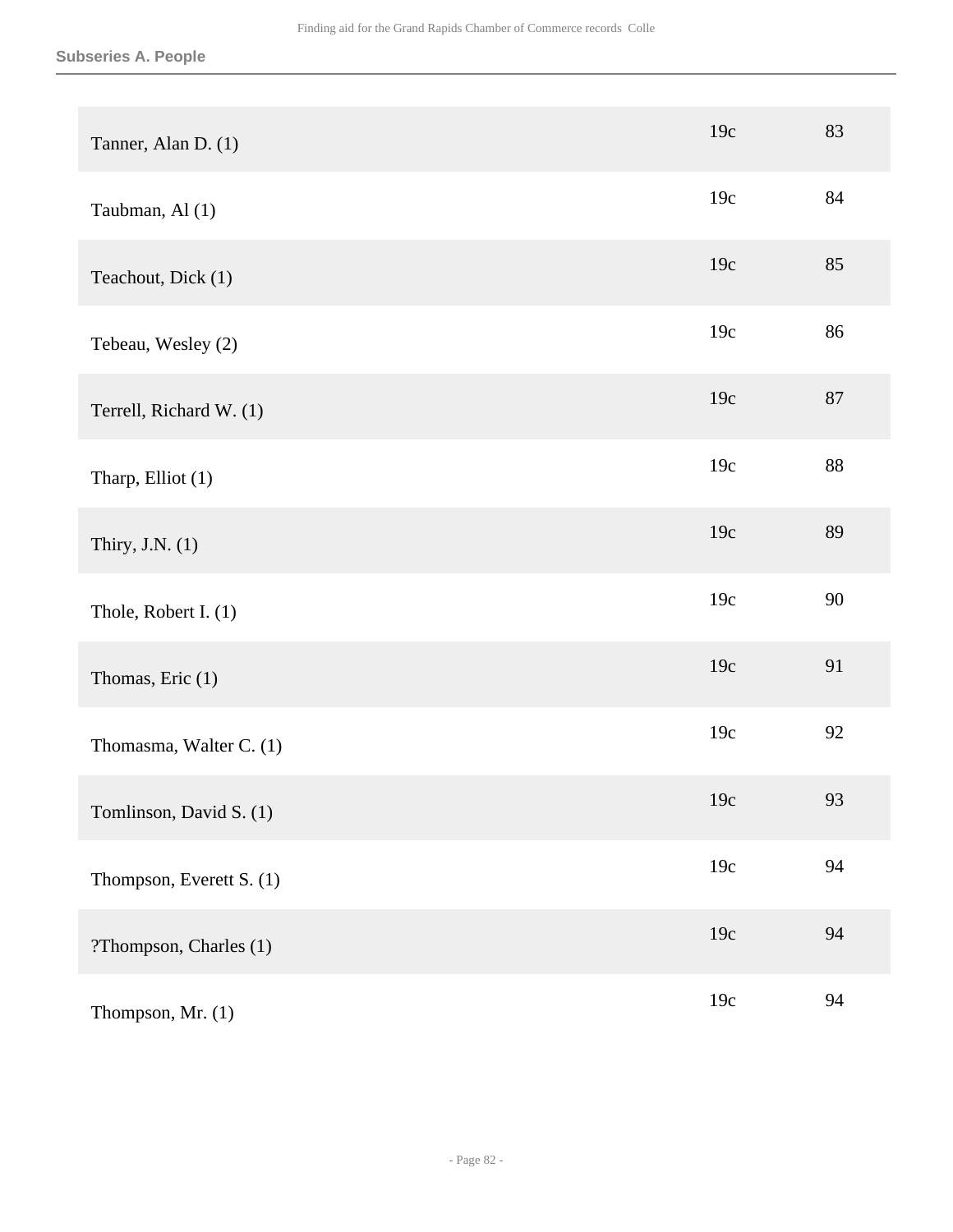| Tice, Robert (1)        | 19c | 95               |
|-------------------------|-----|------------------|
| Tiggleman, Fred R. (1)  | 19c | 96               |
| Timpson, Jerolde (1)    | 19c | 97               |
| Titsworth, Mr. (1)      | 19c | 98               |
| Titus, J. Fred (1)      | 20a | $\mathbf{1}$     |
| Todd, Stanton (1)       | 20a | $\overline{2}$   |
| Tomhave, Ray (2)        | 20a | 3                |
| Trapp, Herb (1)         | 20a | $\overline{4}$   |
| Trawbridge, George (1)  | 20a | $\sqrt{5}$       |
| Triplett, Samuel S. (1) | 20a | 5.5              |
| Twohey, Edward L. (3)   | 20a | $\sqrt{6}$       |
| Tyson, Mr. $(1)$        | 20a | $\boldsymbol{7}$ |
| Vaccaro, Nunzio(1)      | 20a | $8\,$            |
| Valenti, David A. (1)   | 20a | $\mathbf{9}$     |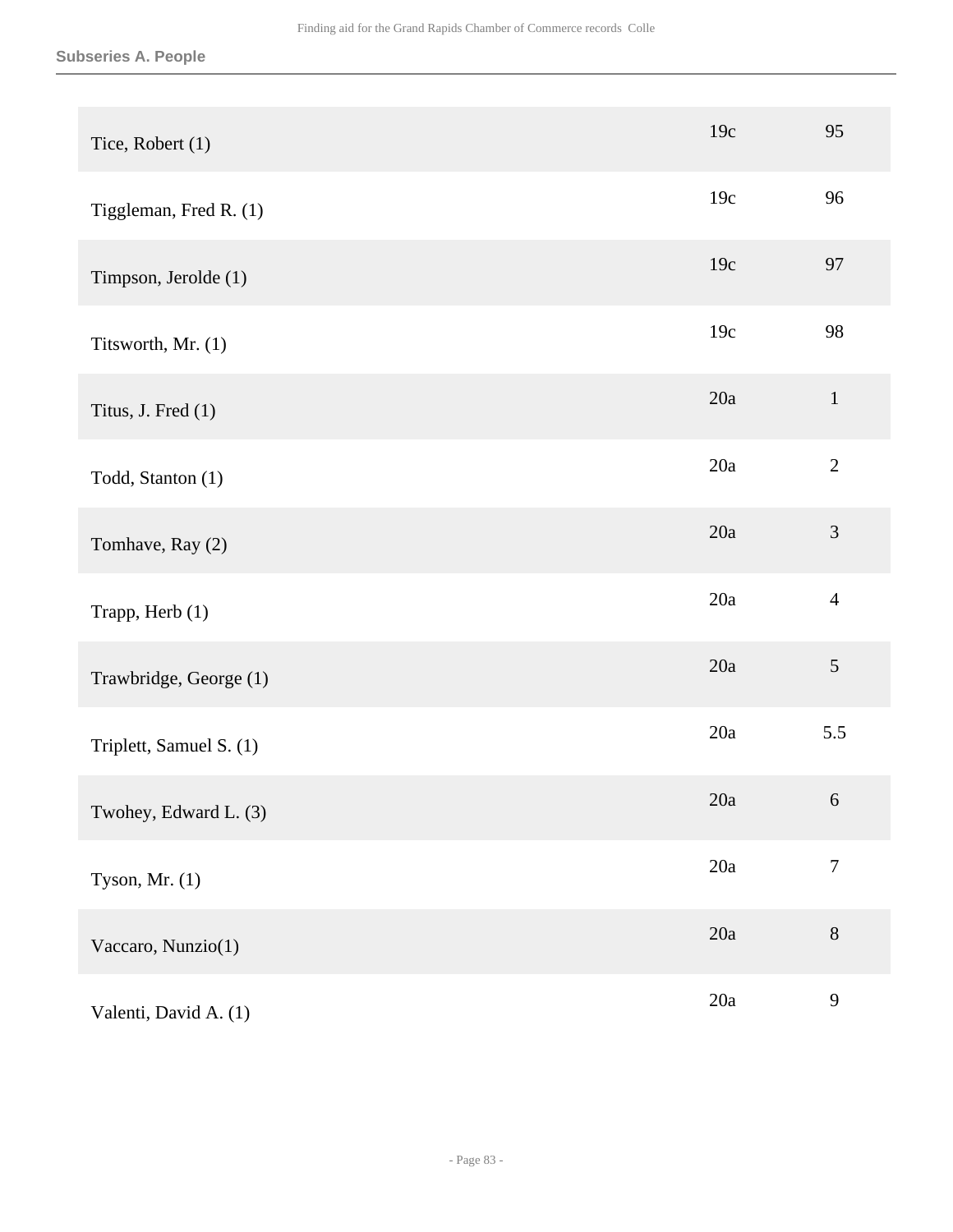| VanAndel, Jay (1)                                                   | 20a        | 10         |
|---------------------------------------------------------------------|------------|------------|
| VanBlooys, Joseph P. (1)                                            | 20a        | 11         |
| VanDellen, Doris (1)                                                | 20a        | 12         |
| Ransford, C.O.                                                      | 20a        | 13         |
| Vandenberg, Arthur H. (2)                                           | 20a        | 13         |
|                                                                     |            | <b>Box</b> |
| VandenBerg, Jay (1)                                                 |            | 20a        |
|                                                                     |            |            |
| Vandenberg, Fredrick E. (2)                                         |            | 20a        |
|                                                                     | <b>Box</b> | Folder     |
| VandenBout, A. (1)                                                  | 20a        | 14         |
| VandenBroek, H. (1)                                                 | 20a        | 15         |
| VanderMey, Marjo (1) Michigan, Miss? (or is this a separate entry?) | 20a        | 16         |
| VanderHyde, Keith C. (3)                                            | 20a        | $17\,$     |
| VanderLaan, Robert (1)                                              | 20a        | $18\,$     |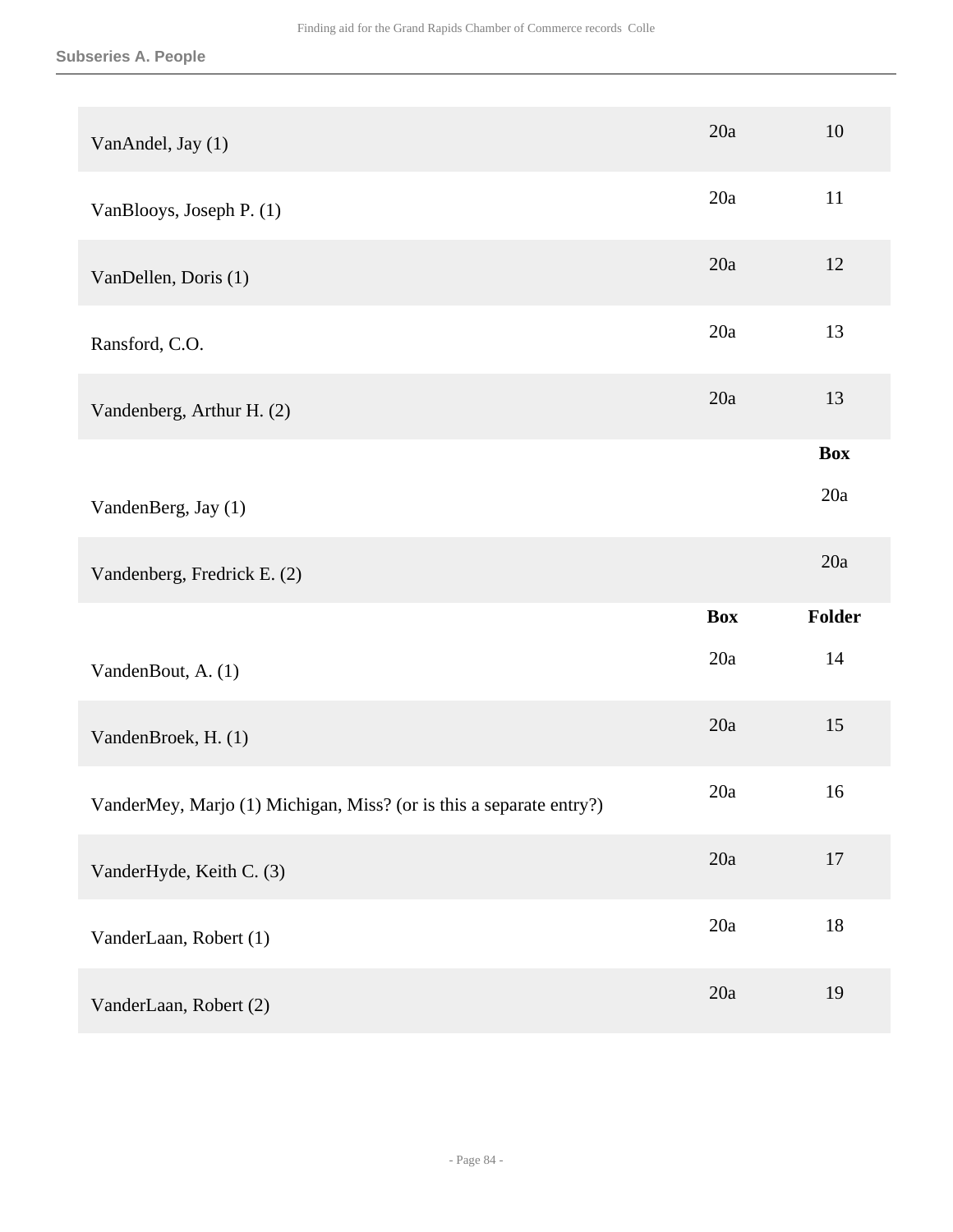| VanderLind, Richard Lee (1)  | 20a        | 20            |
|------------------------------|------------|---------------|
| VanderMale, A.E. (1)         | 20a        | 21            |
| VanderMeulen, Gordon (1)     | 20a        | 22            |
| Vandermey, Herb (1)          | 20a        | 23            |
| Vanderploeg, Lawrence J. (1) | 20a        | 24            |
|                              |            | <b>Box</b>    |
| Vanderploeg, Bill (1)        |            | 20a           |
|                              | <b>Box</b> | Folder        |
| Vandersloot, Mr. (1)         | 20a        | 25            |
| Vanderveen, Robert (1)       | 20a        | 26            |
|                              |            | <b>Box</b>    |
| VanderVeen, Richard (1)      |            | 20a           |
|                              | <b>Box</b> | <b>Folder</b> |
| VandeVrede, Larry (1)        | 20a        | $27\,$        |
| Vanderwal, Roosevelt (1)     | 20a        | 27.5          |
| VanDomelen, Peter (1)        | 20a        | 28            |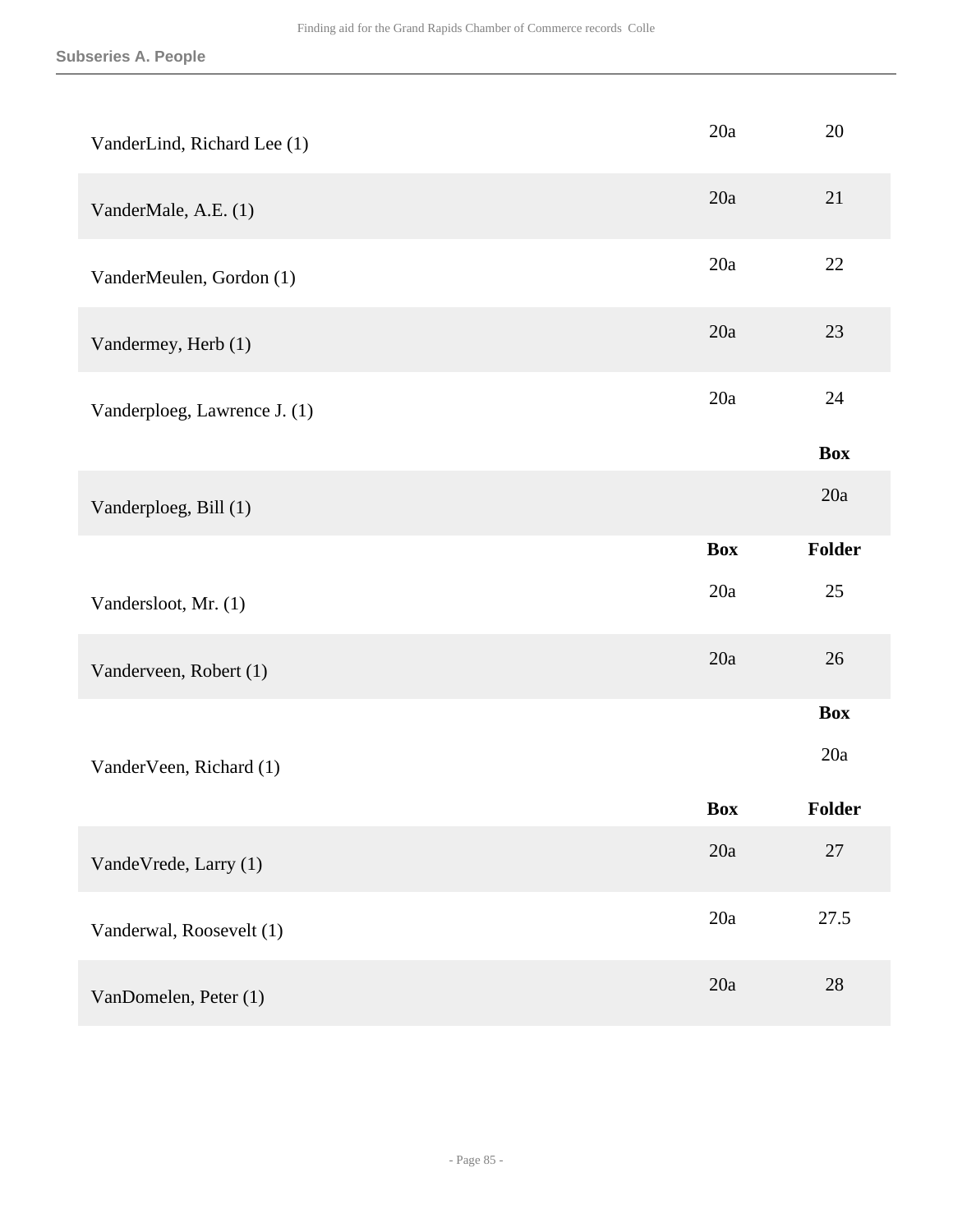| VanFossen, G.J. (1)        | 20a | 29     |
|----------------------------|-----|--------|
| VanKoevering, Arlan R. (2) | 20a | $30\,$ |
| VanTil, Bernard (1)        | 20a | 31     |
| Vashal, Herb (1)           | 20a | $32\,$ |
| Veen, James C., Jr. (2)    | 20a | 33     |
| Verhey, Mr. (1)            | 20a | 34     |
| VerMeulen, James C. (3)    | 20a | 35     |
| Versluis, Philip (1)       | 20a | 36     |
| Veverica, Henry W. (1)     | 20a | 37     |
| Visser, David D. (1)       | 20a | $38\,$ |
| Vogt, Ted $(1)$            | 20a | 39     |
| Vonk, Kenneth (1)          | 20a | 40     |
| Vredeveld, George (1)      | 20a | 41     |
| Walhter, Bob (1)           | 20a | 42     |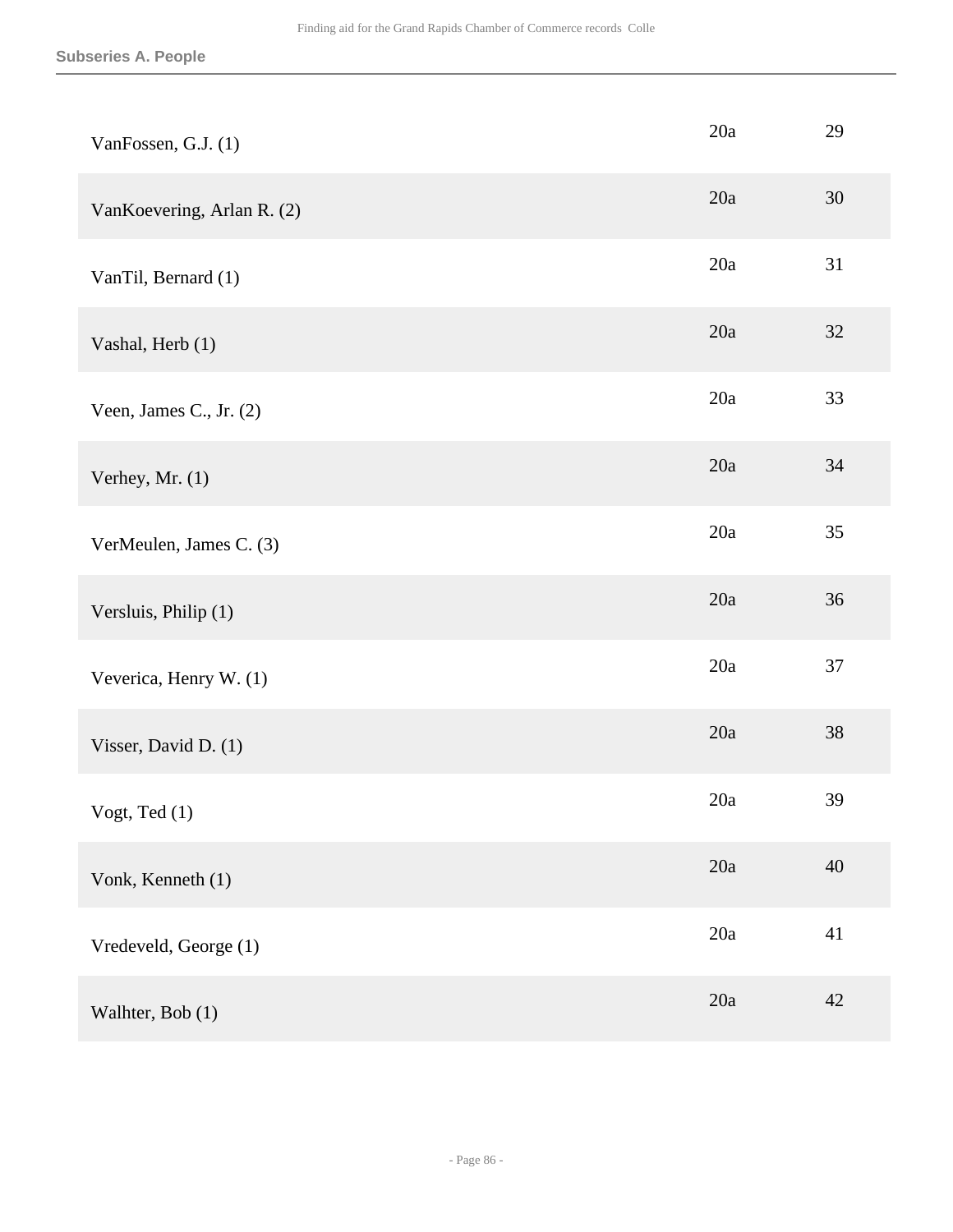| Walsh, Joseph M. (1)                                              | 20a        | 43             |
|-------------------------------------------------------------------|------------|----------------|
| Walters, R.E. $(1)$                                               | 20a        | 44             |
| Walton, Hal (1)                                                   | 20a        | 45             |
| Waterfield, Thomas (2)                                            | 20a        | 46             |
| Watson, James (1)                                                 | 20a        | 47             |
| Webster, Robert (3)                                               | 20a        | 48             |
| Weekley, Enalice (1)                                              | 20a        | 49             |
|                                                                   |            | <b>Box</b>     |
| Weidenaar, Mr. (Possible Reynold Weidenaar at a younger age?) (1) |            | 20a            |
|                                                                   | <b>Box</b> | Folder         |
| Weiss, Sam (1)                                                    | 20a        | 51             |
| Welsh, George W. (1)                                              | 20a        | $52\,$         |
|                                                                   |            | <b>Box</b>     |
| Welsh, James (1)                                                  |            | $20\mathrm{a}$ |
| Welsh, Donald D. (1)                                              |            | $20a$          |
|                                                                   | <b>Box</b> | Folder         |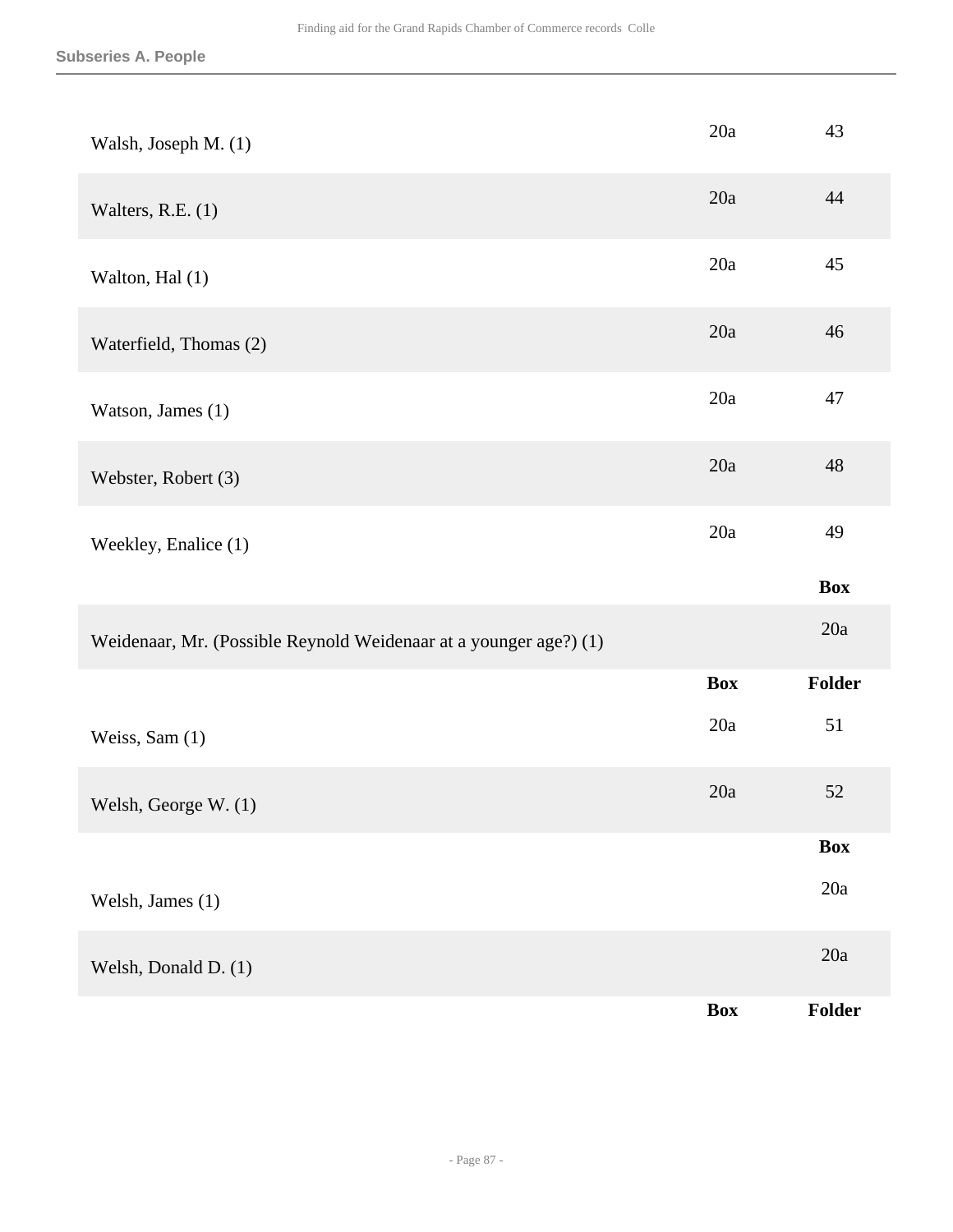| Wendell, James F. (1)       | 20a        | 53         |
|-----------------------------|------------|------------|
| Weny, Carl (2)              | 20a        | 54         |
| Werner, Mr. $(1)$           | 20a        | 55         |
| Westveer, S.L. (1)          | 20a        | 56         |
| Wettergreen, Richard A. (1) | 20a        | 57         |
| Whalen, Kenneth J. (1)      | 20a        | 58         |
| White, Gerald E. (1)        | 20a        | 59         |
|                             |            | <b>Box</b> |
| White, Bernard C. (1)       |            | 20a        |
| White, W.E. $(1)$           |            | 20a        |
|                             | <b>Box</b> | Folder     |
| Whittaker, Arnold (2)       | 20a        | 60         |
| Wilcox, C.A. $(1)$          | 20a        | 61         |
| Wildeboer, Ken (1)          | 20a        | 62         |
| Wilkie, Richard G. (1)      | 20a        | 63         |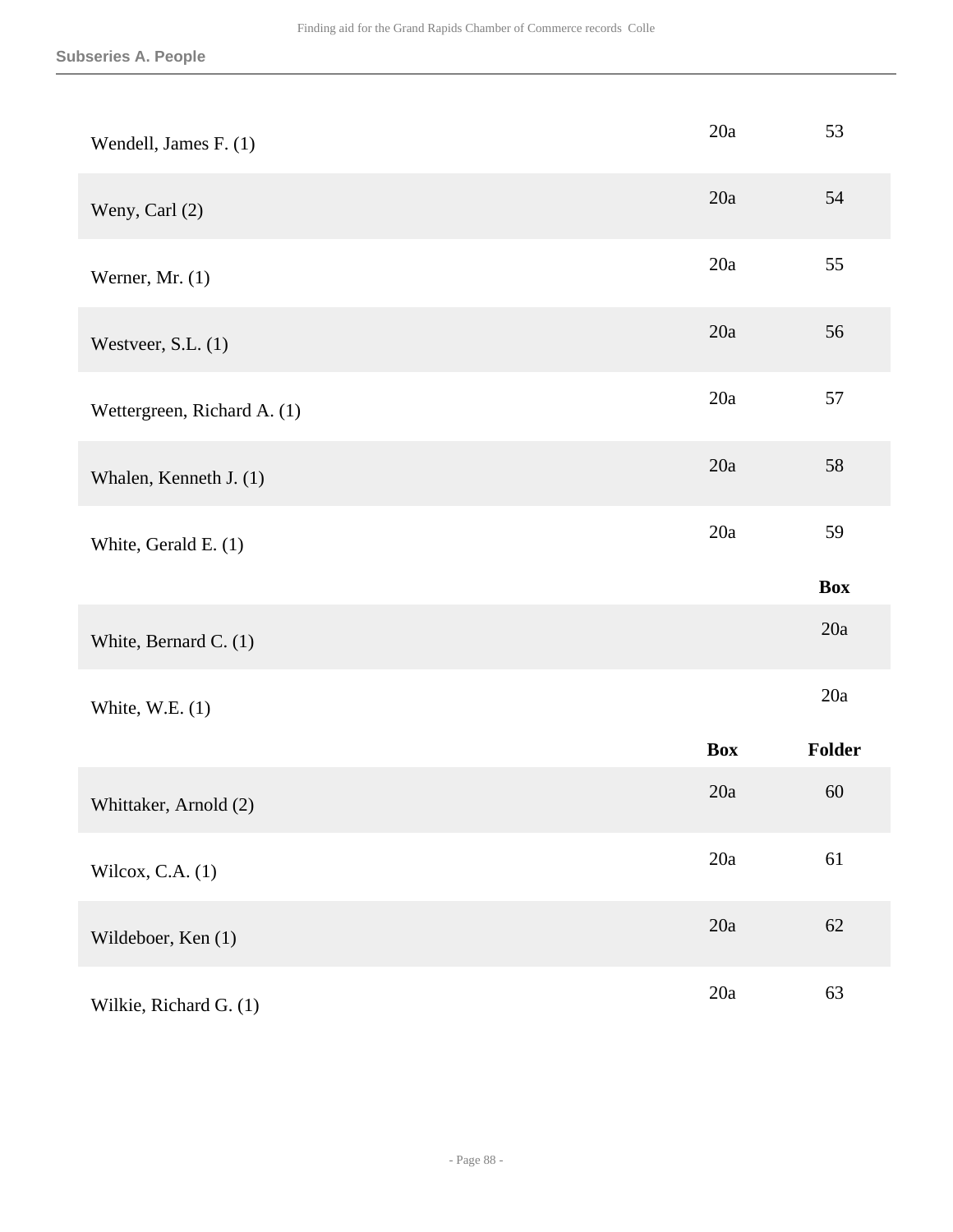| Williams, Robert (1)       | 20a        | 64         |
|----------------------------|------------|------------|
|                            |            | <b>Box</b> |
| Williams, Paul G. (1)      |            | 20a        |
| Williams, Brad (1)         |            | 20a        |
|                            | <b>Box</b> | Folder     |
| Willoughby, Russell J. (1) | 20a        | 65         |
| Wills, Daren D. (1)        | 20a        | 66         |
| Winer, Mr. $(1)$           | 20a        | 67         |
| Witting, Paul (1)          | 20a        | 68         |
| Wolf, John (1)             | 20a        | 69         |
| Wolters, Gordon J. (1)     | 20a        | 70         |
| Wonders, Cliff C. (2)      | 20a        | $71\,$     |
| Wretschko, John (2)        | 20a        | $72\,$     |
| Wunsch, Louis (1)          | 20a        | $73\,$     |
| Wyma, Robert J. (1)        | 20a        | 74         |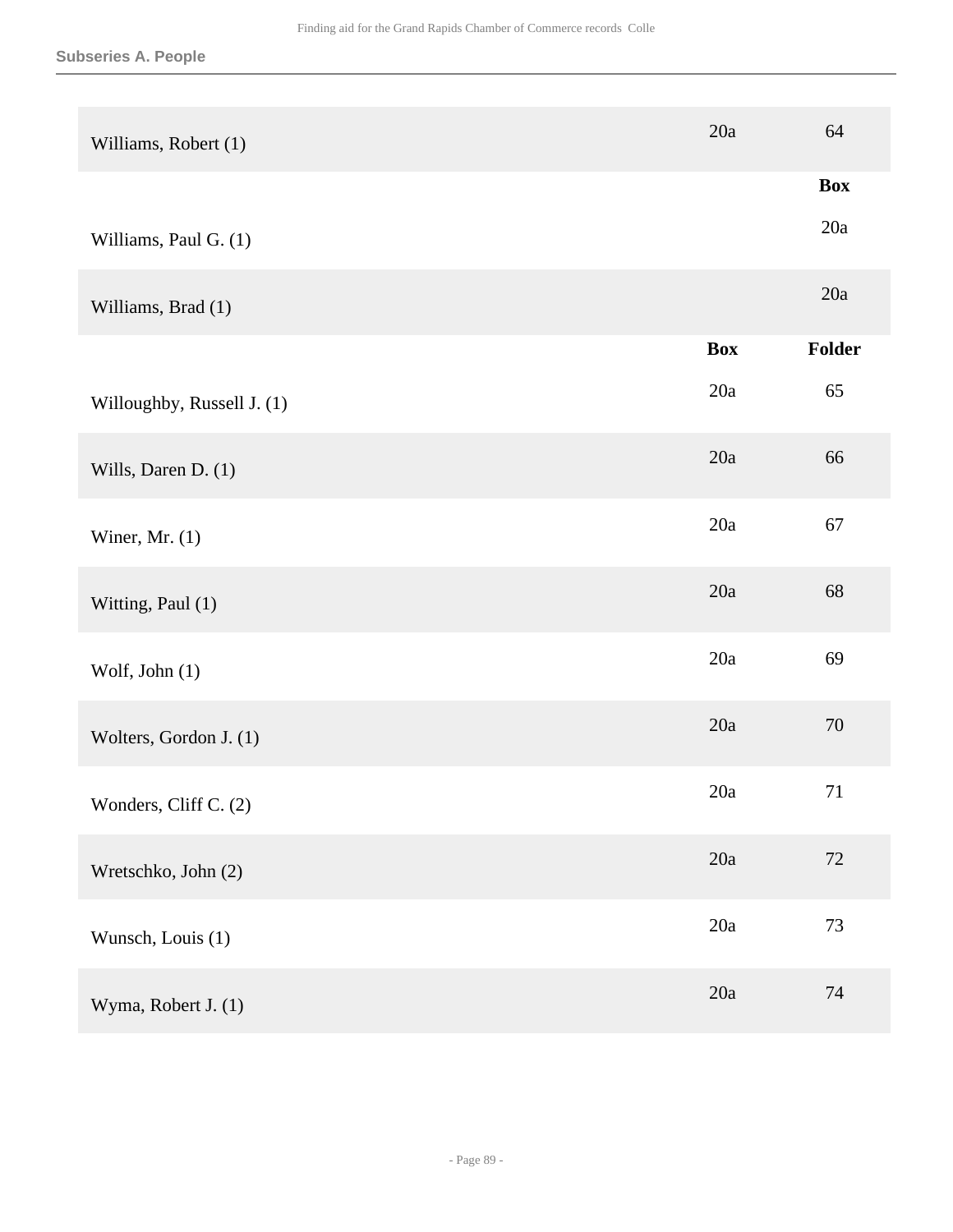| Wynsma, James (2)      | 20a        | 75         |
|------------------------|------------|------------|
| Yager, Leo J. (1)      | 20a        | 76         |
| Yankee, Stephen (1)    | 20a        | $77\,$     |
| Young, George L. (1)   | 20a        | $78\,$     |
|                        |            | <b>Box</b> |
| Young, Robert W. (1)   |            | 20a        |
| Young, Richard W. (4)  |            | 20a        |
|                        | <b>Box</b> | Folder     |
| Yudin, Harry C. (1)    | 20a        | 79         |
| Zawacki, James J. (1)  | 20a        | $80\,$     |
| Zinser, William T. (1) | 20a        | 81         |
| Zoerhof, Raymond (1)   | 20a        | 82         |
| Zondervan, William (1) | 20a        | 83         |
|                        |            | Box        |
| Zondervan, P.J. (1)    |            | 20a        |
|                        | <b>Box</b> | Folder     |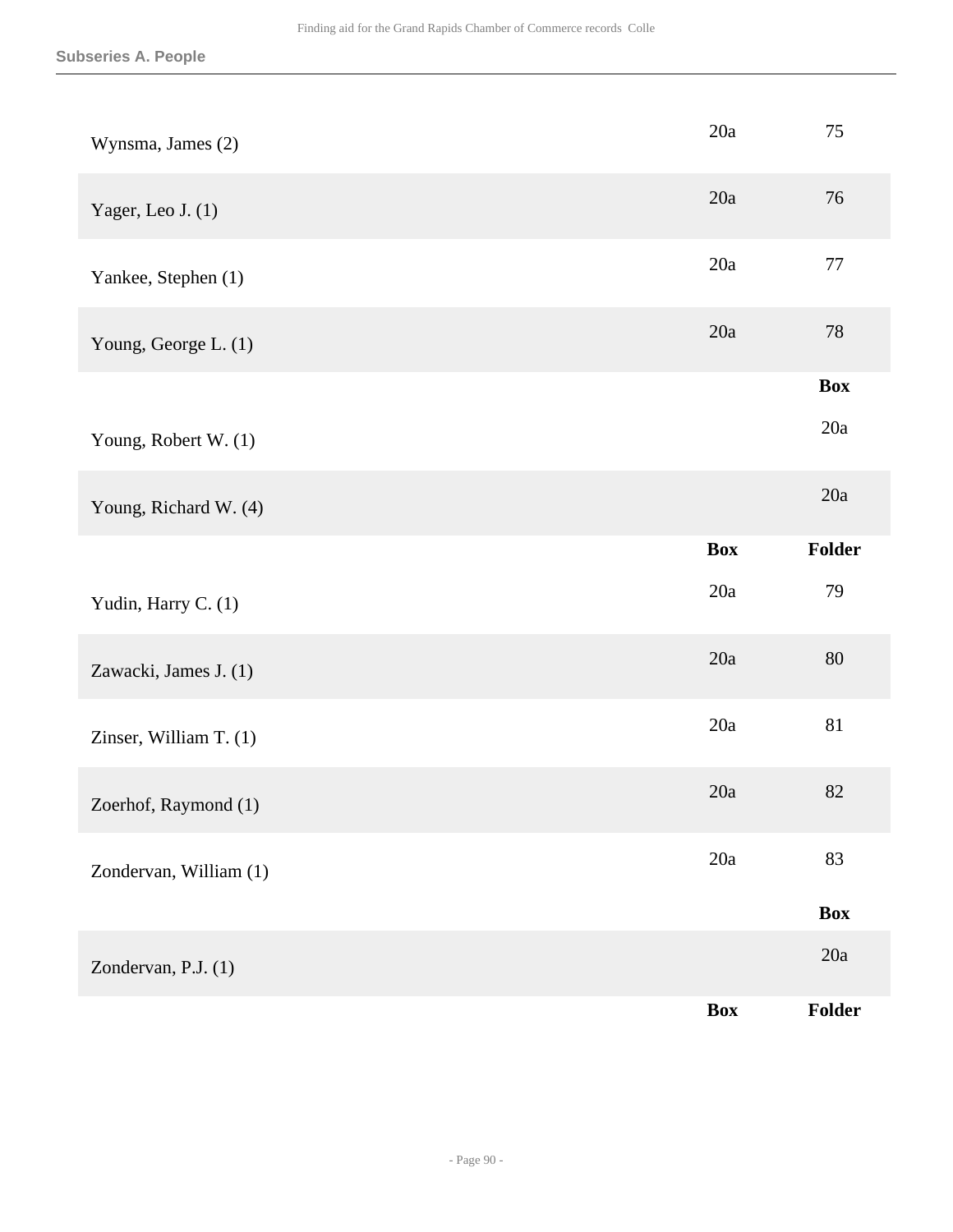| Zumberg, James H. (3)                                                                                                                                                                                                                | 20a             | 84             |
|--------------------------------------------------------------------------------------------------------------------------------------------------------------------------------------------------------------------------------------|-----------------|----------------|
| Zwarensteyn, John H. (7)                                                                                                                                                                                                             | 20a             | 85             |
| <b>Miscellaneous</b>                                                                                                                                                                                                                 |                 |                |
|                                                                                                                                                                                                                                      | <b>Box</b>      | <b>Folder</b>  |
| People. Believed to be candid shots of staff, individually or in groups,<br>Unidentified. (46 7/2005)                                                                                                                                | 20 <sub>b</sub> | $\mathbf{1}$   |
| Miscellaneous $(57/2005)$                                                                                                                                                                                                            | 20 <sub>b</sub> | $\overline{2}$ |
| Group photograph: four people in Washington, D.C. Looking at a model<br>of a proposed supermarket. April 1956. Includes Rep. Gerald R. Ford, Jr.<br>left, plus USDA officials Catherine A. Perry, W.C. Crow, and Harry G.<br>Clowes. | 20 <sub>b</sub> | 3              |
| Robinson Studio photo. Nov. 1959. (1, 3/2005) Four men seated at a table.<br>L-R. Dick Lamkin, E.J. Moore, Leonard Andrus, Ray Knape.                                                                                                | 20 <sub>b</sub> | 4              |
| One man stepping on a train, and three men on the platform. $(1, 7/2005)$<br>Joseph Griswold, Ben Dean, Sr., Alex McFadyen, George Roderick                                                                                          | 20 <sub>b</sub> | 5              |
| Paul Bond and Rex Holt consulting a calendar                                                                                                                                                                                         | 20 <sub>b</sub> | 6              |
| Phillip E. Runker received aware from Richard M. Gillett                                                                                                                                                                             | 20 <sub>b</sub> | 6              |
| Edward J. Frey and John Casselman holding a gift package. Czetli photo.                                                                                                                                                              | 20 <sub>b</sub> | 6              |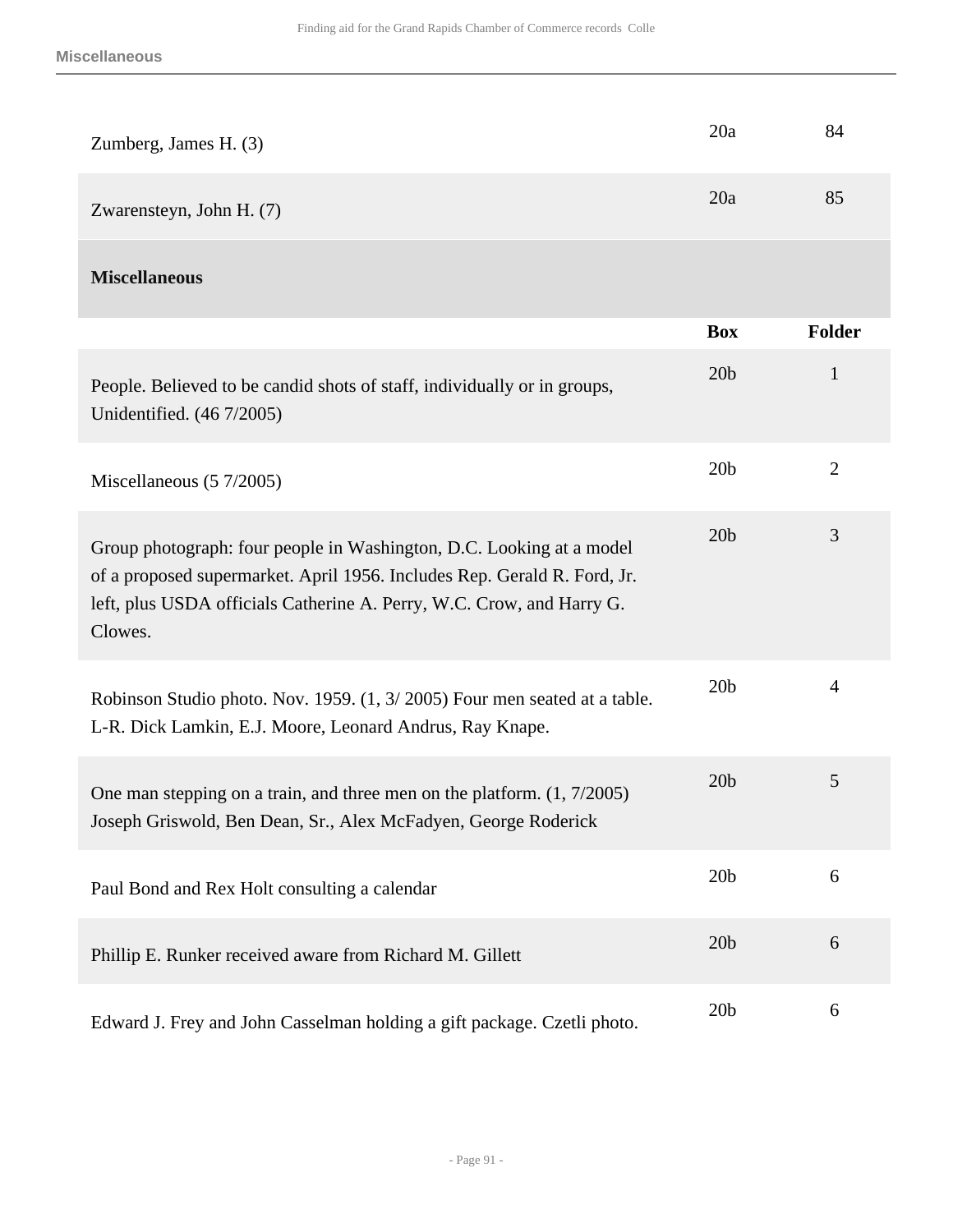**Two or three men, some passing the gavel (4 7/2005)**

| Four men standing (1, 7/2005) Robinson photo. Alex McFadyen, Stuart<br>Heyboer, Donald Steketee, N.J. Harkness.                               | 20 <sub>b</sub> | 7             |
|-----------------------------------------------------------------------------------------------------------------------------------------------|-----------------|---------------|
| Two or three men, some passing the gavel (4 7/2005)                                                                                           |                 |               |
|                                                                                                                                               | <b>Box</b>      | <b>Folder</b> |
| 1. Ralph Bradford and local President E.C. McCobb seated a dinner table.                                                                      | 20 <sub>b</sub> | 8             |
| 2. 1948 President N.J. Harkness, left, and 1949 Pres. Edward C. McCobb<br>right, passing gavel.                                               | 20 <sub>b</sub> | 8             |
| 3. N.J. Harkness, Ralph Bradford and E.C. McCobb, standing.                                                                                   | 20 <sub>b</sub> | 8             |
| 4. Wortman Patton, Inc. photo o C.D. Ransford & N.J. Harkness passing<br>the gavel.                                                           | 20 <sub>b</sub> | 8             |
|                                                                                                                                               | <b>Box</b>      | <b>Folder</b> |
| National visitors, Dale Evans and Roy Rogers of Cowboy TV fame (8,<br>7/2005                                                                  | 20 <sub>b</sub> | 9             |
| Four men seated at a round table (2 of same image, 7/2005) Marvin J.<br>Blackport, Alex McFadyen, John G. Prickett, Chris H. Sonnveveldt.     | 20 <sub>b</sub> | 10            |
| Secretary Lewis L. Strauss, right congradulates UnderSecretary Frederick<br>H. Mueller after administrating the oath of office. $(1, 7/2005)$ | 20 <sub>b</sub> | 11            |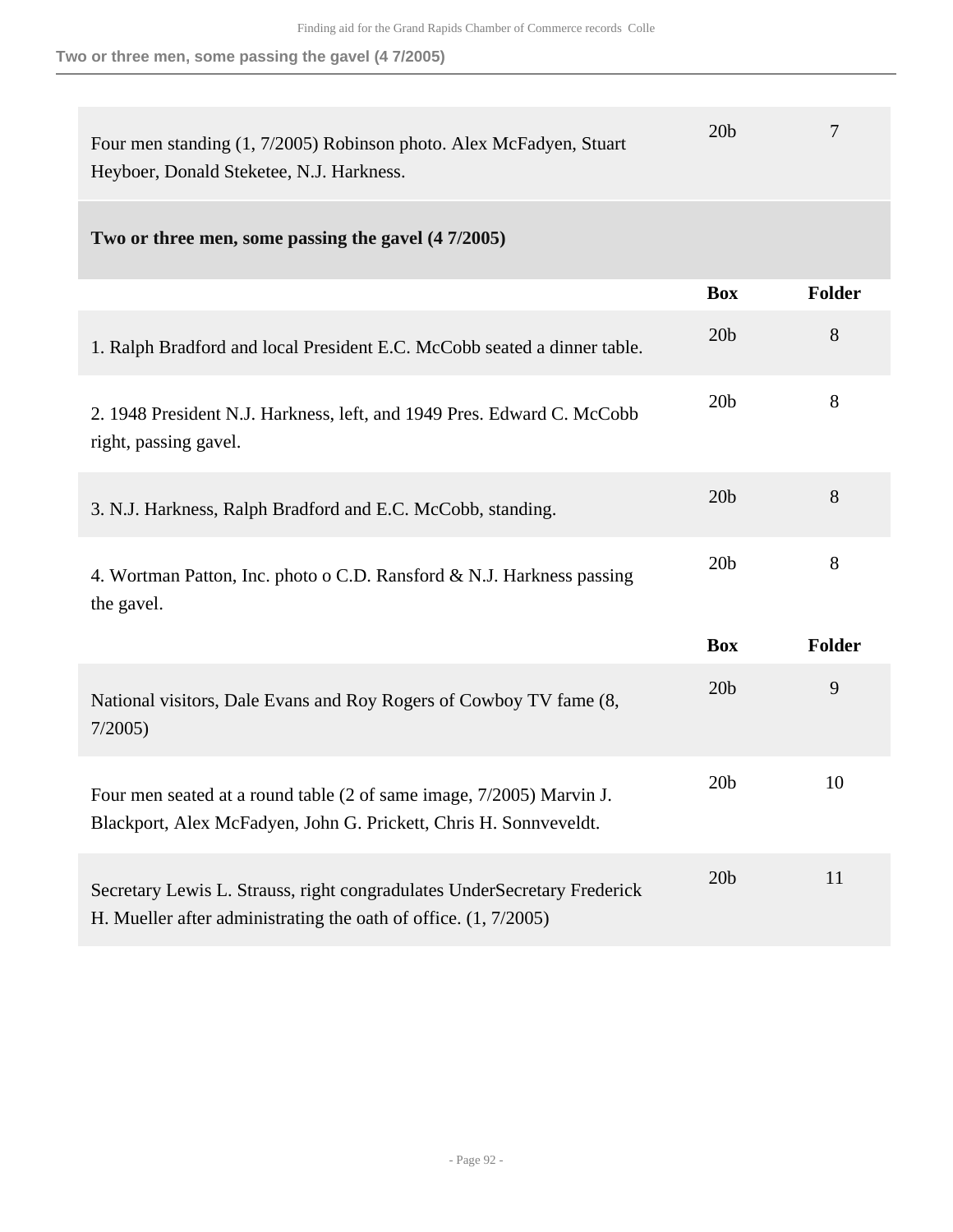| EBA 1972 Program Committee. (1, 7/2005) L-R William Rupp, George<br>Darooge, David Groeuleer, Chairman I.W. Sameulson, Bernard Smith,<br>Edward Prein.                                                                   | 20 <sub>b</sub> | 12     |
|--------------------------------------------------------------------------------------------------------------------------------------------------------------------------------------------------------------------------|-----------------|--------|
| Full Employment Unit. Marilyn Harp, Eleanor Blatchford, Helen Russau,<br>Marcia Sherred, Roger Stelma, Harry (Gus) Hansen, Kenneth Bouma.<br>(includes African Americans)                                                | 20 <sub>b</sub> | 13     |
| Four men, Michigan Clergy. Looking at furniture. (1, 7/2005) Rev. Paul<br>Markham, Perce, Rev. Arthur Bukowski, Robert Gamble. GR Herald<br>photo.                                                                       | 20 <sub>b</sub> | 14     |
| Chamber misc. events. (6 photos attached to 1 sheet, 7/2005)                                                                                                                                                             | 20 <sub>b</sub> | 15     |
| Misc. interior and exterior (4 10/2004)                                                                                                                                                                                  |                 |        |
|                                                                                                                                                                                                                          |                 |        |
|                                                                                                                                                                                                                          | <b>Box</b>      | Folder |
| 1. Camera Shop. Group standing on steps of building. Includes three rows<br>of men most wearing lab coats, and six people in front, including one<br>women. Alex McFadyen, Harry Kelley, Rev. Fifield included in image. | 20 <sub>b</sub> | 16     |
| 2. Four people seated looking at papers and one man standing between<br>them. Nathan Strauss, Walter Behnke, Merritt Lawrence, Pat Nickuis,<br>Helen Gleason.                                                            | 20 <sub>b</sub> | 16     |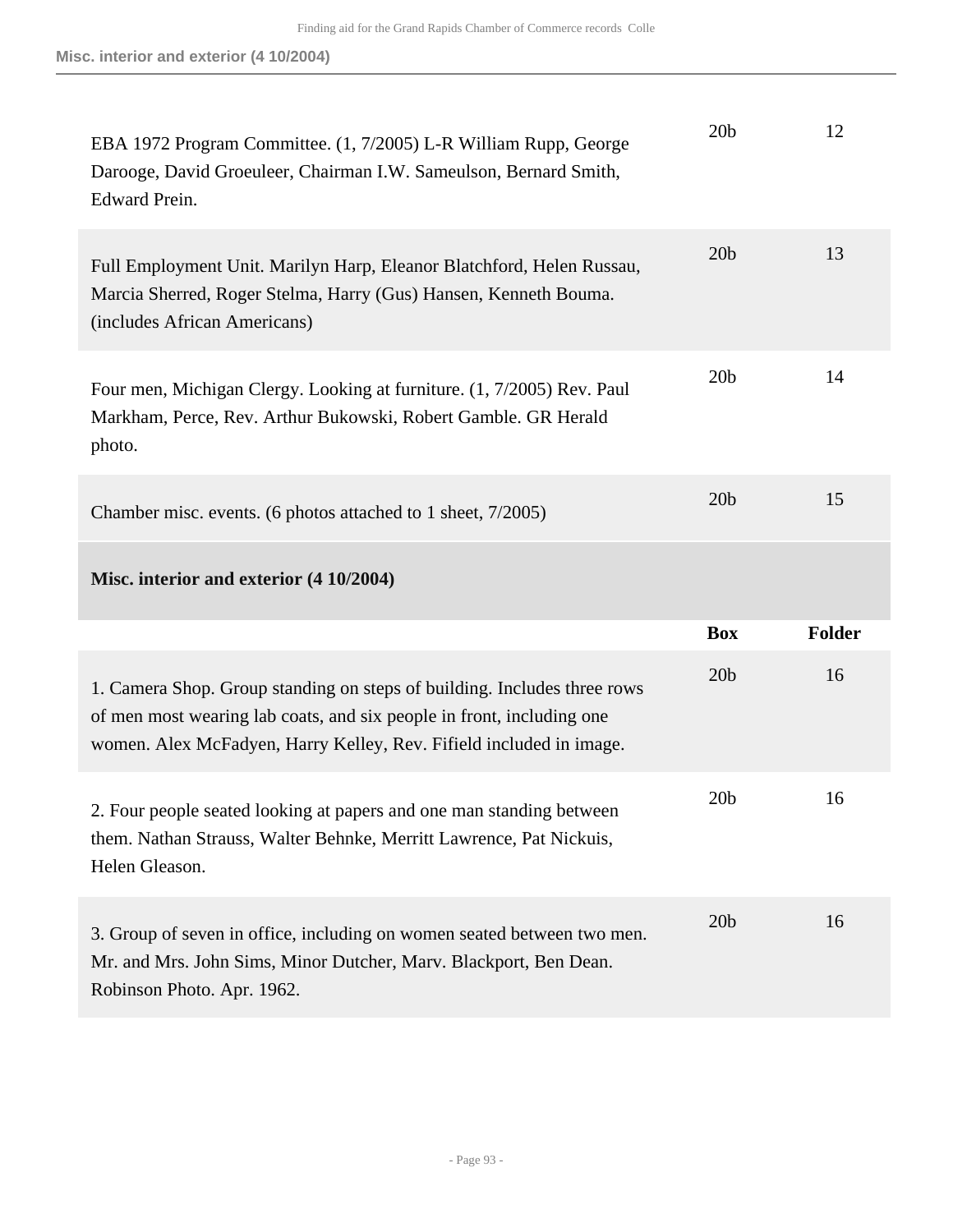| 4. Four people in office. May 1972. Mary St. martin, Frank White, John | 20 <sub>b</sub> |  |
|------------------------------------------------------------------------|-----------------|--|
| Visser, John Snead.                                                    |                 |  |

## **People—Groups, unidentified. (8, 7/2005)**

|                                                                                                                                     | <b>Box</b>      | Folder |
|-------------------------------------------------------------------------------------------------------------------------------------|-----------------|--------|
| 1. Group of men standing on the steps of a building with Feb. 12, 1909<br>cornerstone.                                              | 20 <sub>b</sub> | 17     |
| 2. Wortman Patton photo of 7 men seated or standing.                                                                                | 20 <sub>b</sub> | 17     |
| 3. Robinson photo (Sept. 7, 1950?) showing a man standing by the open<br>door of an auto, with two women near a school(?) building. | 20 <sub>b</sub> | 17     |
| 4. Four men standing, two are wearing badges.                                                                                       | 20 <sub>b</sub> | 17     |
| 5. Robinson photo. Nancy Day, speaker. Shows woman standing between<br>two men, one man in uniform.                                 | 20 <sub>b</sub> | 17     |
| 6. Six people seated at a table, and one standing in front of a black board.<br>ca. 1960S                                           | 20 <sub>b</sub> | 17     |
| 7. Two men shaking hands, wearing "Hello" name labels. Bernie photo.                                                                | 20 <sub>b</sub> | 17     |
| 8. Interior of printers, with a man showing a man and woman type setup<br>for a publication.                                        | 20 <sub>b</sub> | 17     |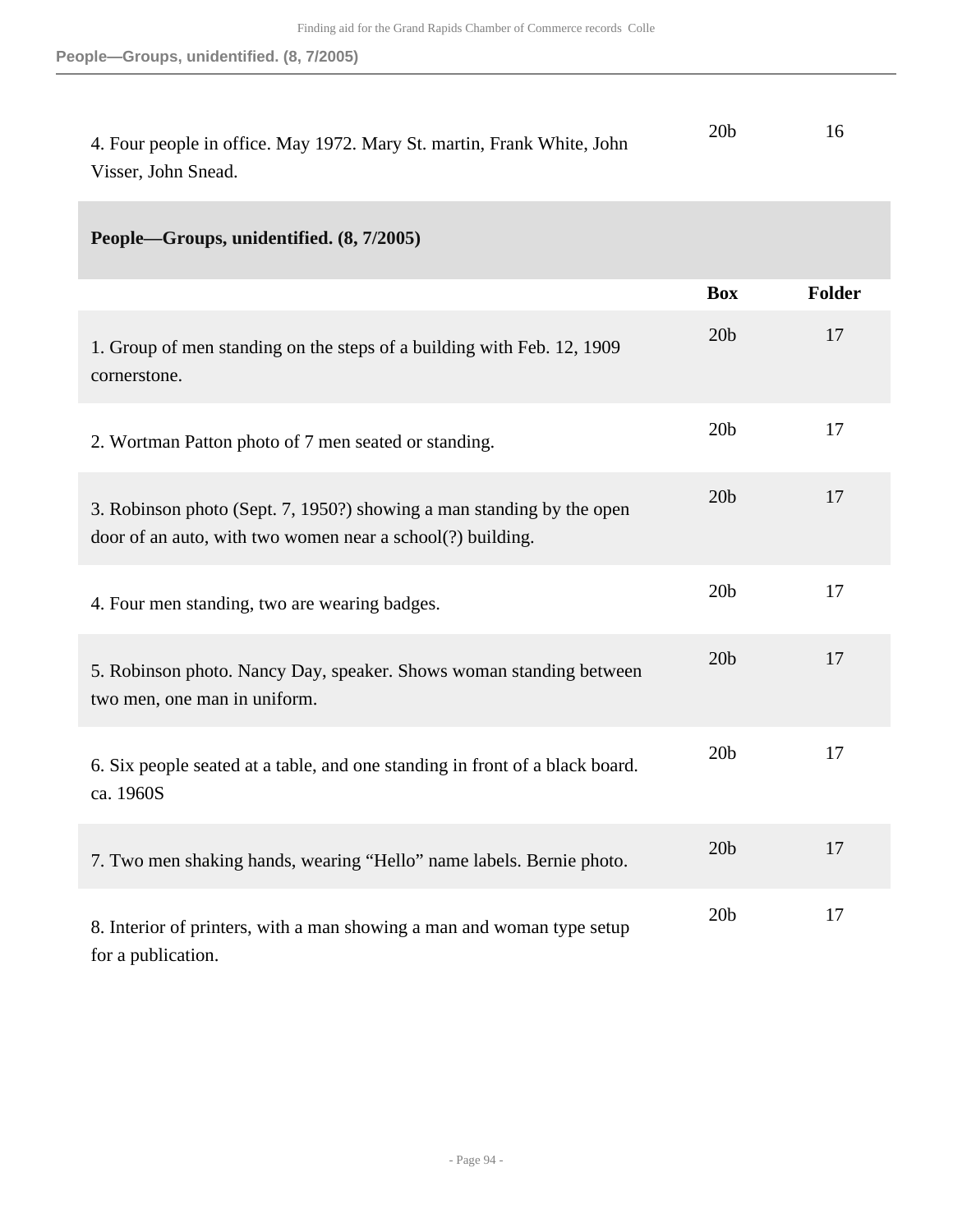**Miscellaneous (16 items, multiple images, 7/2005)**

## **Miscellaneous (16 items, multiple images, 7/2005)**

|                                                                                                                        | <b>Box</b>      | <b>Folder</b> |
|------------------------------------------------------------------------------------------------------------------------|-----------------|---------------|
| 1. Three men standing, woman seated at a typewriter.                                                                   | 20 <sub>b</sub> | 18            |
| 2. GR Magazine, May 1973 photo. Group reception with drinks.                                                           | 20 <sub>b</sub> | 18            |
| 3. GR Magazine, May 1973 photo. Group of four men.                                                                     | 20 <sub>b</sub> | 18            |
| 4. Group of four men (one African American) (2 copies of same image)                                                   | 20 <sub>b</sub> | 18            |
| 5. Two men seated at round table with woman standing between them.                                                     | 20 <sub>b</sub> | 18            |
| 6. Group of four men $(1)$ + group of 6 men $(1)$ from same time and<br>photographer, unknown.                         | 20 <sub>b</sub> | 18            |
| 7. Man with pipe in mouth shaking hand with another man.                                                               | 20 <sub>b</sub> | 18            |
| 8. Four people seated at a table, Press Conference. "Press Club of Grand<br>Rapid" on wall behind. Includes one women. | 20 <sub>b</sub> | 18            |
| 9. Raffle? Man at microphone and two women and man to his right.                                                       | 20 <sub>b</sub> | 18            |
| 10. Five men outside with steel beams behind them.                                                                     | 20 <sub>b</sub> | 18            |
| 11. Three men seated. Oscar & Associated, photographers, Chicago.                                                      | 20 <sub>b</sub> | 18            |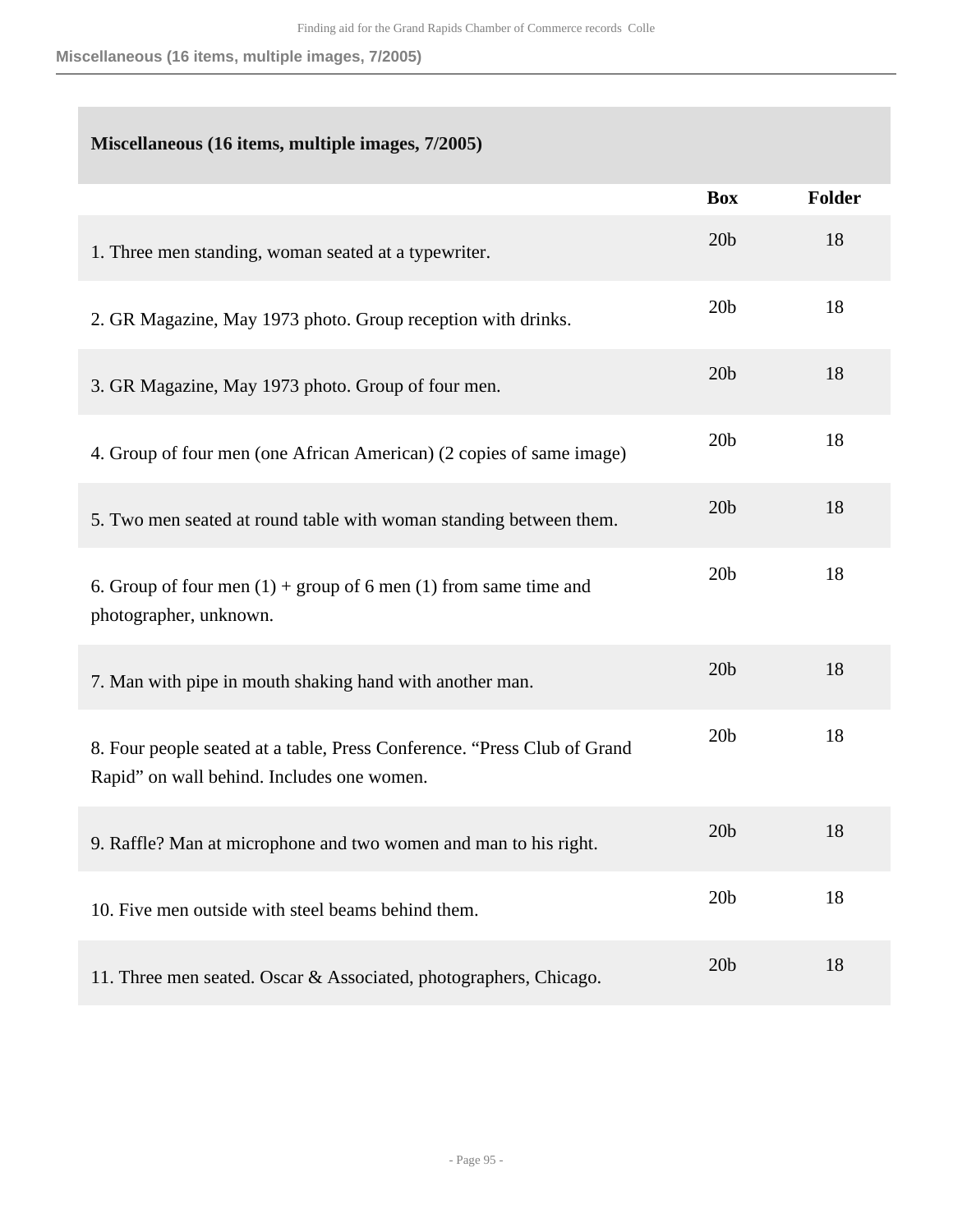| 12. Two men seated in an office.                                   | 20 <sub>b</sub> | 18             |
|--------------------------------------------------------------------|-----------------|----------------|
| 13. Four men standing outside in cool weather, with others behind. | 20 <sub>b</sub> | 18             |
| 14. Contact prints of 35 mm. "Johnson & Dean"                      | 20 <sub>b</sub> | 18             |
| <b>Subseries B. Subjects</b>                                       |                 |                |
|                                                                    | <b>Box</b>      | <b>Folder</b>  |
| 28th Street View (1)                                               | 21a             | $\mathbf{1}$   |
| 4-H Leaders Recognition Dinner, 1954 (3)                           | 21a             | $\overline{2}$ |
| 4-H Leaders Recognition Dinner, 1955-1956 (4)                      | 21a             | 3              |
| 4-H Leaders Recognition Dinner, 1957-1959 (3)                      | 21a             | $\overline{4}$ |
| 4-H Leaders Recognition Dinner 1960-1962, 1963, 1966, 1967 (8)     | 21a             | $\mathfrak{S}$ |
| 4-H Leaders Recognition Dinner, 1970 (5) includes Gerald Ford      | 21a             | 6              |
| 4-H Queen's Court (1)                                              | 21a             | 7              |
| ABC Program meeting (1)                                            | 21a             | 8              |
| Able Grinding-Construction (1)                                     | 21a             | 9              |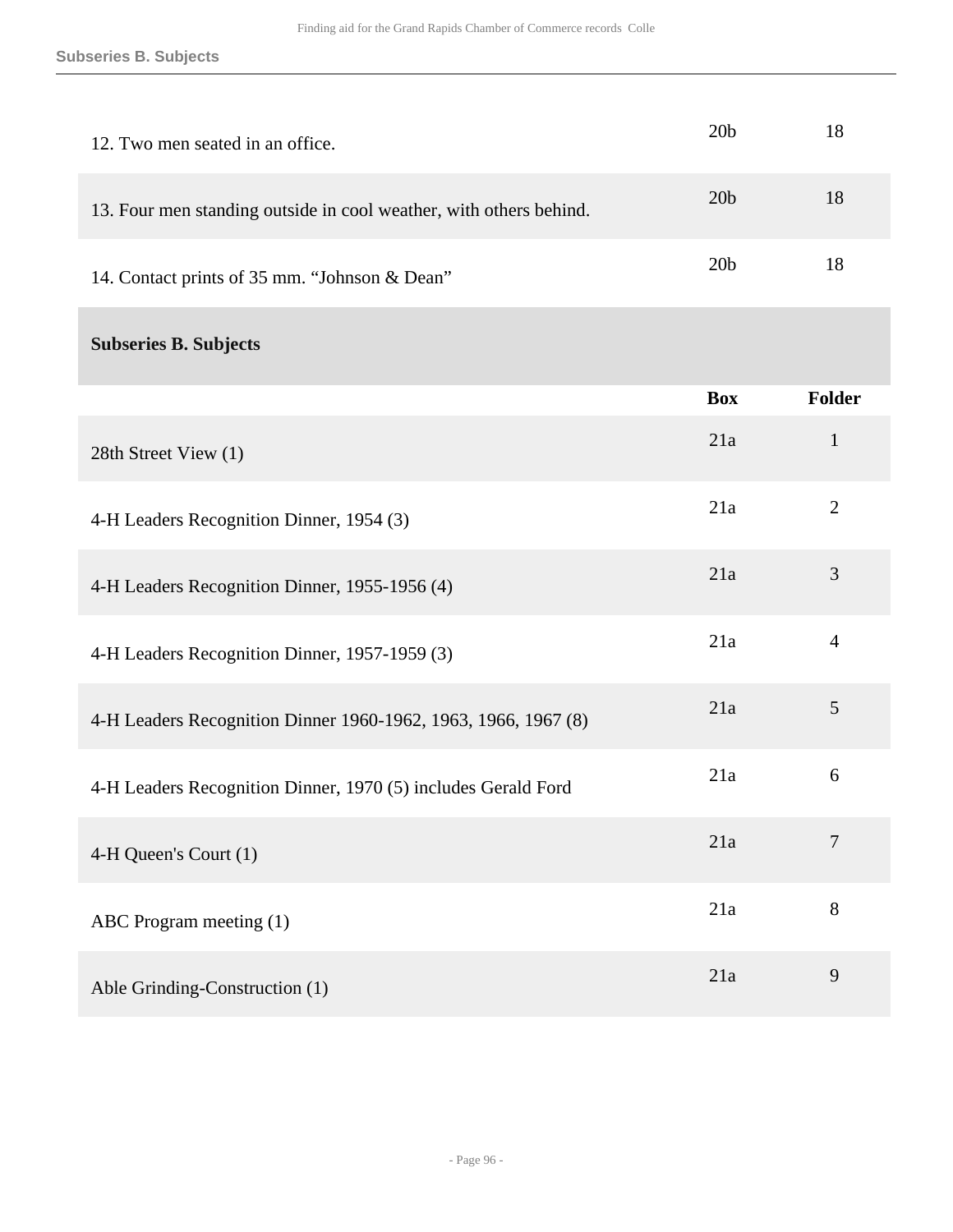| Ad Club(1)                                         | 21a | 10 |
|----------------------------------------------------|-----|----|
| Advertising Agencies (2)                           | 21a | 11 |
| Advertising Delivery Service (2)                   | 21a | 12 |
| Aeronautics Committee, 1949-61 (18)                | 21a | 13 |
| Agriculture-Horticulture Committee 1952-1961 (7)   | 21a | 14 |
| Alger Street @ Madison Avenue Views (1)            | 21a | 15 |
| All America City (2)                               | 21a | 16 |
| All-Terrain Vehicles (1)                           | 21a | 17 |
| Allied Corrugated Container staff (1)              | 21a | 18 |
| Alpine Avenue Views (1)                            | 21a | 19 |
| AMC Warehouse (1)                                  | 21a | 20 |
| American Boxboard Co. (2)                          | 21a | 21 |
| American Marketing Assoc. & GR Ad Club Meeting (1) | 21a | 22 |
| American Motors Corp. warehouse interior (1)       | 21a | 23 |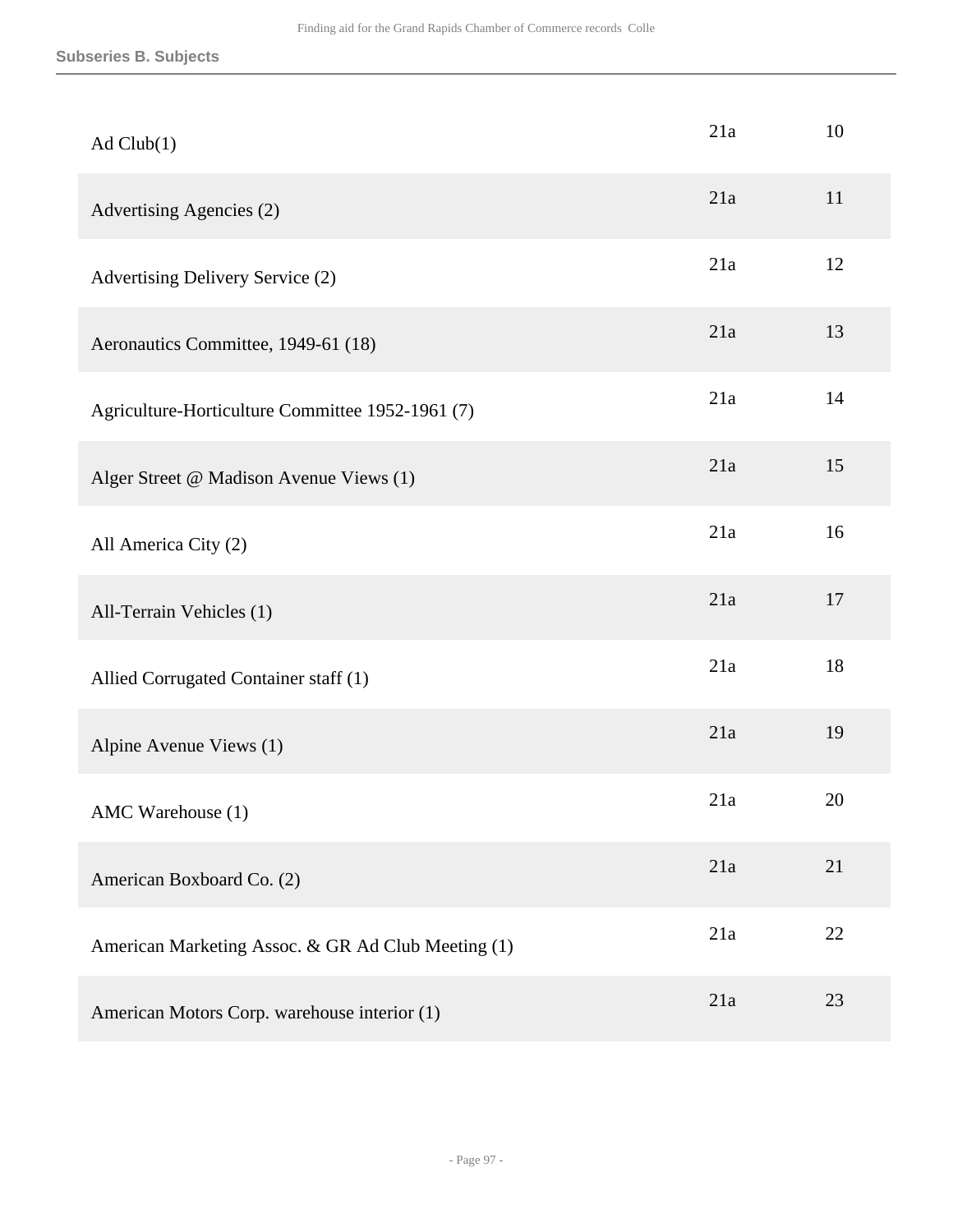| American Musical Instrument Co. (AMI) (1)               | 21a | 24 |
|---------------------------------------------------------|-----|----|
| American President's Life Insurance (4)                 | 21a | 25 |
| American Red Cross 1969 (4)                             | 21a | 26 |
| American Seating Co. (19)                               | 21a | 27 |
| American Seating Co. Men's Chorus (2)                   | 21a | 28 |
| Americans, Speak Up! WOOD Radio Series (4)              | 21a | 29 |
| Amway, Inc. (4, 8/21/07) (4)                            | 21a | 30 |
| Amway Grand Plaza Hotel (2) Bars                        | 21a | 31 |
| Amway Hall of Free Enterprise (19) includes Gerald Ford | 21a | 32 |
| Annual Meeting, 1932, 1946, 1947, 1948 (11)             | 21a | 33 |
| Annual Meeting, 1950-51 (7)                             | 21a | 34 |
| Annual Meeting, 1952-53 (10)                            | 21a | 35 |
| Annual Meeting, 1954-57, 1959-61 (10)                   | 21a | 36 |
| Annual Meeting, 1962, 1965 (9)                          | 21a | 37 |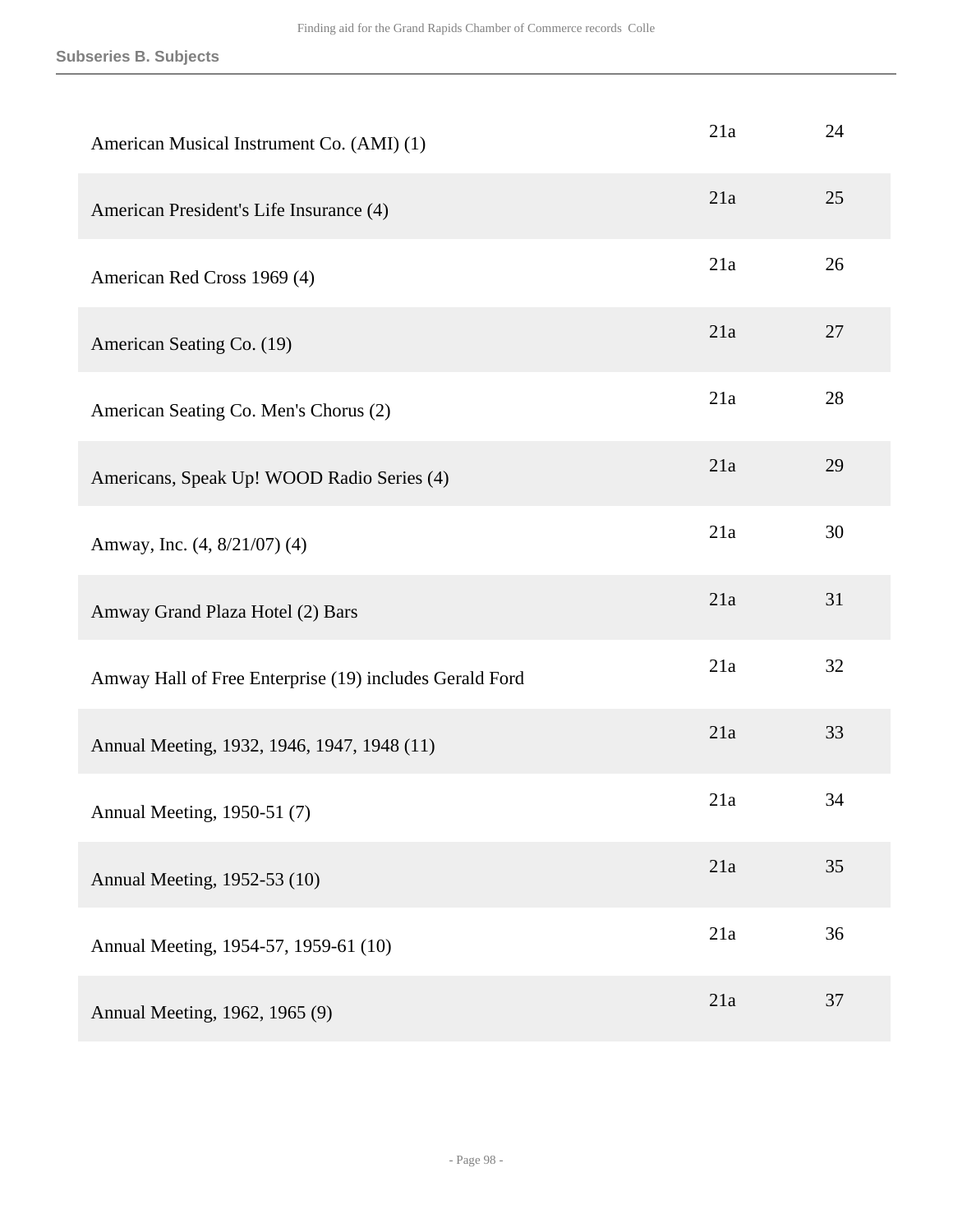| Annual Meeting, n.d. (5)                        | 21a             | 38             |
|-------------------------------------------------|-----------------|----------------|
| Annual Meeting-Distributing Tickets             | 21b             | $\mathbf{1}$   |
| Annual Outing-1974                              | 21b             | $\mathbf{2}$   |
| <b>Annual Salemen's Dinner</b>                  | 21b             | $\mathfrak{Z}$ |
| Apartment buildings                             | 21 <sub>b</sub> | $\overline{4}$ |
| Applied Dynamics, Inc. Hybrid Computer Center   | 21b             | $\mathfrak{S}$ |
| Aquinas College                                 | 21b             | 6              |
| Armory groundbreaking                           | 21b             | $\overline{7}$ |
| Army Reserve Training Center                    | 21 <sub>b</sub> | 8              |
| Arno Industrial Painting Co.                    | 21b             | 9              |
| Arts Council of Greater Grand Rapids            | 21 <sub>b</sub> | 10             |
| <b>Associated Furniture Industries officers</b> | 21 <sub>b</sub> | 11             |
| Auto Clinic                                     | 21b             | 12             |
| Awards-Unidentified                             | 21b             | 13             |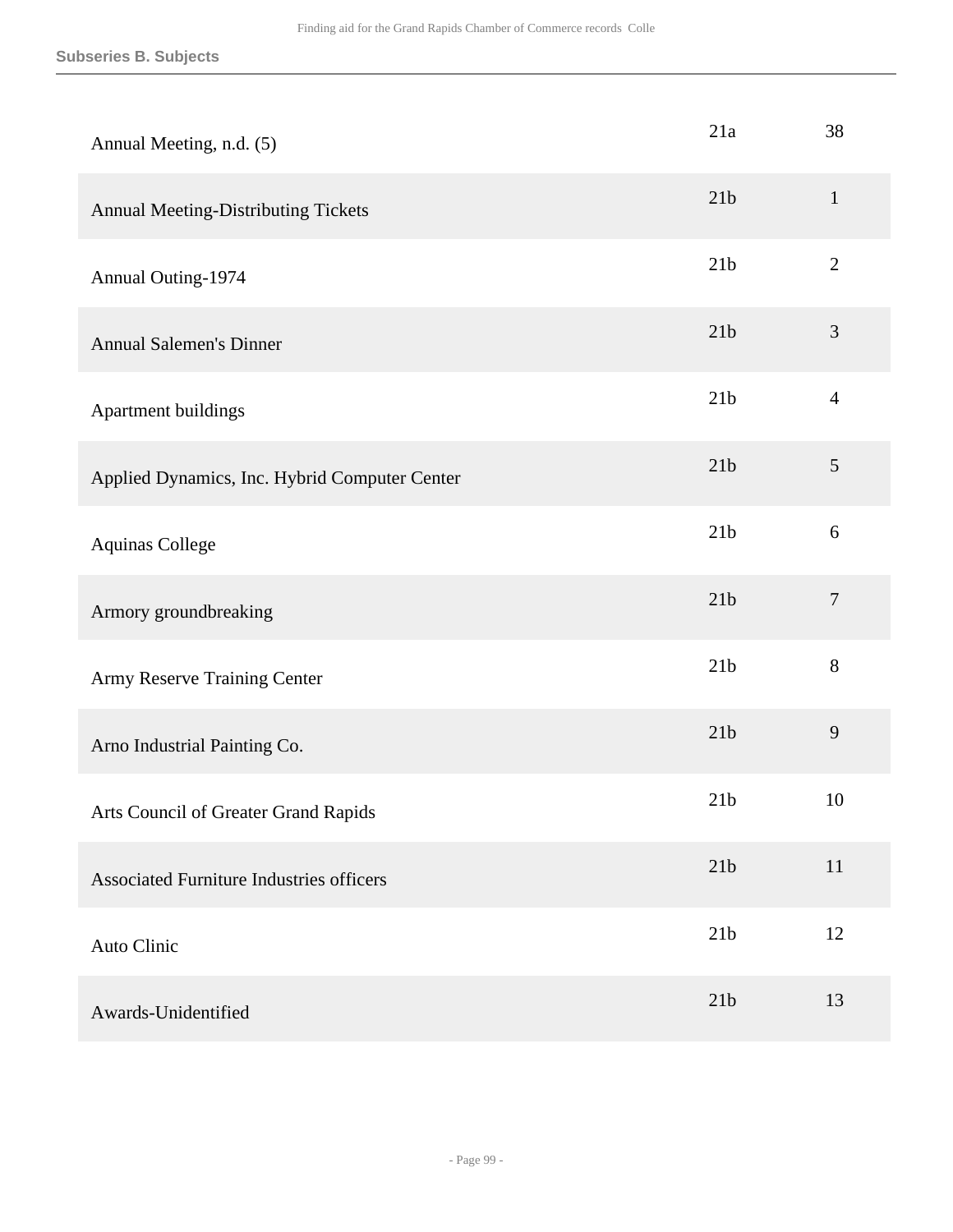| B & B Beer Distributing             | 21b             | 14            |
|-------------------------------------|-----------------|---------------|
| <b>B-I-E Day</b>                    |                 |               |
|                                     | <b>Box</b>      | <b>Folder</b> |
| American Box Board Co.              | 21 <sub>b</sub> | 15            |
| American Seating Co.                | 21 <sub>b</sub> | 16            |
| Associated Truck Lines Inc.         | 21b             | 17            |
| Bissell, Inc.                       | 21b             | 18            |
| <b>Business Tours Miscellaneous</b> | 21 <sub>b</sub> | 19            |
| Civic Auditorium                    | 21 <sub>b</sub> | 20            |
| Consumers Power Co.                 | 21 <sub>b</sub> | 21            |
| Conway Corp.                        | 21 <sub>b</sub> | 22            |
| Fisher Body #2                      | 21b             | 23            |
| <b>Fountain Street Church</b>       | 21b             | 24            |
| Gerrard Steel Strapping Co.         | 21b             | $25\,$        |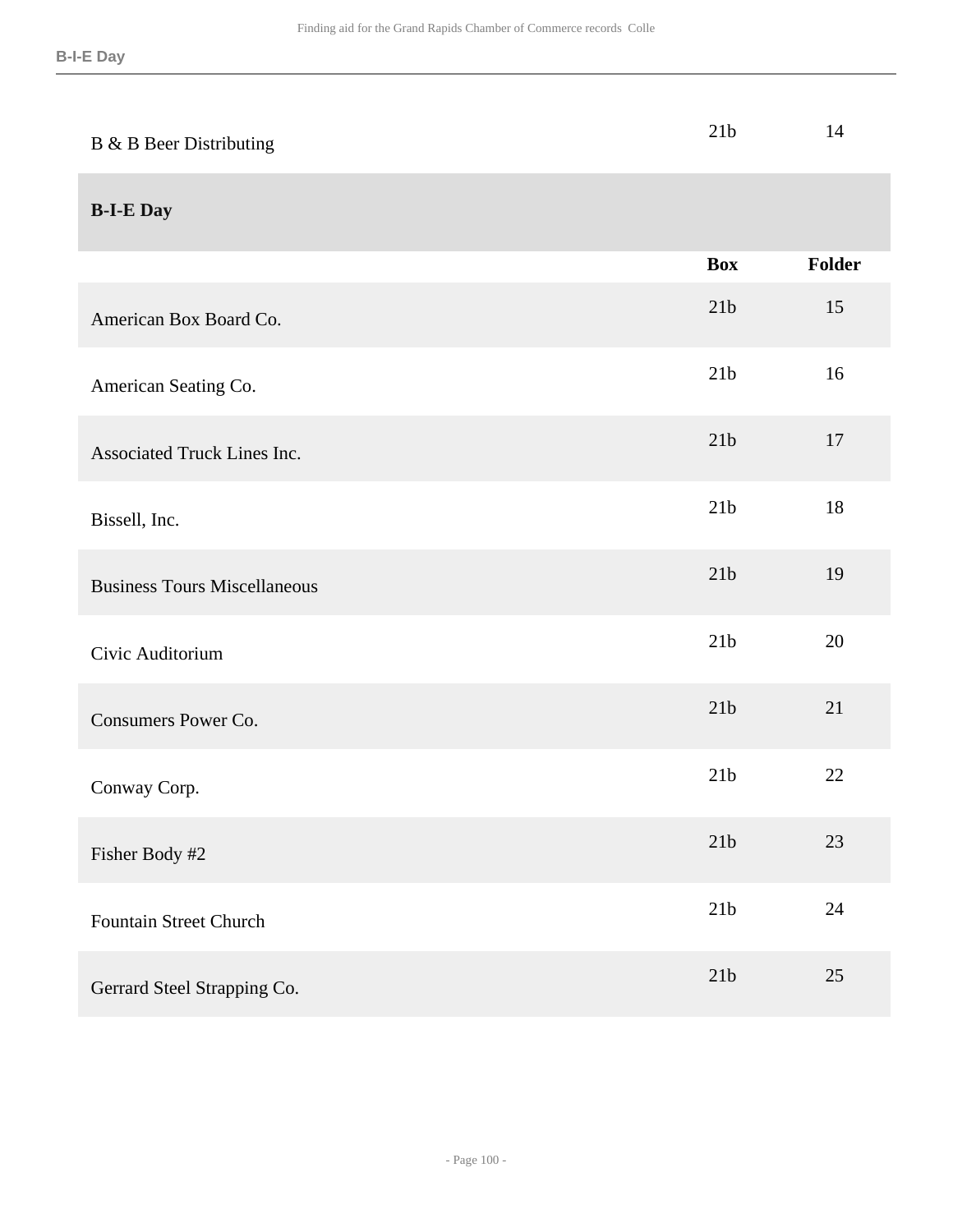| Globe Knitting Co.               | 21b             | 26 |
|----------------------------------|-----------------|----|
| <b>Grand Rapids Herald</b>       | 21b             | 27 |
| Grand Rapids Partitions, Inc.    | 21b             | 28 |
| <b>Grand Rapids Press</b>        | 21b             | 29 |
| Grand Rapids Store Equipment Co. | 21b             | 30 |
| Haskelite                        | 21b             | 31 |
| Hekman Furniture Co.             | 21b             | 32 |
| Herpolsheimer's Department Store | 21b             | 33 |
| <b>IBM</b>                       | 21b             | 34 |
| Kroger Co.                       | 21b             | 35 |
| Michigan Bakeries                | 21 <sub>b</sub> | 36 |
| Michigan Bell Telephone Co.      | $21b$           | 37 |
| Michigan Bulb                    | 21b             | 38 |
| Michigan Lithographing Co.       | 21b             | 39 |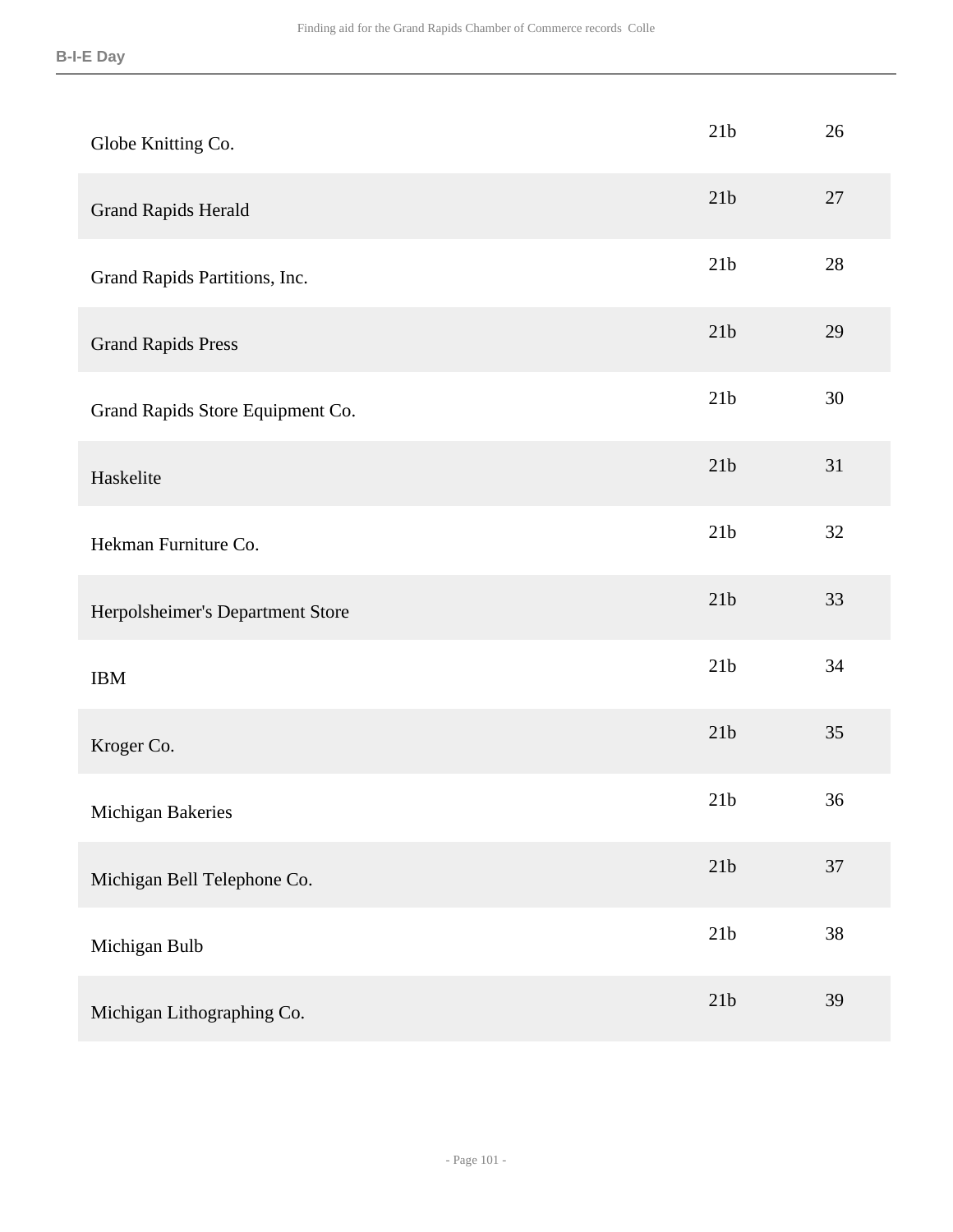| Miscellaneous               | 21b            | 40 |
|-----------------------------|----------------|----|
| Mueller-Grocer's Baking Co. | 21b            | 41 |
| Muir Drug Co.               | 21b            | 42 |
| New Teachers Reception      | 21b            | 43 |
| Norris & Alsover            | 21b            | 44 |
| Oliver Machinery Co.        | 21b            | 45 |
| <b>Opening Program</b>      | 21b            | 46 |
| Planning                    | 21b            | 47 |
| PneumoDynamics Corp.        | 21b            | 48 |
| Preferred Insurance Co.     | 21b            | 49 |
| Rapistan Co.                | 21b            | 50 |
| Standard Oil Co.            | 21b            | 51 |
| <b>Union Bank</b>           | $21\mathrm{b}$ | 52 |
| Wurzburg                    | $21\mathrm{b}$ | 53 |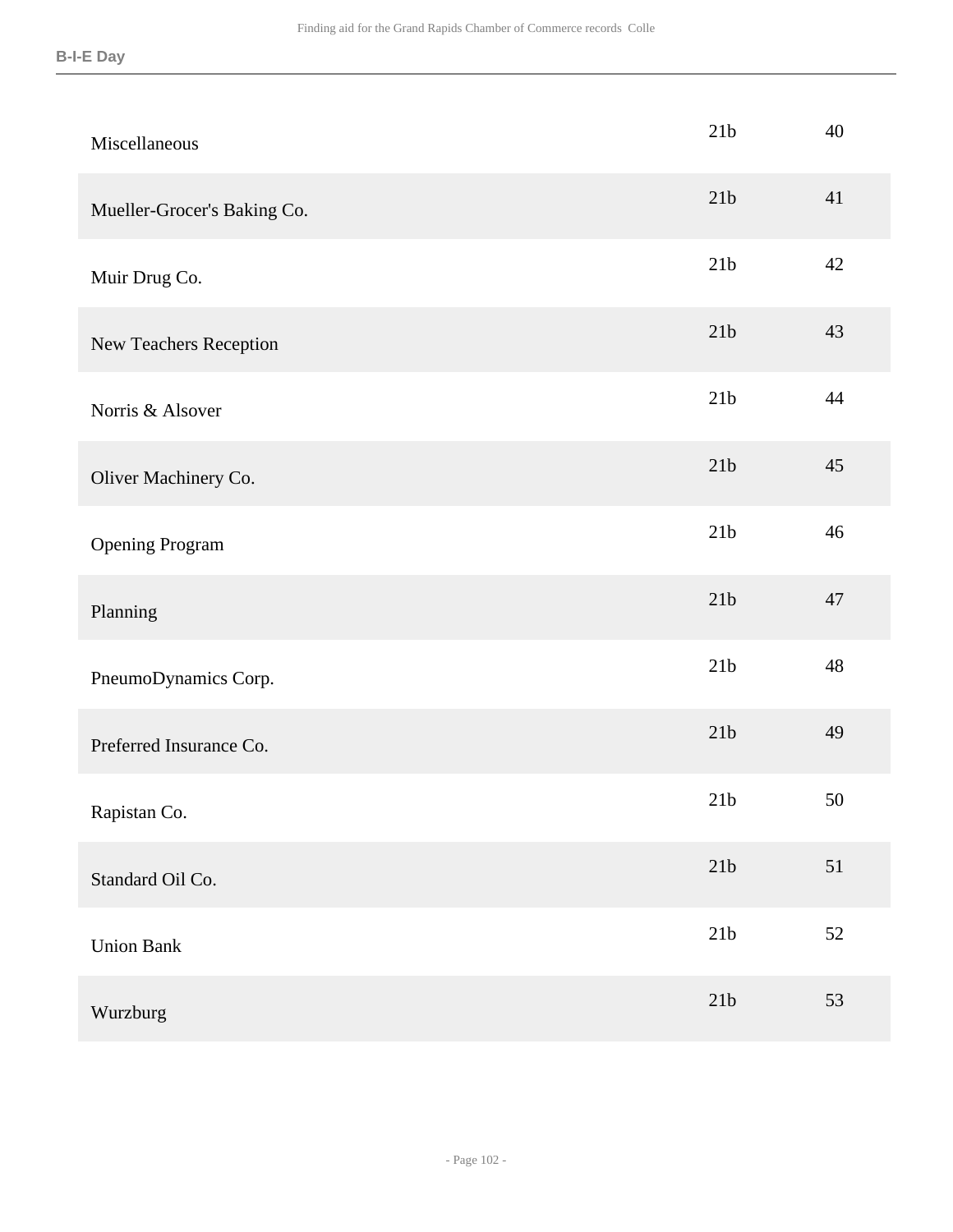|                                      | <b>Box</b>      | Folder         |
|--------------------------------------|-----------------|----------------|
| <b>Bahamas Tour</b>                  | 21 <sub>b</sub> | 54             |
| <b>Baker Bookhouse</b>               | 21b             | 55             |
| Banquets and Luncheons-Unidentified  | 21 <sub>b</sub> | 56             |
| Barclay, Ayers & Bertsch Co.         | 21c             | $\mathbf{1}$   |
| Bergsms Bros. Co.                    | 21c             | $\overline{2}$ |
| <b>Better Business Bureau</b>        | 21c             | $\mathfrak{Z}$ |
| <b>Better Business Letter Clinic</b> | 21c             | $\overline{4}$ |
| Bicentennial                         | 21c             | 5              |
| Bissell, Inc.                        | 21c             | 6              |
| <b>Blackport Meat Packing Co.</b>    | 21c             | $\overline{7}$ |
| <b>Blythefield Country Club</b>      | 21c             | $8\,$          |
| <b>Board of Directors Meetings</b>   | 21c             | 9              |
| Board of Directors-1936, 1937, 1949  | 21c             | 10             |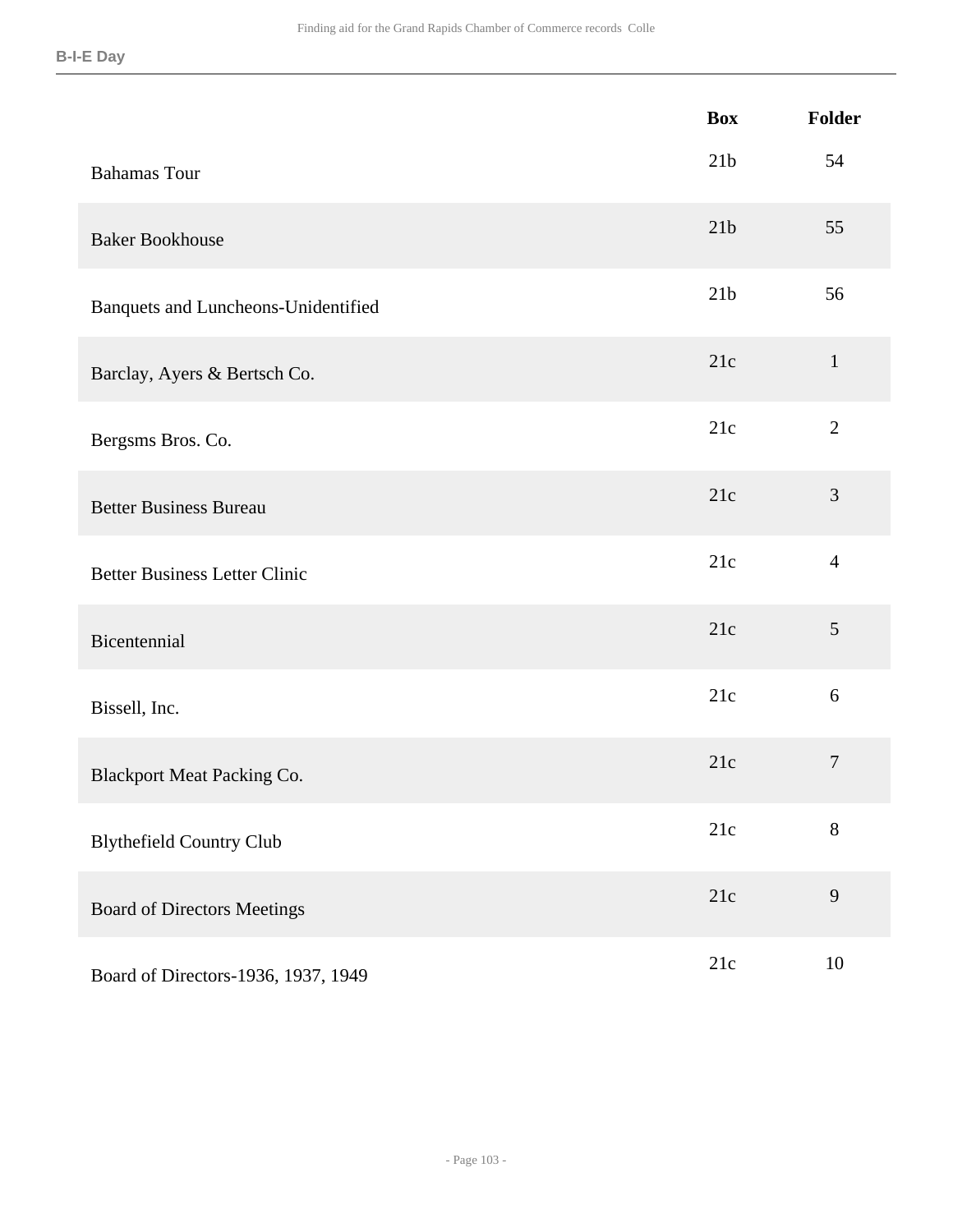| Board of Directors-Hekman Cottage          | 21c | 11 |
|--------------------------------------------|-----|----|
| <b>Board of Directors-Officers</b>         | 21c | 12 |
| Board of Education Administrative Building | 21c | 13 |
| Boy Scouts of America Scrap Drive          | 21c | 14 |
| Boy using table saw                        | 21c | 15 |
| Bresler's 33 Flavors Soda Fountain         | 21c | 16 |
| Briar Hills N.E. and Rodney Circle Views   | 21c | 17 |
| <b>Budget Meetings -1966</b>               | 21c | 18 |
| <b>Bulldozers</b>                          | 21c | 19 |
| Bulman Corp.                               | 21c | 20 |
| Bursma Radio Supply                        | 21c | 21 |
| Churches                                   | 21c | 22 |
| <b>Burton Baptist Church</b>               | 21c | 22 |
| <b>Business Consumer Relations</b>         | 21c | 23 |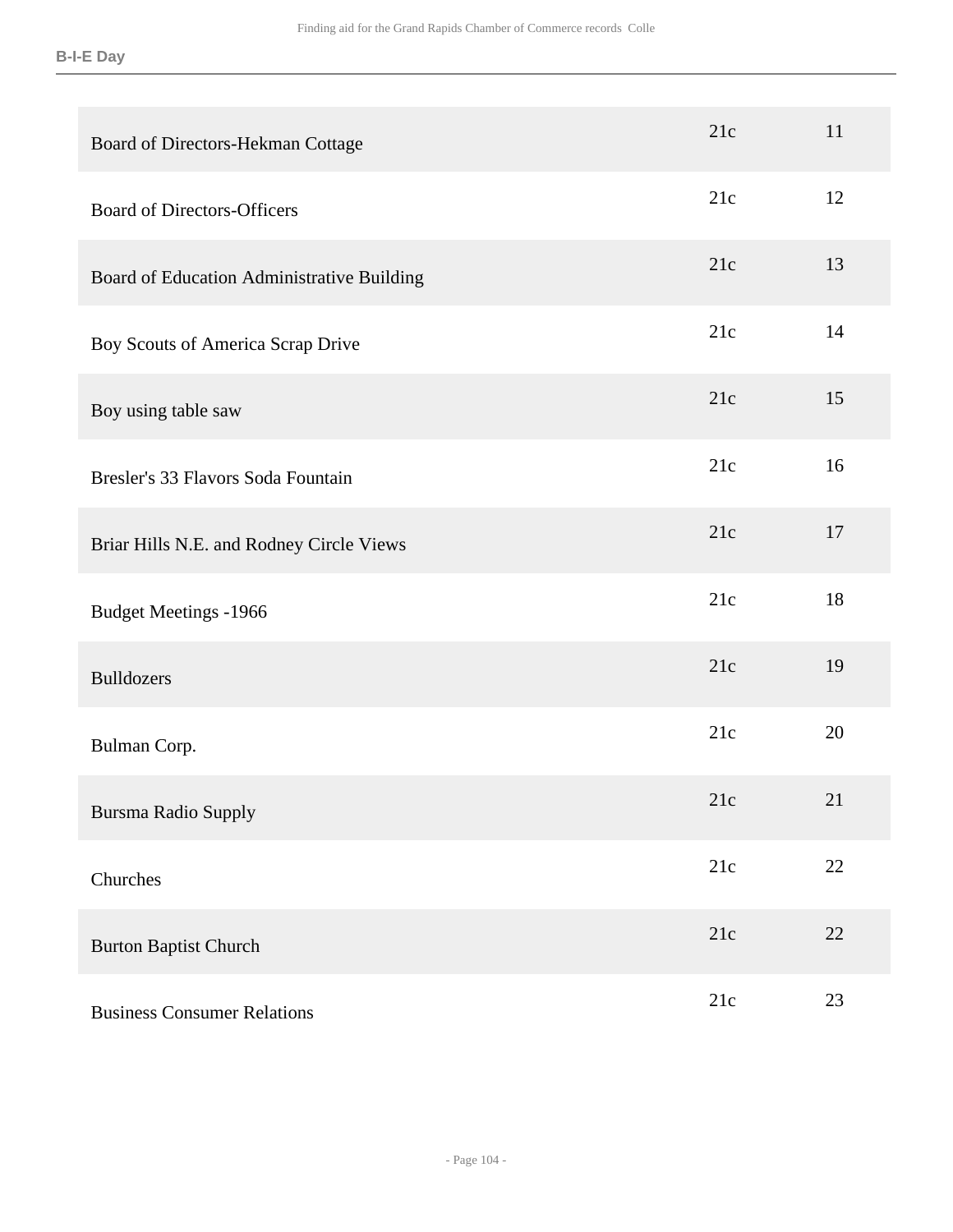| <b>Business Financing Forum</b>                                                                                                                                                                                                                                                                                  | 21c | 24 |
|------------------------------------------------------------------------------------------------------------------------------------------------------------------------------------------------------------------------------------------------------------------------------------------------------------------|-----|----|
| <b>Business Publications</b>                                                                                                                                                                                                                                                                                     | 21c | 25 |
| <b>Business Service Committee</b>                                                                                                                                                                                                                                                                                | 21c | 26 |
| C & O Wyoming Railyards                                                                                                                                                                                                                                                                                          | 21c | 28 |
| Cable Railway                                                                                                                                                                                                                                                                                                    | 21c | 29 |
| Calvin College                                                                                                                                                                                                                                                                                                   | 21c | 30 |
| <b>Capital Airlines</b>                                                                                                                                                                                                                                                                                          | 21c | 31 |
| Capital Airlines-Aircraft Added 2 items to this folder 1/26/2005,<br>transferred from the Coll. 054-4-3.8 and .9 clean up project. PC- Capital<br>Airline DC-3. Photo given to Chamber by Bill Hughes of PCA. Undershot<br>w "NC33677" on the wing, used in July 1946 Chamber News Bulletin.<br>Shot from above. | 21c | 32 |
| <b>Carbonneau Industries</b>                                                                                                                                                                                                                                                                                     | 21c | 33 |
| <b>Cascade Country Club</b>                                                                                                                                                                                                                                                                                      | 21c | 34 |
| <b>CE Cook Building</b>                                                                                                                                                                                                                                                                                          | 21c | 35 |
| Central Michigan Paper Co.                                                                                                                                                                                                                                                                                       | 21c | 36 |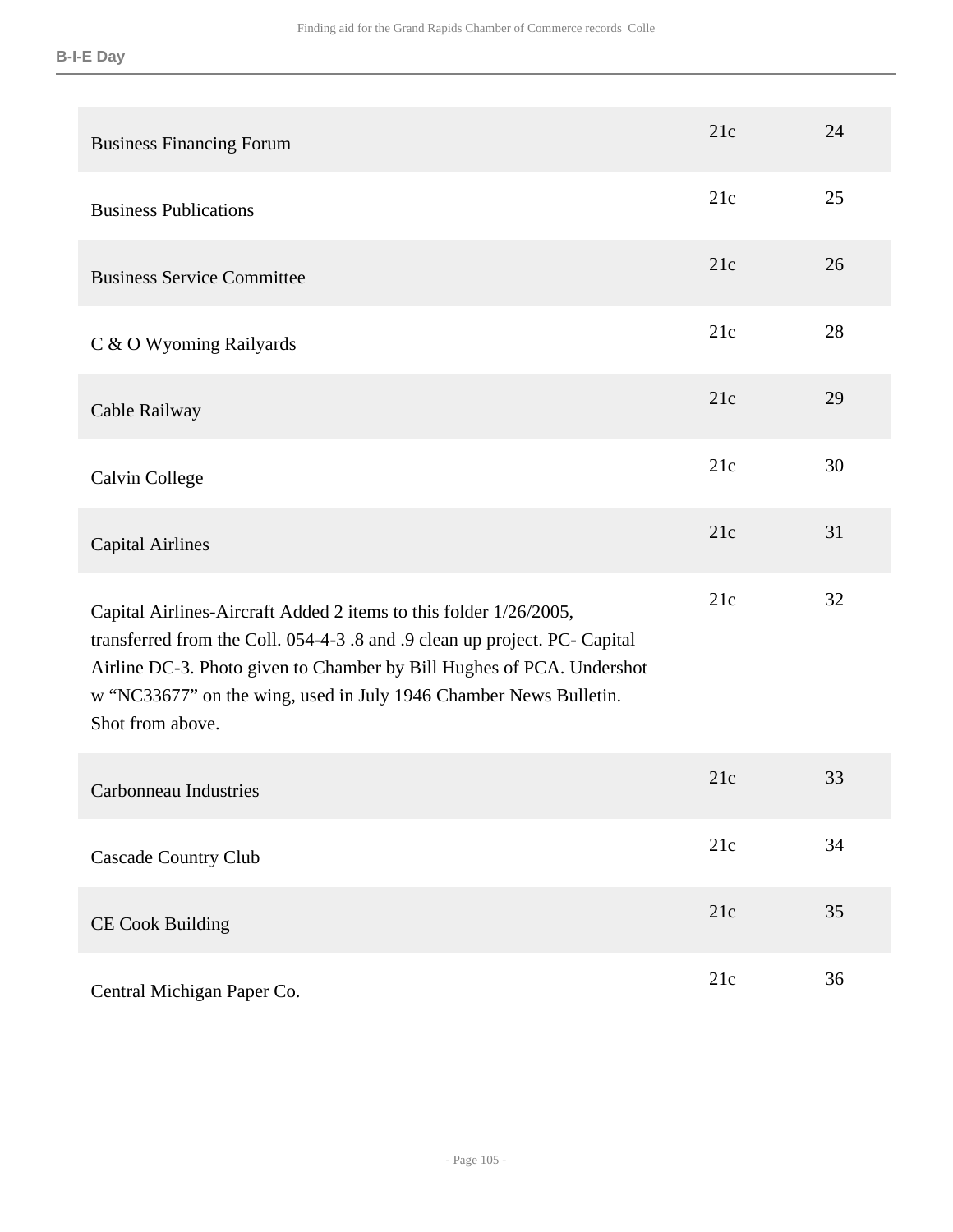| Central Trade Plant of GR, Inc.               | 21c | 37 |
|-----------------------------------------------|-----|----|
| Century Avenue Extension Hearing              | 21c | 38 |
| <b>Chamber of Commerce Week</b>               | 21c | 39 |
| <b>Charter Awards</b>                         | 21c | 40 |
| <b>Charter Commission</b>                     | 21c | 41 |
| Chicago Radar Map                             | 21c | 42 |
| Children in classroom                         | 21c | 43 |
| Children playing at beach                     | 21c | 44 |
| Children playing with sailboats (Wilcox Park) | 21c | 45 |
| Children's Orchestra                          | 21c | 46 |
| Church Lake                                   | 21c | 47 |
| <b>City-County Building</b>                   | 21c | 48 |
| <b>Civic Affairs Committee</b>                | 21c | 49 |
| Civic Theatre                                 | 21c | 50 |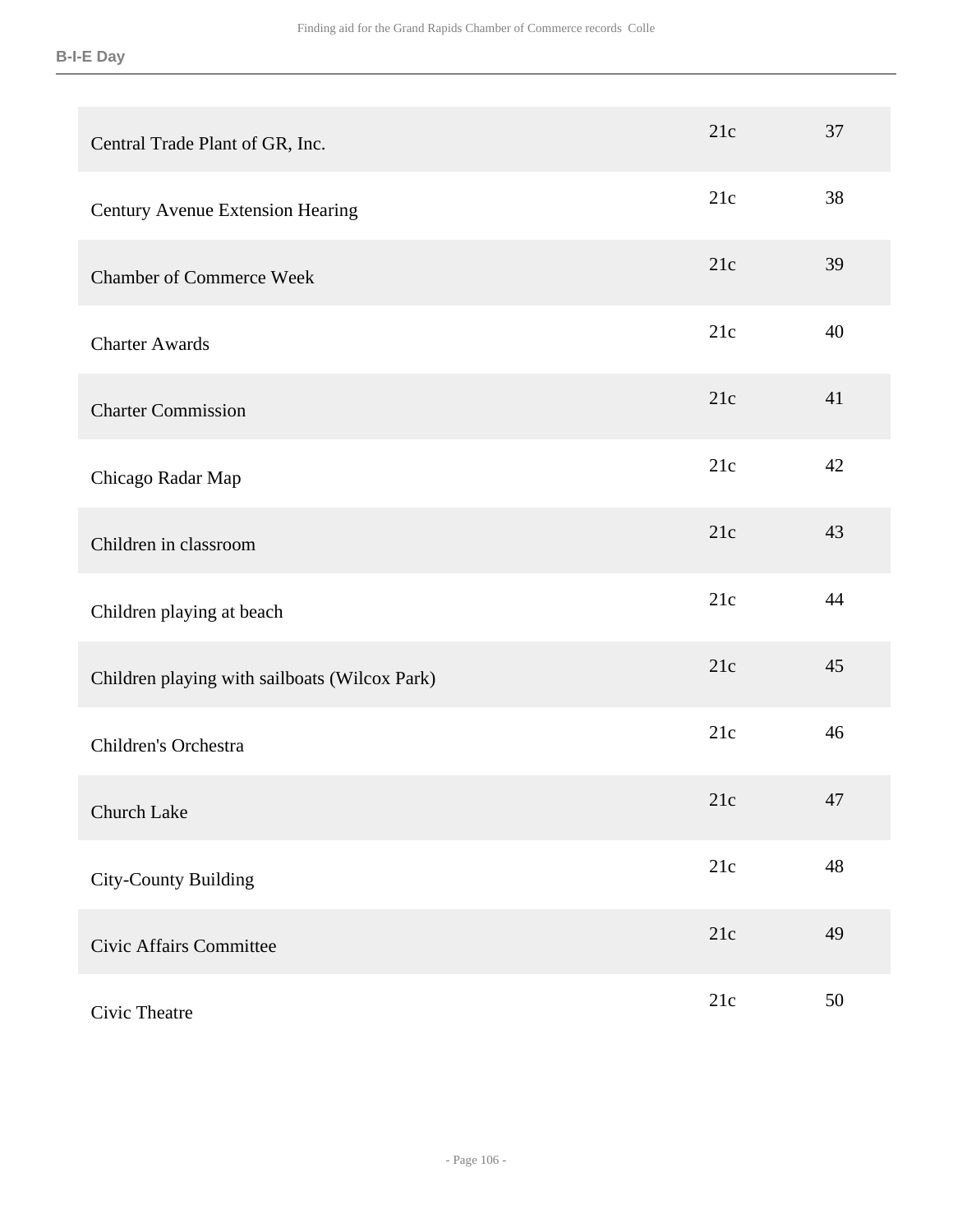| Clean Up Week Awards                         | 22a | $1 - 2$        |
|----------------------------------------------|-----|----------------|
| Clean Up Week Committee                      | 22a | 3              |
| Clean Up Week Kickoff Parade                 | 22a | $\overline{4}$ |
| Clean Up Week Publicity Campaign             | 22a | 5              |
| Clean Up Week Capital Lumber Co.             | 22a | 6              |
| Clean Up Week Cleaning Activities            | 22a | $\tau$         |
| Clean Up Week Forbes Stamp Co.               | 22a | 8              |
| Clean Up Week Fountain Street School         | 22a | 9              |
| Clem D. Johnston Luncheon                    | 22a | 10             |
| Clergy-Businessmen Open Houses               | 22a | 11             |
| Cleveland Pneumatic Tool Co.                 | 22a | 12             |
| <b>Colonial Airlines</b>                     | 22a | 13             |
| Commercial Equipment Co.                     | 22a | 14             |
| Committee of 100/Executive Committee Meeting | 22a | 15             |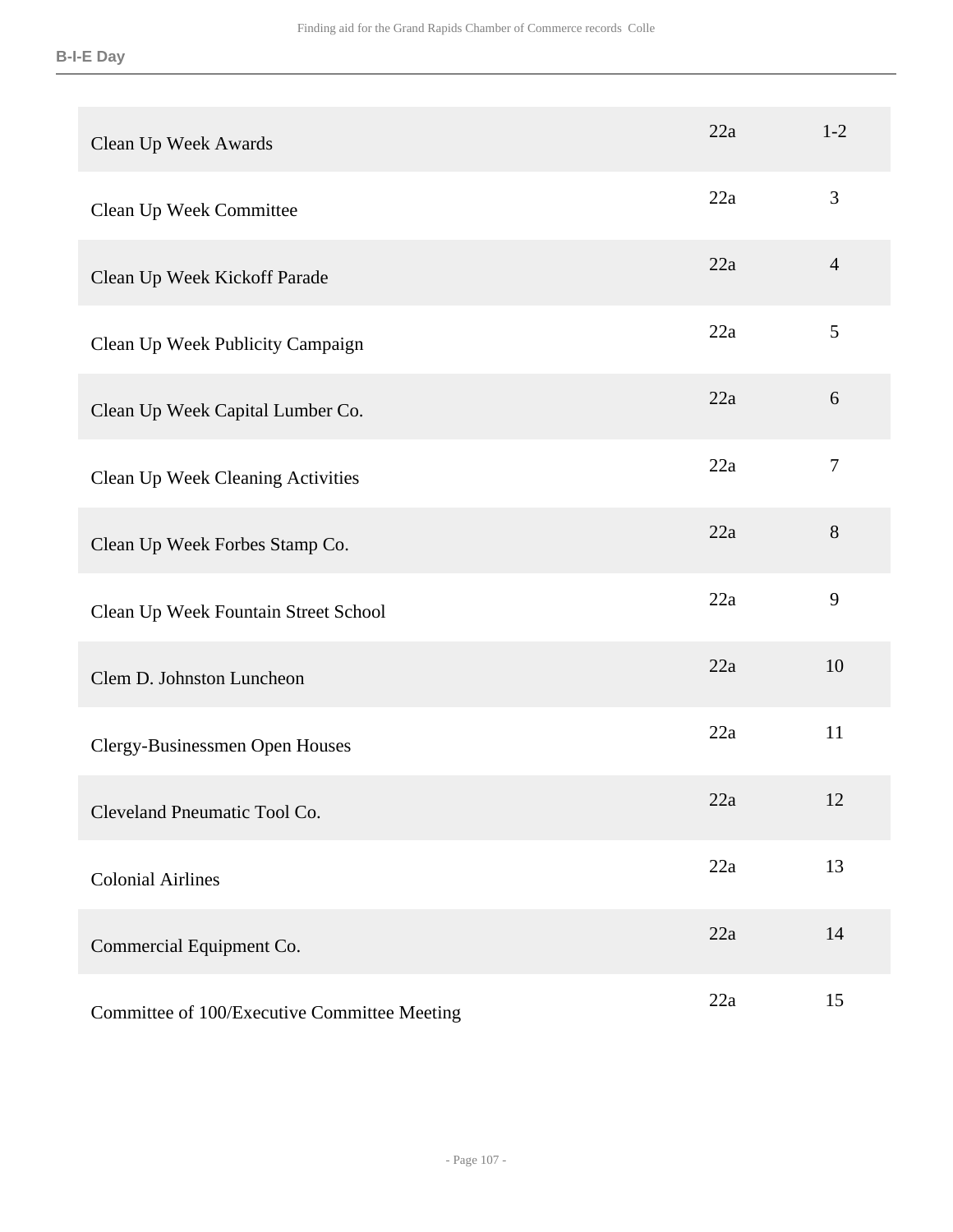| <b>Butterworth Hospital</b>                                                    | 21c        | 27     |
|--------------------------------------------------------------------------------|------------|--------|
| Committees-Unidentified (5 12/15/2008)                                         |            |        |
|                                                                                | <b>Box</b> | Folder |
| Robinson Studio, May 5, 1948                                                   | 22a        | 16     |
| Robinson Studio, Feb. 14, 1956.                                                | 22a        | 16     |
| Unknown group, n.d. Appears to be in the same room as the 1956 image<br>above. | 22a        | 16     |
| Two different photos of the same working group of 5 men.                       | 22a        | 16     |
|                                                                                | <b>Box</b> | Folder |
| <b>Community Development Campaign</b>                                          | 22a        | 17     |
| <b>Community Progress Day</b>                                                  | 22a        | 18     |
| Conductron Corp.                                                               | 22a        | 19     |
| Construction                                                                   | 22a        | 20     |
|                                                                                |            |        |
| Consumers Power Co.                                                            | 22a        | 21     |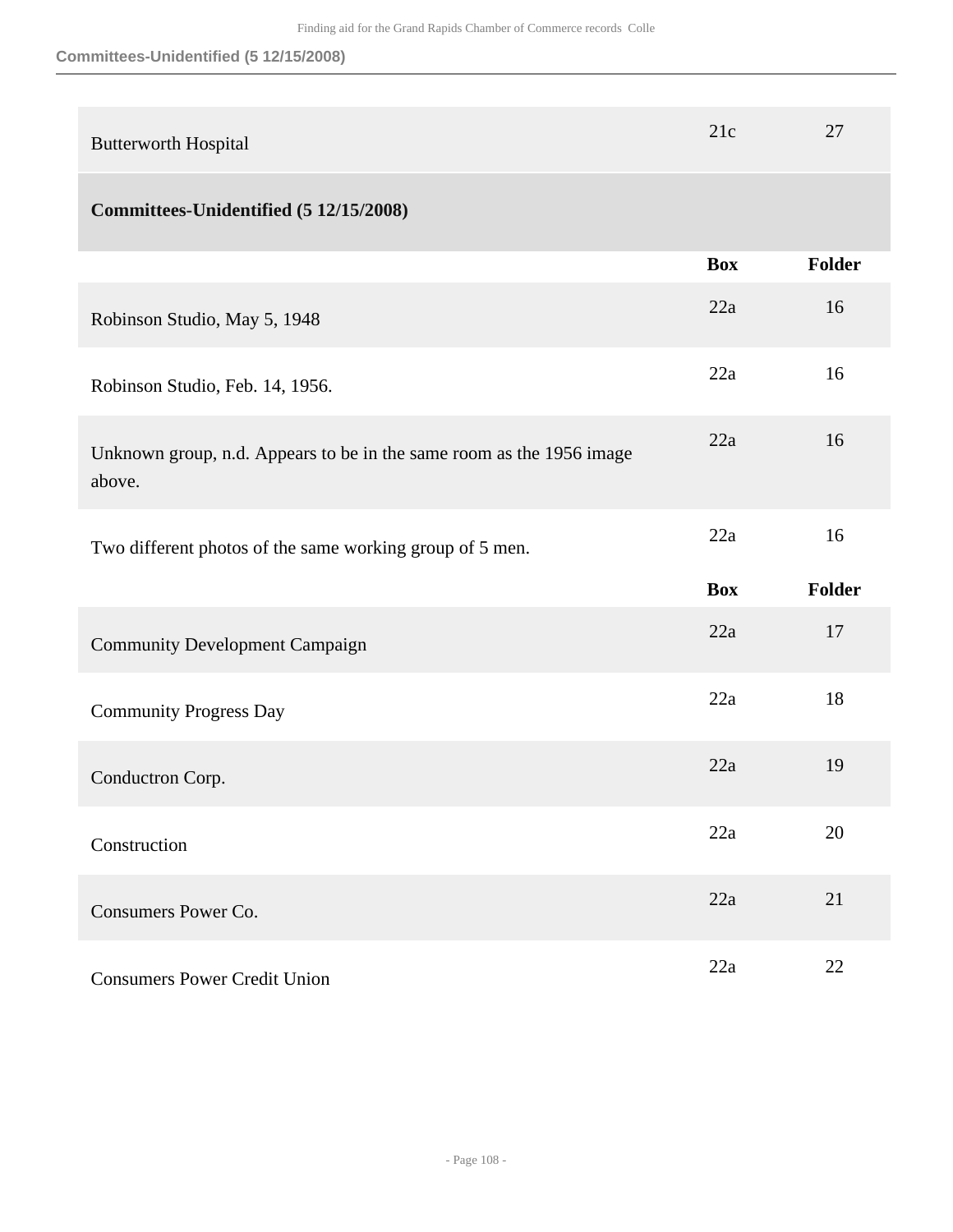| <b>Consumers Power-Port Sheldon Plant</b>                                      | 22a        | 23            |
|--------------------------------------------------------------------------------|------------|---------------|
| <b>Convention Bureau</b>                                                       | 22a        | 24            |
| Coopersville Chamber of Commerce                                               | 22a        | 25            |
| Copper & Brass Sales                                                           | 22a        | 26            |
| Cornerstone College                                                            | 22a        | 27            |
| <b>Crestview School interior</b>                                               | 22a        | 29            |
| Culture and the Arts Award                                                     | 22a        | 30            |
| <b>DART After Hours Sale</b>                                                   | 22a        | 31            |
| DART Christmas Choir (1, 12/15/2008): 1968.                                    | 22a        | 32            |
| <b>DART</b> Christmas Decorations                                              | 22a        | 33            |
| <b>Country Clubs</b>                                                           | 22a        | 28            |
| DART Christmas Lighting Ceremonies (11 12/15/2008)                             |            |               |
|                                                                                | <b>Box</b> | <b>Folder</b> |
| 1964. Crowd watching a choir perform, with a view to Hazekamsp Peanut<br>Shop. | 22a        | 34            |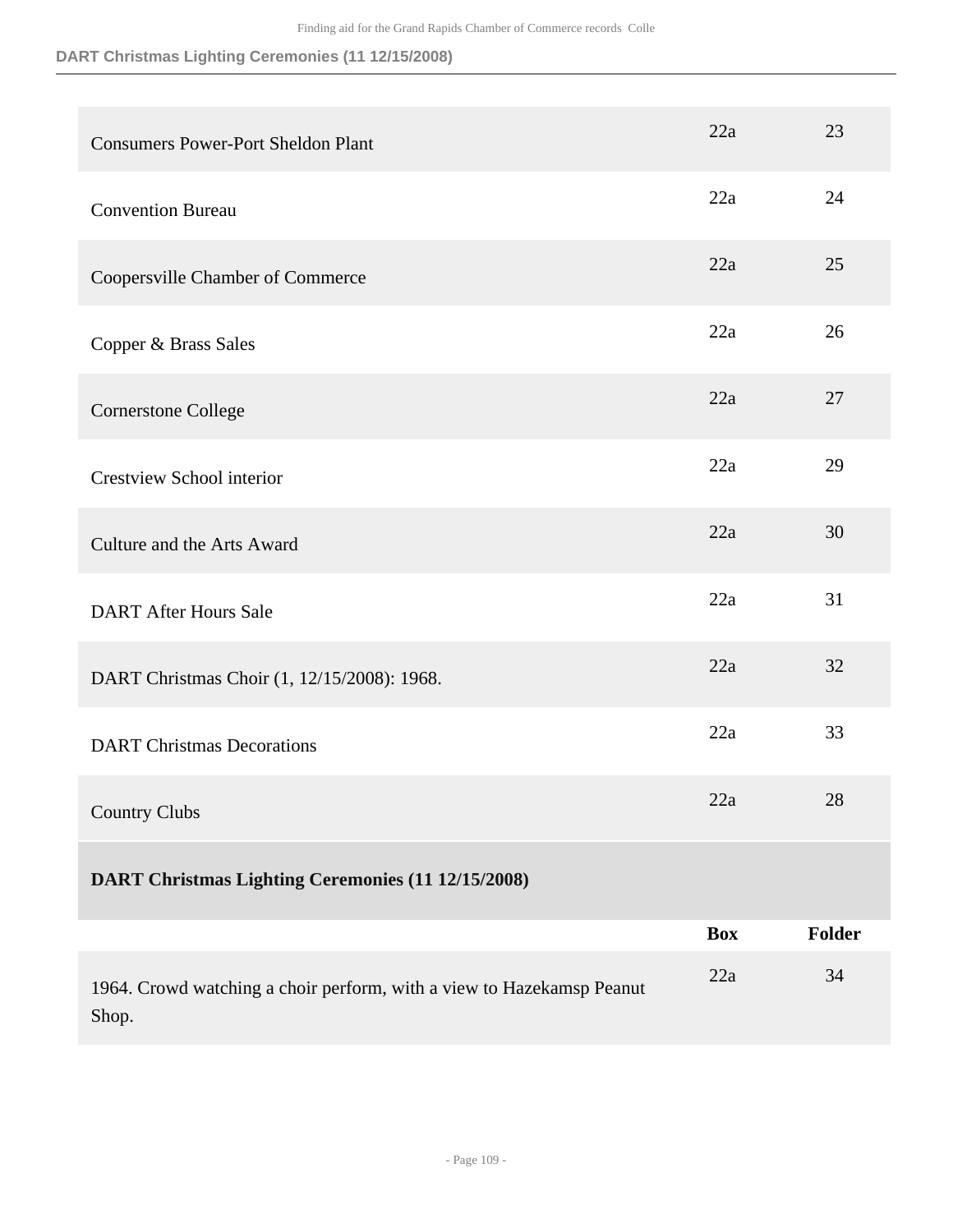| 1965. Family close up, singing. Presumed to be father, mother and two<br>kids, with a woman looking on behind them.                                                                                                                 | 22a | 34 |
|-------------------------------------------------------------------------------------------------------------------------------------------------------------------------------------------------------------------------------------|-----|----|
| 1965. Mayor Christian Sonneveldt (unconfirmed) at Pantlind podium<br>outside, with a crowd in coats around him. African American woman<br>center right to his left, and a man in a choir robe in the background.                    | 22a | 34 |
| 1966. Crowd on lower Monroe. Hazekamps Peanut Shop behind them<br>with Kresge's in the background right. Crowd believed to be facing the<br>Pantlind.                                                                               | 22a | 34 |
| 1966. William Klein Store for Men. Choir group on top of the store.                                                                                                                                                                 | 22a | 34 |
| 1966. "Knife" marquee sign, with a group on the roof above. Banner for:<br>Greater Grand Rapids Chamber of Commerce.                                                                                                                | 22a | 34 |
| 1968. Hotel Pantlind entrance with a Chevrolet truck with an aerial basket.<br>No. 800, in front. Group on the roof, people on the street.                                                                                          | 22a | 34 |
| n.d. Street crowd in front of RKD Smoke Shop, and the Butter Wagon.<br>Decorative man hole cover in the brick street.                                                                                                               | 22a | 34 |
| Same image as above, not cropped as much.                                                                                                                                                                                           | 22a | 34 |
| n.d. Monroe looking toward Campau Square with the Pantlind on the right.<br>People on the roof about the Klein sign. Crowd in the street. W.T. Grant<br>and Woolworth's in Campau Square in the the background beyond the<br>crowd. | 22a | 34 |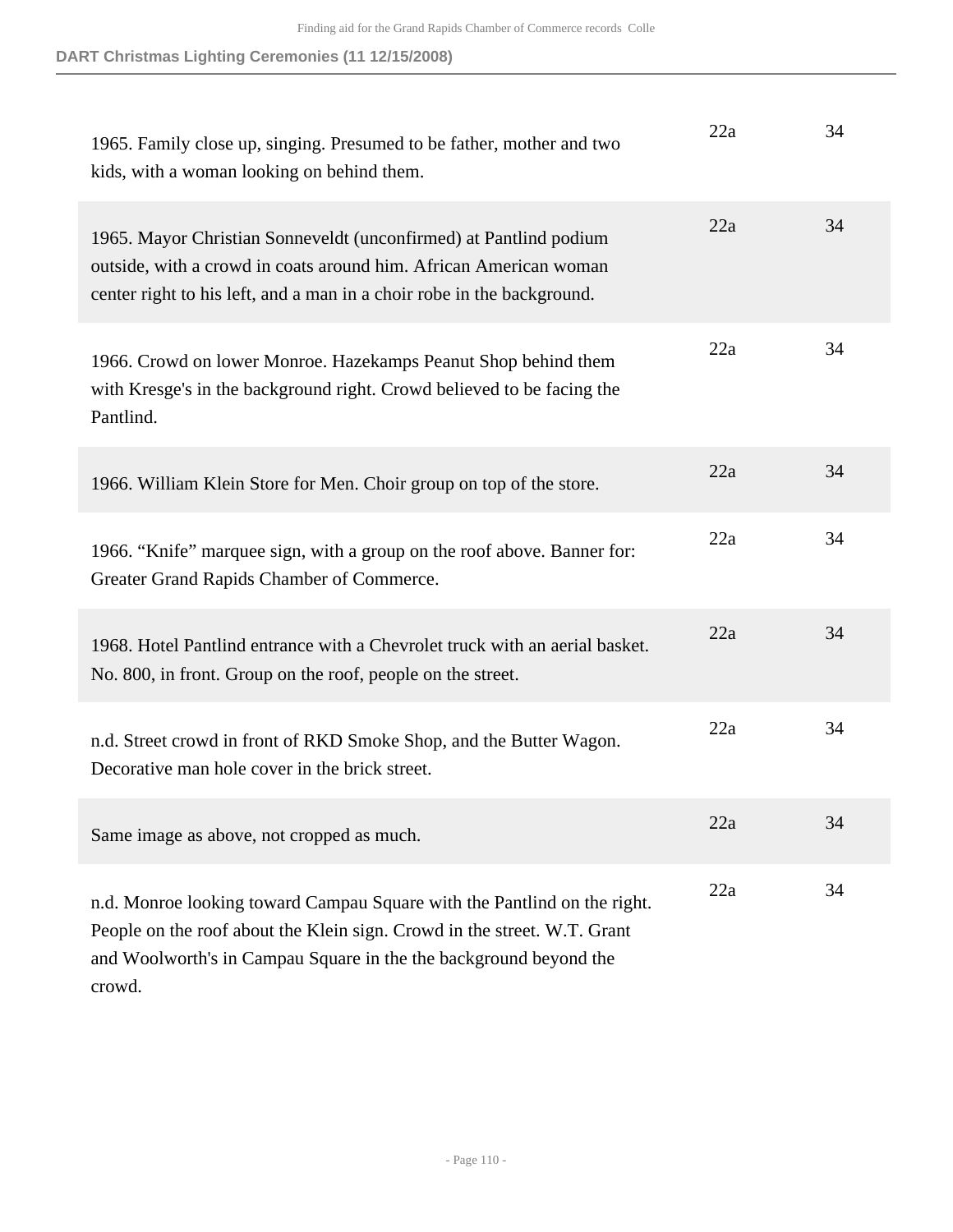| n.d. Bird's eye view probably from an upper Pantlind floor, toward<br>Campau Square. Shows traffic lined up on Monroe Ave. and moving on<br>Pearl St. Group on the roof, crowd in the street on Monroe north of Pearl. | 22a        | 34            |
|------------------------------------------------------------------------------------------------------------------------------------------------------------------------------------------------------------------------|------------|---------------|
|                                                                                                                                                                                                                        | <b>Box</b> | <b>Folder</b> |
| DART Coin Shortage Campaign                                                                                                                                                                                            | 22a        | 35            |
| DART Dollar Day Department Stores-Unidentified                                                                                                                                                                         | 22a        | 36            |
| <b>DART Dollar Day Promotions</b>                                                                                                                                                                                      | 22a        | 37            |
| DART Dollar Day-Herpolsheimer's                                                                                                                                                                                        | 22a        | 38            |
| DART Dollar Day-Wurzburg's                                                                                                                                                                                             | 22a        | 39            |
| <b>DART</b> Downtown Pre-4th Sale                                                                                                                                                                                      | 22a        | 40            |
| <b>DART</b> Free Bus Service                                                                                                                                                                                           | 22a        | 41            |
| DART Neighborhood Shopper's Day                                                                                                                                                                                        | 22a        | 42            |
| <b>DART Student Art Showing</b>                                                                                                                                                                                        | 22a        | 43            |
| <b>DART World Trade Week</b>                                                                                                                                                                                           | 22a        | 44            |
| Data Storage                                                                                                                                                                                                           | 22a        | 45            |
| Davenport College                                                                                                                                                                                                      | 22b        | $\mathbf{1}$  |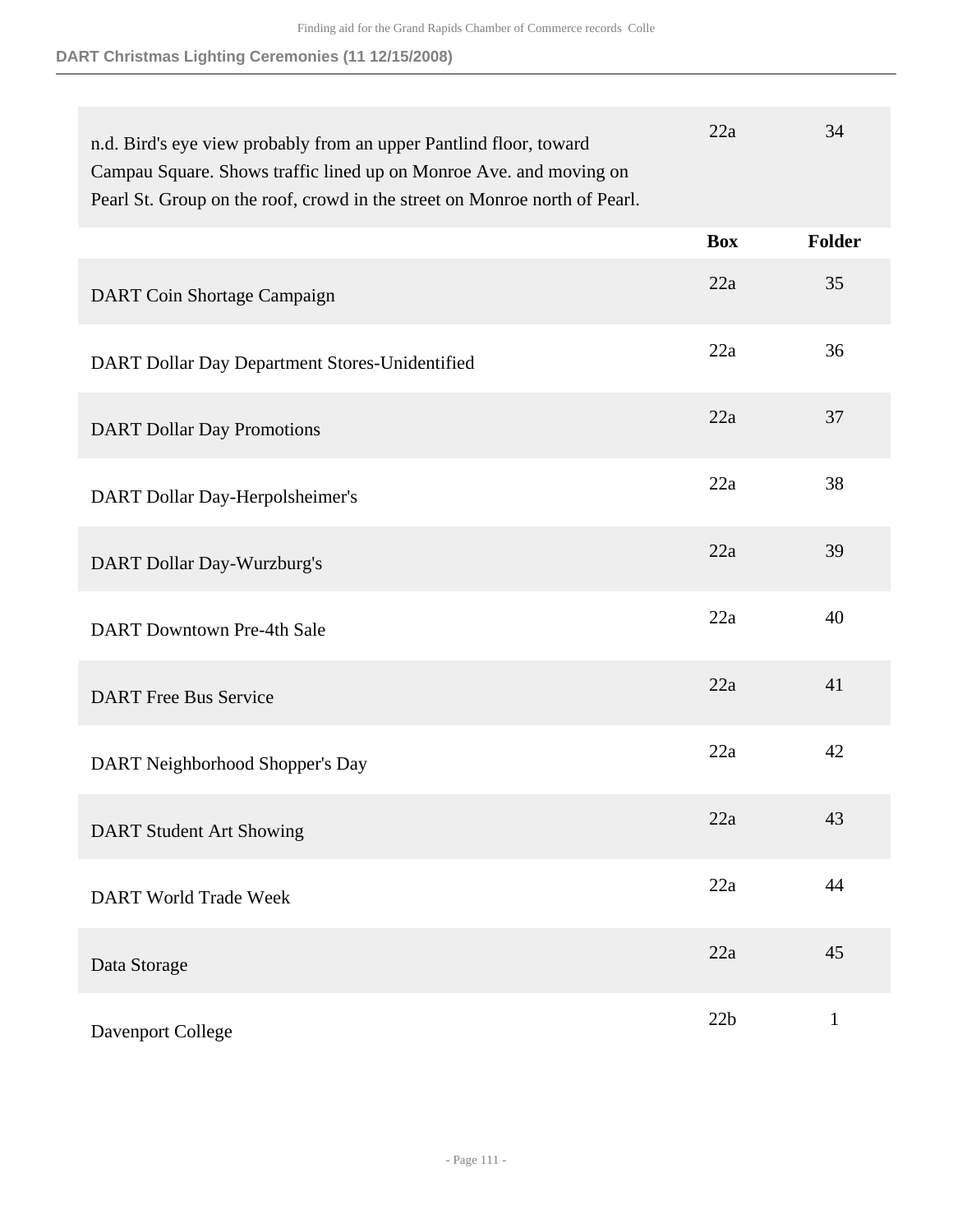| Defense Group Resource Unit                                                                                              | 22b | $\overline{2}$ |
|--------------------------------------------------------------------------------------------------------------------------|-----|----------------|
| Detroit-Grand Rapids Airline, 1926. [Returned to this coll. From Coll. 54,<br>4/14/2001. Copy photo in Coll. 54, Box 3.] | 22b | 2.5            |
| Dexter Lock                                                                                                              | 22b | 3              |
| Diesel Equipment Corp.                                                                                                   | 22b | $\overline{4}$ |
| Distinguished Salesman's Award Dinner                                                                                    | 22b | 5              |
| <b>Division Avenue Views</b>                                                                                             | 22b | 6              |
| Doehler-Jarvis Corp.                                                                                                     | 22b | $\overline{7}$ |
| Dog                                                                                                                      | 22b | 8              |
| Dossin's Bottling Plant                                                                                                  | 22b | 9              |
| Downstairs Bar & Cocktail Lounge                                                                                         | 22b | 10             |
| <b>Downtown Christmas Shoppers</b>                                                                                       | 22b | 11             |
| Downtown Development Council                                                                                             | 22b | 12             |
| <b>Downtown Retail Division</b>                                                                                          | 22b | 13             |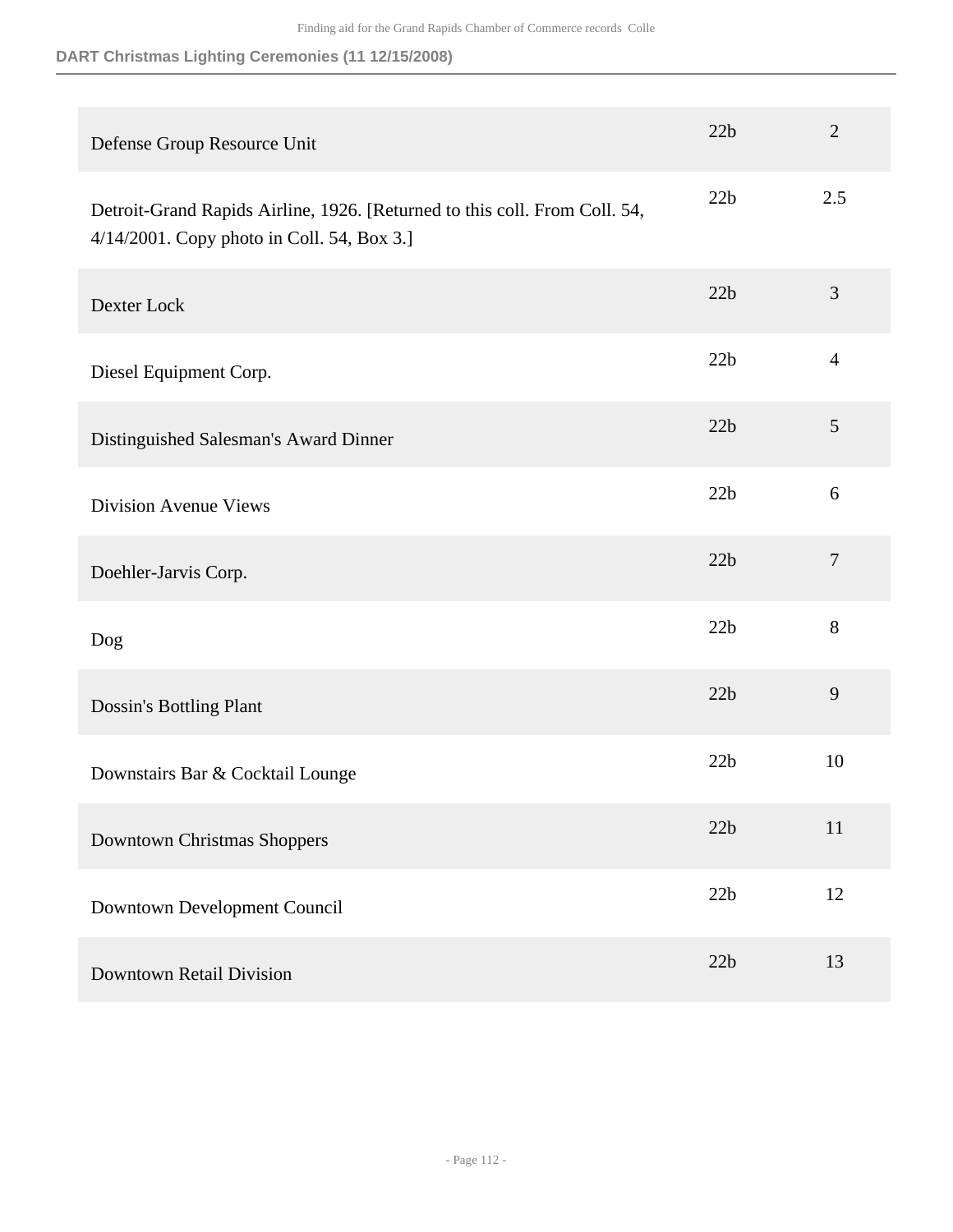| Drafting                                              | 22b | 14 |
|-------------------------------------------------------|-----|----|
| <b>Driver's Education</b>                             | 22b | 15 |
| Duthler Ford                                          | 22b | 16 |
| East Grand Rapids School                              | 22b | 17 |
| Eastbrook Mall                                        | 22b | 18 |
| Eastern Avenue at Alger Street Views                  | 22b | 19 |
| <b>Eastern Avenue Views</b>                           | 22b | 20 |
| <b>Economic Study Group Meetings</b>                  | 22b | 21 |
| <b>Education Committee</b>                            | 22b | 22 |
| Education Committee-Brookside School Open House       | 22b | 23 |
| <b>Education Committee-Classroom Speakers Project</b> | 22b | 24 |
| <b>Education Committee-New Teacher Welcome</b>        | 22b | 25 |
| <b>Education Committee-Women in Business Panel</b>    | 22b | 26 |
| Electric Linemen at Work                              | 22b | 27 |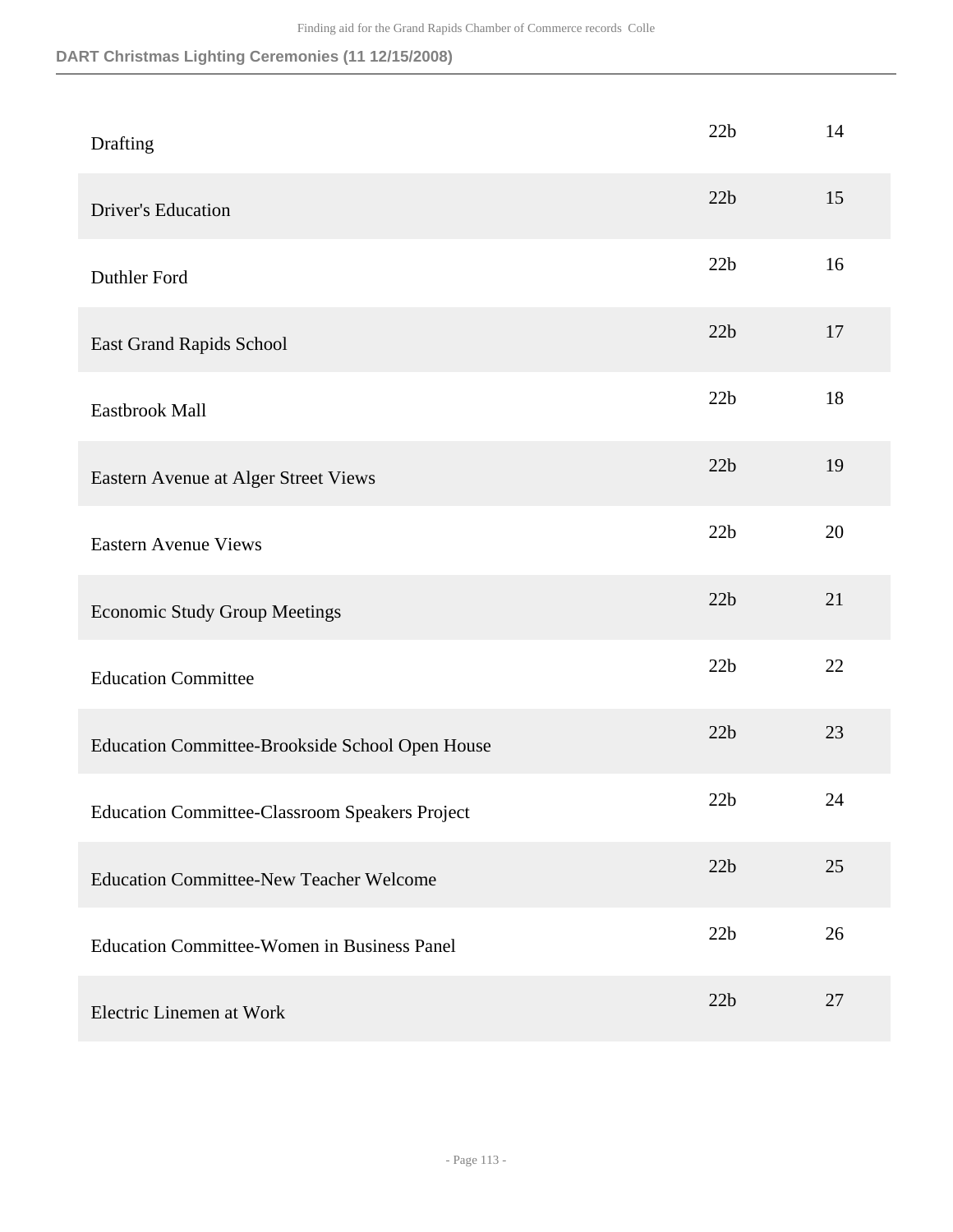**Expressway construction. I-96 (8 11/5/2007)**

| <b>Electrical Equipment</b>                        | 22b | 28 |
|----------------------------------------------------|-----|----|
| <b>Electronic Sound Equipment</b>                  | 22b | 29 |
| Elston-Richards, Inc.                              | 22b | 30 |
| <b>Emdin's Building</b>                            | 22b | 31 |
| <b>Executives of Michigan Congressional Dinner</b> | 22b | 32 |
| <b>Export Trade Course</b>                         | 22b | 33 |

# **Expressway construction. I-96 (8 11/5/2007)**

|                                                                                                         | <b>Box</b> | <b>Folder</b> |
|---------------------------------------------------------------------------------------------------------|------------|---------------|
| 1. Robinson Studio, Oct. 1959. Group of men standing under the cement<br>supports for overhead highway. | 22b        | 34            |
| 2. Nov. 12, 1957. Road construction over a railway                                                      | 22b        | 34            |
| 3. Worm's eye view of curve in roadway with church spire in background.                                 | 22b        | 34            |
| 4. Roadway view to another section of roadway, with church spire in<br>background.                      | 22b        | 34            |
| 5. People seated near road construction.                                                                | 22h        | 34            |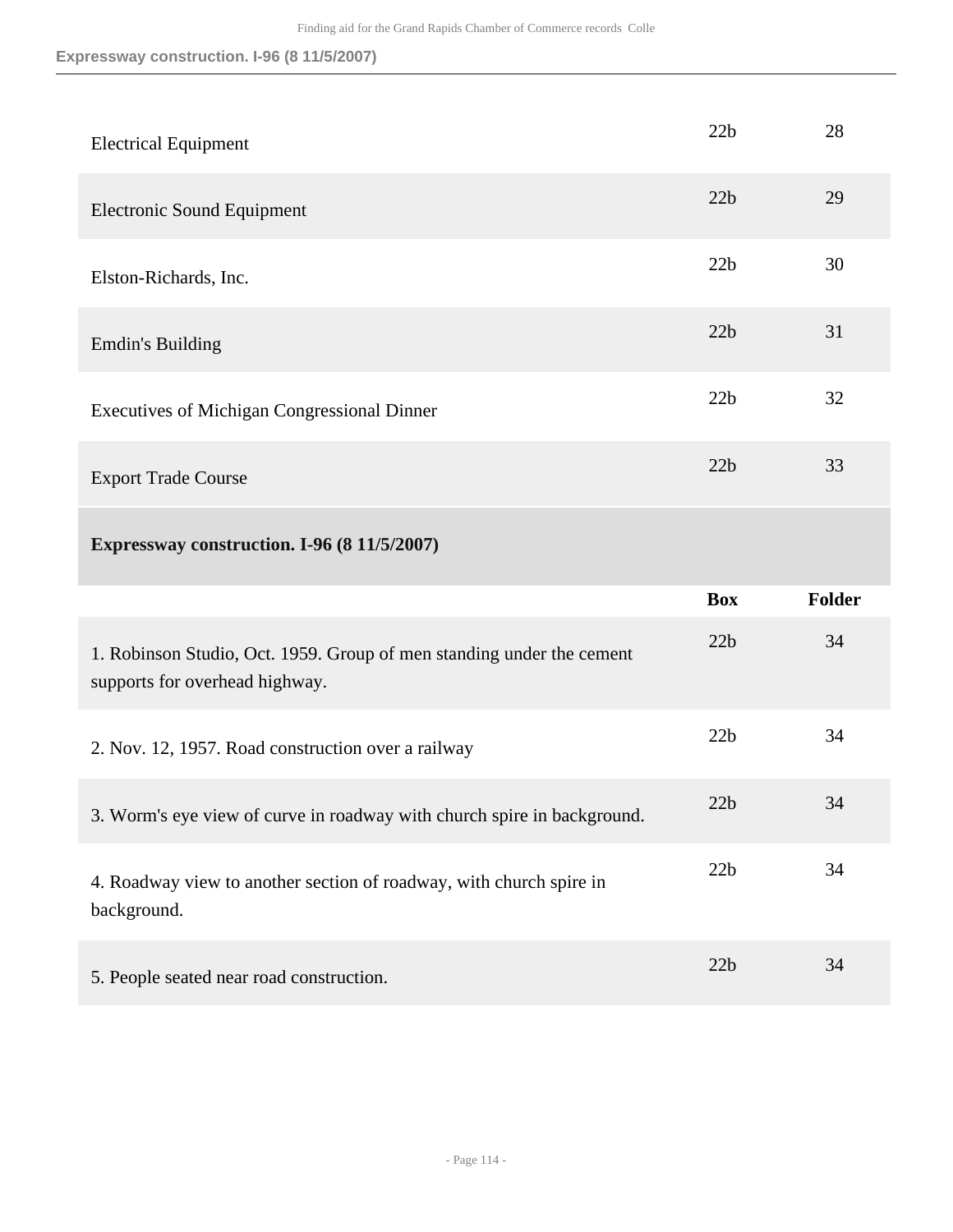| 6. People seated near road construction, near view of men with bleachers<br>behind.                                                                                                                                                                                                               | 22b | 34 |
|---------------------------------------------------------------------------------------------------------------------------------------------------------------------------------------------------------------------------------------------------------------------------------------------------|-----|----|
| 7. Divided highway signs, workmen, and roads on two lane highway. This<br>may not be I-96.                                                                                                                                                                                                        | 22b | 34 |
| 8. View from a roadside hill of highway construction, near downtown,<br>with a motel, church, and other structures in the background. Note: This<br>item found at 054-9-16, but with an old Chamber of Commerce location<br>number (046-21-203) and returned to the Chamber collection. 11/5/2007 | 22b | 34 |

|                                                                                                   | <b>Box</b> | <b>Folder</b> |
|---------------------------------------------------------------------------------------------------|------------|---------------|
| $4 = 1961$ Expressway Opening                                                                     | 22b        | 35            |
| $1 = Nov. 19, 1954$ Expressway Ground Breaking Luncheon. Robinson<br>Studio photo, Nov. 19, 1954. | 22b        | 35            |
|                                                                                                   | <b>Box</b> | Folder        |
| Expressway overpasses (3 11/5/2007)                                                               | 22b        | 36            |
| <b>Fables II Restaurant</b>                                                                       | 22b        | 38            |
| Fabric store                                                                                      | 22b        | 39            |
| Fasteners, Inc.                                                                                   | 22b        | 40            |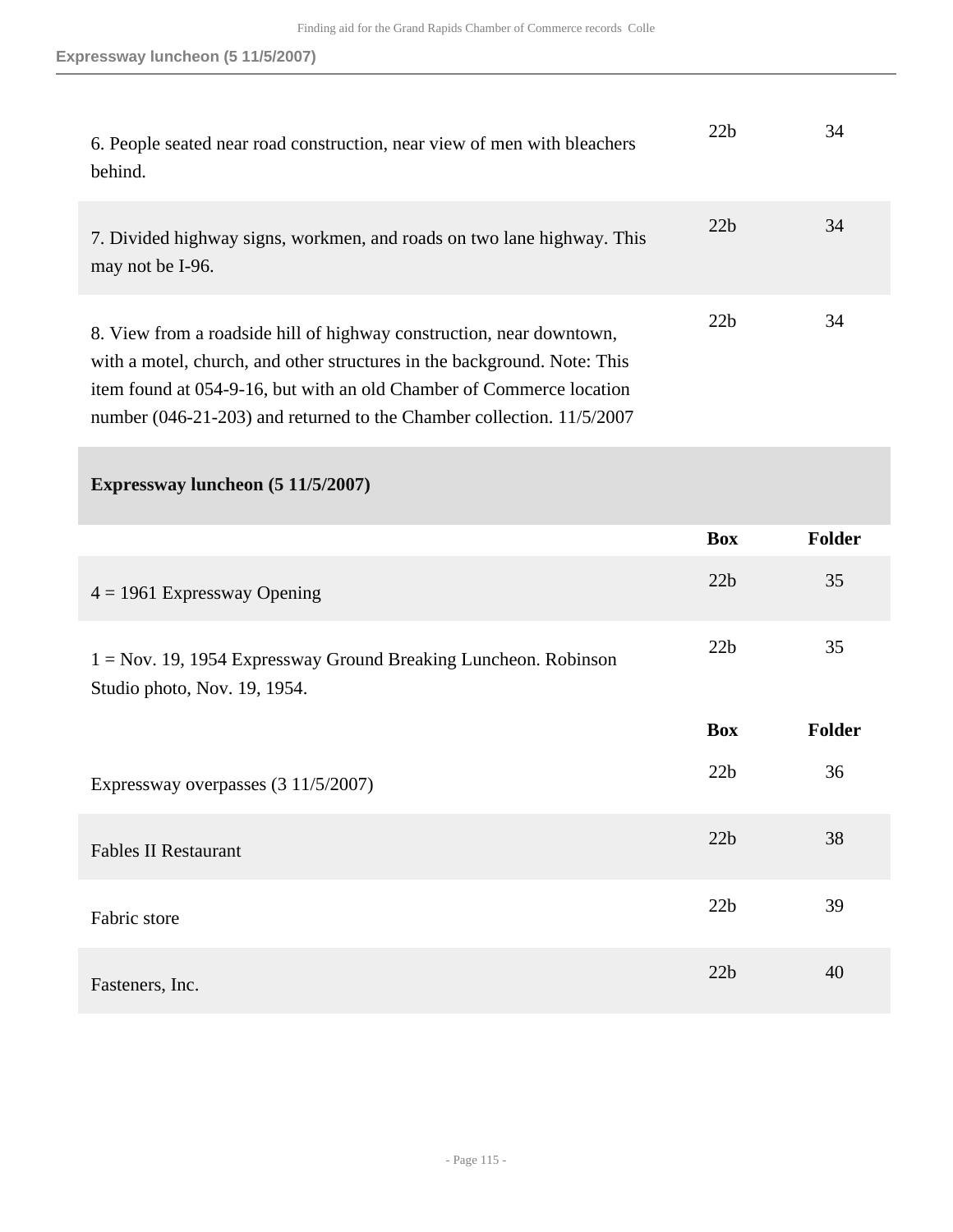| <b>Federal Square Building</b>            | 22b | 41 |
|-------------------------------------------|-----|----|
| Festival-Entertainment                    | 22b | 42 |
| <b>Festival-Food Booths</b>               | 22b | 43 |
| Festival-Spectators                       | 22b | 44 |
| <b>Fiber Fabrics Forum</b>                | 22b | 45 |
| <b>Fingers Restaurant</b>                 | 22b | 46 |
| <b>Fire Prevention Committee</b>          | 22b | 47 |
| Fire Prevention Committee Award Luncheon  | 22b | 48 |
| Fire Prevention Week Awards to Boy Scouts | 22b | 49 |
| Fire Safety Award                         | 22b | 50 |
| First Methodist Church                    | 22b | 51 |
| <b>Central Reformed Church</b>            | 22b | 52 |
| <b>Fish Ladder</b>                        | 22b | 53 |
| Fisher Body Plant No.1                    | 22b | 54 |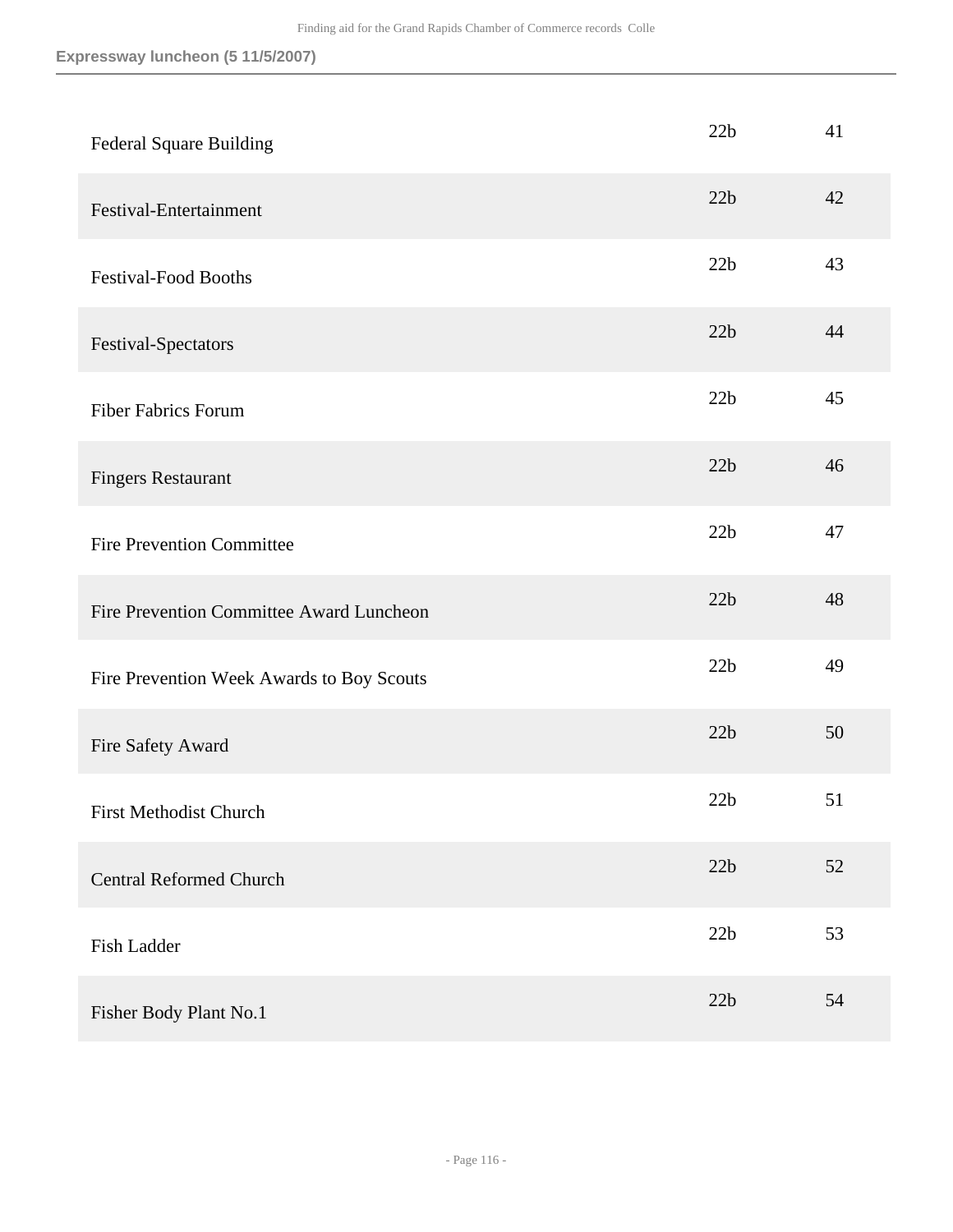| Fisher Body Plant No.2                 | 22b | 55             |
|----------------------------------------|-----|----------------|
| Fishing                                | 22c | $\mathbf{1}$   |
| Flower Projects Seminar-1969           | 22c | $\overline{2}$ |
| Food Center Model                      | 22c | $\mathfrak{Z}$ |
| <b>Food Distribution</b>               | 22c | $\overline{4}$ |
| Ford-Top Hatter Award                  | 22c | $\mathfrak{S}$ |
| Foreign Licensing Course               | 22c | 6              |
| Foreign Trade Clinic                   | 22c | $\overline{7}$ |
| Fort Custer Trade Trip-1940            | 22c | 8              |
| Freedom In Action Exhibits             | 22c | 9              |
| Freedom In Action Posters              | 22c | 10             |
| Freedom In Action WGRD Radio Contest   | 22c | 11             |
| Freedom In Action-NAM Open House       | 22c | 13             |
| Freedom In Action-20 Questions Winners | 22c | 12             |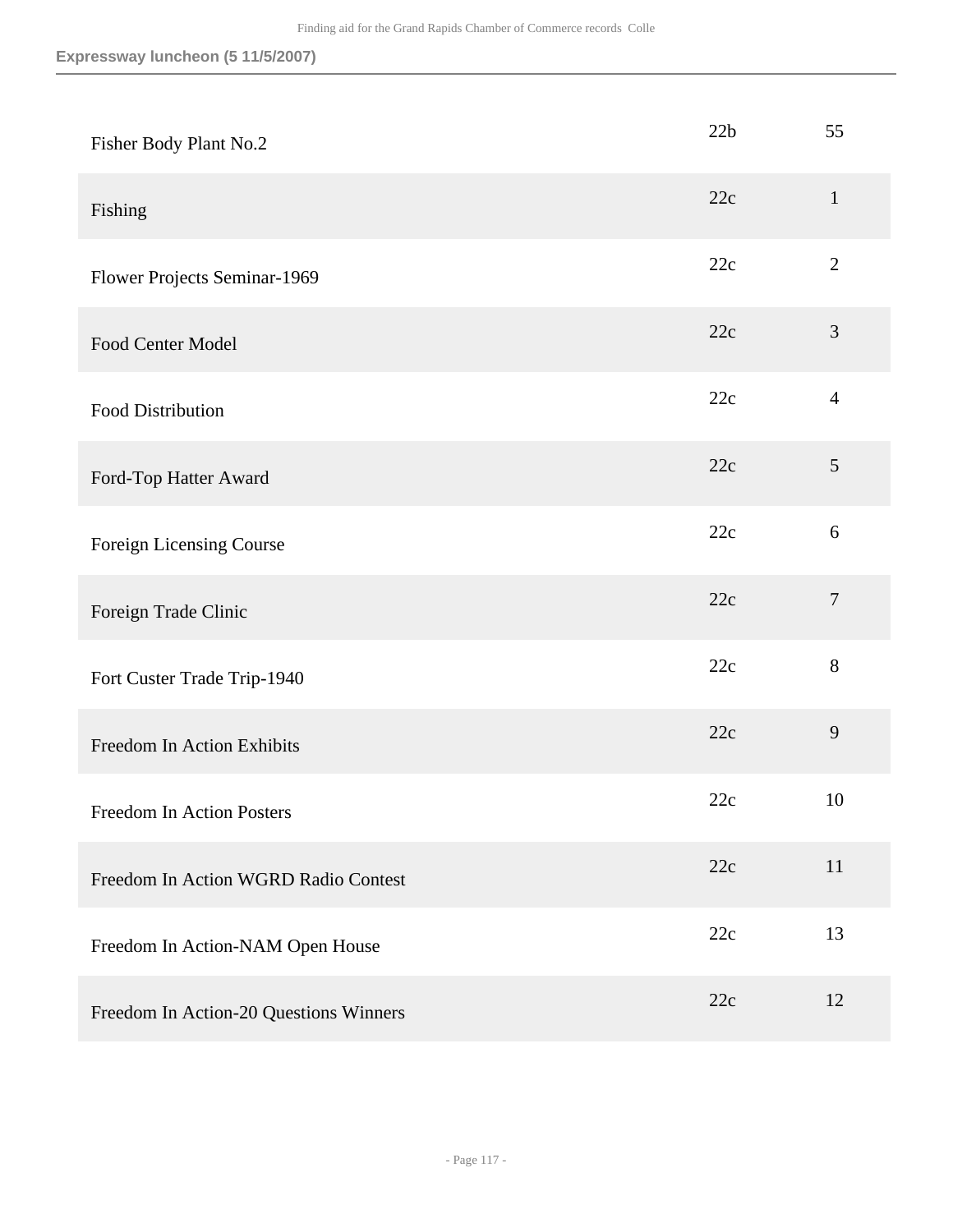| Freedom In Action-School Speakers                                                             | 22c | 14 |
|-----------------------------------------------------------------------------------------------|-----|----|
| Freedom In Action-Women's Clubs Tea                                                           | 22c | 15 |
| Freedom U.S. Commission                                                                       | 22c | 16 |
| <b>Freedom's Foundation Award</b>                                                             | 22c | 17 |
| Frey Building                                                                                 | 22c | 18 |
| <b>Front Avenue Views</b>                                                                     | 22c | 19 |
| <b>Fuller Avenue Pumping Station</b>                                                          | 22c | 20 |
| Furniture City Manufacturing Corp.                                                            | 22c | 21 |
| Furniture City Upholstery Co.                                                                 | 22c | 22 |
| <b>Furniture Makers at Work</b>                                                               | 22c | 23 |
| <b>Furniture Manufacturer's Association</b>                                                   | 22c | 24 |
| "Eye Opener" Meetings (8 images, with several glued together to form 3<br>objects. 11/5/2007) | 22b | 37 |
| General Electric Co.                                                                          | 22c | 25 |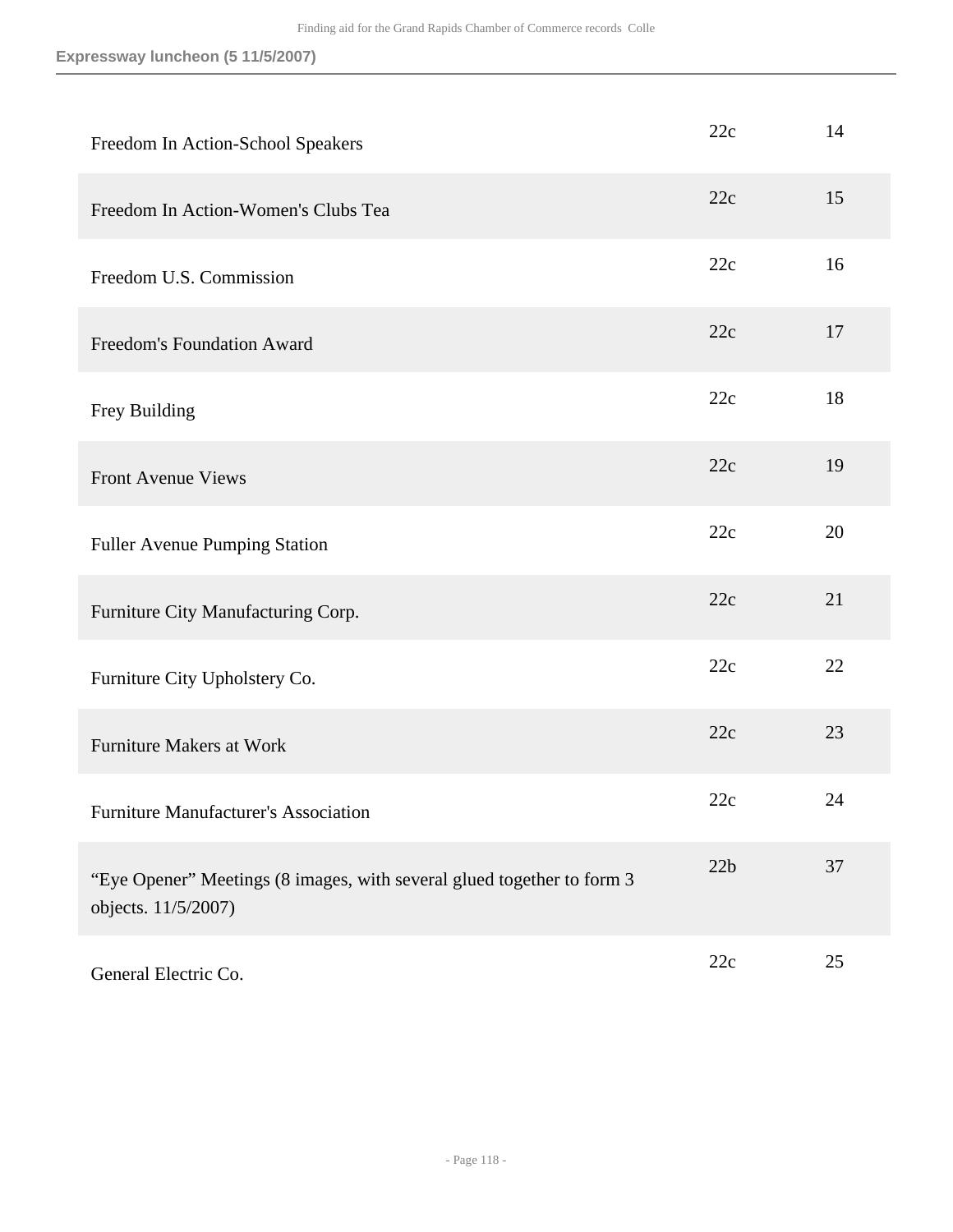| General Motors Corp.                          | 22c | 26 |
|-----------------------------------------------|-----|----|
| George Welsh Civic Auditorium                 | 22c | 27 |
| Gerald Ford Day                               | 22c | 28 |
| Get Out the Vote Awards                       | 22c | 29 |
| Get Out the Vote Committee                    | 22c | 30 |
| Get Out the Vote Promotions                   | 22c | 31 |
| Get Out the Vote Registration Drive           | 22c | 32 |
| Get Out the Vote Voting Machine Demonstration | 22c | 33 |
| Gibson Refrigeration Co.                      | 22c | 34 |
| Girls playing volleyball                      | 22c | 35 |
| Golden Eagle Room Restaurant                  | 22c | 36 |
| Good Roads Committee Meetings                 | 22c | 37 |
| Good Roads Committee Reviewing Maps           | 22c | 38 |
| Good Steel Service                            | 22c | 39 |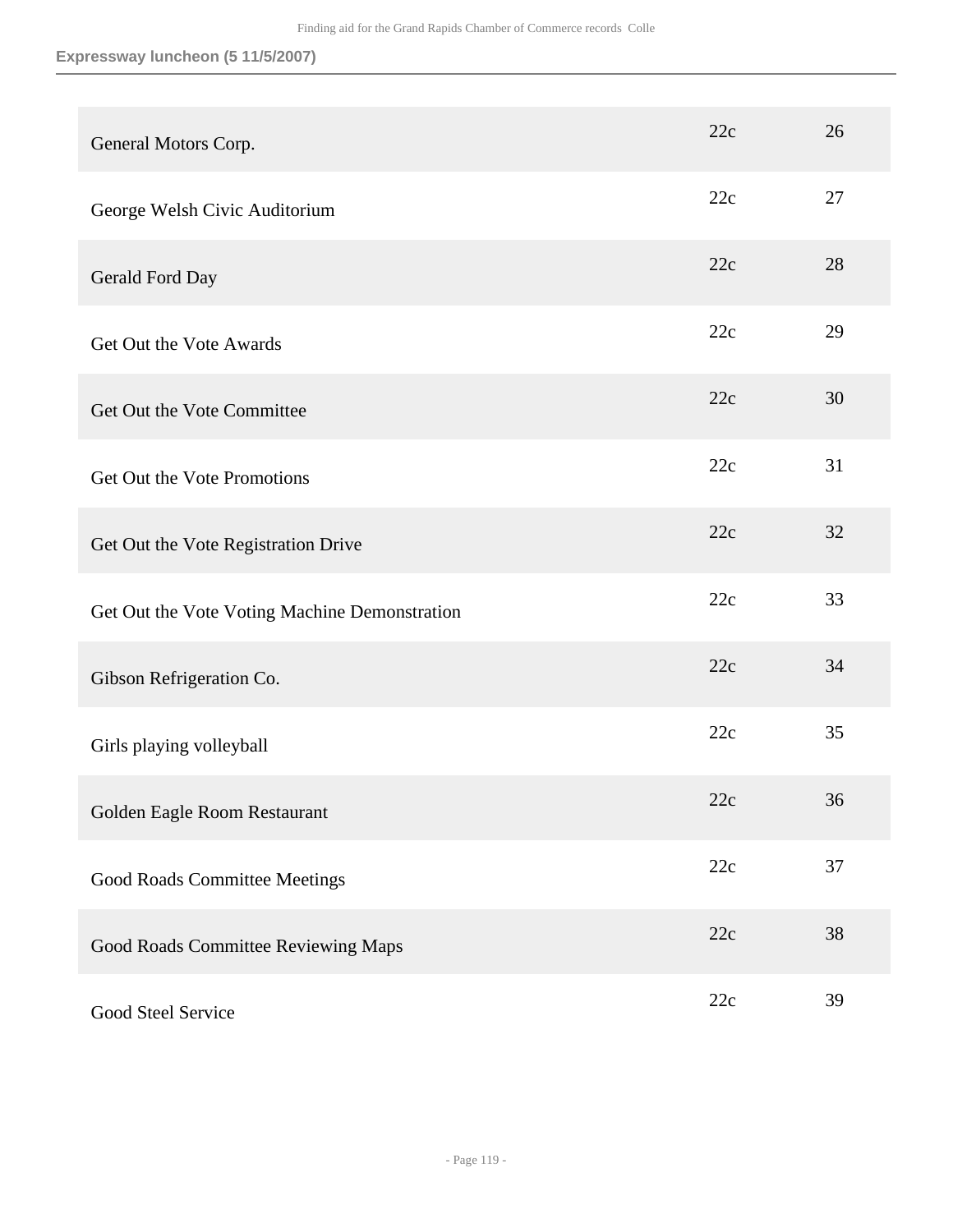| Good Year                                                | 22c | 40             |
|----------------------------------------------------------|-----|----------------|
| Goodwill Industries                                      | 22c | 41             |
| Goodwill Trade Tour, 1948-66 (incomplete)                | 22c | 42             |
| Goodwill Trade Tour, 1948-66 (incomplete                 | 22c | 43             |
| Goodwill Trade Tour, 1948-66 (incomplete                 | 22c | 44             |
| Goodwill Trade Tour, 1948-66 (incomplete) (6, 6/14/2001) | 22c | 45             |
| Goodwill Trade Tour, 1948-66 (incomplete)                | 22c | 46             |
| Goodwill Trade Tour, 1948-66 (incomplete)                | 22c | 47             |
| Goodwill Trade Tour, 1948-66 (incomplete)                | 22c | 48             |
| Goodwill Trade Tour, 1948-66 (incomplete                 | 22c | 49             |
| Government Procurement Conference, 1975                  | 23a | $\mathbf{1}$   |
| Government-Businessmen Conference, 1950                  | 23a | $\overline{2}$ |
| Governmental Finance Committee                           | 23a | 3              |
| <b>Grand Haven State Park</b>                            | 23a | $\overline{4}$ |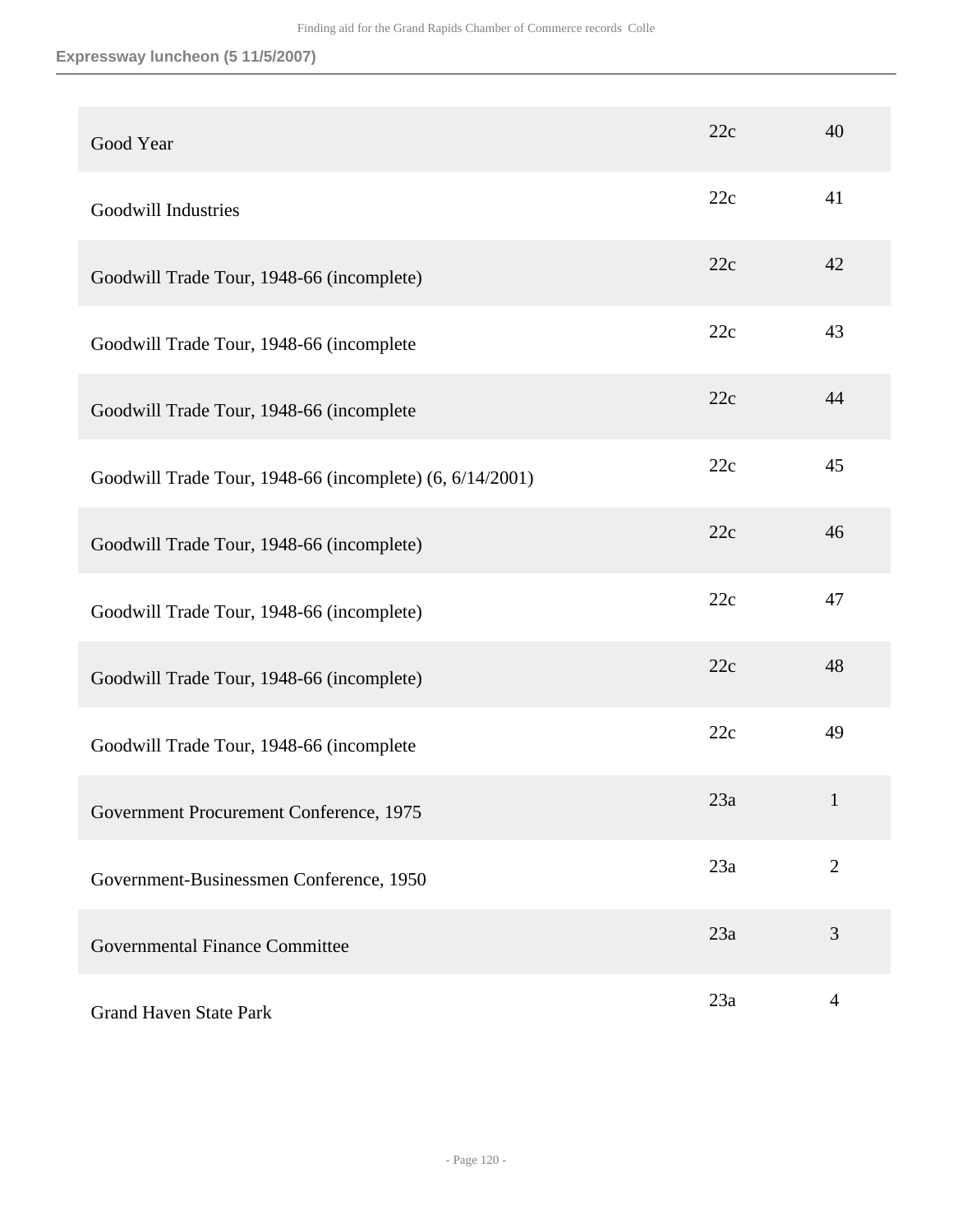| Grand Rapids Area Transit Authority           | 23a | 5              |
|-----------------------------------------------|-----|----------------|
| <b>Grand Rapids Art Museum</b>                | 23a | 6              |
| Grand Rapids Brass Co.                        | 23a | $\overline{7}$ |
| Grand Rapids Chair Co. interior               | 23a | 8              |
| <b>Grand Rapids City Commission</b>           | 23a | 9              |
| Grand Rapids City Hall, 1889-1969             | 23a | 10             |
| <b>Grand Rapids Community College</b>         | 23a | 11             |
| <b>Grand Rapids Day</b>                       | 23a | 12             |
| <b>Grand Rapids Filtration Plant</b>          | 23a | 13             |
| Grand Rapids Fire Dept. at burning house      | 23a | 14             |
| <b>Grand Rapids Foundry</b>                   | 23a | 15             |
| Grand Rapids Furniture Museum Billboard       | 23a | 16             |
| <b>Grand Rapids Furniture Museum Exhibits</b> | 23a | 17             |
| Grand Rapids Gravel Industrial Park           | 23a | 18             |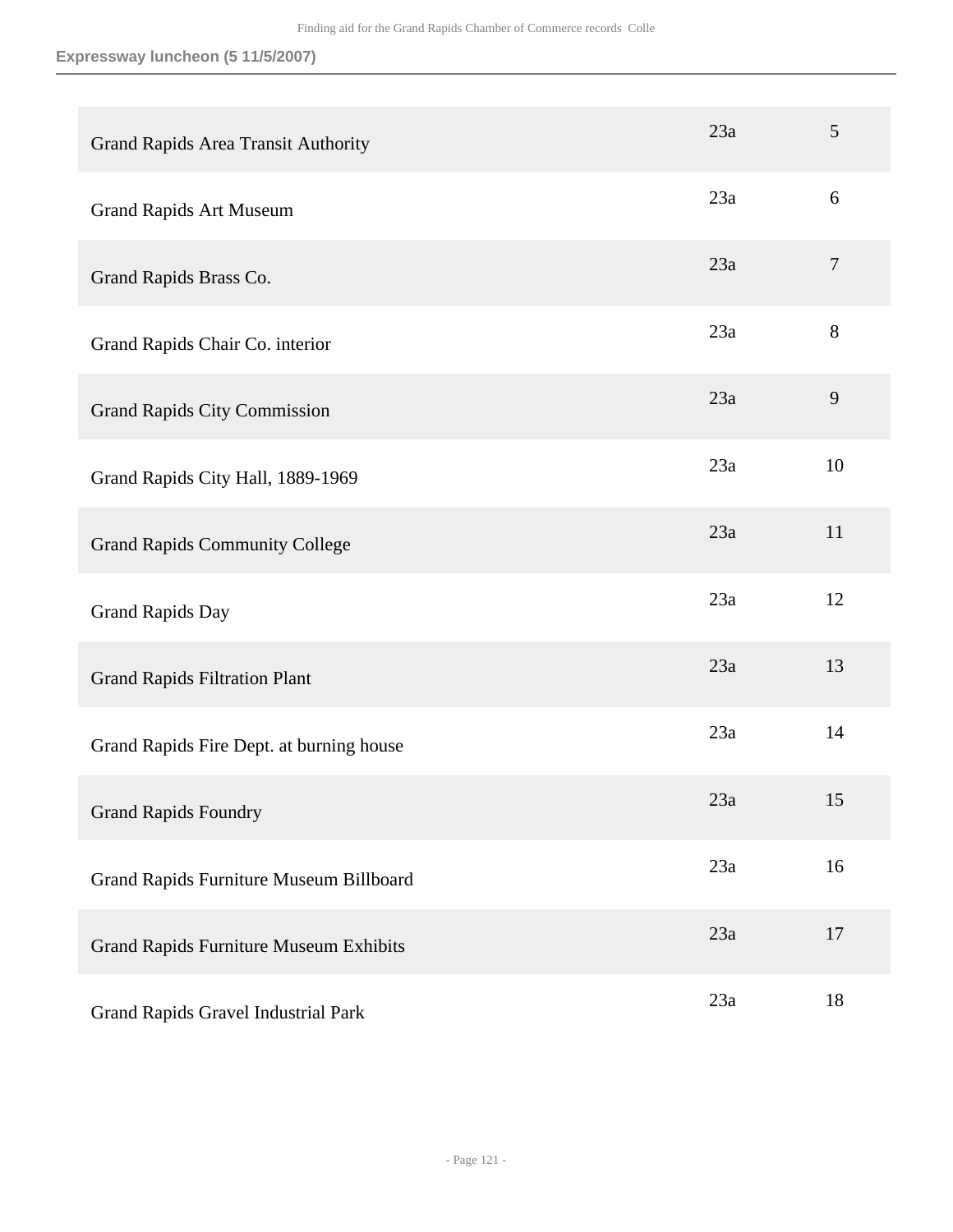| Grand Rapids Gypsum Co.                         | 23a | 19 |
|-------------------------------------------------|-----|----|
| Grand Rapids Jaycees-Young Educator of the Year | 23a | 20 |
| <b>Grand Rapids Malleable Works</b>             | 23a | 21 |
| American Boxboard Co. display                   | 23a | 22 |
| Grand Rapids on Parade-American Box Board Co.   | 23a | 22 |
| Grand Rapids on Parade-American Seating Co.     | 23a | 23 |
| Grand Rapids on Parade-Barton Furniture Co.     | 23a | 24 |
| Grand Rapids on Parade-Brower Furniture Co.     | 23a | 25 |
| Grand Rapids on Parade-Bulman Co.               | 23a | 26 |
| Grand Rapids on Parade-Carbonneau Co.           | 23a | 27 |
| Grand Rapids on Parade-Fisher Body              | 23a | 28 |
| Grand Rapids on Parade-GR Store Equipment Co.   | 23a | 29 |
| Grand Rapids on Parade-Grand Rapids Chair Co.   | 23a | 30 |
| Grand Rapids on Parade-Grand Rapids Fibre Cord  | 23a | 31 |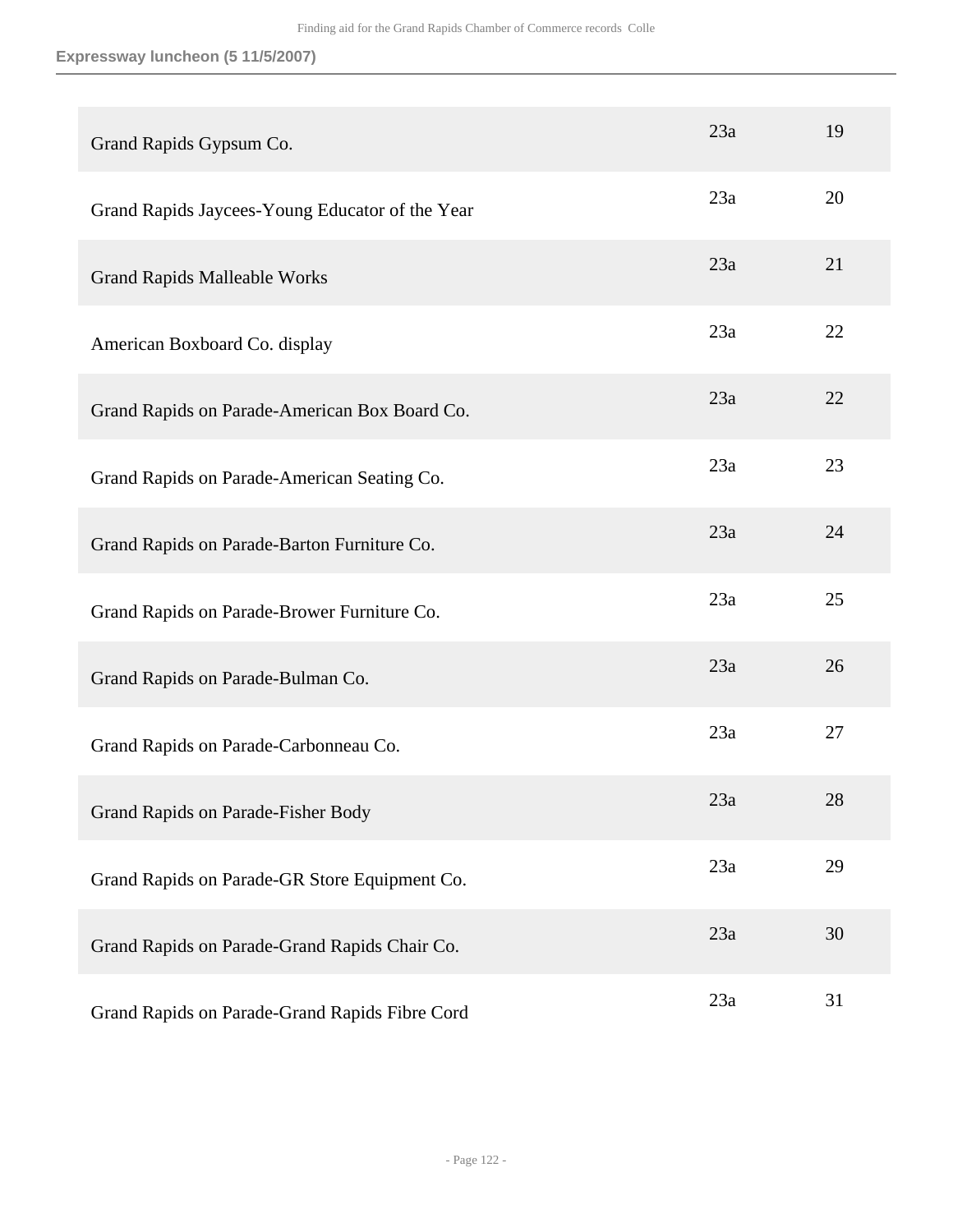| Grand Rapids on Parade-Hekman Biscuit Co.          | 23a | 32    |
|----------------------------------------------------|-----|-------|
| Grand Rapids on Parade-Hekman Furniture Co.        | 23a | 33    |
| Grand Rapids on Parade-Richman Bros.               | 23a | 34    |
| Grand Rapids on Parade-Vacations Unlimited         | 23a | 35    |
| Grand Rapids Police Headquarters Bldg.             | 23a | 36    |
| <b>Grand Rapids Police Department</b>              | 23a | 37-38 |
| <b>Grand Rapids Press</b>                          | 23a | 39    |
| <b>Grand Rapids Products Displays</b>              | 23a | 40    |
| <b>Grand Rapids Public Library</b>                 | 23a | 41    |
| <b>Grand Rapids Public Schools</b>                 | 23a | 42    |
| <b>Grand Rapids Salutes Battle Creek Committee</b> | 23a | 43    |
| Grand Rapids Steel & Supply Co.                    | 23a | 44    |
| Grand Rapids Store Equipment Co.                   | 23a | 45    |
| Grand Rapids Symphony Orchestra                    | 23a | 46    |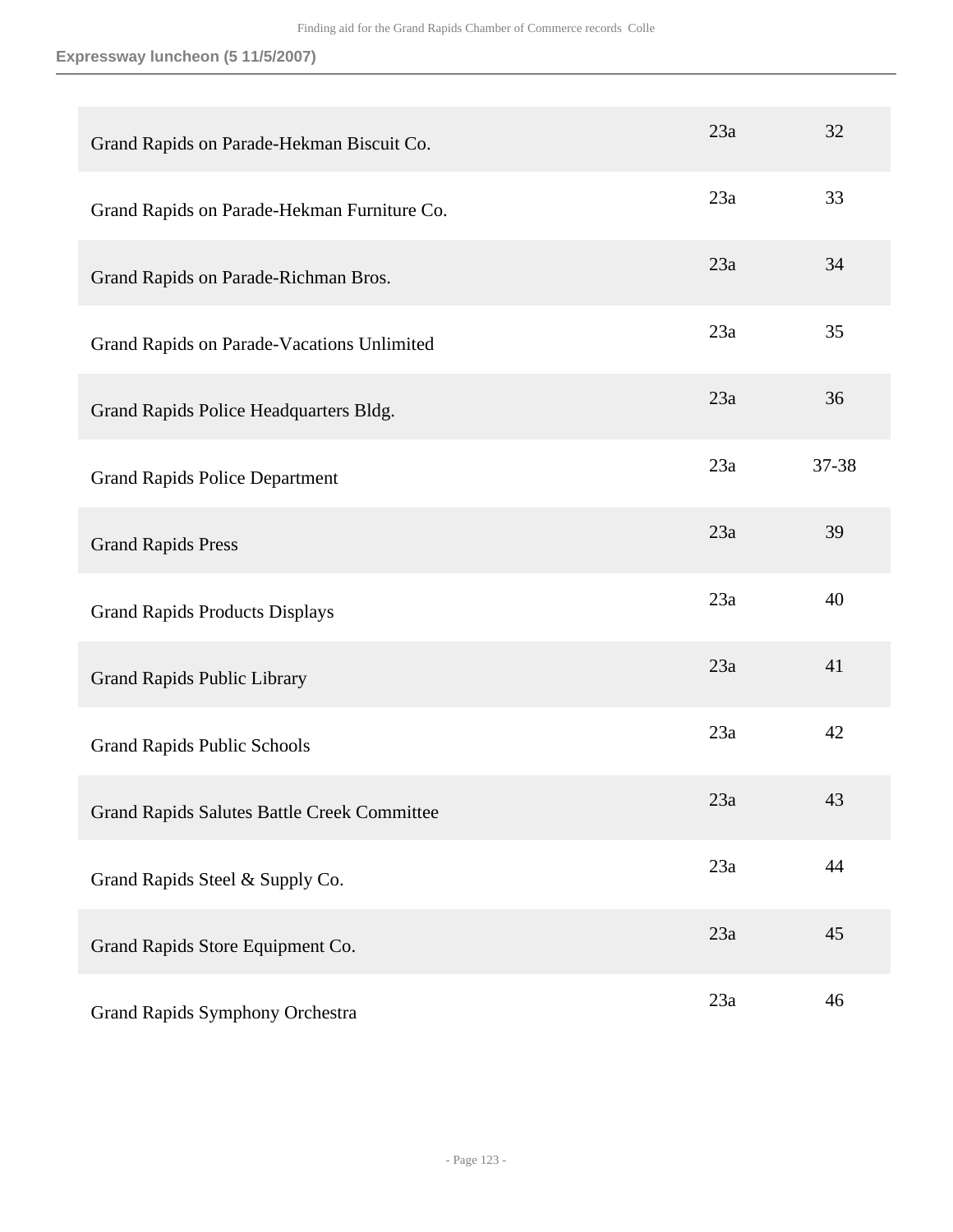| <b>Grand Rapids Token</b>                                                                | 23a             | 47             |
|------------------------------------------------------------------------------------------|-----------------|----------------|
| <b>Grand Rapids Views</b>                                                                | 23a             | 48             |
| <b>Grand Rapids Wholesale Grocers</b>                                                    | 23a             | 49             |
| <b>Grand Rapids Wholesale Market</b>                                                     | 23a             | 50             |
| Grand River Views (2. 1/31/2001. 86.363 item fnd. Here and returned to<br>Coll. 54-8-24) | 23a             | 51             |
| <b>Grand Valley State University-Administrators</b>                                      | 23a             | 52             |
| Grand Valley State University-Channel 35                                                 | 23a             | 53             |
| <b>Grand Valley State University-Events</b>                                              | 23 <sub>b</sub> | $\mathbf{1}$   |
| Grand Valley State University-Great Lakes                                                | 23 <sub>b</sub> | $\overline{2}$ |
| Grand Valley State University-Kirkhof Center                                             | 23 <sub>b</sub> | 3              |
| Grand Valley State University-Lake Huron Hall                                            | 23 <sub>b</sub> | $\overline{4}$ |
| Grand Valley State University-Lake Michigan                                              | 23 <sub>b</sub> | 5              |
| Grand Valley State University-Residence Halls                                            | 23 <sub>b</sub> | 6              |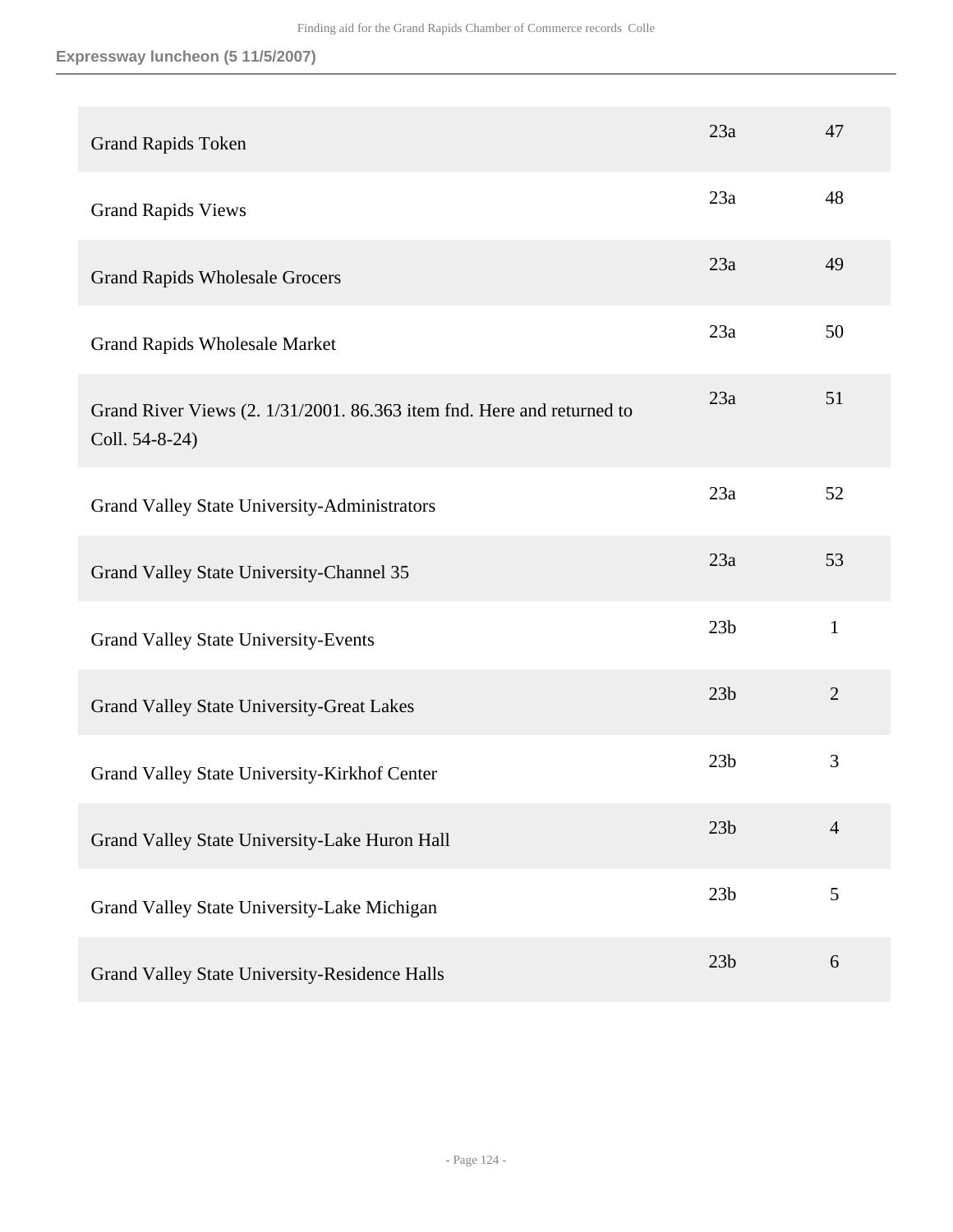| Grand Valley State University-Seidman Hal                             | 23 <sub>b</sub> | $\tau$ |
|-----------------------------------------------------------------------|-----------------|--------|
| <b>Grand Valley State University-Student Services</b>                 | 23 <sub>b</sub> | 8      |
| Grand Valley State University Students with teachers. (1, 11/17/2005) | 23 <sub>b</sub> | 8.5    |
| Grandville Flood                                                      | 23 <sub>b</sub> | 9      |
| Greater GR Area C of C Band                                           | 23 <sub>b</sub> | 10     |
| Greater GR Area C of C Billboard                                      | 23 <sub>b</sub> | 11     |
| Greater GR Area C of C Cruises-Awards-Boys                            | 23 <sub>b</sub> | 12     |
| Greater GR Area C of C Cruises-Awards-Misc.                           | 23 <sub>b</sub> | 13     |
| Greater GR Area C of C Cruises-Band                                   | 23 <sub>b</sub> | 14-20  |
| Greater GR Area C of C Cruises-Band-Milwaukee                         | 23 <sub>b</sub> | 21     |
| Greater GR Area C of C Cruises-Bay City                               | 23 <sub>b</sub> | 22     |
| Greater GR Area C of C Cruises-Big Fish Trophy                        | 23 <sub>b</sub> | 23     |
| Greater GR Area C of C Cruises-Boarding or                            | 23 <sub>b</sub> | 24     |
| Greater GR Area C of C Cruises-Bus                                    | 23 <sub>b</sub> | 25     |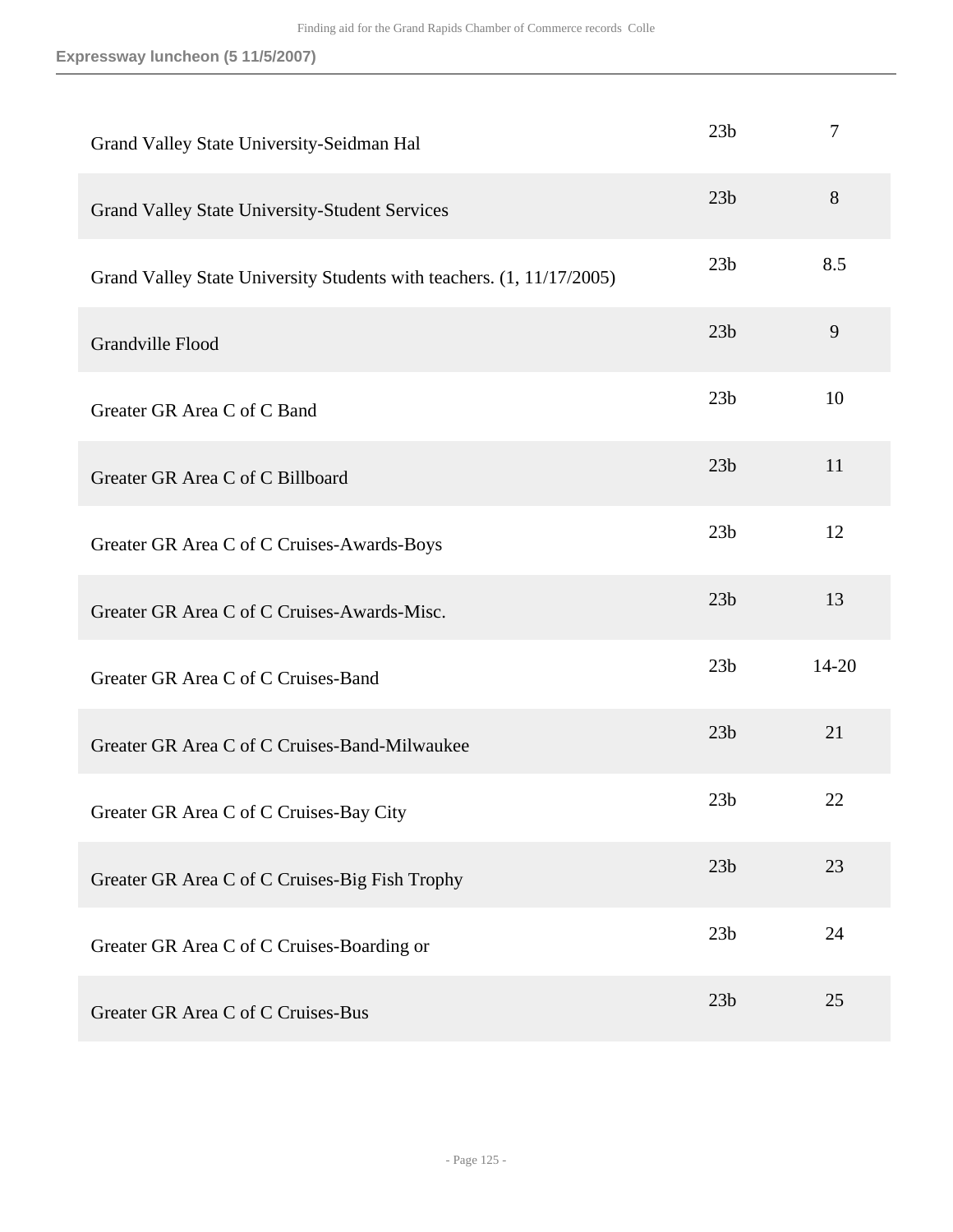| Greater GR Area C of C Cruises-Candles          | 23 <sub>b</sub> | 26       |
|-------------------------------------------------|-----------------|----------|
| Greater GR Area C of C Cruises-Card Playing     | 23 <sub>b</sub> | 27       |
| Greater GR Area C of C Cruises-Chesapeake and   | 23 <sub>b</sub> | 28       |
| Greater GR Area C of C Cruises-City Welcomes    | 23 <sub>b</sub> | 29       |
| Greater GR Area C of C Cruises-Commodore's      | 23 <sub>b</sub> | 30       |
| Greater GR Area C of C Cruises-Cribbage         | 23 <sub>b</sub> | 31       |
| Greater GR Area C of C Cruises-Cruise Calf      | 23 <sub>b</sub> | 32       |
| Greater GR Area C of C Cruises-Dancing          | 23 <sub>b</sub> | 33       |
| Greater GR Area C of C Cruises-Darts            | 23 <sub>b</sub> | 34       |
| Greater GR Area C of C Cruises-Departures       | 23 <sub>b</sub> | $35 - 7$ |
| Greater GR Area C of C Cruises-Dining-Misc.     | 23 <sub>b</sub> | 38       |
| Greater GR Area C of C Cruises-Economic         | 23 <sub>b</sub> | 39       |
| Greater GR Area C of C Cruises-Enter.-Blackface | 23 <sub>b</sub> | 40       |
| Greater GR Area C of C Cruises-Enter.-Buck      | 23 <sub>b</sub> | 41       |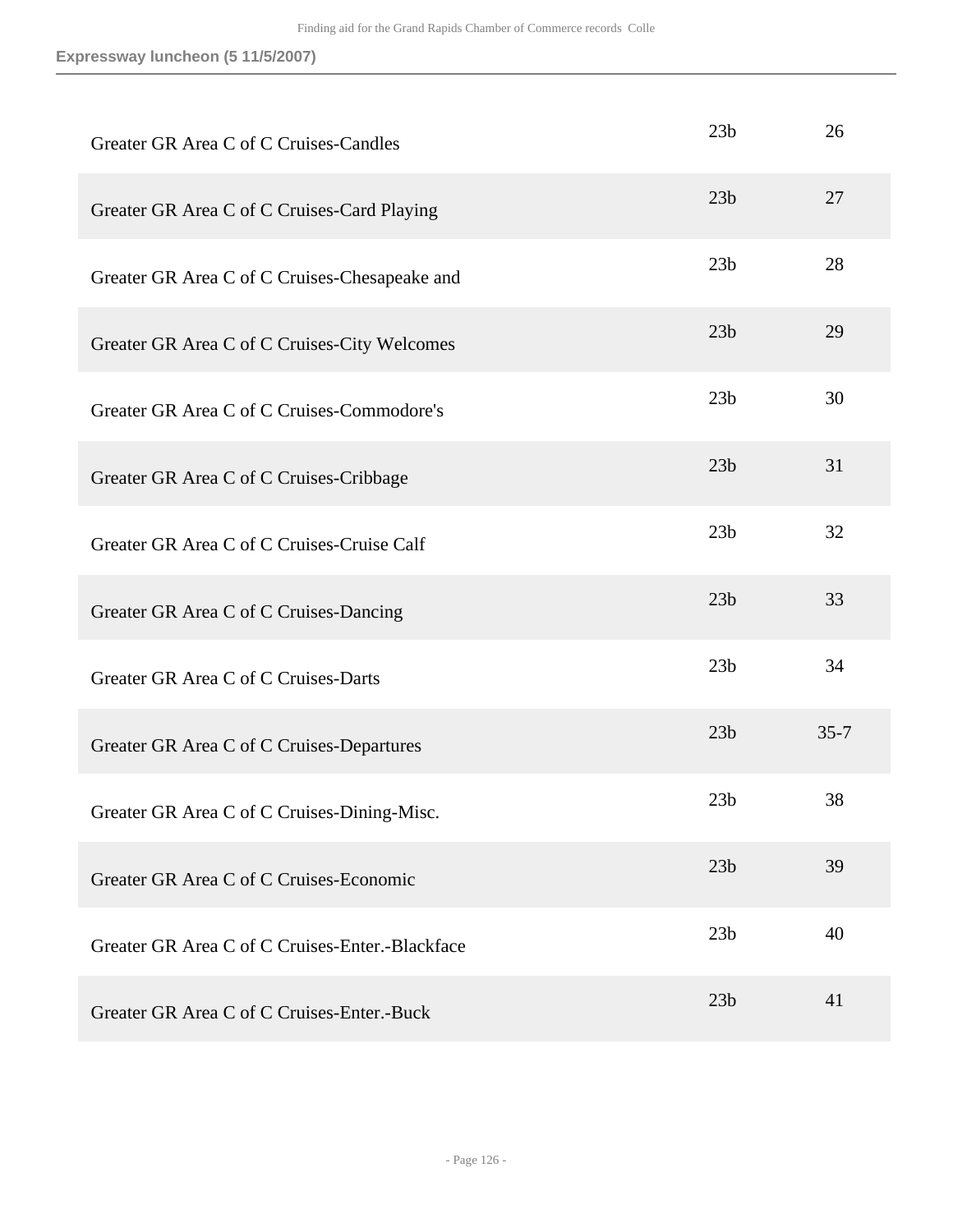| Greater GR Area C of C Cruises-Enter.-Female   | 23 <sub>b</sub> | 42             |
|------------------------------------------------|-----------------|----------------|
| Greater GR Area C of C Cruises-Enter.-Grooming | 23 <sub>b</sub> | 43             |
| Greater GR Area C of C Cruises-Enter.-Lion's   | 23 <sub>b</sub> | 44             |
| Greater GR Area C of C Cruises-Enter.-Medical  | 23 <sub>b</sub> | 45             |
| Greater GR Area C of C Cruises-Enter.-Merry    | 23 <sub>b</sub> | 46             |
| Greater GR Area C of C Cruises-Enter.-Misc.    | 23c             | $\mathbf{1}$   |
| Greater GR Area C of C Cruises-Enter.-Musical  | 23c             | $\overline{2}$ |
| Greater GR Area C of C Cruises-Enter.-Neptune  | 23c             | 3              |
| Greater GR Area C of C Cruises-Enter.-Pirates  | 23c             | $\overline{4}$ |
| Greater GR Area C of C Cruises-Enter.-Raiders  | 23c             | 5              |
| Greater GR Area C of C Cruises-Enter.-Rope     | 23c             | 6              |
| Greater GR Area C of C Cruises-Enter.-Show     | 23c             | $\overline{7}$ |
| Greater GR Area C of C Cruises-Enter.-Shriners | 23c             | 8              |
| Greater GR Area C of C Cruises-Enter.-Swabbing | 23c             | 9              |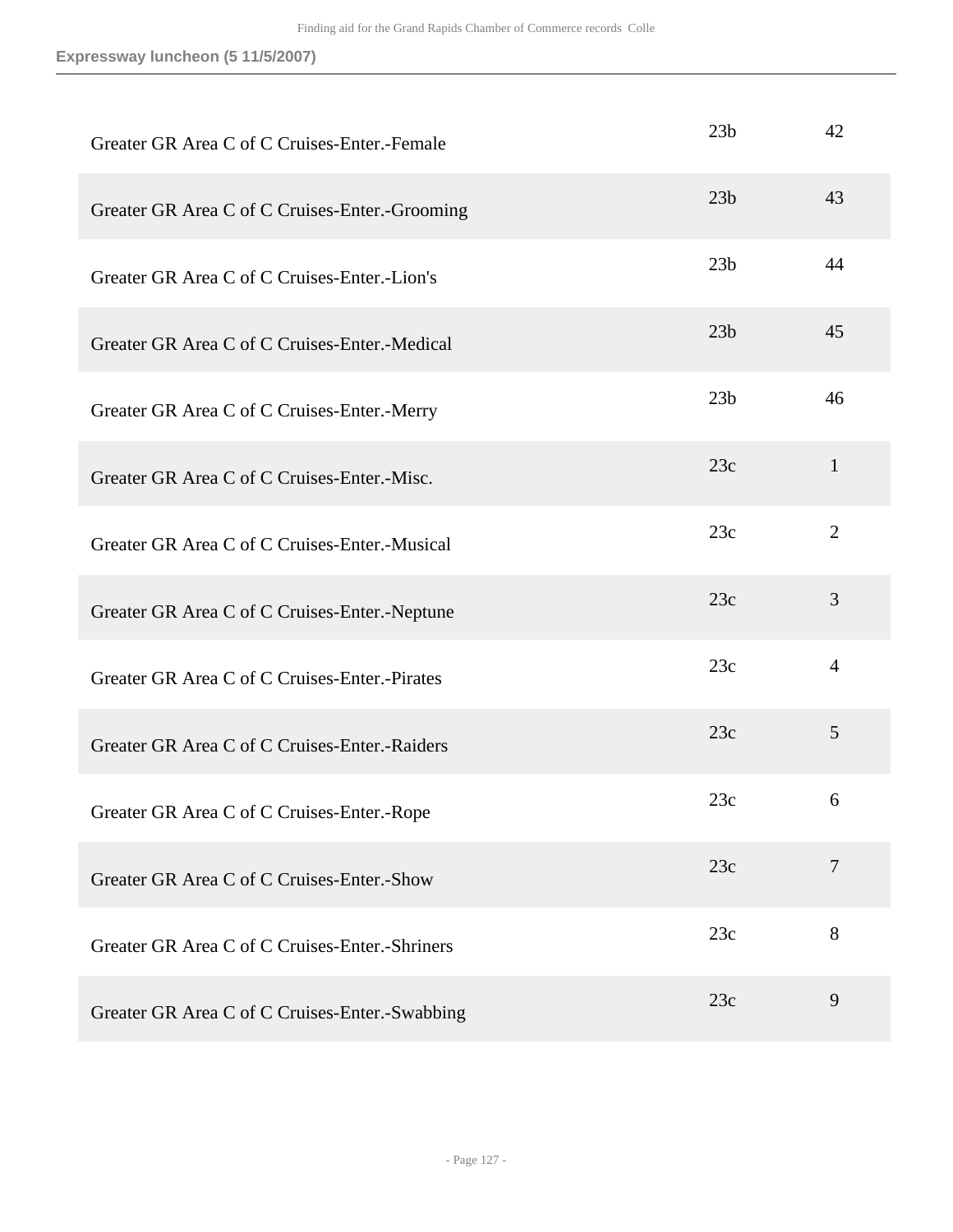| Greater GR Area C of C Cruises-Enter.-Walking                                                                                                    | 23c | 10 |
|--------------------------------------------------------------------------------------------------------------------------------------------------|-----|----|
| Greater GR Area C of C Cruises-Fish and Golf                                                                                                     | 23c | 11 |
| Greater GR Area C of C Cruises-Fishing                                                                                                           | 23c | 12 |
| Greater GR Area C of C Cruises-Ford Motor Co.                                                                                                    | 23c | 13 |
| Greater GR Area C of C Cruises-Golf                                                                                                              | 23c | 14 |
| Greater GR Area C of C Cruises-Golf Trophies                                                                                                     | 23c | 15 |
| Greater GR Area C of C Cruises-Greeting Reps                                                                                                     | 23c | 16 |
| Greater GR Area C of C Cruises-Honorary                                                                                                          | 23c | 17 |
| Greater GR Area C of C Cruises-Itinerary                                                                                                         | 23c | 18 |
| Greater GR Area C of C Cruises-Key to the City                                                                                                   | 23c | 19 |
| Greater GR Area C of C Cruises-Life Preservers                                                                                                   | 23c | 20 |
| Greater GR Area C of C Cruises-Luggage                                                                                                           | 23c | 21 |
| Greater GR Area C of C Cruises-Mackinac BridgeRobinson neg.<br>identified for one image, with other possible matches via research.<br>12/11/2006 | 23c | 22 |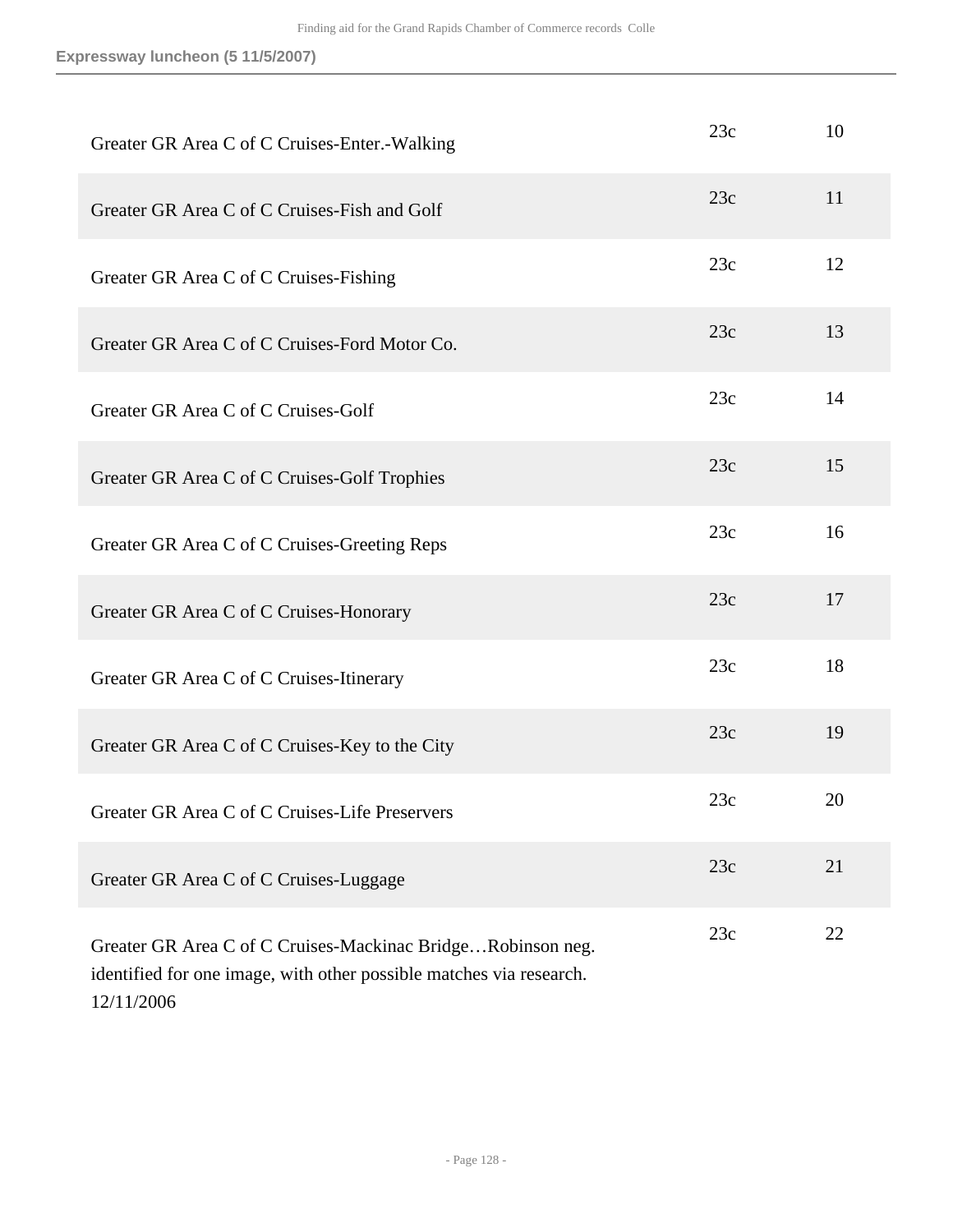| Greater GR Area C of C Cruises-Mock Wake    | 23c | 23 |
|---------------------------------------------|-----|----|
| Greater GR Area C of C Cruises-Model Ships  | 23c | 24 |
| Greater GR Area C of C Cruises-Ottawa Tribe | 23c | 25 |
| Greater GR Area C of C Cruises-Ottawa Tribe | 23c | 26 |

|                                                                                                                                                                                                                                                                                                             | <b>Box</b> | <b>Folder</b> |
|-------------------------------------------------------------------------------------------------------------------------------------------------------------------------------------------------------------------------------------------------------------------------------------------------------------|------------|---------------|
| #1. Men on dock, with crew looking on from behind. Man in native dress<br>pretending to scalp or hatched the head of a man in a suit, with 2 others in<br>suits looking on.                                                                                                                                 | 23c        | 27            |
| #21.5 men visible in fron of "Cleveland III" boat(?). Man at right had<br>Native American dress. Man to his left is probably ships crew.                                                                                                                                                                    | 23c        | 27            |
| #32. Group on men in a crowded small interior space. One man at left in<br>Native American dress. Man at right has cigarette in his mouth.                                                                                                                                                                  | 23c        | 27            |
| [10] 2 men seated on deck chairs. Man on left wears Native American<br>dress, and had a blanket across his legs. Man at right wear a suit, and a<br>Native American headdress. He has his left hand raised with a tomahawk.                                                                                 | 23c        | 27            |
| "3" 5 men in desk chairs, and another man seated with the man second to<br>the left at the front of his deck chair. Man at left wears Native American<br>dress. Man second wears a suit. Man sharing his chair wears a suit, but<br>also had a Native American headdress, and a tomahawk in his right hand. | 23c        | 27            |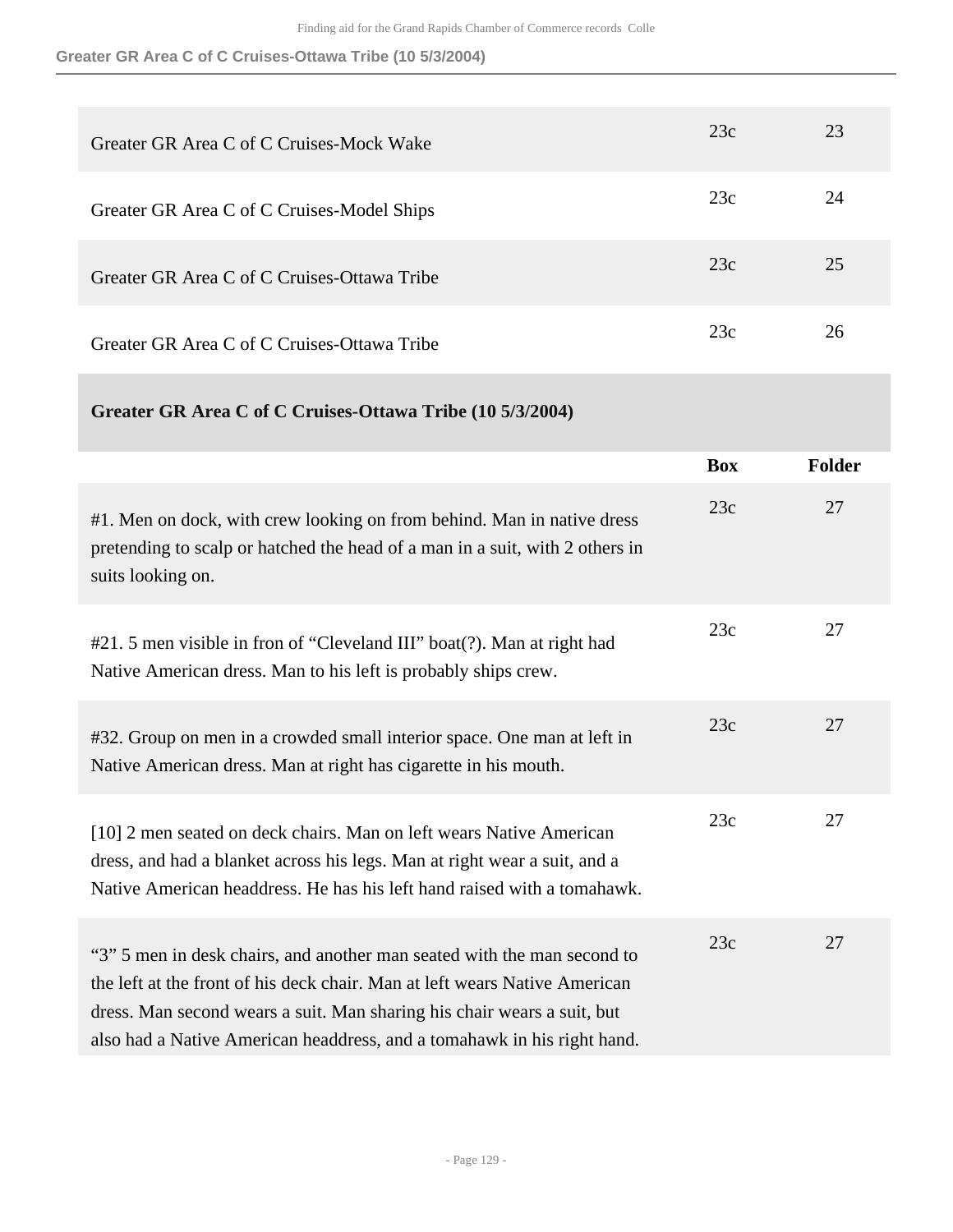| He appears to have a cigar in his left hand. The three remaining men in<br>chairs at the left have captain type hats.                                                                                                                                                   |            |        |
|-------------------------------------------------------------------------------------------------------------------------------------------------------------------------------------------------------------------------------------------------------------------------|------------|--------|
| "1953 Cruise". Two men standing on the dock, boat at right, bench at right<br>under awning. Man at left has captains hat and carries a newspaper. Man at<br>right wears Native American dress and eye glasses.                                                          | 23c        | 27     |
| Variant of above, without the "1953 Cruise" note. Has Robinson Studio<br>stamp for June 1953. "#26"                                                                                                                                                                     | 23c        | 27     |
| 1957 Robinson Studio Photo. 4 people standing on the dock near entrance<br>to boat. Two women at left wear some type of Native American dress.<br>Man at left also wears Native American dress. Man second from let has<br>captains hat, with "Ensign" lettering on it. | 23c        | 27     |
| "37" 1948. Two men appear to be doing a Native American dance in<br>an interior dining space. Another man is seen in between them in the<br>background, smiling.                                                                                                        | 23c        | 27     |
| "1950 Cruise" "60" 2 men standing. Man left has native dress. Man right,<br>who appears to be holding a mallet or tomahawk, wears only the native<br>headdress with his regular suit                                                                                    | 23c        | 27     |
|                                                                                                                                                                                                                                                                         | <b>Box</b> | Folder |
| Greater GR Area C of C Cruises-Ottawa Tribe                                                                                                                                                                                                                             | 23c        | 28     |
| Greater GR Area C of C Cruises-Pass, Baseball                                                                                                                                                                                                                           | 23c        | 29     |
| Greater GR Area C of C Cruises-Pass. Conversing                                                                                                                                                                                                                         | 23c        | $30-1$ |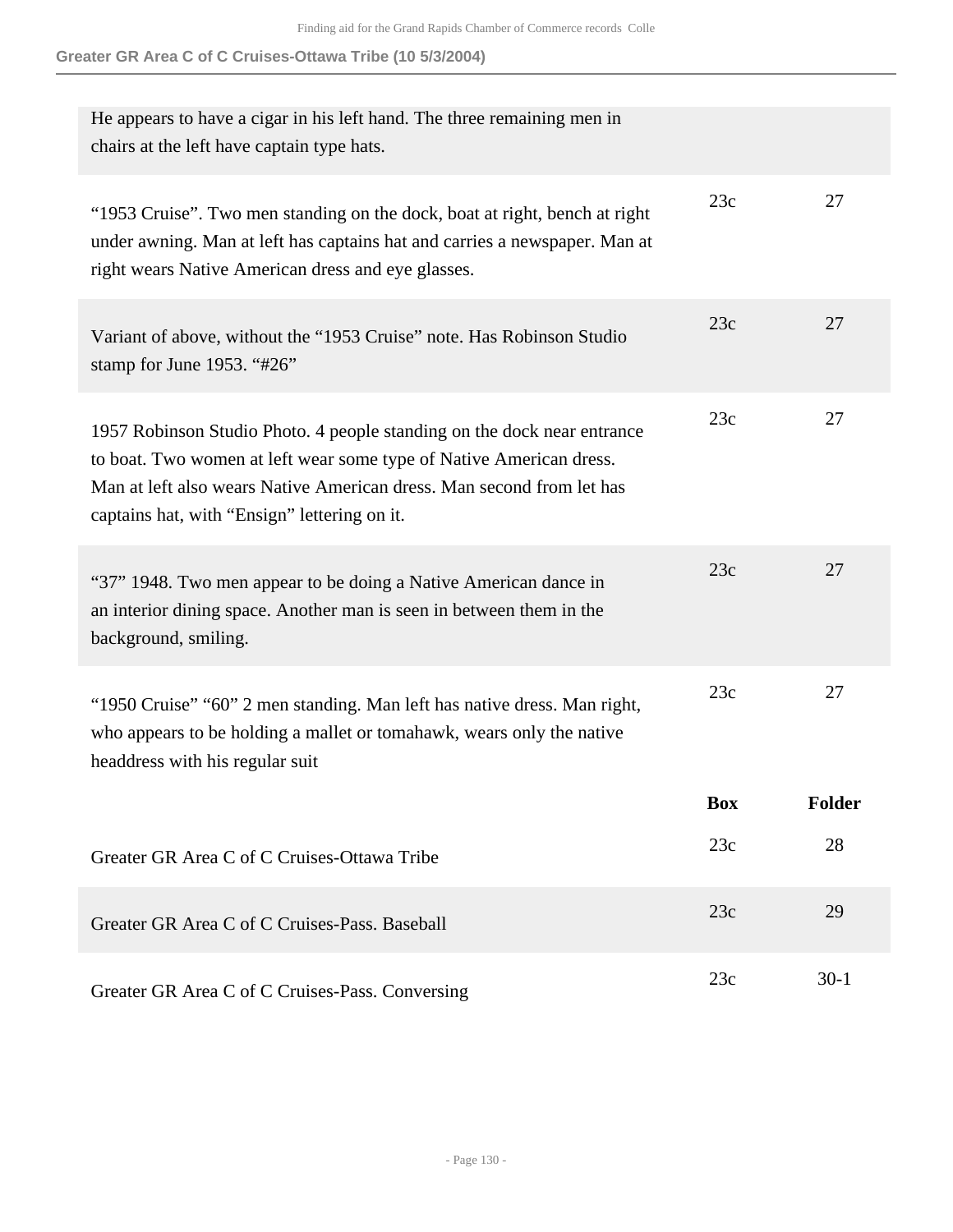| Greater GR Area C of C Cruises-Pass. w/ broken  | 23c | 32             |
|-------------------------------------------------|-----|----------------|
| Greater GR Area C of C Cruises-Passengers       | 23c | 33             |
| Greater GR Area C of C Cruises-Past Commodores  | 23c | 34             |
| Greater GR Area C of C Cruises-Photographer     | 23c | 35             |
| Greater GR Area C of C Cruises-Placing Hats on  | 23c | 36             |
| Greater GR Area C of C Cruises-Planning         | 23c | 37             |
| Greater GR Area C of C Cruises-Playing          | 23c | 38             |
| Greater GR Area C of C Cruises-Prizes           | 23c | 39             |
| Greater GR Area C of C Cruises-Reading          | 24a | $\mathbf{1}$   |
| Greater GR Area C of C Cruises-Relaxing on Deck | 24a | $\overline{2}$ |
| Greater GR Area C of C Cruises-Reservation      | 24a | 3-4            |
| Greater GR Area C of C Cruises-Rowboat          | 24a | 5              |
| Greater GR Area C of C Cruises-Salute to        | 24a | 6              |
| Greater GR Area C of C Cruises-Scottish         | 24a | $\tau$         |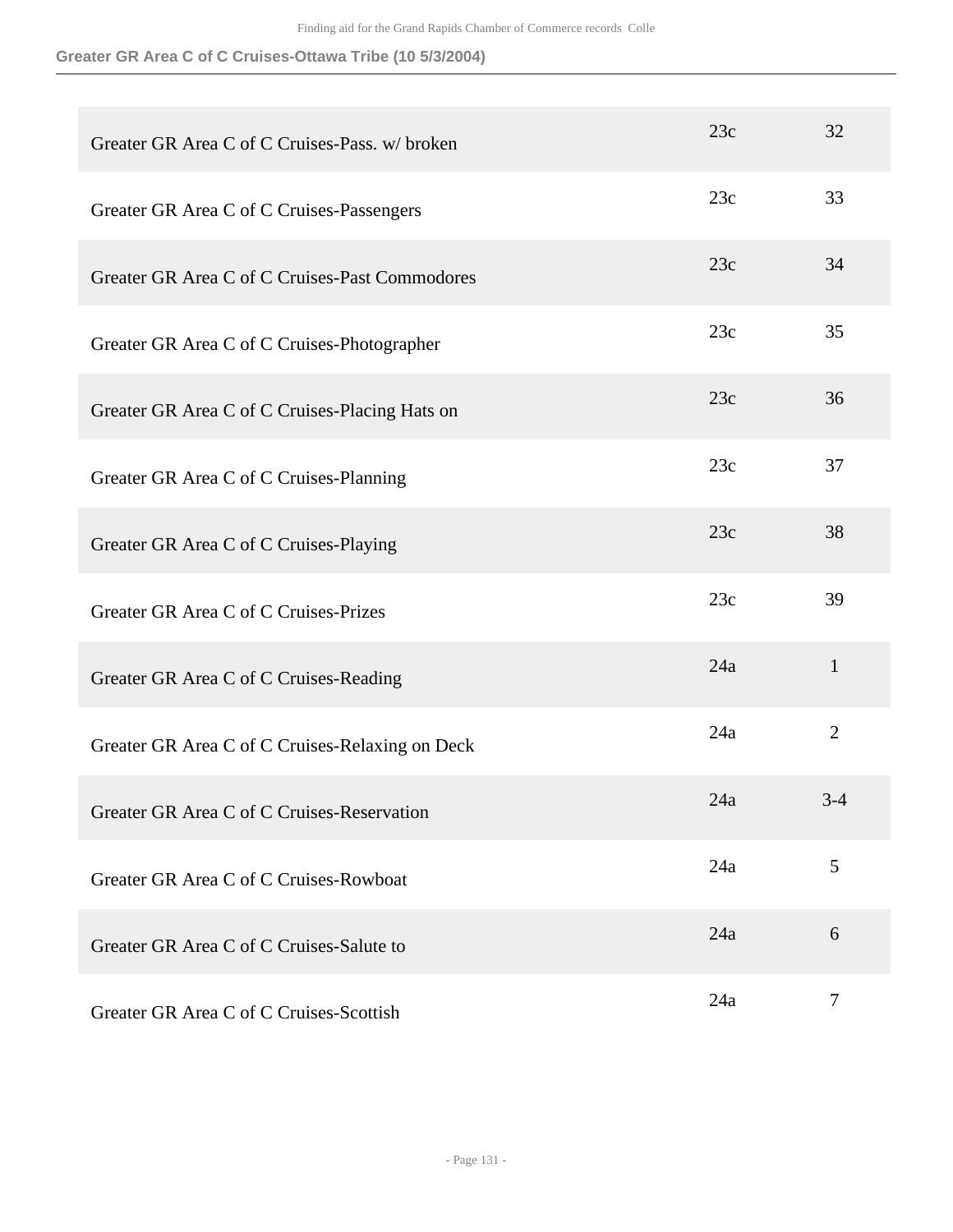| Greater GR Area C of C Cruises-Shaking hands    | 24a | 8         |
|-------------------------------------------------|-----|-----------|
| Greater GR Area C of C Cruises-Ships interiors  | 24a | 9         |
| Greater GR Area C of C Cruises-Ships-S.S. City  | 24a | 10        |
| Greater GR Area C of C Cruises-Ships-S.S. North | 24a | 11        |
| Greater GR Area C of C Cruises-Ships-S.S.South  | 24a | $12 - 13$ |
| Greater GR Area C of C Cruises-Shore Leave      | 24a | $14-19$   |
| Greater GR Area C of C Cruises-Shoveling Snow   | 24a | 20        |
| Greater GR Area C of C Cruises-Sightseeing from | 24a | 21        |
| Greater GR Area C of C Cruises-Singing          | 24a | 22        |
| Greater GR Area C of C Cruises-Speeches         | 24a | 23        |
| Greater GR Area C of C Cruises-State Flag       | 24a | 24        |
| Greater GR Area C of C Cruises-Talking with     | 24a | 25        |
| Greater GR Area C of C Cruises-Tiger Stadium    | 24a | 26        |
| Greater GR Area C of C Cruises-Tour Car         | 24a | 27        |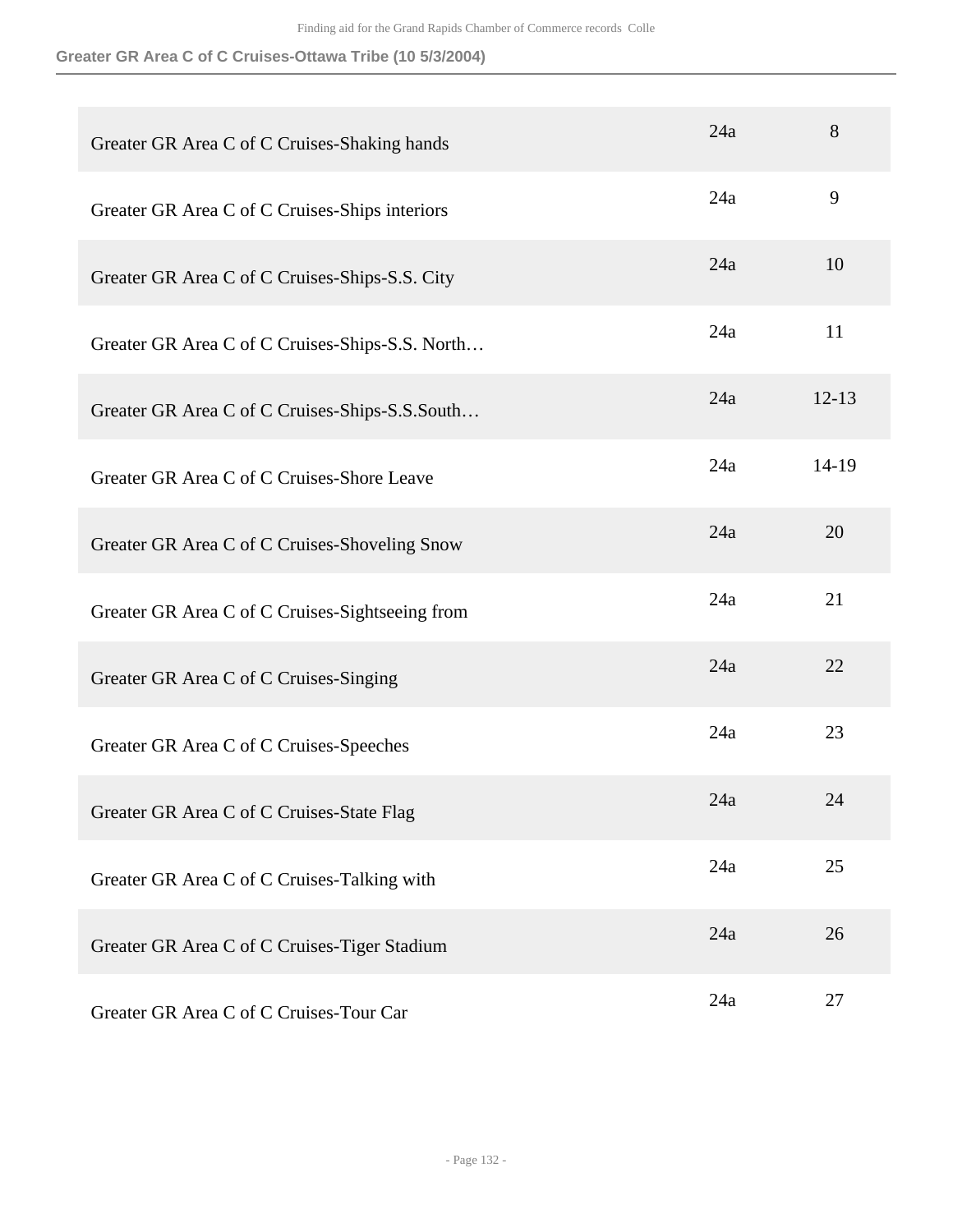| Greater GR Area C of C Cruises-Train Trans.               | 24a             | 28           |
|-----------------------------------------------------------|-----------------|--------------|
| Greater GR Area C of C Cruises-Watching                   | 24a             | 29           |
| Greater GR Area C of C Cruises-Welcoming Capt.            | 24a             | 30           |
| Greater GR Area C of C-Office Views                       | 24a             | 31           |
| Greater GR Area C of C-Publications                       | 24a             | 32           |
| Greater GR Area C of C-Staff-Groups (27 items, 6/12/2001) | 24a             | 33           |
| Greater GR Area C of C-Staff-Individuals                  | 24a             | 34           |
| Grocer's Dairy Co. officers                               | 24a             | 35           |
| Ground breakings, including Woodland Mall                 | 24a             | 36           |
| Hager Lumber Co.                                          | 24a             | 37           |
| Hall of Justice                                           | 24a             | 38           |
| Hammerschmidt, Inc.                                       | 24a             | 39           |
| Hampton Institute                                         | 24a             | 40           |
| Hardy Dam                                                 | 24 <sub>b</sub> | $\mathbf{1}$ |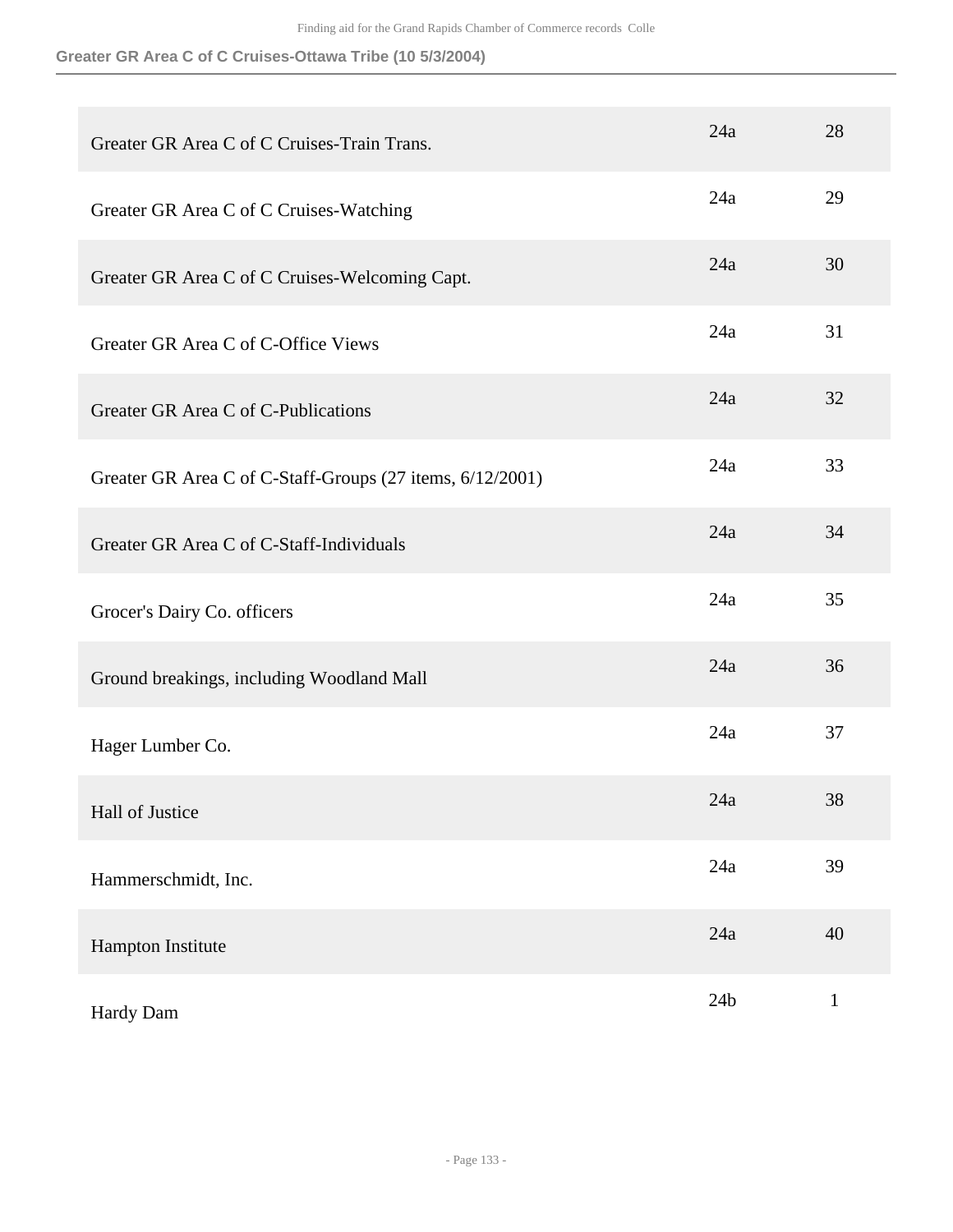| Harrison Park                     | 24 <sub>b</sub> | $\overline{2}$ |
|-----------------------------------|-----------------|----------------|
| Haskelite Manufacturing Co.       | 24 <sub>b</sub> | 3              |
| Haven-Busch Inc.                  | 24 <sub>b</sub> | $\overline{4}$ |
| <b>Health Committee</b>           | 24 <sub>b</sub> | 5              |
| Health Committee-City Health-Tour | 24 <sub>b</sub> | 6              |
| Hekman Biscuit Co.                | 24 <sub>b</sub> | $\tau$         |
| Hekman Furniture Co. display      | 24 <sub>b</sub> | 8              |
| Helicopter                        | 24 <sub>b</sub> | 9              |
| Herpolsheimer's Dept. Store       | 24 <sub>b</sub> | 10             |
| Herrud & Co.                      | 24 <sub>b</sub> | 11             |
| Highways                          | 24 <sub>b</sub> | 12             |
| Hillcrest Park-School             | 24 <sub>b</sub> | 13             |
| Holiday Inn                       | 24 <sub>b</sub> | $14$           |
| Holiday Inn-Kentwood              | 24 <sub>b</sub> | 15             |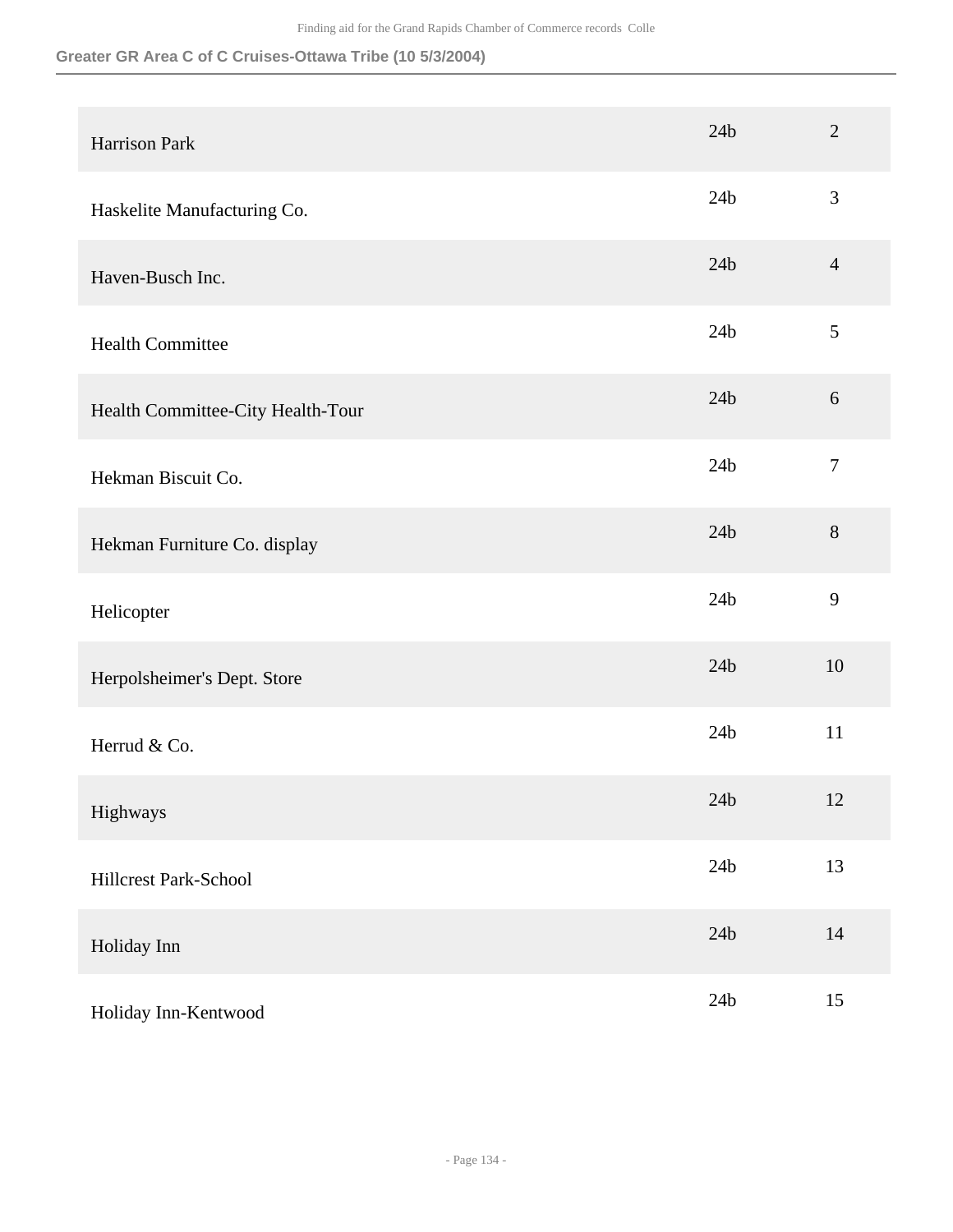| Holiday Inn-North Grand Opening                 | 24 <sub>b</sub> | 16        |
|-------------------------------------------------|-----------------|-----------|
| Holland Harbor lighthouse                       | 24 <sub>b</sub> | 17        |
| <b>Holland Motor Express</b>                    | 24 <sub>b</sub> | 18        |
| Home Furniture Displays-Miscellaneous           | 24 <sub>b</sub> | 19        |
| Home Planning Institute, 1945-46                | 24 <sub>b</sub> | 20        |
| Honorary Membership-Edema, Henry                | 24 <sub>b</sub> | 21        |
| Hospital Furniture Display                      | 24 <sub>b</sub> | 22        |
| Hotel-Unidentified                              | 24 <sub>b</sub> | 23        |
| Houseman Building                               | 24 <sub>b</sub> | 24        |
| Houses                                          | 24 <sub>b</sub> | $25 - 26$ |
| How Our Business System Operates (HOBSO) Series | 24 <sub>b</sub> | 27        |
| Human Resources Meeting                         | 24 <sub>b</sub> | $28\,$    |
| Humiston-Keeling Co.                            | 24 <sub>b</sub> | 29        |
| Hunters                                         | 24 <sub>b</sub> | $30\,$    |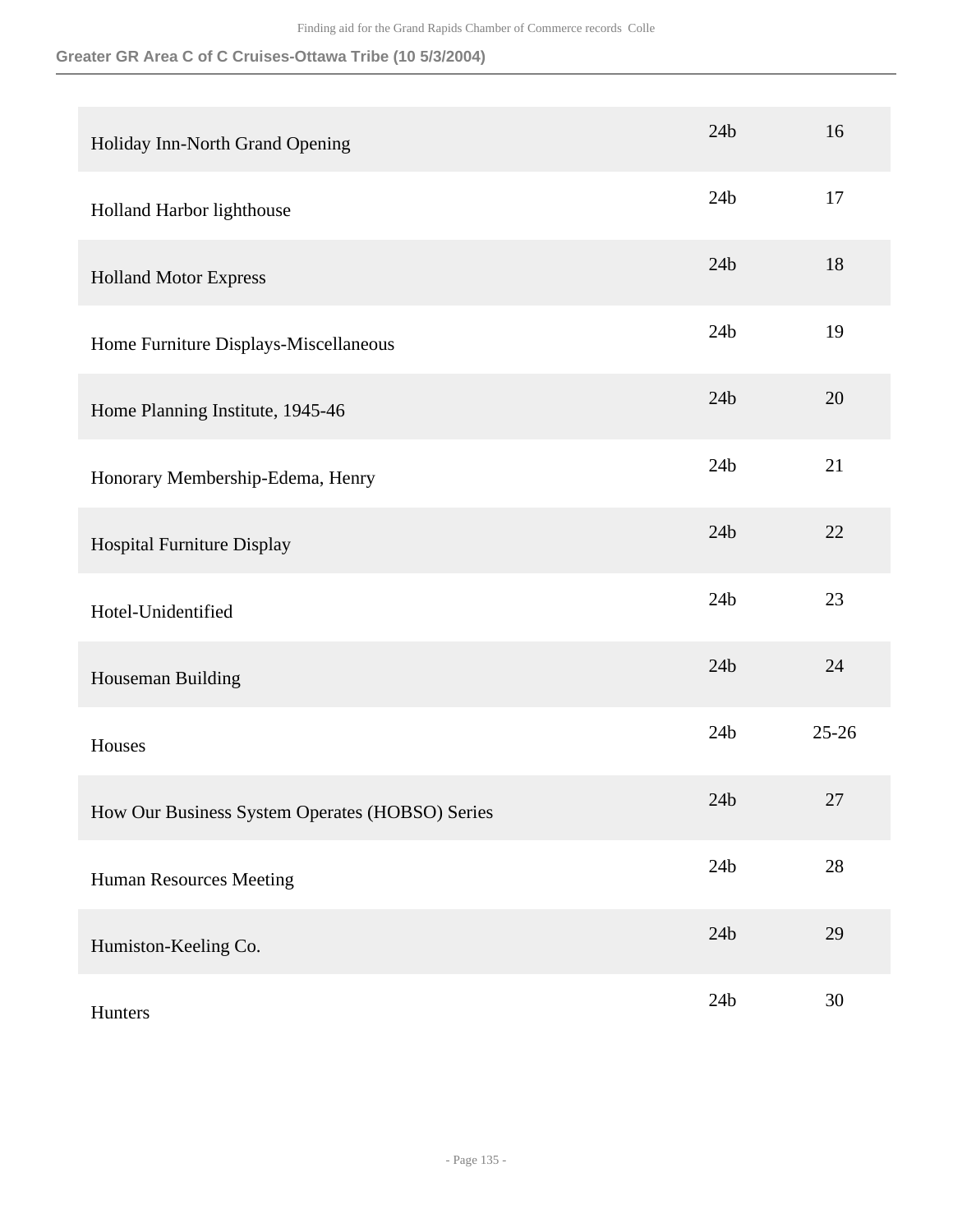| I-96 Dedication                                     | 24 <sub>b</sub> | 31     |
|-----------------------------------------------------|-----------------|--------|
| I-196 Dedication                                    | 24 <sub>b</sub> | 32     |
| Immaculate Heart of Mary Church                     | 24 <sub>b</sub> | 33     |
| Immaculate Heart of Mary School                     | 24 <sub>b</sub> | 34     |
| Imperial Furniture Co. Displays                     | 24 <sub>b</sub> | 35     |
| <b>Industrial Buildings</b>                         | 24 <sub>b</sub> | 36     |
| <b>Industrial Development</b>                       | 24 <sub>b</sub> | 37     |
| <b>Industrial Plant Protection Institute</b>        | 24 <sub>b</sub> | 38     |
| Industriana                                         | 24 <sub>b</sub> | 39     |
| Inflation Conference-Genatski Speech                | 24 <sub>b</sub> | 40     |
| Inter-State Motor Freight System                    | 24 <sub>b</sub> | 41     |
| International Harvester Co. Service Building        | 24 <sub>b</sub> | $42\,$ |
| <b>International President of Fire Chiefs Award</b> | 24 <sub>b</sub> | 43     |
| Interurban Bridge                                   | 24 <sub>b</sub> | 44     |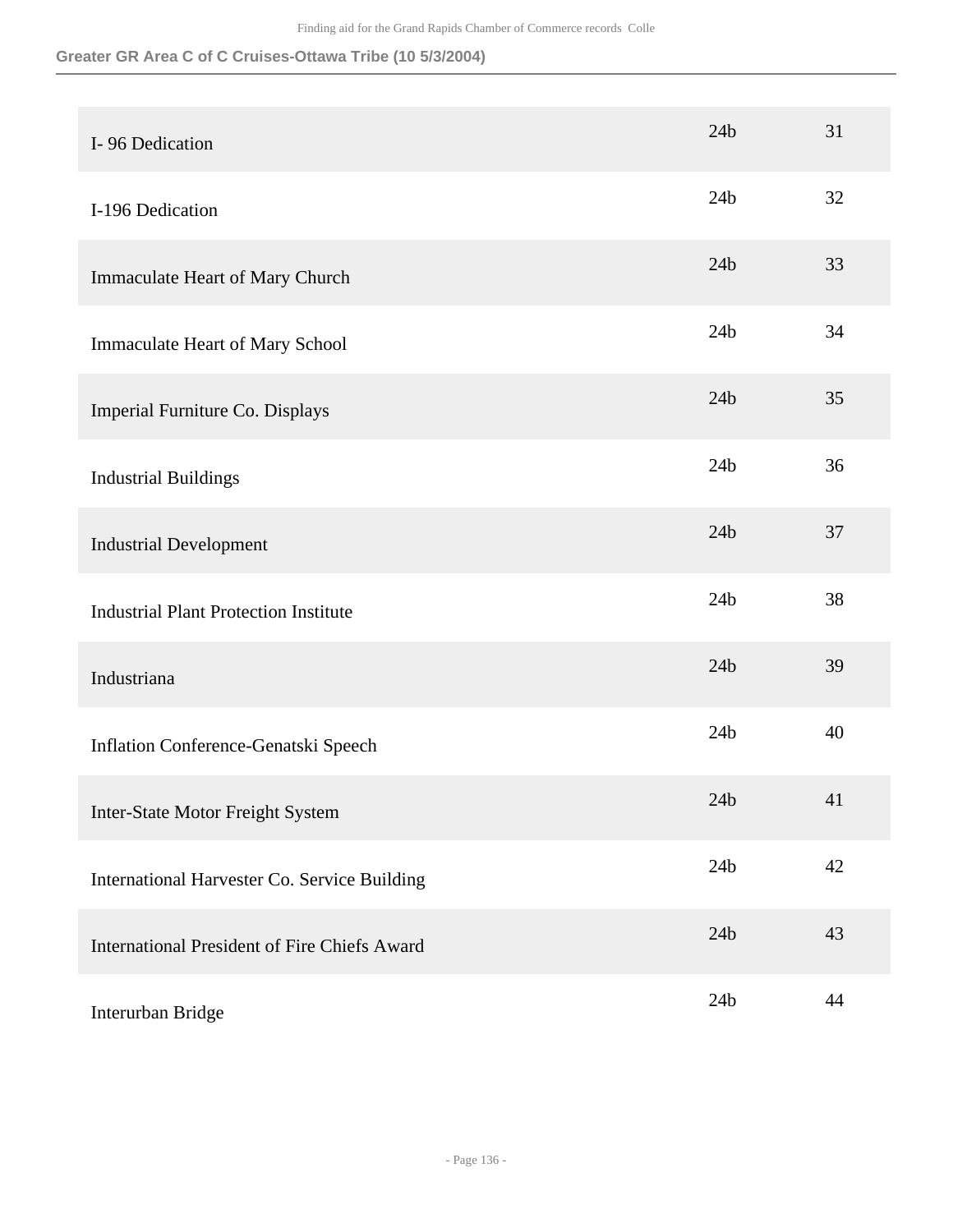| <b>Investors Diversified Service (IDS)</b>    | 24 <sub>b</sub> | 45             |
|-----------------------------------------------|-----------------|----------------|
| Irwin Seating Co. Displays                    | 24 <sub>b</sub> | 46             |
| Jack H. McQuaig Seminar                       | 24 <sub>b</sub> | 47             |
| Jack Lacy Sales Clinic                        | 24 <sub>b</sub> | 48             |
| Jarecki Corp.                                 | 24 <sub>b</sub> | 49             |
| Jet Electronics and Technology, Inc. (J.E.T.) | 24 <sub>b</sub> | 50             |
| <b>Jobs for Dropouts Program</b>              | 24 <sub>b</sub> | 51             |
| John Ball Park Zoo                            | 24 <sub>b</sub> | 52             |
| John Hancock Mutual Life Insurance Co.        | 24 <sub>b</sub> | 53             |
| Johnson Furniture Co. displays                | 24 <sub>b</sub> | 54             |
| Jules Restaurant                              | 24c             | $\mathbf{1}$   |
| Junior Achievement                            | 24c             | $\overline{2}$ |
| Junior Achievement Award Winners              | 24c             | 3              |
| Junior-Senior Membership Dinner-1931          | 24c             | $\overline{4}$ |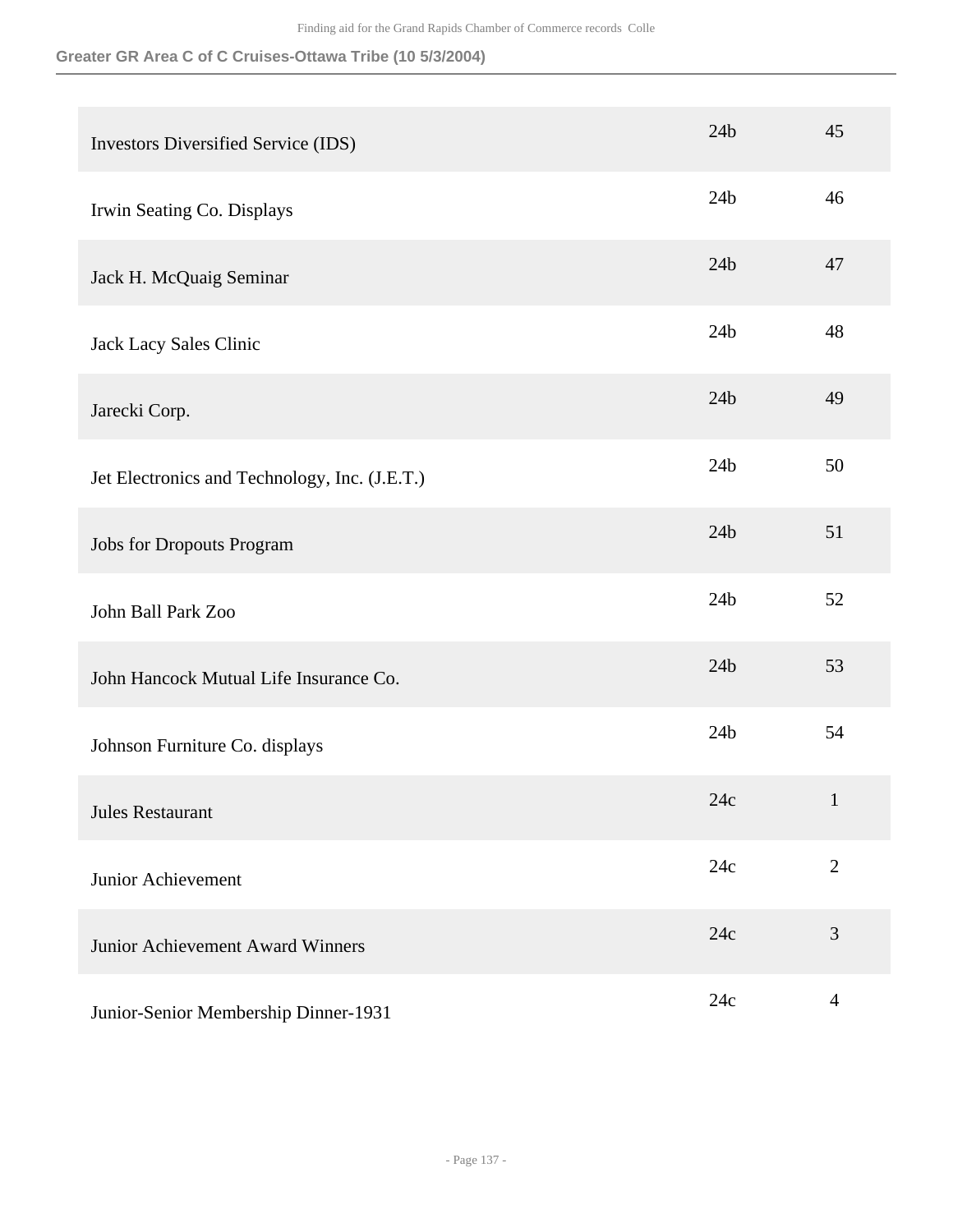| K-Mart                                          | 24c | 5              |
|-------------------------------------------------|-----|----------------|
| Keeler Building                                 | 24c | 6              |
| Kelvinator, Inc.                                | 24c | $\overline{7}$ |
| Kendall College of Art and Design students      | 24c | 8              |
| Kent County Aeronautics Board                   | 24c | 9              |
| Kent County Child Haven                         | 24c | 10             |
| Kent County International Airport               | 24c | 11             |
| Kent County Sheriff Department                  | 24c | 12             |
| Kent Skills Center people                       | 24c | 13             |
| Kent-Ottawa Metro Water Authority Water Study   | 24c | 14             |
| Kentwood City Commission                        | 24c | 15             |
| Kentwood High                                   | 24c | 16             |
| Key Line Shipping                               | 24c | 17             |
| Key to the city-Blackport, Marvin; Carson, Ted; | 24c | 18             |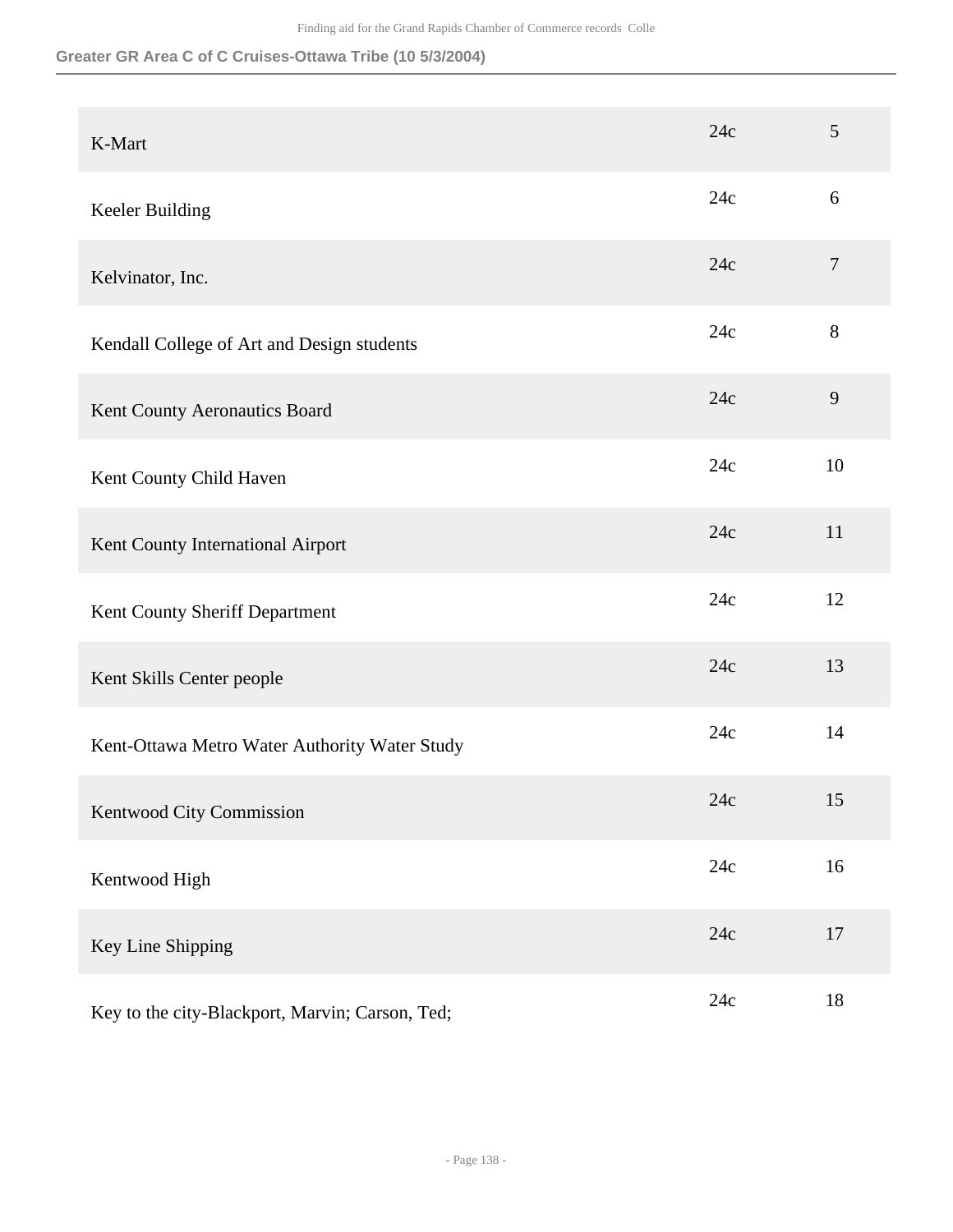| Keyhne Freight Co.             | 24c | 19     |
|--------------------------------|-----|--------|
| Kindel Furniture Co. interiors | 24c | 20     |
| Kindel Furniture Co. Displays  | 24c | 21     |
| Klingman's Furniture Store     | 24c | 22     |
| Klise Manfacturing Co.         | 24c | 23     |
| Knape-Vogt Corp.               | 24c | 24     |
| Knudsen Dinner                 | 24c | 25     |
| Kraft Commons Industrial Park  | 24c | 26     |
| Kroger                         | 24c | 27     |
| L & L Tobacco Co.              | 24c | 28     |
| L G. Cook Distributor          | 24c | 29     |
| L.H. Frost & Co.               | 24c | $30\,$ |
| La Grande Vitesse              | 24c | 31     |
| Laboratory Furniture Display   | 24c | 32     |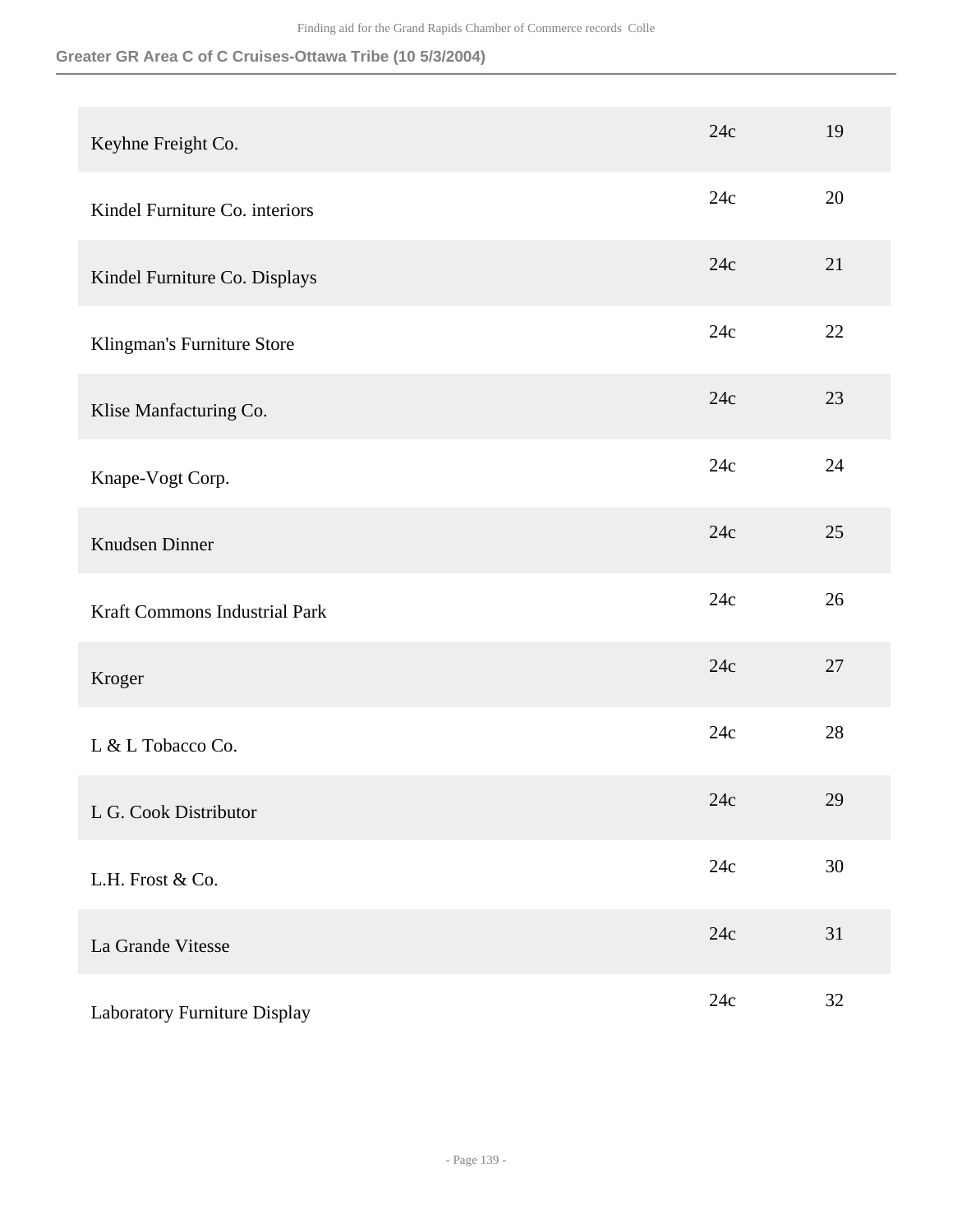| <b>Lake Central Airlines</b>      | 24c | 33   |
|-----------------------------------|-----|------|
| Lake Central Airlines-Aircraft    | 24c | 34   |
| Lake Michigan Drive Views         | 24c | 35   |
| Les Giblin Clinic                 | 24c | 36   |
| Light Metals Corp.                | 24c | 37   |
| Link Tool & Die                   | 24c | 38   |
| Litscher's Electric Co.           | 24c | 39   |
| Local Emblem                      | 24c | 40   |
| <b>Local Government Committee</b> | 24c | 41   |
| Long John Silver's Seafood Shoppe | 24c | 42   |
| Long Lake County Park             | 24c | 43   |
| M-37 Construction                 | 24c | $44$ |
| Machinery                         | 24c | 45   |
| Madison Ave. @ 32nd Street views  | 24c | 46   |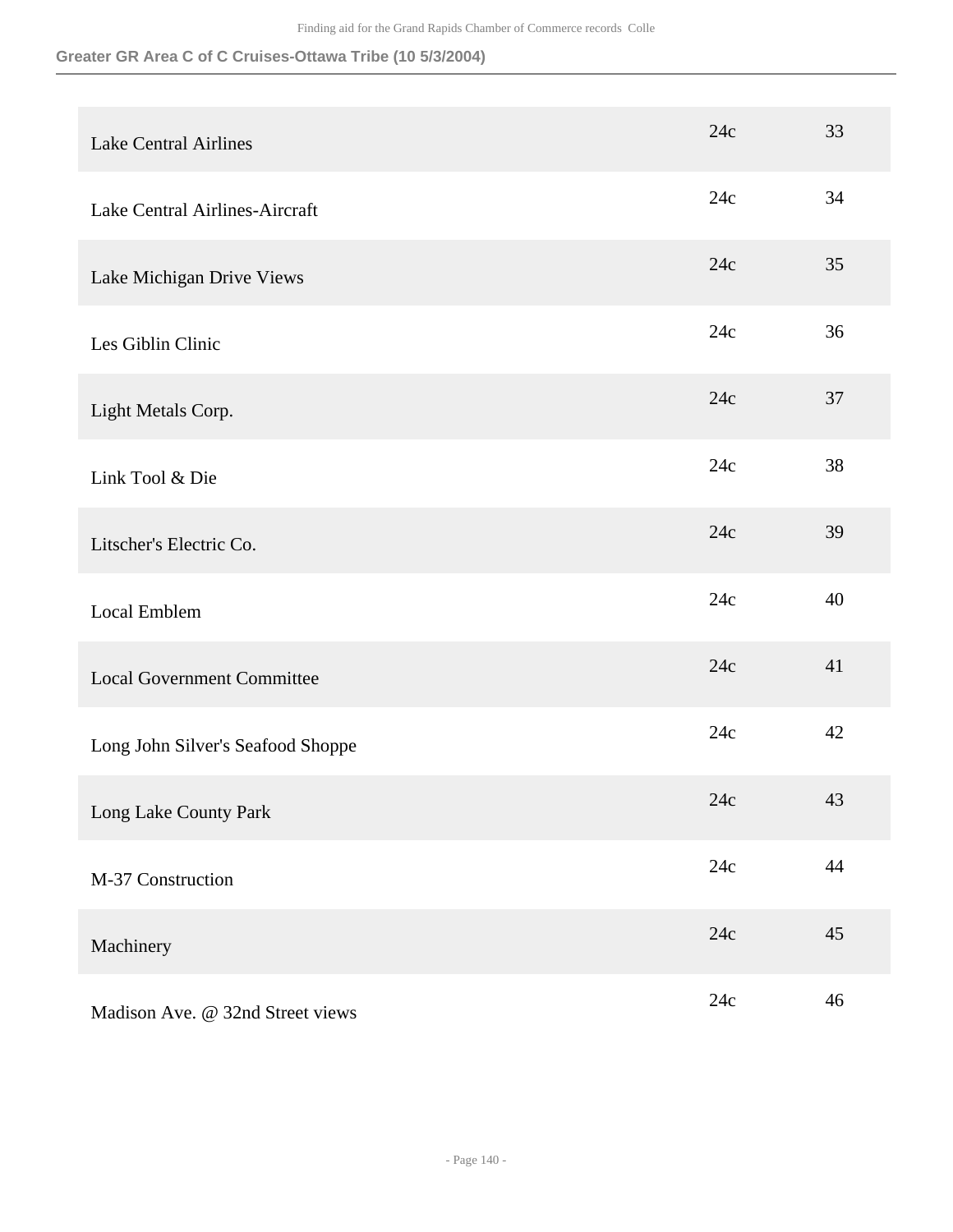| Man of the Year Award              | 24c | 47     |
|------------------------------------|-----|--------|
| Manger Hotel. Hunt Room Restaurant | 24c | 48     |
| Manpower Retrieval                 | 24c | 49     |
| Manufacturers Dept.                | 24c | 50     |
| Manufacturers Supply Co.           | 24c | 51     |
| Manufacturing Jobs Meeting         | 24c | 52     |
| Ladewig, Marion Banquet            | 24c | 53     |
| Market Authority                   | 24c | 54     |
| Marsh & McLennan Annual Report     | 24c | 55     |
| Martin Luther King Jr. park        | 24c | 56     |
| Mastercraft Furniture Co.          | 24c | 57     |
| Mayor's Day (1, 6/14/2001)         | 24c | 58     |
| <b>MCCE</b>                        | 24c | 59     |
| McInerney Spring & Wire Co.        | 24c | $60\,$ |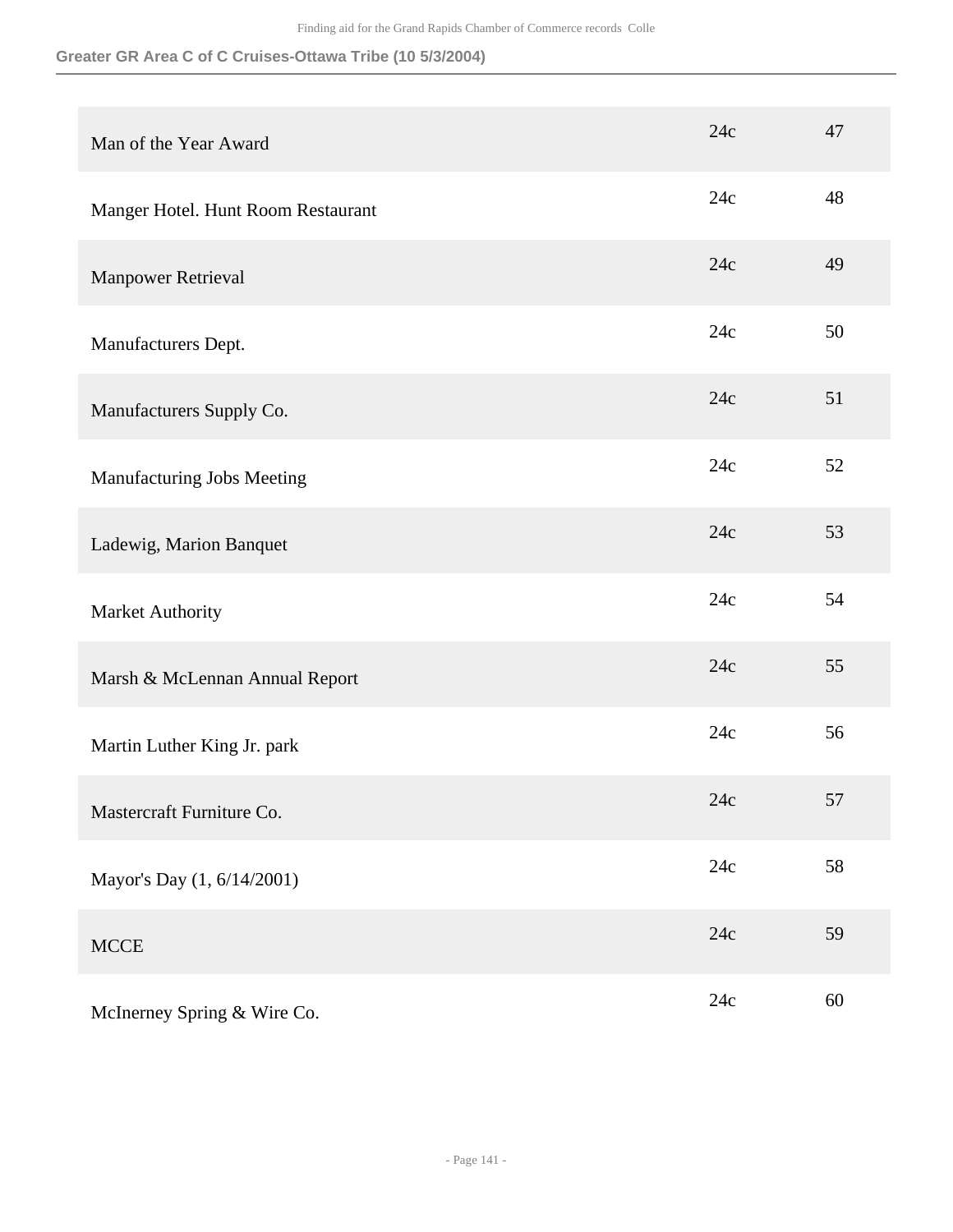| Meeting-Business-Industry, Education Day Review         | 25a | $\mathbf{1}$ |
|---------------------------------------------------------|-----|--------------|
| Meeting-Unidentified                                    | 25a | $2 - 7$      |
| Meijer Inc.                                             | 25a | 8            |
| Membership Campaign-1954                                | 25a | 9            |
| Membership Comm.                                        | 25a | 10           |
| Membership Drive                                        | 25a | 11           |
| Membership Drive- "C" Day                               | 25a | 12           |
| Membership Drive-Membership Invitation Day              | 25a | 13           |
| Membership Drive-Open House for New Members             | 25a | 14           |
| Michigan Bakeries. interiors                            | 25a | 15           |
| Michigan Bell Telephone Co.                             | 25a | 16           |
| Michigan Consolidated (MichCon) Gas Co.                 | 25a | 17           |
| Michigan Department of Health                           | 25a | 18           |
| Michigan Farm Festival billboard. See also Coll. 216-19 | 25a | 19           |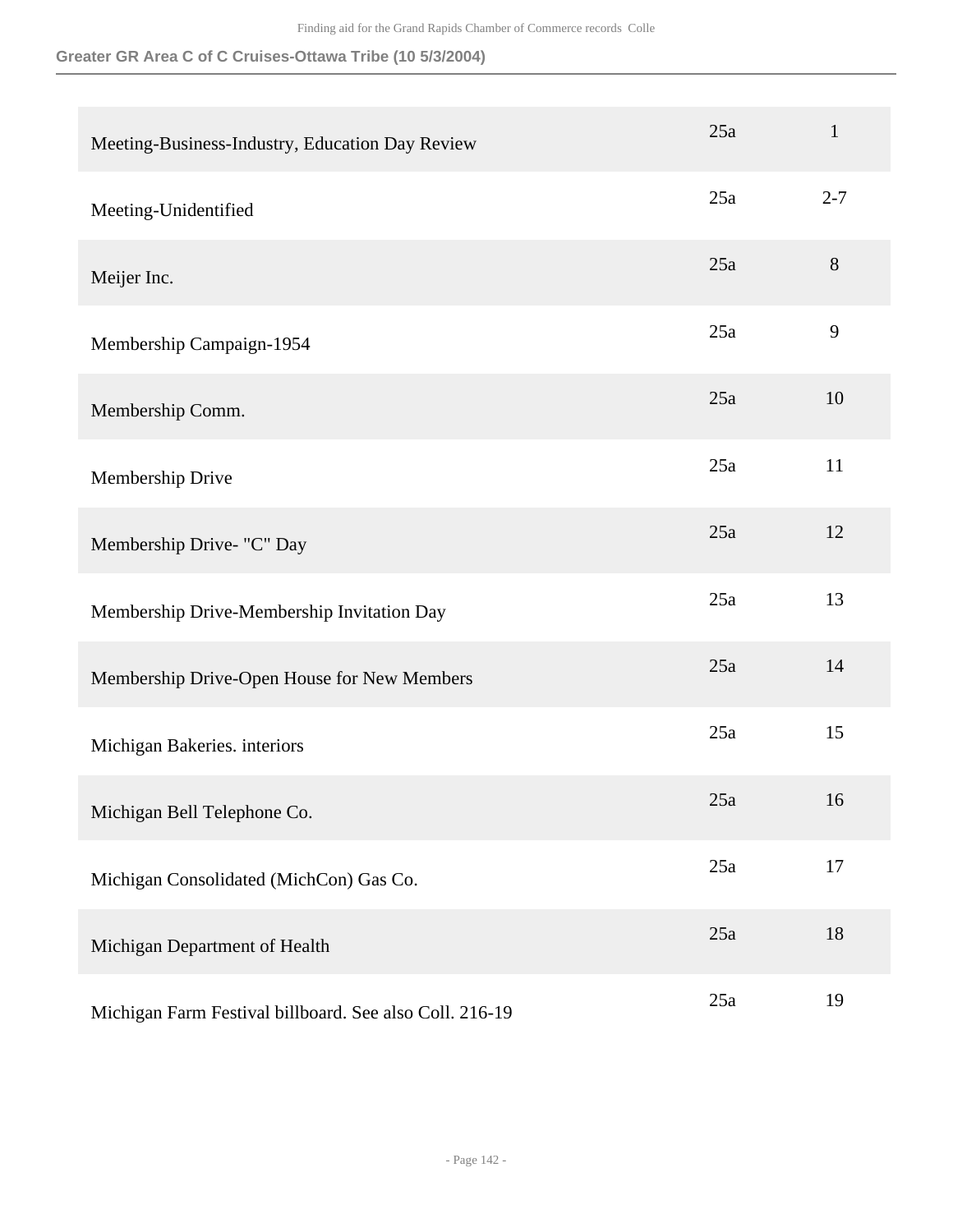| Michigan Job Opportunity Committee        | 25a | 20     |
|-------------------------------------------|-----|--------|
| Michigan Marine Dist. Co.                 | 25a | 21     |
| Michigan Plating and Stamping             | 25a | 22     |
| Michigan Title-Construction (1, 3/2/2004) | 25a | 23     |
| Michigan Week                             | 25a | 24     |
| Michigan Wheel Co.                        | 25a | 25     |
| Michigan's Job Needs in the Seventies     | 25a | 26     |
| Michigan's Traveling Salesmen             | 25a | 27     |
| Mid Lake                                  | 25a | 28     |
| Midway Motor Lodge                        | 25a | 29     |
| Midwest Refining Co.                      | 25a | 30     |
| Mill Supplies Corp. staff                 | 25a | 31     |
| Miss Michigan                             | 25a | $32\,$ |
| Modern Meat Methods Program               | 25a | 33     |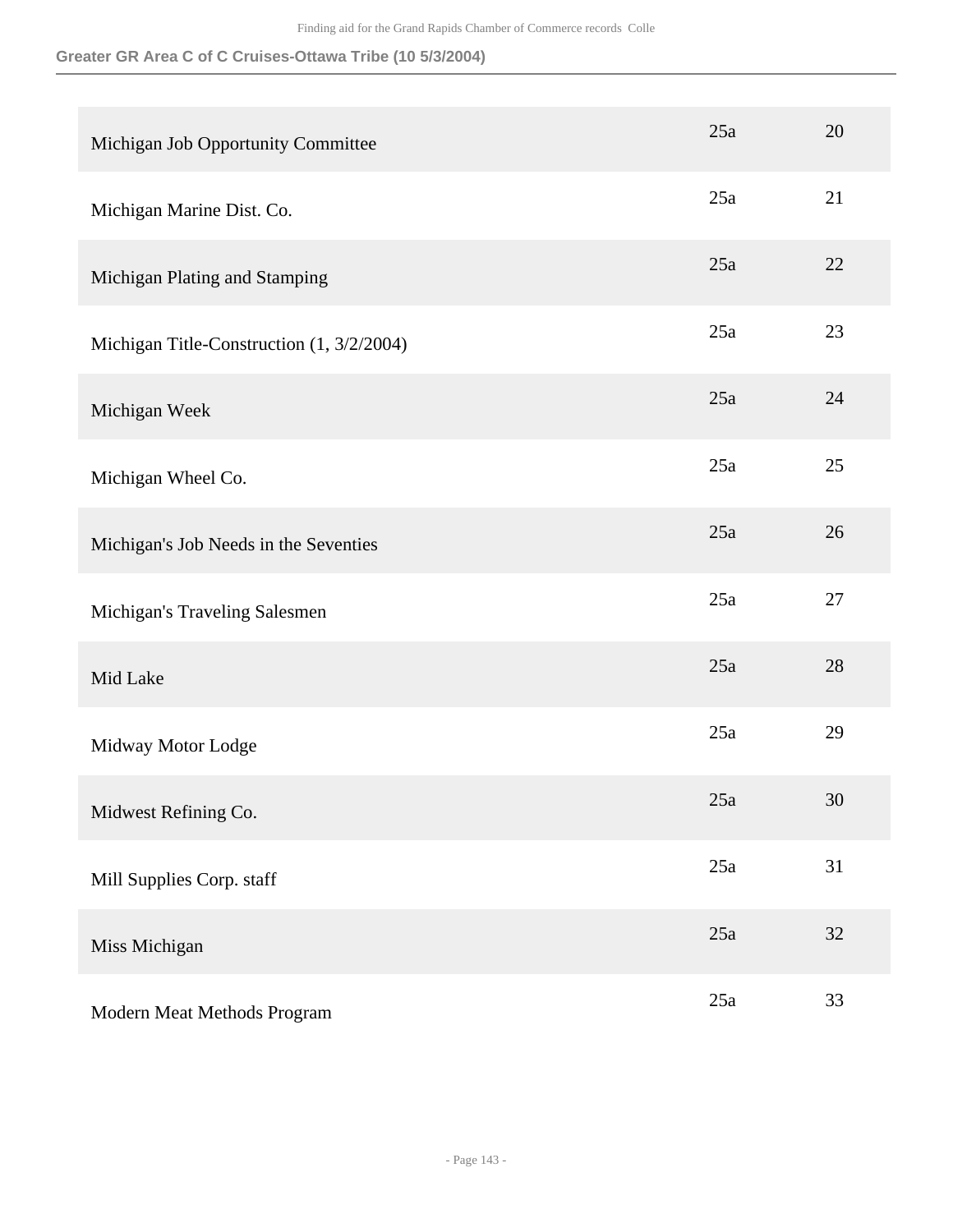**Greater GR Area C of C Cruises-Ottawa Tribe (10 5/3/2004)**

| <b>Monroe Center Views</b>         | 25a             | 34             |
|------------------------------------|-----------------|----------------|
| Monroe Mall Hearing                | 25a             | 35             |
| Motor Vehicle Inspection Station   | 25a             | 36             |
| <b>Mountain Scene</b>              | 25a             | 37             |
| Lakes                              | 25a             | 37             |
| Mr. Scrub Wax-Wash                 | 25a             | 38             |
| Mueller Furniture Co. Displays     | 25a             | 39             |
| <b>Mulick Park School</b>          | 25a             | 40             |
| <b>Municipal Elections</b>         | 25a             | 41             |
| <b>Municipal Parking Structure</b> | 25a             | 42             |
| Mutual Home Federal Savings & Loan | 25a             | 43             |
| Nash-Kelvinator Corp.              | 25 <sub>b</sub> | $\mathbf{1}$   |
| <b>National Affairs Committee</b>  | 25 <sub>b</sub> | $\overline{2}$ |
| National Brass staff               | 25 <sub>b</sub> | $\mathfrak{Z}$ |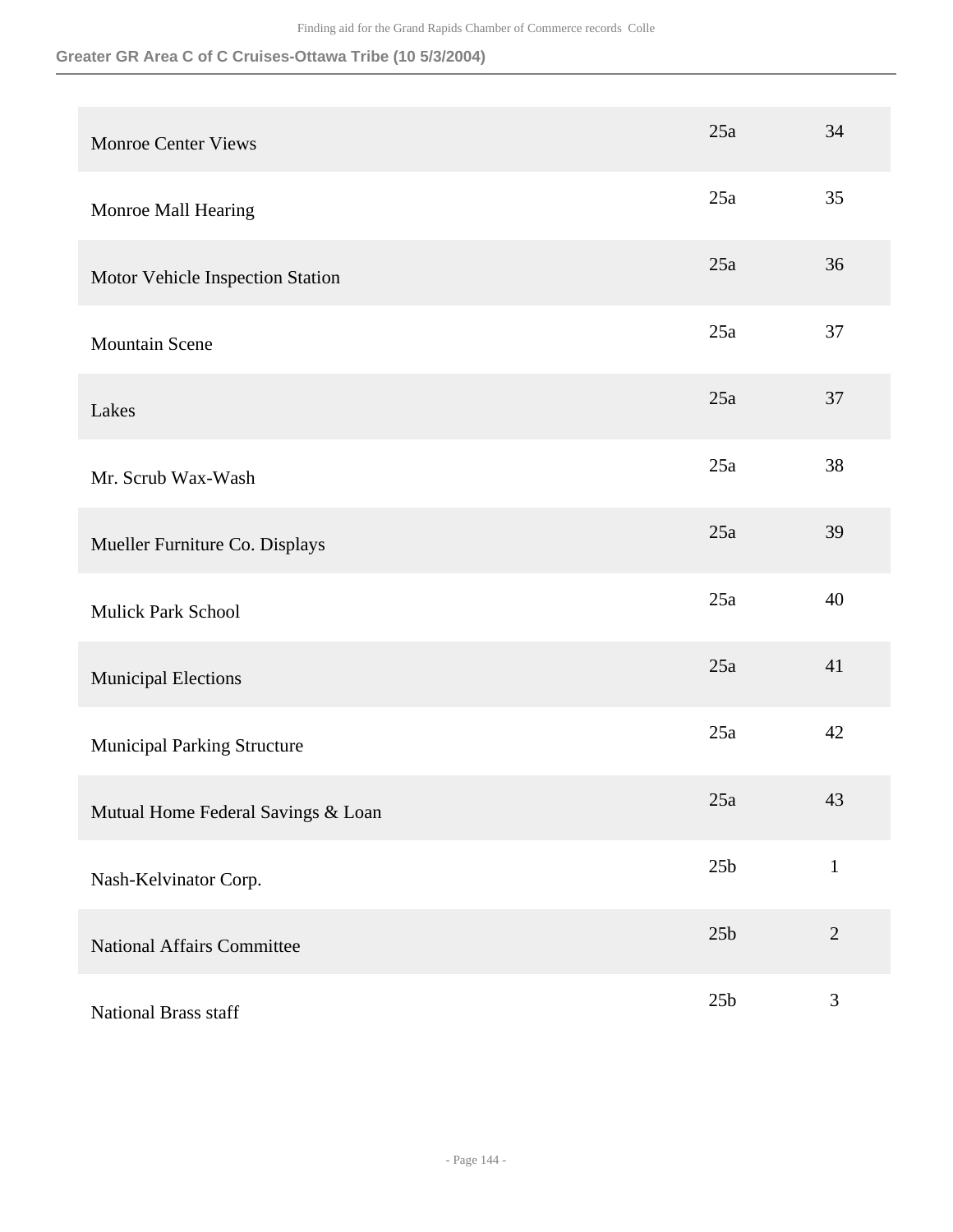|                                                                                                                                                                                                                                                                                                                                                 | <b>Box</b>      | <b>Folder</b>  |
|-------------------------------------------------------------------------------------------------------------------------------------------------------------------------------------------------------------------------------------------------------------------------------------------------------------------------------------------------|-----------------|----------------|
| 1. Chase News Photo, Washington, D.C. May 4, 1949. Award. Two men.                                                                                                                                                                                                                                                                              | 25 <sub>b</sub> | $\overline{4}$ |
| 2. Chase News Photo, Washington, D.C. May 4, 1949. Award 2. Two men<br>as above.                                                                                                                                                                                                                                                                | 25 <sub>b</sub> | 4              |
| 3. Chase News Photo, Washington, D.C. May 4, 1949. Certificate. 1948<br>Inter-Chamber fire Waste Contest. Three men                                                                                                                                                                                                                             | 25 <sub>b</sub> | $\overline{4}$ |
| 4. Czetli. May 1959. Chamber of Commerce of the U.S. Fire Safety Away.<br>Men in business suit left, man in uniform with badge right, seated in an<br>office.                                                                                                                                                                                   | 25 <sub>b</sub> | 4              |
| 5. James R. Dunlap photo. 1952. Chamber of Commerce of the U.S.<br>National Fire Waste Council certificate. Verso ID. D.A. Hulcey left,<br>former President, U.S. Chamber, giving Honor Award Certificate for 1951<br>Inter-Chamber National Fire Waste Contest to George H. Roderick, Pres.<br>GR Chamber of Commerce. April 30, 1952. 542-200 | 25 <sub>b</sub> | 4              |
| 6. Robinson, May 9, 1950. Group with same award shown in 1-2. Three<br>men on each side with two men holding award in center. No ID's.                                                                                                                                                                                                          | 25 <sub>b</sub> | 4              |
| 7. April 30, 1956. Inter-Chamber National Fire Safety Contest. Boyd<br>Campbell, President. Two men with certificate.                                                                                                                                                                                                                           | 25 <sub>b</sub> | 4              |
| 8.-9. A.L. Kirkpatrick, U.S. Chamber of Commerce, Washington,<br>D.C. (not Arthur Kirkpatrick the furniture designer, as previously                                                                                                                                                                                                             | 25 <sub>b</sub> | 4              |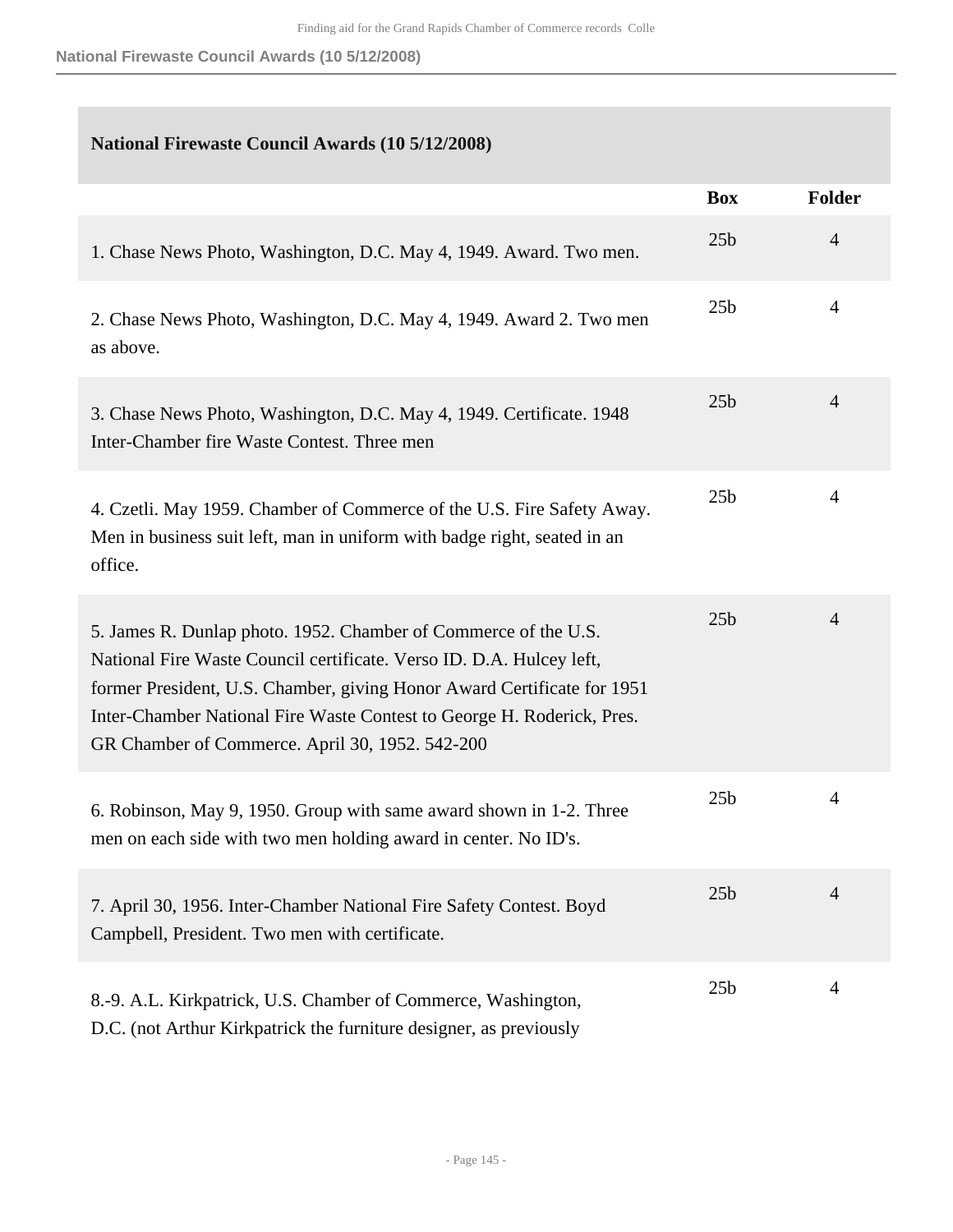identified, who died in 1941, but a Washington official of the Chamber organization) presenting Honorable mention Fire Award Certificate to George H. Roderick (of Grand Rapids) at U.S. Chamber Annual Meeting in Washington. (2 copies)

| 10. May 20, 1955. James Ten Broek, Civic Affairs Committee, presenting<br>National Fire Waste Council certificate to Fire Chief Frank Burns, as<br>Deputy Chief Adrian Meyers looks on. 1954 award. Three men, one seated<br>in the center (Chief). | 25 <sub>b</sub> | $\overline{4}$ |
|-----------------------------------------------------------------------------------------------------------------------------------------------------------------------------------------------------------------------------------------------------|-----------------|----------------|
|                                                                                                                                                                                                                                                     | <b>Box</b>      | <b>Folder</b>  |
| Native Son Project                                                                                                                                                                                                                                  | 25 <sub>b</sub> | $5 - 7$        |
| Natural Gas Pipeline                                                                                                                                                                                                                                | 25 <sub>b</sub> | 8              |
| Neighborhood Retail Division                                                                                                                                                                                                                        | 25 <sub>b</sub> | 9              |
| Neighborhood Youth Corps                                                                                                                                                                                                                            | 25 <sub>b</sub> | 10             |
| <b>Netherlands Reformed Church</b>                                                                                                                                                                                                                  | 25 <sub>b</sub> | 11             |
| <b>New Products Marketing Conference</b>                                                                                                                                                                                                            | 25 <sub>b</sub> | 12             |
| <b>North Star Lines</b>                                                                                                                                                                                                                             | 25 <sub>b</sub> | 13             |
| Northview High School                                                                                                                                                                                                                               | 25 <sub>b</sub> | 14             |
| Oakwood Manor                                                                                                                                                                                                                                       | 25 <sub>b</sub> | 15             |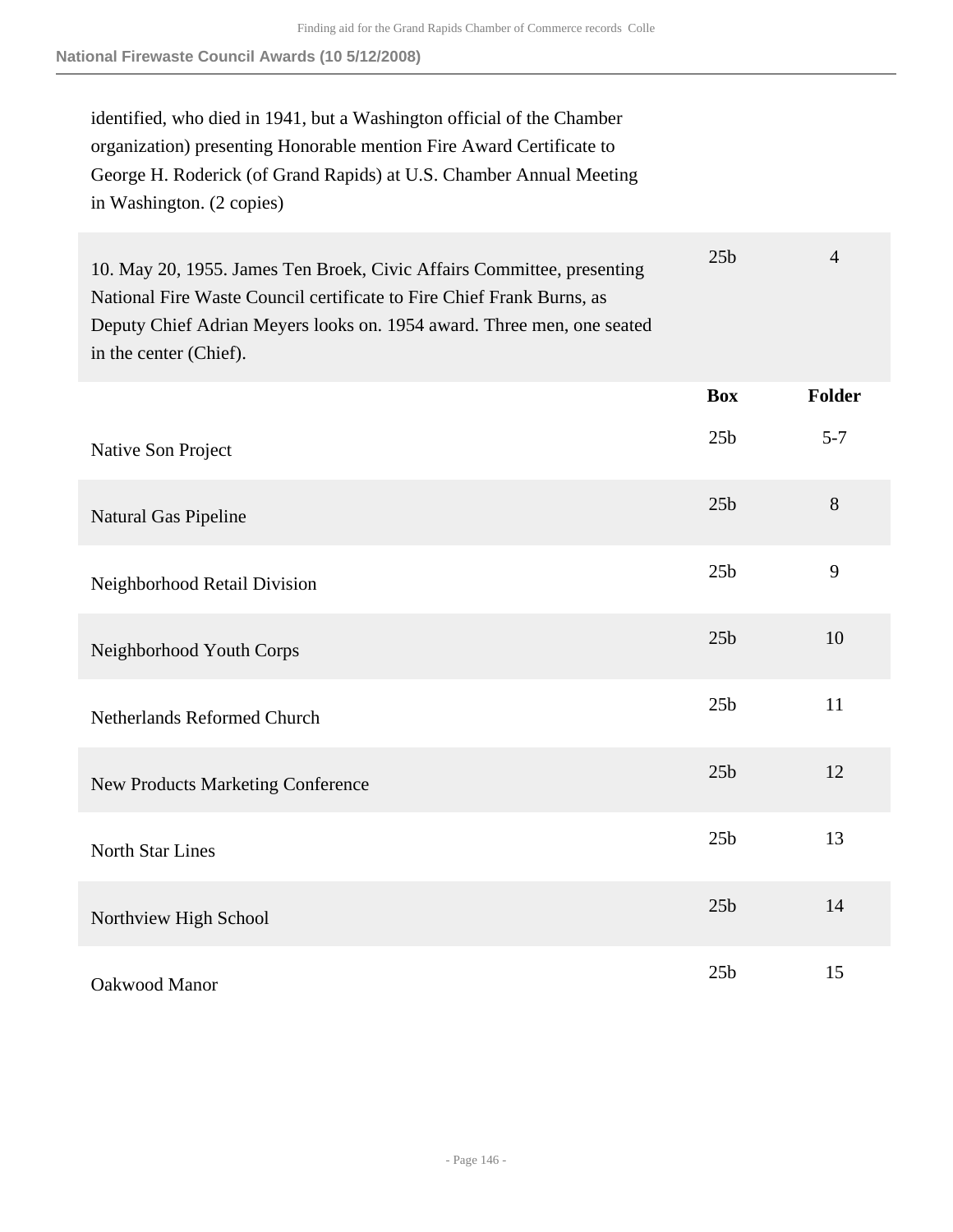| Office Equipment Exposition                  | 25 <sub>b</sub> | 16     |
|----------------------------------------------|-----------------|--------|
| Office furniture                             | 25 <sub>b</sub> | 17     |
| <b>Office Views</b>                          | 25 <sub>b</sub> | 18     |
| Old Kent Bank and Trust-Business in the Arts | 25 <sub>b</sub> | 19     |
| Old Kent Bank and Trust-Transactions         | 25 <sub>b</sub> | 20     |
| Old Kent Bank buildings                      | 25 <sub>b</sub> | 21     |
| Olds Manor                                   | 25 <sub>b</sub> | 22     |
| <b>Operation Home Improvement</b>            | 25 <sub>b</sub> | 23     |
| <b>Ottawa Avenue Views</b>                   | 25 <sub>b</sub> | 24     |
| Ottawa High School Basketball Team           | 25 <sub>b</sub> | 25     |
| P.B. Gast & Sons Co.                         | 25 <sub>b</sub> | 26     |
| Paper Industry                               | 25 <sub>b</sub> | $27\,$ |
| Park Congregational Church                   | 25 <sub>b</sub> | 28     |
| <b>Parking Structure Customer</b>            | 25 <sub>b</sub> | 29     |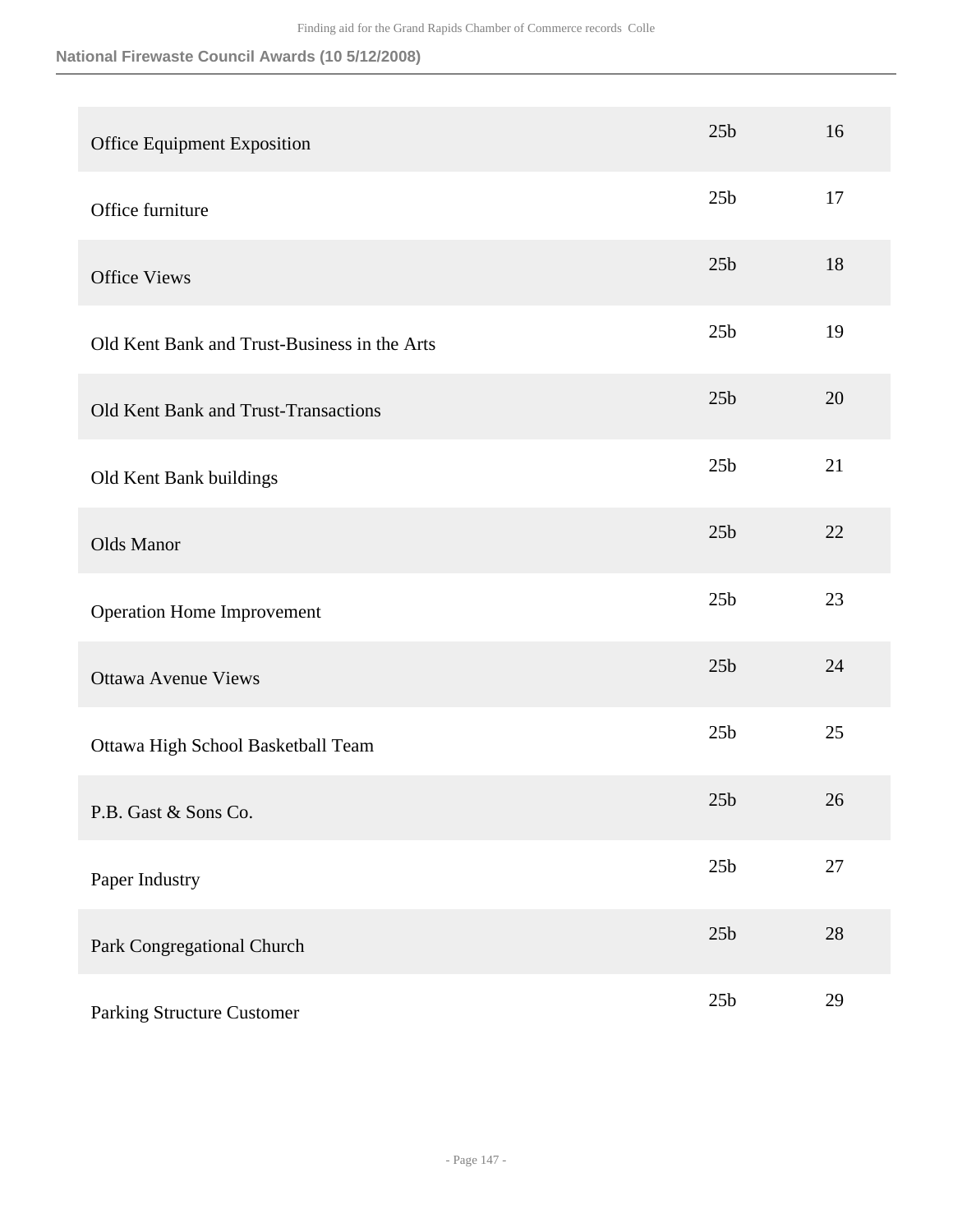| Parks-Unidentified                    | 25 <sub>b</sub> | 30 |
|---------------------------------------|-----------------|----|
| <b>Parts Promotions</b>               | 25 <sub>b</sub> | 31 |
| Paulstra-CRC                          | 25 <sub>b</sub> | 32 |
| Pendulum                              | 25 <sub>b</sub> | 33 |
| Pennsylvania Railroad                 | 25 <sub>b</sub> | 34 |
| People looking at map                 | 25 <sub>b</sub> | 35 |
| Movie cameras                         | 25 <sub>b</sub> | 36 |
| Petition to Limit Deficit Spending    | 25 <sub>b</sub> | 37 |
| Picnicking                            | 25 <sub>b</sub> | 38 |
| Picric Acid Plant                     | 25 <sub>b</sub> | 39 |
| <b>Pilgrim Manor Construction</b>     | 25 <sub>b</sub> | 40 |
| Pioneer Auditorium                    | 25 <sub>b</sub> | 41 |
| Plainfield Avenue Bridge construction | 25 <sub>b</sub> | 42 |
| Plymouth Congregational Church        | 25 <sub>b</sub> | 43 |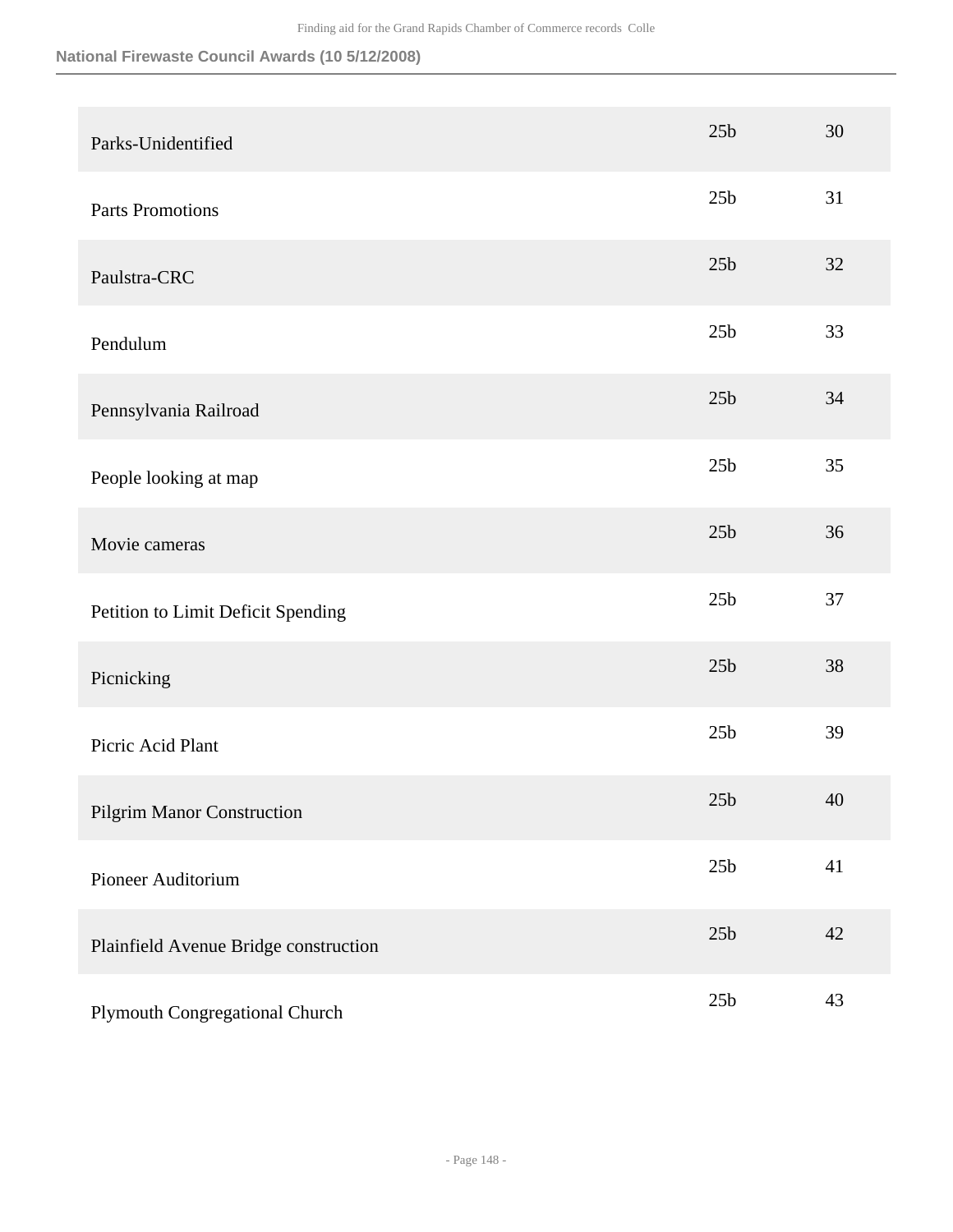| Pneumodynamics Corp.              | 25 <sub>b</sub> | 44             |
|-----------------------------------|-----------------|----------------|
| <b>Political Responsibility</b>   | 25 <sub>b</sub> | 45             |
| Pollution                         | 25 <sub>b</sub> | 46             |
| Postal Clinic                     | 25 <sub>b</sub> | 47             |
| <b>Practical Politics Project</b> | 25 <sub>b</sub> | 48             |
| President's Reception, 1973       | 25 <sub>b</sub> | 49             |
| Press Club of Grand Rapids        | 25 <sub>b</sub> | 50             |
| Private Pension Plan Seminar      | 25c             | $\mathbf{1}$   |
| Program of Action, 1966           | 25c             | $\overline{2}$ |
| Program of Work award             | 25c             | 3              |
| Project 1003                      | 25c             | $\overline{4}$ |
| <b>Public Affairs Meeting</b>     | 25c             | 5              |
| Public Museum of Grand Rapids     | 25c             | $6\,$          |
| <b>Public Relations Committee</b> | 25c             | $\tau$         |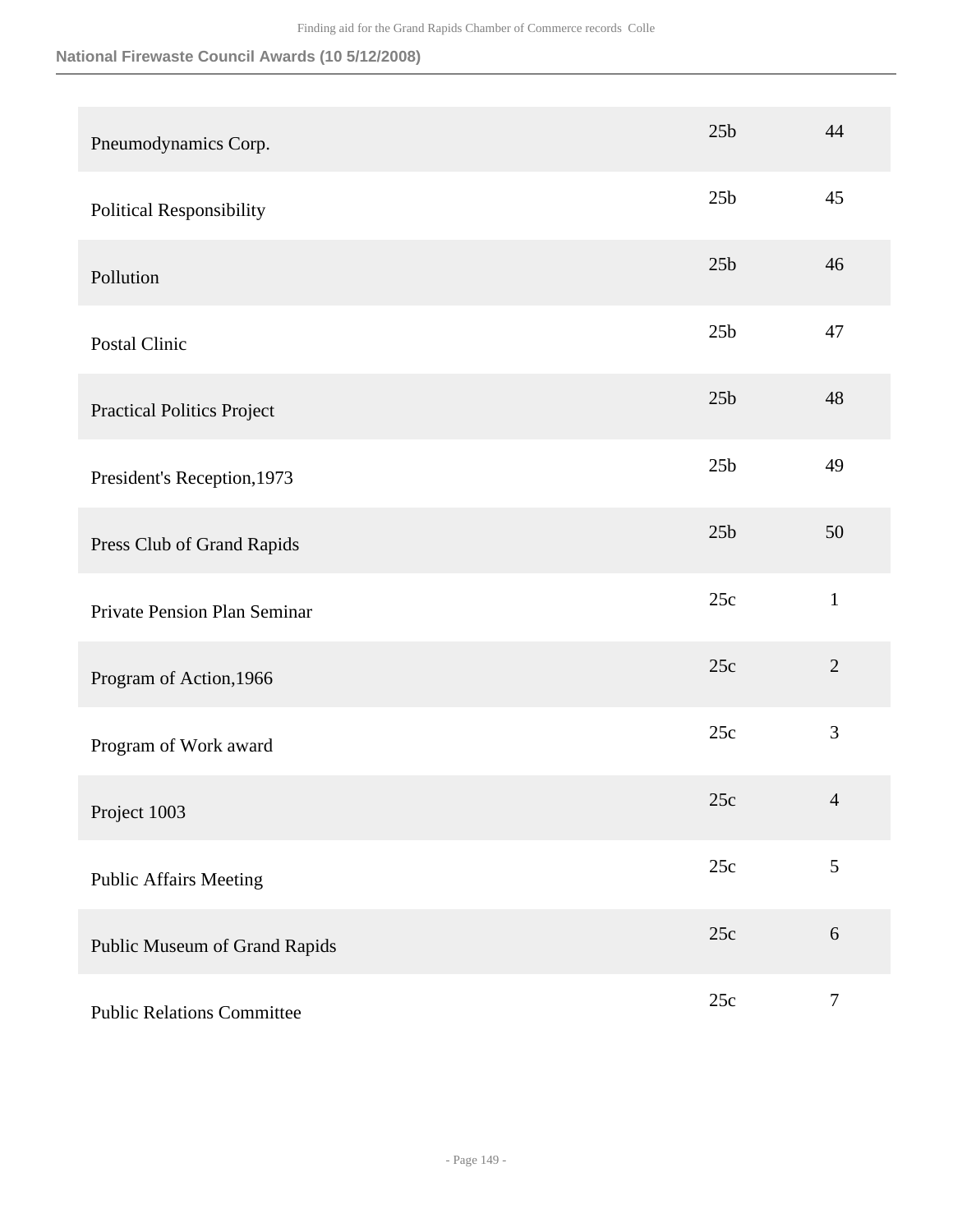| R.C. Allen Business Machine Co.         | 25c | 8      |
|-----------------------------------------|-----|--------|
| Radio studios                           | 25c | 9      |
| Raft Race-WLAV                          | 25c | 10     |
| Railroads                               | 25c | 11     |
| Rapid Engineering Inc.                  | 25c | 12     |
| Rapistan Co.                            | 25c | 13     |
| Real Estate Assessment Conference, 1951 | 25c | 14     |
| Red Lobster restaurant                  | 25c | 15     |
| Reeds Lake                              | 25c | 16     |
| Regional Breakfast, 1975                | 25c | 17     |
| Report from Washington Conference       | 25c | 18     |
| Restaurants interior views              | 25c | 19     |
| Retail Department                       | 25c | $20\,$ |
| <b>Retail Sales Class</b>               | 25c | 21     |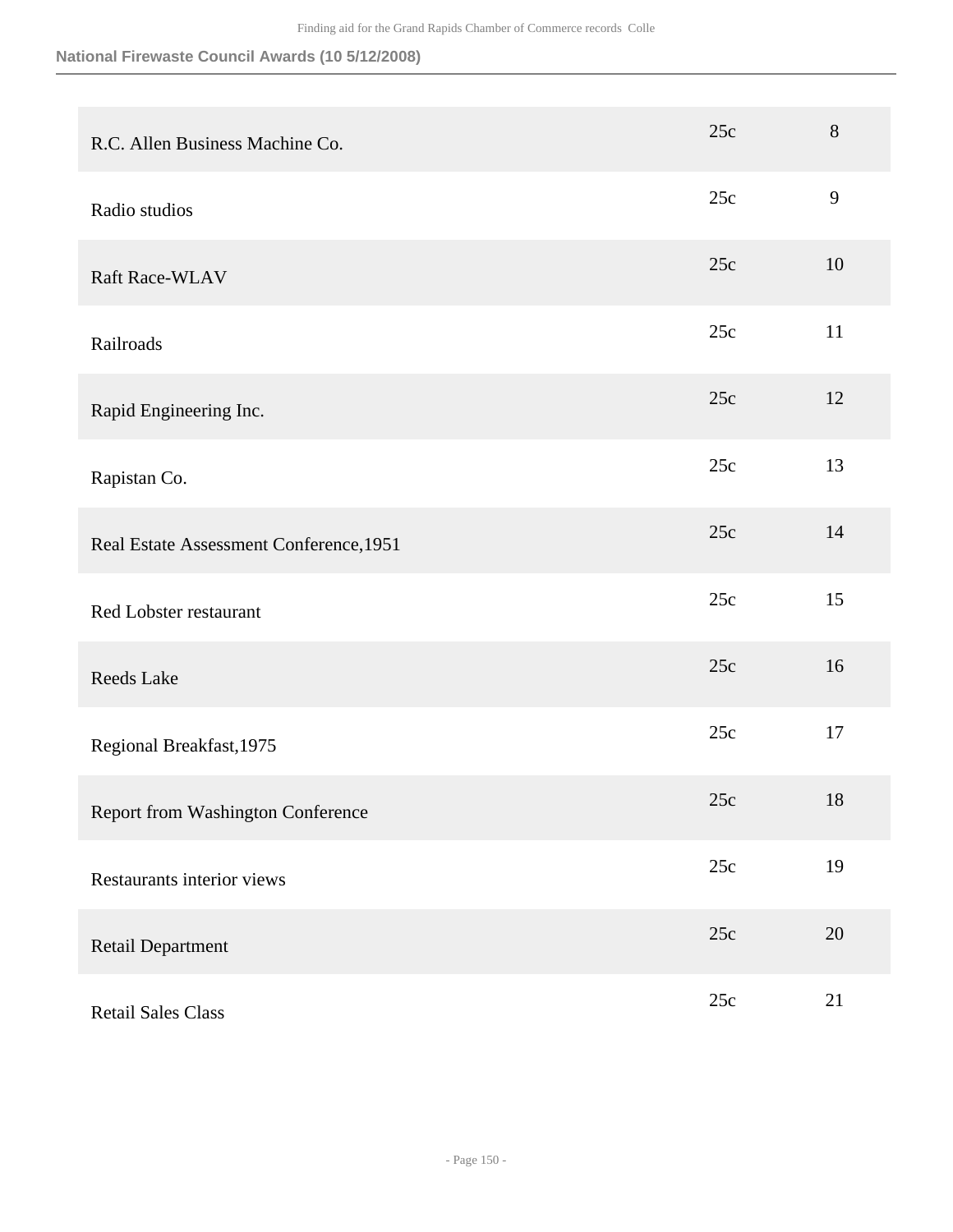| <b>Retail Sales Promotion Program</b>         | 25c | 22 |
|-----------------------------------------------|-----|----|
| Reynolds Metals Co.                           | 25c | 23 |
| Ridgeview Jr. High School                     | 25c | 24 |
| Riverside Elementary Park School              | 25c | 25 |
| <b>Road Closed Barriers</b>                   | 25c | 26 |
| Roadway Express Co.                           | 25c | 27 |
| Robert Smith Motor Co.                        | 25c | 28 |
| Rogers Lane Elementary School                 | 25c | 29 |
| Rogers High School                            | 25c | 30 |
| Rose Jewelers                                 | 25c | 31 |
| Russo's Italian Restaurant and Esquire Barber | 25c | 32 |
| <b>Safety Award Winners</b>                   | 25c | 33 |
| Sailing                                       | 25c | 34 |
| Sales & Marketing Executive of the Year       | 25c | 35 |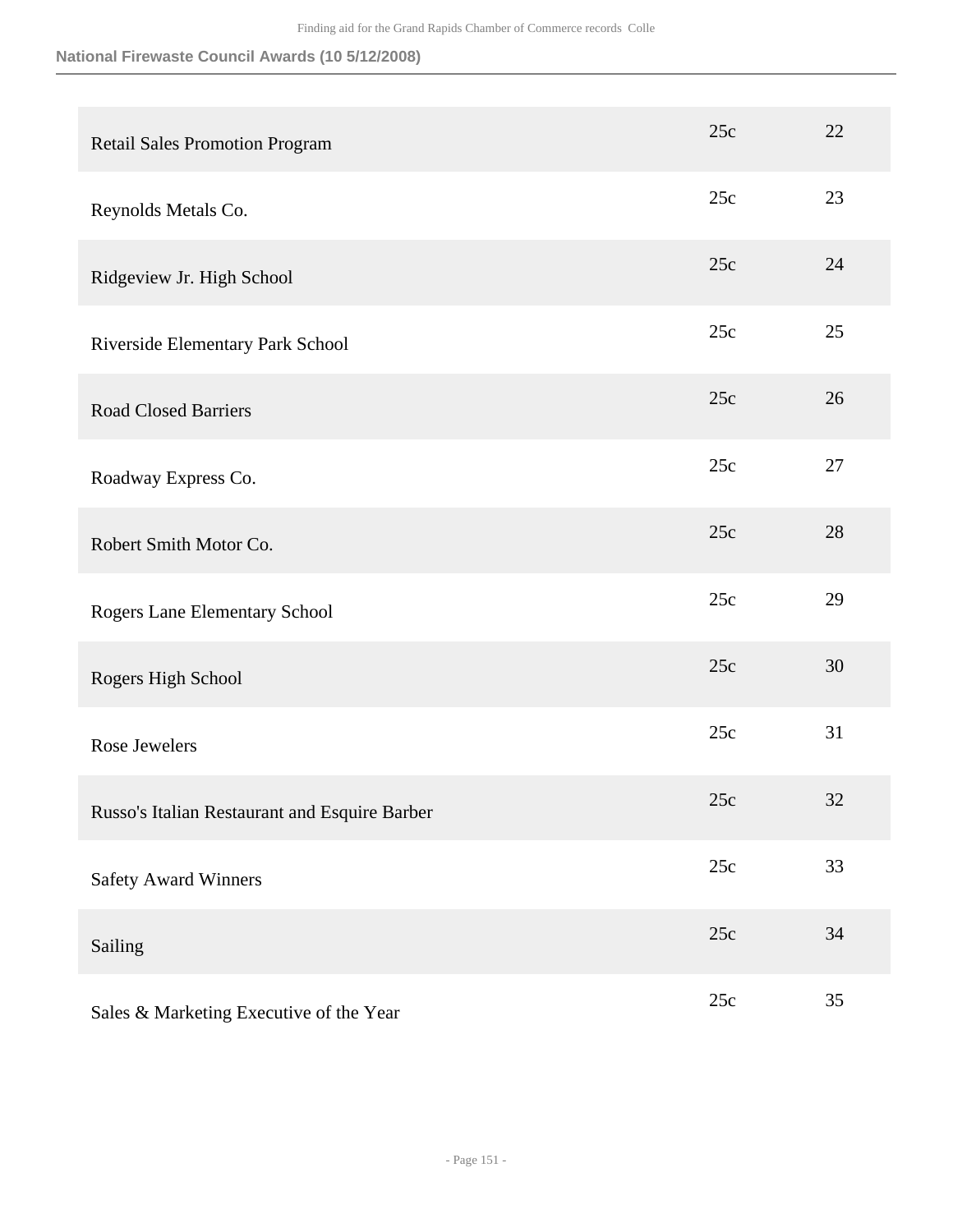| Sales & Marketing Executives Sales Clinic        | 25c | 36             |
|--------------------------------------------------|-----|----------------|
| Sales & Marketing Seattle Convention             | 25c | 37             |
| <b>Sales Coaching Course</b>                     | 25c | 38             |
| <b>Sales Executives Club</b>                     | 25c | 39             |
| <b>Sales Executives Club</b>                     | 25c | 40             |
| <b>Sales Executives Club Sales Clinics</b>       | 25c | 41             |
| <b>Sales Executives Club Education Committee</b> | 25c | 42             |
| <b>Sales Power Rally</b>                         | 26a | $\mathbf{1}$   |
| Sales Training by Universeity of Michigan at     | 26a | $\overline{2}$ |
| Salute to Charles Sligh, Jr.                     | 26a | 3              |
| Salute to Otto Seyferts                          | 26a | $\overline{4}$ |
| Salute to West Michigan, 1943-67 (incomplete)    | 26a | $5 - 17$       |
| Santa Claus Parade, 1970                         | 26a | 18             |
| <b>Saugatuck Municipal Beach</b>                 | 26a | 19             |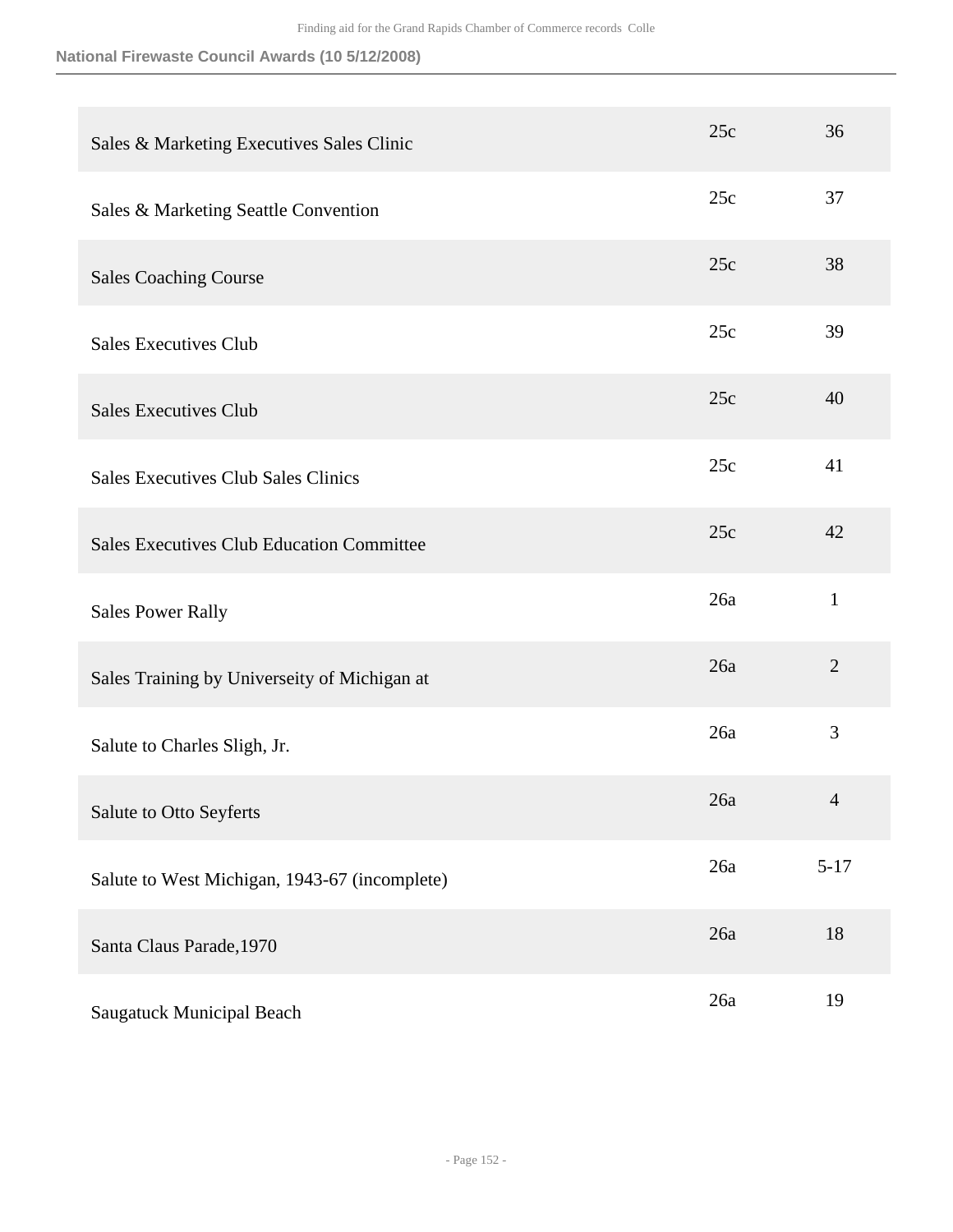| <b>Saxons Restaurant</b>      | 26a   | 20     |
|-------------------------------|-------|--------|
| Schools                       | 26a   | 21     |
| Sculptor at Work              | 26a   | 22     |
| Sealtest Foods groundbreaking | 26a   | 23     |
| Seminar-Unidentified          | 26a   | 24     |
| Senate Employment Committee   | 26a   | 25     |
| Senior Citizens               | 26a   | 26     |
| Sentry Insurance              | 26a   | 27     |
| Sewing instruction            | 26a   | 28     |
| Shaw Furniture Co.            | 26a   | 29     |
| Sheldon Ave. Project          | 26a   | $30\,$ |
| Shoe Store. Interiors         | $26a$ | 31     |
| Silent Observer               | 26a   | $32\,$ |
| Silo                          | 26a   | 33     |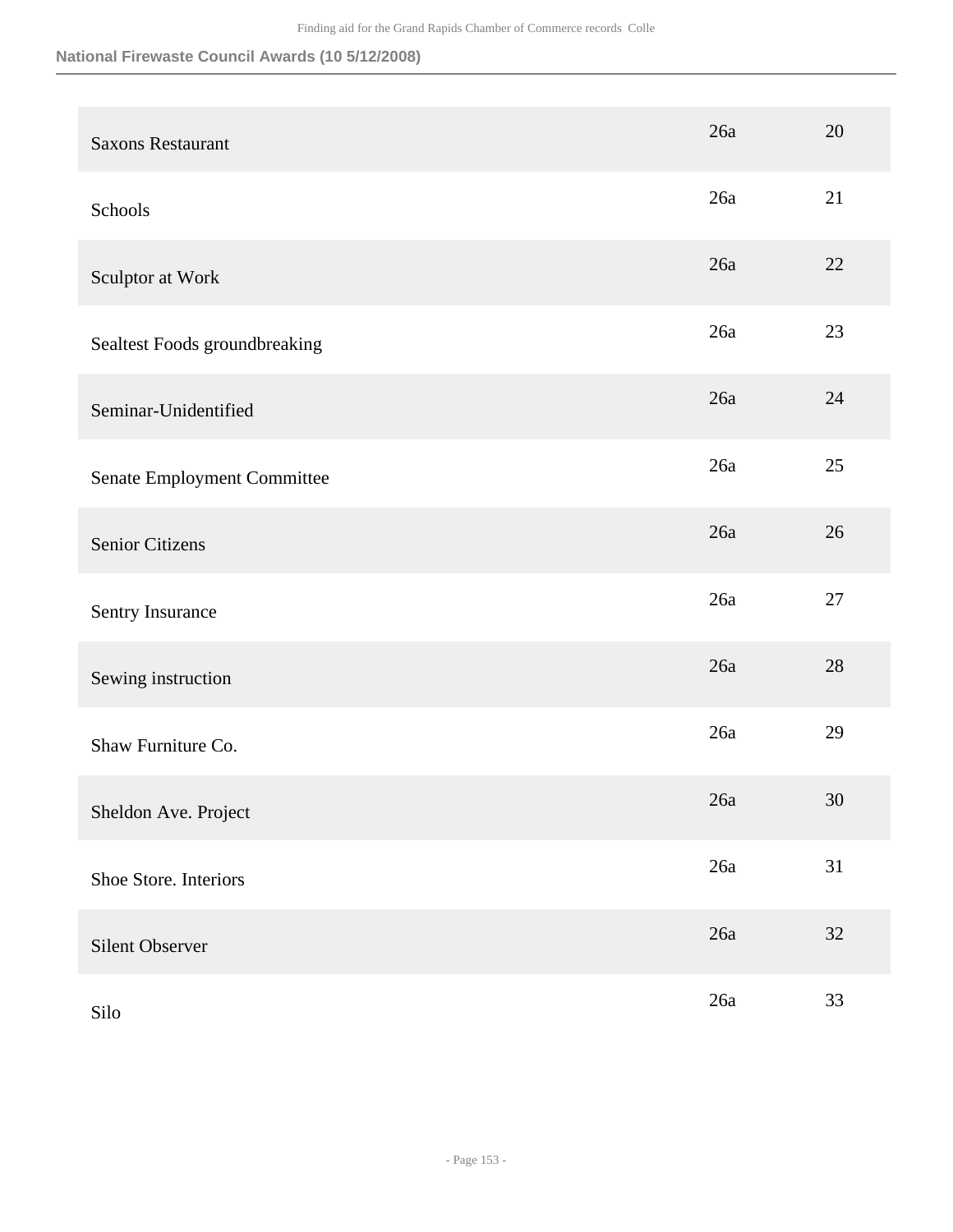| Slide Projector                             | 26a | 34     |
|---------------------------------------------|-----|--------|
| Furniture                                   | 26a | 35     |
| Sligh Furniture Co. Displays                | 26a | 35     |
| <b>Small Business Seminars</b>              | 26a | 36     |
| Smith's Industries-Construction             | 26a | 37     |
| Smith's Industries-Exhibit                  | 26a | 38     |
| <b>Smith's Industries-Exterior Views</b>    | 26a | 39     |
| Ground breakings                            | 26a | 40     |
| Smith's Industries-Ground Breaking          | 26a | 40     |
| Smith's Industries-People Working           | 26a | 41     |
| <b>Smith's Industries-Product</b>           | 26a | 42     |
| Smith's Industries-Robert J. Collier Trophy | 26a | 43     |
| Snowmobiles                                 | 26a | 44     |
| Soap Box Derby racers                       | 26a | $45\,$ |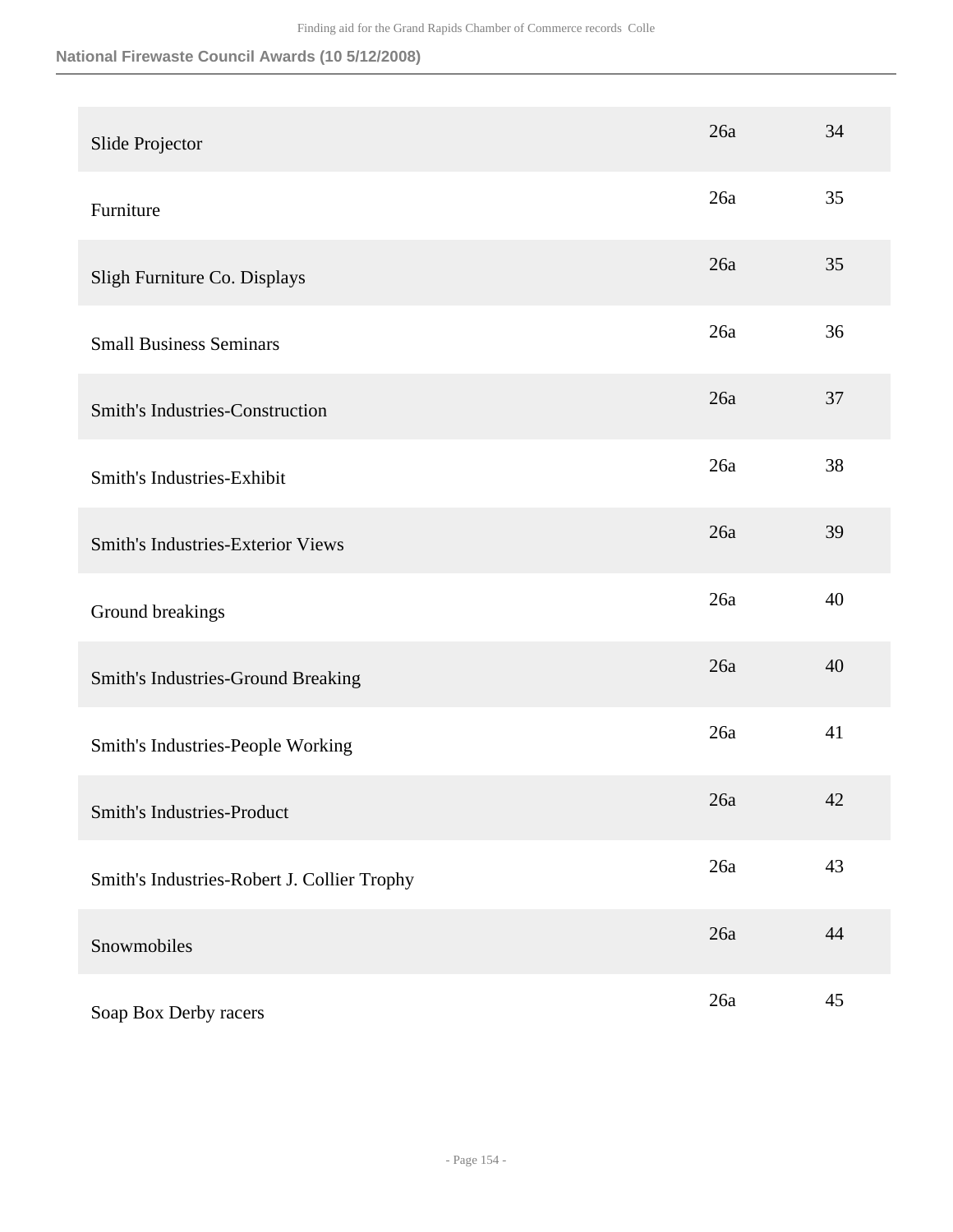| Sonneveldt Co.                                                    | 26a             | 46             |
|-------------------------------------------------------------------|-----------------|----------------|
| Sparta Chamber of Commerce                                        | 26a             | 47             |
| Spring Lake Country Club                                          | 26a             | 48             |
| <b>Square Dancing</b>                                             | 26a             | 49             |
| St. Cecilia Society                                               | 26a             | 50             |
| St. Jude Lake                                                     | 26a             | 51             |
| St. Mark's Episcopal Church                                       | 26a             | 52             |
| Stag & Hound Restaurant                                           | 26a             | 53             |
| <b>Star Truck Rentals</b>                                         | 26a             | 54             |
| <b>State Affairs Committee</b>                                    | 26 <sub>b</sub> | $\mathbf{1}$   |
| <b>State Fish Hatchery</b>                                        | 26 <sub>b</sub> | $\overline{2}$ |
| State Office Building-Construction Ceremony. Includes Lyman Parks | 26 <sub>b</sub> | $\mathfrak{Z}$ |
| <b>State Tax Incentives Seminar</b>                               | 26 <sub>b</sub> | $\overline{4}$ |
| <b>State Wide Corporate Tax Assembly</b>                          | 26 <sub>b</sub> | 5              |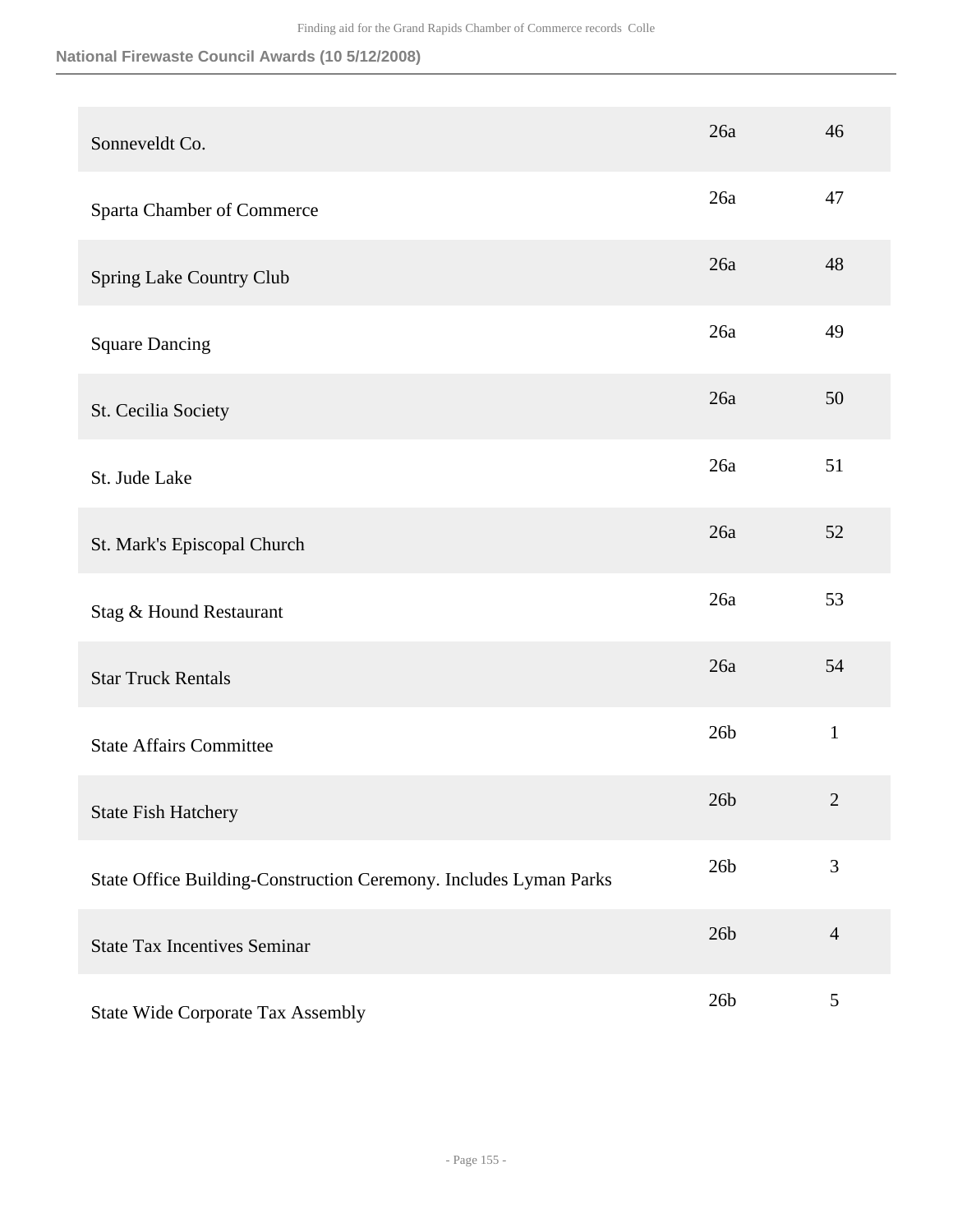| Steamboat. Ramona                    | 26 <sub>b</sub> | 6              |
|--------------------------------------|-----------------|----------------|
| Steamship. S.S. Emerald Isle         | 26 <sub>b</sub> | $\overline{7}$ |
| Steelcase Inc.                       | 26 <sub>b</sub> | $8\,$          |
| Steelcase Inc. Product Displays      | 26 <sub>b</sub> | $\mathbf{9}$   |
| Stow-Davis Co.                       | 26 <sub>b</sub> | 10             |
| Stow-Davis Co. Displays              | 26 <sub>b</sub> | 11             |
| <b>Streams</b>                       | 26 <sub>b</sub> | 12             |
| Super Food Services of MI, Inc.      | 26 <sub>b</sub> | 13             |
| Swimming                             | 26 <sub>b</sub> | 14             |
| <b>Tax Clinics</b>                   | 26 <sub>b</sub> | 15             |
| Telephone Switching Network Display  | 26 <sub>b</sub> | 16             |
| Tell & Sell Clinic                   | 26 <sub>b</sub> | 17             |
| Testimonial Dinner for G.H. Roderick | 26 <sub>b</sub> | 18             |
| Thorp Corp.                          | 26 <sub>b</sub> | 19             |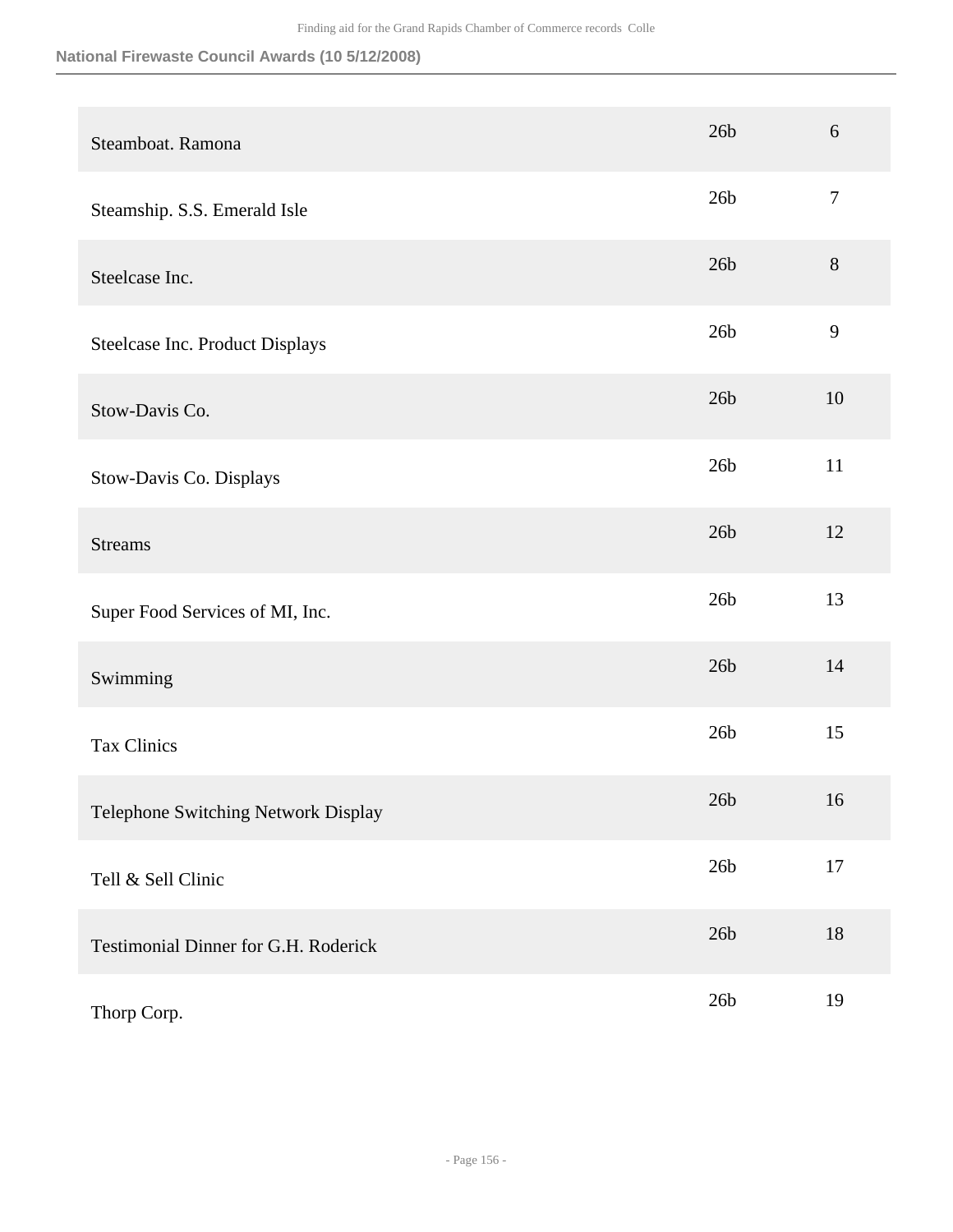| <b>Tools</b>                             | 26 <sub>b</sub> | 20 |
|------------------------------------------|-----------------|----|
| Top Management                           | 26 <sub>b</sub> | 21 |
| <b>Tourist Information Booth</b>         | 26 <sub>b</sub> | 22 |
| <b>Trade Tour</b>                        | 26 <sub>b</sub> | 23 |
| Trade Tour, 1961                         | 26 <sub>b</sub> | 24 |
| Train-Passenger Car Interior             | 26 <sub>b</sub> | 25 |
| <b>Transportation Committee Meetings</b> | 26 <sub>b</sub> | 26 |
| Traverse City Chamber of Commerce        | 26 <sub>b</sub> | 27 |
| Truth in Lending                         | 26 <sub>b</sub> | 28 |
| Udell Refrigeration Co.                  | 26 <sub>b</sub> | 29 |
| <b>Unemployment Compensation Classes</b> | 26 <sub>b</sub> | 30 |
| <b>Unemployment Compensation Forum</b>   | 26 <sub>b</sub> | 31 |
| Union Bank of Michigan                   | 26 <sub>b</sub> | 33 |
| Union City Stamping Works.               | 26 <sub>b</sub> | 34 |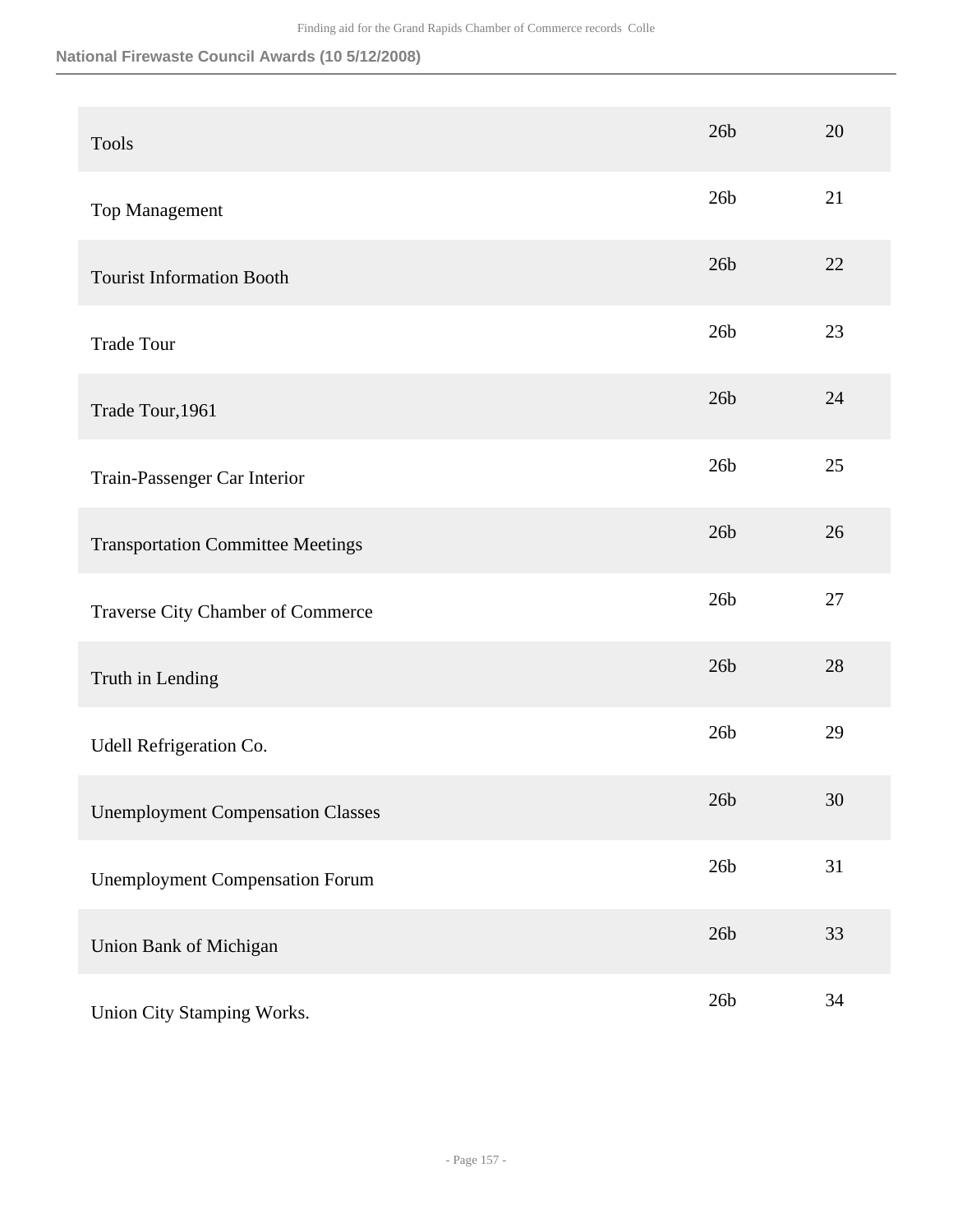|                                                 | 26 <sub>b</sub> | 35 |
|-------------------------------------------------|-----------------|----|
| <b>United Airlines-Aircraft</b>                 |                 |    |
| United Electronics Institute                    | 26 <sub>b</sub> | 36 |
| <b>United Fund Promotions</b>                   | 26 <sub>b</sub> | 37 |
| <b>United Parcel Service</b>                    | 26 <sub>b</sub> | 38 |
| <b>United States Army</b>                       | 26 <sub>b</sub> | 39 |
| <b>United States Chamber of Commerce Annual</b> | 26 <sub>b</sub> | 40 |
| United States Post Office Buildings             | 26 <sub>b</sub> | 41 |
| United Way                                      | 26 <sub>b</sub> | 42 |
| Urban renewal aerial views                      | 26 <sub>b</sub> | 43 |
| Urban renewal building plans                    | 26 <sub>b</sub> | 44 |
| Urban renewal City Center Revitalization        | 26 <sub>b</sub> | 45 |
| Urban renewal City Center Revitalization-Park   | 26 <sub>b</sub> | 46 |
| Urban renewal City Center                       | 26 <sub>b</sub> | 47 |
| Urban renewal committee                         | 26 <sub>b</sub> | 48 |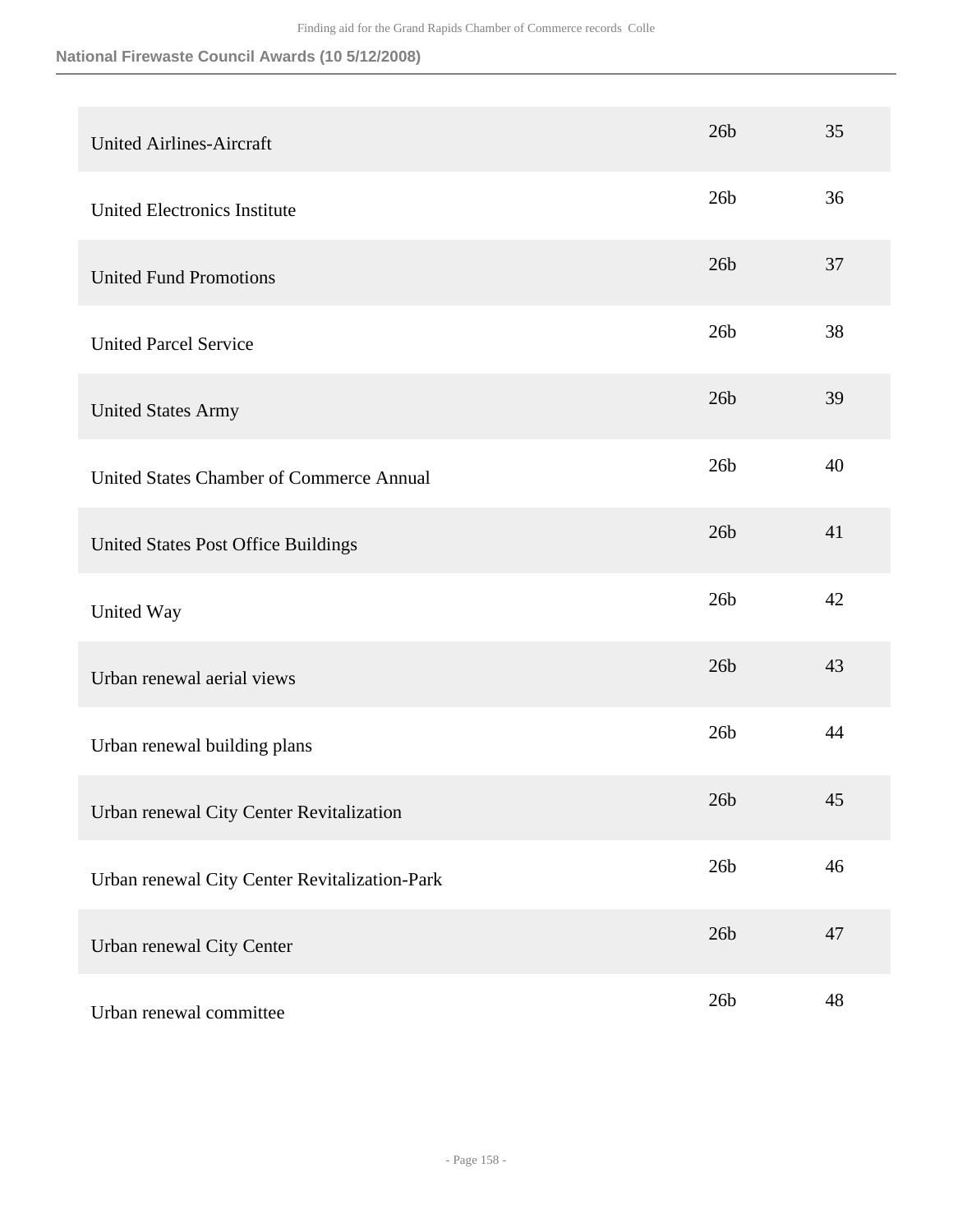| Urban renewal construction                 | 26 <sub>b</sub> | 49             |
|--------------------------------------------|-----------------|----------------|
| Urban renewal maps                         | 26 <sub>b</sub> | 50             |
| US-16 Freeway                              | 27              | $\mathbf{1}$   |
| <b>US-131 Construction</b>                 | 27              | $\overline{2}$ |
| US-131 Dedication, 1958-62 (11, 6/14/2001) | 27              | $\overline{2}$ |
| US-131 with Ford, n.d.                     | 27              | 2.5            |
| US-131 Groundbreaking, 1954                | 27              | $\overline{4}$ |
| US-131 Meeting                             | 27              | 5              |
| US-131 Proposal Map                        | 27              | 6              |
| US-131 Views                               | 27              | $\tau$         |
| <b>USI</b> Executives                      | 27              | $8\,$          |
| Utility News Conference, 1975              | $27\,$          | 9              |
| Van Dam Iron Works                         | 27              | $10\,$         |
| Vandenberg Center                          | $27\,$          | 11             |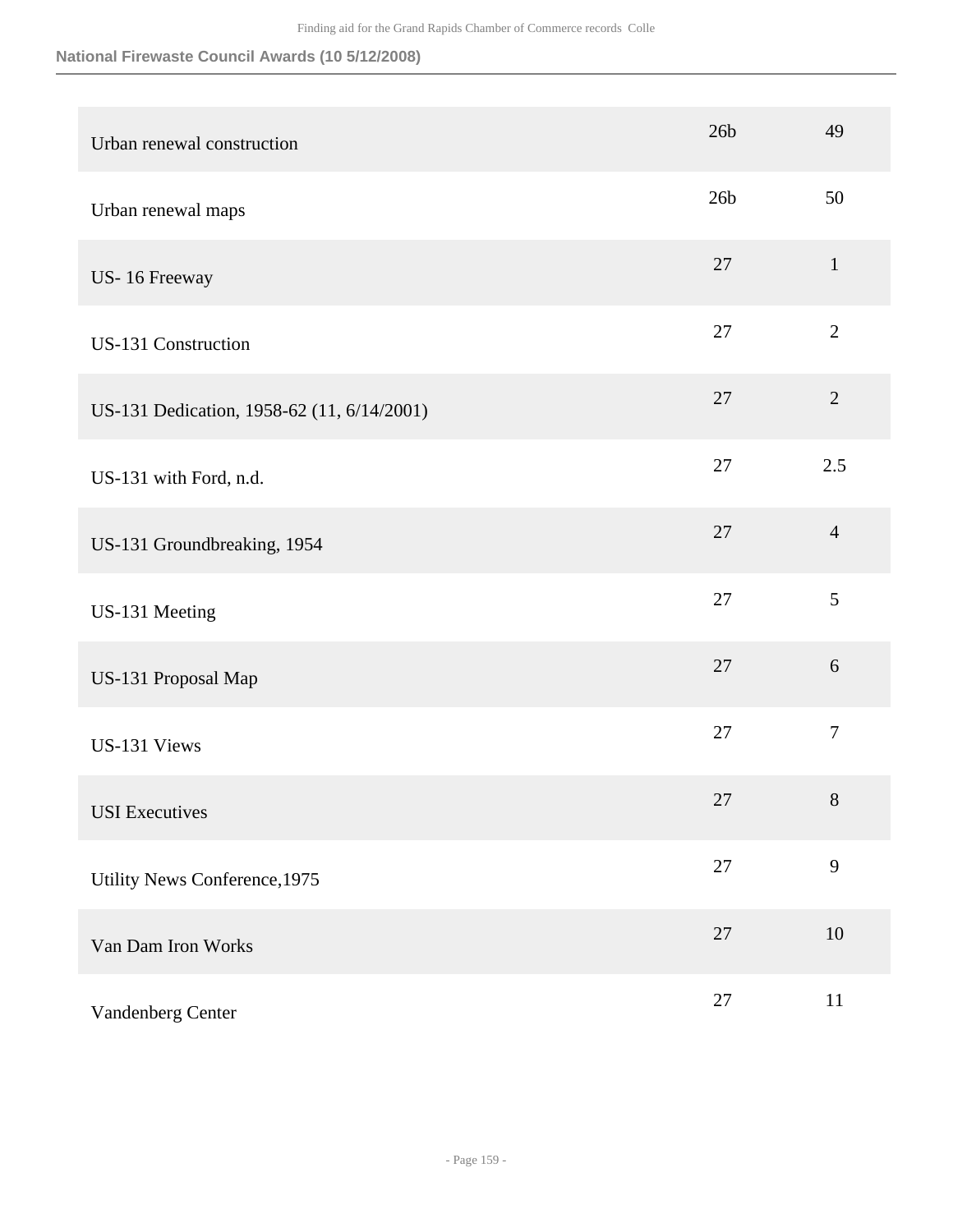| <b>Veteran's Memorial Park</b>                        | 27 | 12        |
|-------------------------------------------------------|----|-----------|
| Villa Elizabeth                                       | 27 | 13        |
| Vocational Information Institute Field Trips          | 27 | $14 - 15$ |
| Vocational Information Institute Planning             | 27 | 16        |
| Vocational Information Institute-Central High         | 27 | 17        |
| Vocational Information Institute-Creston High         | 27 | 18        |
| Vocational Information Institute-Fountain St. Ch.     | 27 | 19        |
| <b>Vocational Information Institute-GRCC</b>          | 27 | 20        |
| Vocational Information Institute-Ottawa High          | 27 | 21        |
| <b>Vocational Information Institute-Public Museum</b> | 27 | 22        |
| Vocational Information Institute-South High           | 27 | 23        |
| Vocational Information Institute-Union High           | 27 | 24        |
| Wage-Hour Forum                                       | 27 | 25        |
| War Bonds Campaign                                    | 27 | 26        |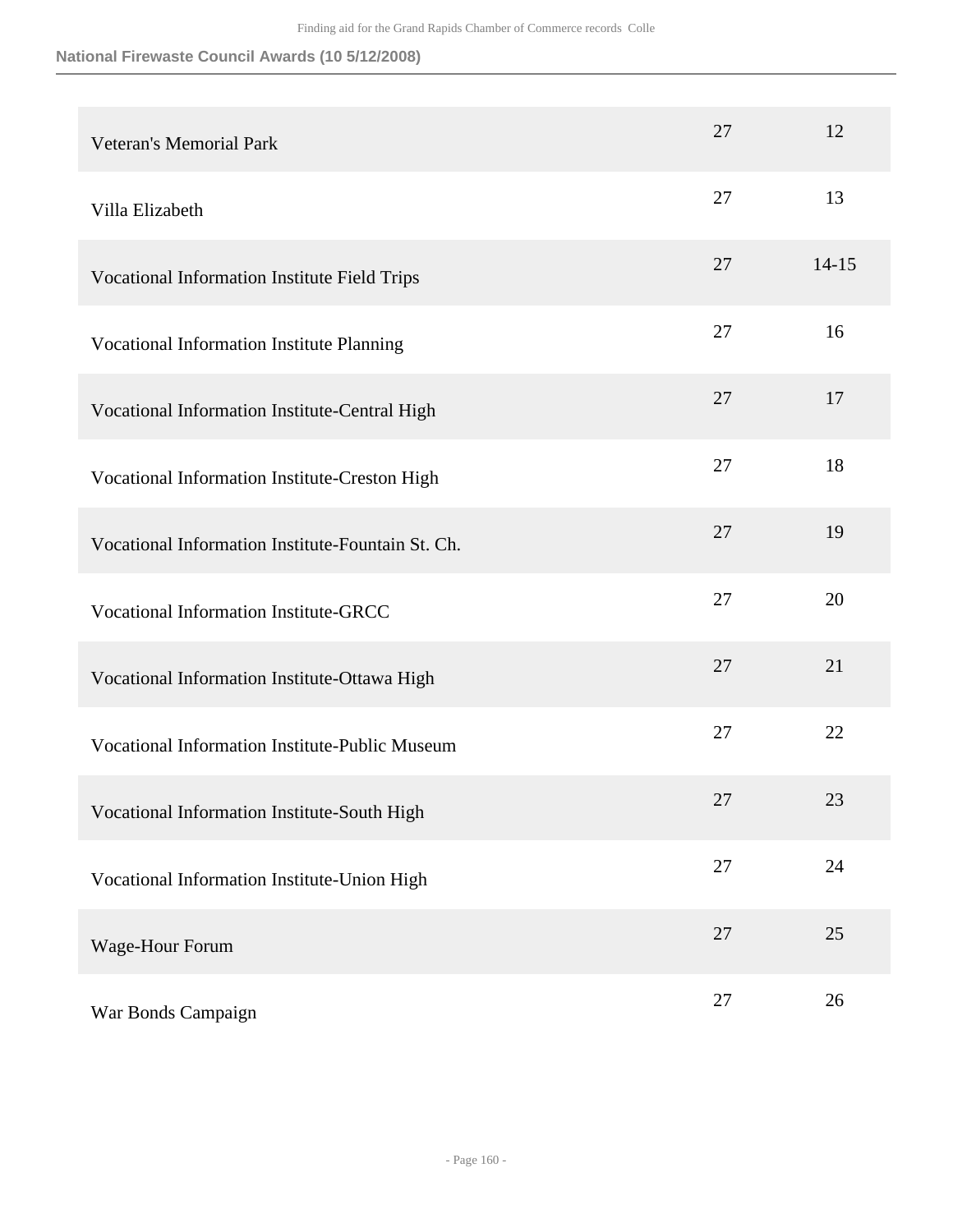| <b>Waste Water Treatment Plant</b>       | 27 | 27       |
|------------------------------------------|----|----------|
| Water Skiing                             | 27 | 28       |
| <b>Water Tanks</b>                       | 27 | 29       |
| <b>Watson Retail Clinic</b>              | 27 | 30       |
| Weis Imperial Motors                     | 27 | 31       |
| Welcome Wagon                            | 27 | 32       |
| West Lake                                | 27 | 33       |
| West Side Industrial Center              | 27 | 34       |
| Wholesale Department Executive Committee | 27 | 35       |
| Wholesale Trade Tour, 1946, 1953         | 27 | $36 - 7$ |
| Wholesale Trade Tour, 1954               | 27 | 38       |
| Widdicomb Furniture Co. Displays         | 27 | 39       |
| Widdicomb Mueller Corp. Displays         | 27 | 40       |
| WKZO TV, WJFM Radio Building             | 27 | 41       |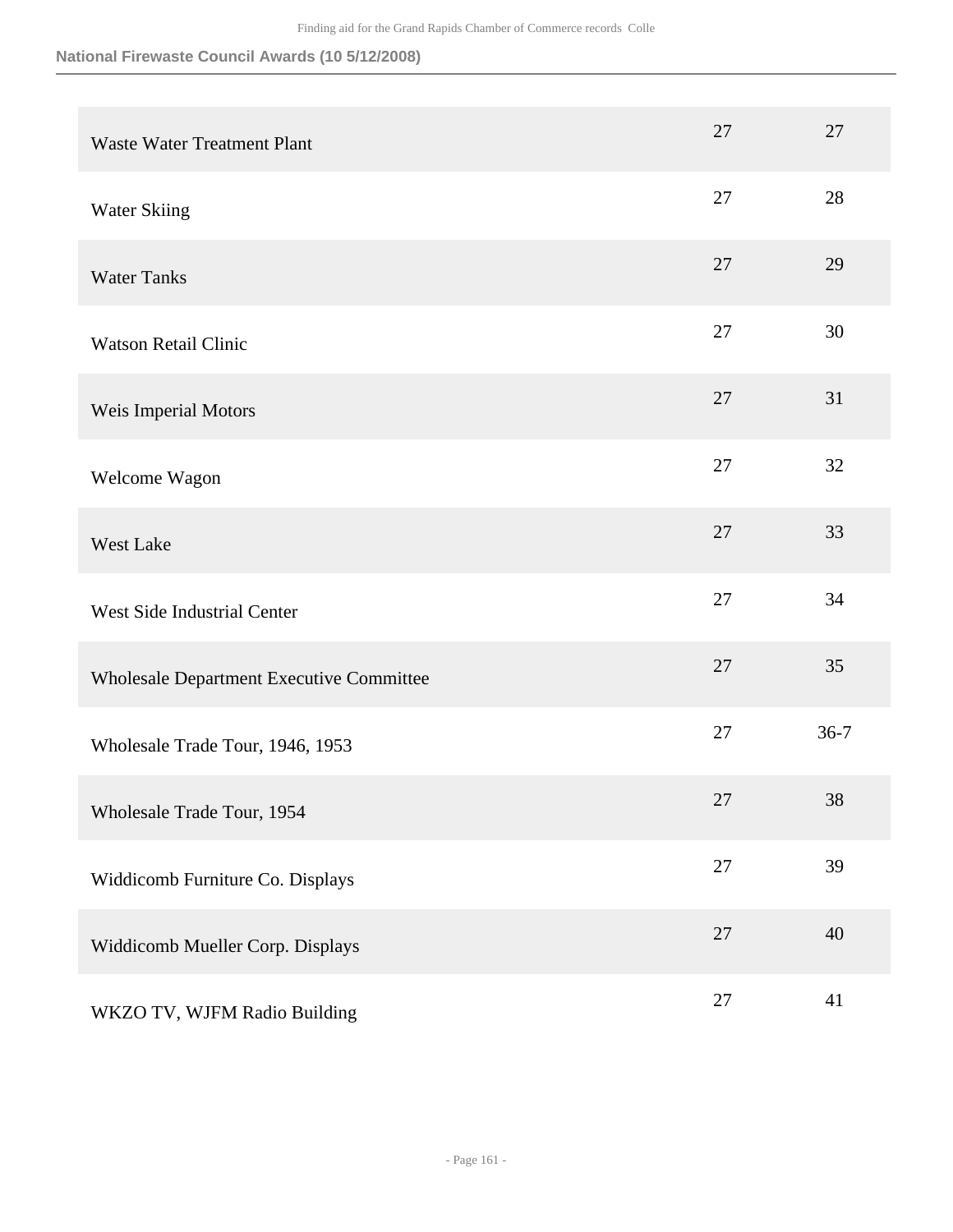| WKZO TV-Award                                                      | 27     | 42             |
|--------------------------------------------------------------------|--------|----------------|
| Wolverine Brass Co.                                                | 27     | 43             |
| Wolverine Upholstering Co.                                         | 27     | 44             |
| Women's Club Tea                                                   | 27     | 45             |
| <b>WOOD Radio</b>                                                  | 27     | 46             |
| WOOD TV                                                            | 27     | 47             |
| <b>Woodland Auto Tour</b>                                          | 27     | 48             |
| Wurzburg Building Demolition - Folder Missing 11/17/1999 per Chris | 27     | 49             |
| <b>Wurzburg Parking Structure</b>                                  | 27     | 50             |
| Wyoming Business-Government Dinner                                 | 28     | $\mathbf{1}$   |
| Wyoming Chamber of Commerce                                        | $28\,$ | $\mathbf{2}$   |
| Wyoming Chamber of Commerce-Meetings                               | 28     | 3              |
| Wyoming Gypsum Mine                                                | 28     | $\overline{4}$ |
| Wyoming Membership Liason Committee                                | $28\,$ | $\mathfrak{S}$ |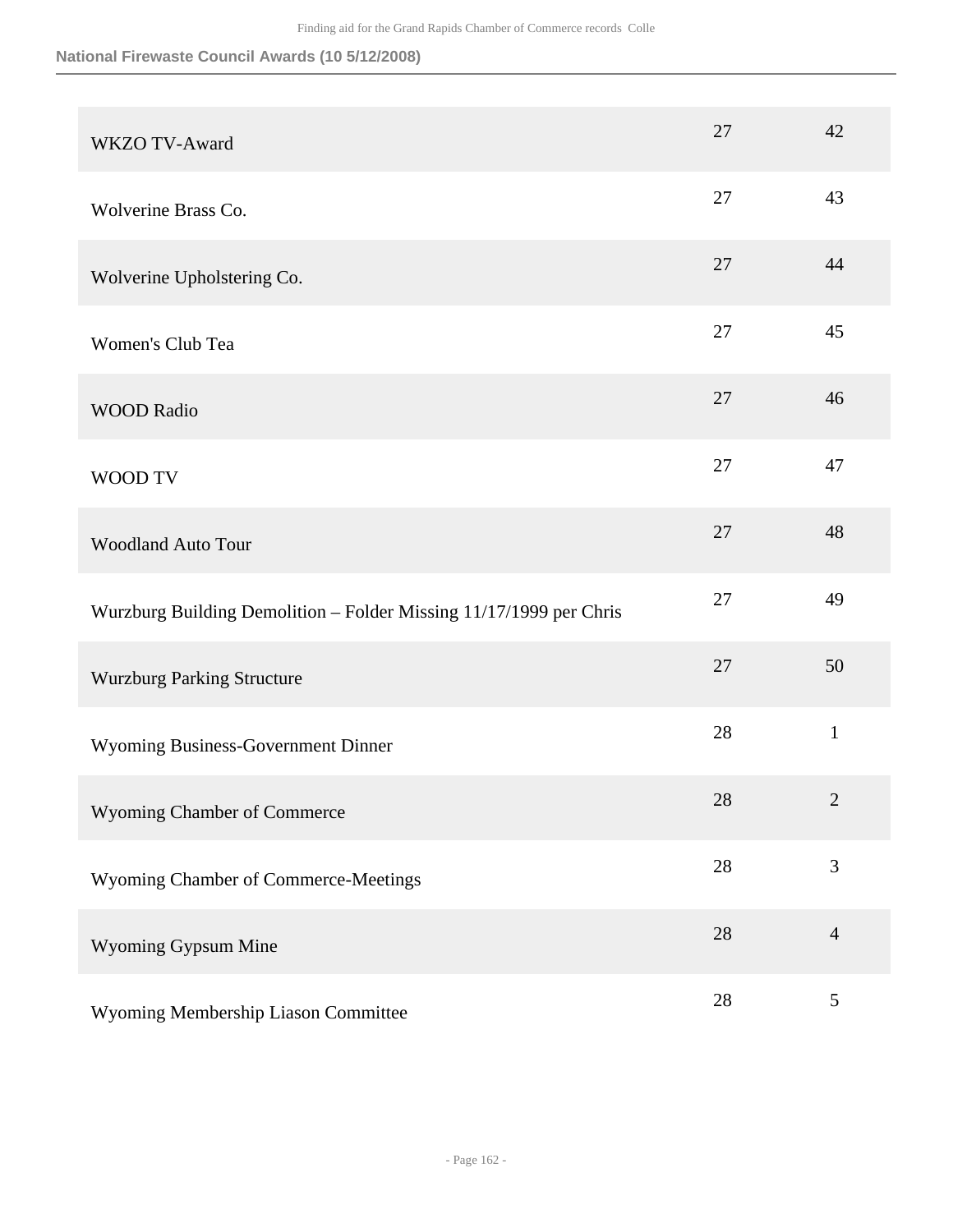#### **Subseries C Transferred from Coll. 054. April 2004**

| Wyoming Rodeo                                                   | 28              | 6              |
|-----------------------------------------------------------------|-----------------|----------------|
| <b>Wyoming Steering Committee</b>                               | 28              | $\tau$         |
| <b>Wyoming Views</b>                                            | 28              | 8              |
| <b>WZZM TV</b>                                                  | 28              | 9              |
| WZZM-Mich. Assoc. Press Broadcasters Assoc.                     | 28              | 10             |
| <b>Yamaha Musical Products</b>                                  | 28              | 11             |
| <b>Yule Street Decoration Planning</b>                          | 28              | 12             |
| Union Bank and Trust Building                                   | 26 <sub>b</sub> | 32             |
| Subseries C Transferred from Coll. 054. April 2004              |                 |                |
|                                                                 | <b>Box</b>      | <b>Folder</b>  |
| People. (1, 8/15/2007) Dr. H.H. Maynard. Ohio State University. | 32.5            | $\mathbf{1}$   |
| Airport: Kent County Airport, Greater Grand Rapids Airport.     |                 |                |
|                                                                 | <b>Box</b>      | <b>Folder</b>  |
| 1916-1963 (9)                                                   | 32.5            | $\overline{2}$ |
| 1916-1963 (7)                                                   | 32.5            | 3              |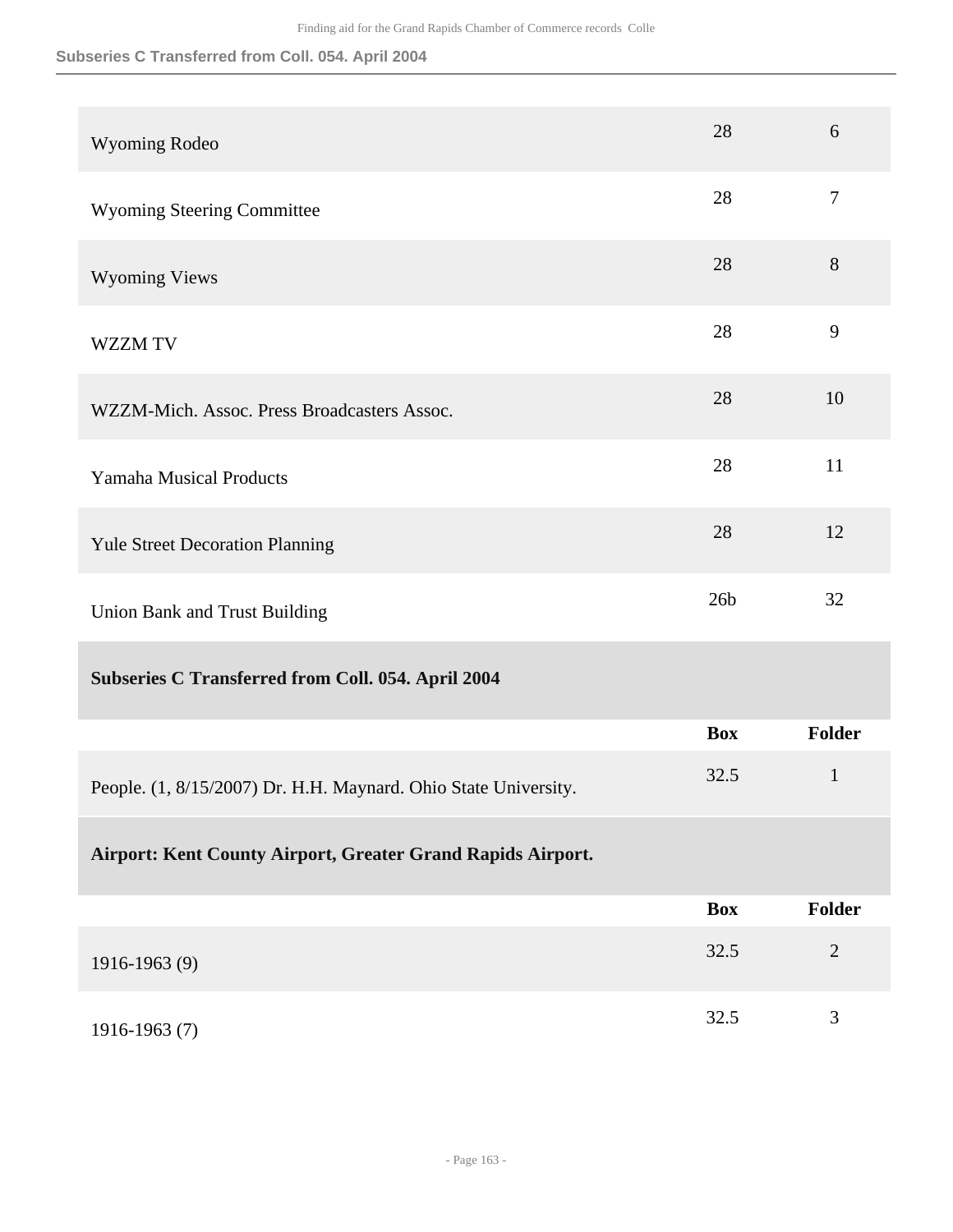#### **Hospitals and Medicine (4)**

| $1964 - (3)$                                                        | 32.5       | $\overline{4}$ |
|---------------------------------------------------------------------|------------|----------------|
|                                                                     | <b>Box</b> | Folder         |
| Aerials/Bird's eye views (4)                                        | 32.5       | 5              |
| City Hall (Grand Rapids, 1888) (1)                                  | 32.5       | 6              |
| Civic Auditorium / Welsh Civic Auditorium (4)                       | 32.5       | $\overline{7}$ |
| Fine Arts Building (1)                                              | 32.5       | 8              |
| Fulton Street Park. Memorial Pillars (1)                            | 32.5.      | 9              |
| Furniture in room setting (1)                                       | 32.5       | 10             |
| Furniture Museum / Grand Rapids Furniture Museum (2)                | 32.5       | 11             |
| Fisher Body Division, New East Side Addition, completed in 1955 (1) | 32.5       | 12             |
| Garfield Park Swimming Pool (2 copies of same image)                | 32.5       | 13             |
| Golfer Walter Hagen at unidentified country club (2)                | 32.5       | 14             |
| Grand Rapids Public Library, 1967 building at Christmas (1)         | 32.5       | 15             |
| <b>Hospitals and Medicine (4)</b>                                   |            |                |
|                                                                     | <b>Box</b> | <b>Folder</b>  |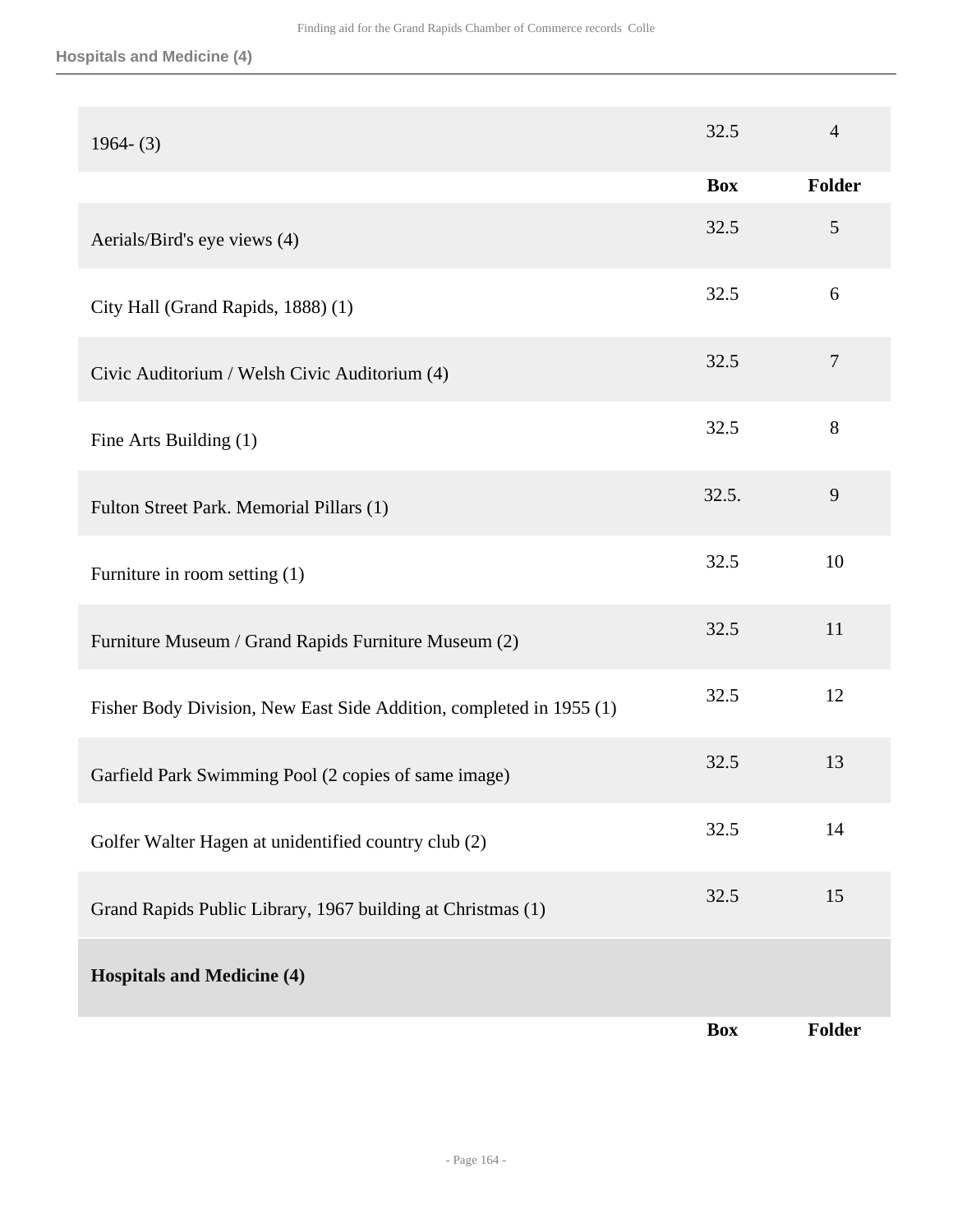| 1. Formerly 54-13-29. Interior with man and woman using lab equipment.                                                                                                                                                                         | 32.5       | 16            |
|------------------------------------------------------------------------------------------------------------------------------------------------------------------------------------------------------------------------------------------------|------------|---------------|
| 2. Formerly 54-16-11. Kent county Chronic Disease Hospital / Wold<br>Bowers De Shane Cover, Architects. Photo of architects rendering.                                                                                                         | 32.5       | 16            |
| 3. Formerly 54-5-6. Blodgett Memorial Hospital                                                                                                                                                                                                 | 32.5       | 16            |
| 4. Formerly 54-5-30. Butterworth Hospital                                                                                                                                                                                                      | 32.5       | 16            |
| <b>Highway Construction Aerials (5)</b>                                                                                                                                                                                                        |            |               |
|                                                                                                                                                                                                                                                | <b>Box</b> | <b>Folder</b> |
| 1. I-96 looking west from Fuller                                                                                                                                                                                                               | 32.5       | 17            |
| 2. 1986.363. Looking North? Highway 131 parallel to the Grand River,<br>West Side. Bridge over river in construction.                                                                                                                          | 32.5       | 17            |
| 3. I-96 looking east. Post Office between two bridges. Michigan/Bridge<br>Street bridge at right. Michigan Street hill with Brewery and Immanuel<br>Lutheran Church upper right. Interchange on west side of Grand River in<br>the foreground. | 32.5       | 17            |
| 4. I-96 passing St. Adalbert's on the left on Diamond lower foreground).<br>Fuller(?) interchange in center                                                                                                                                    | 32.5       | 17            |
| 5. Downtown Grand Rapids with overlay showing the Monroe Mall and<br>the Monroe Avenue extension south of Pearl St.                                                                                                                            | 32.5       | 17            |
|                                                                                                                                                                                                                                                | <b>Box</b> | <b>Folder</b> |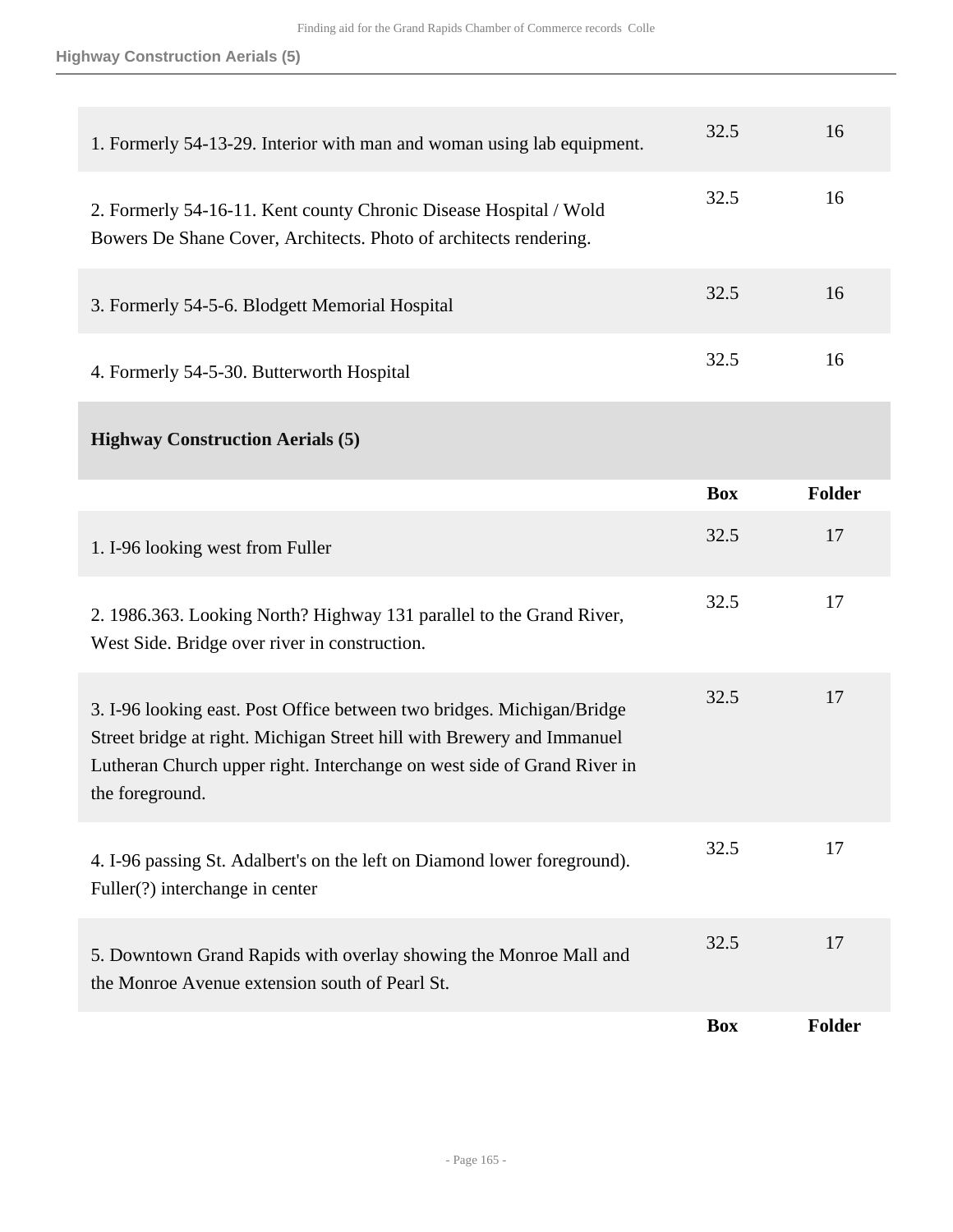| Lincoln Park (1)                                                                                                                 | 32.5       | 18            |
|----------------------------------------------------------------------------------------------------------------------------------|------------|---------------|
| Marywood Academy, Camera Shop photo (1)                                                                                          | 32.5       | 19            |
| McInerney Spring & Wire. Co. Interior with factory workers (1)                                                                   | 32.5       | 20            |
| Meijer Grocery Store, Shopping Plaza, ca 1950's. Night view (1)                                                                  | 32.5       | 21            |
| Monroe Ave. (4)                                                                                                                  |            |               |
|                                                                                                                                  | <b>Box</b> | <b>Folder</b> |
| 1. Dec. 1947 with Christmas Decorations on double urn streetlight.                                                               | 32.5       | 22            |
| 2. Bernie photo. Herpolsheimers on Division. View from Monroe at Fulton<br>ca. 1960's.                                           | 32.5       | 22            |
| 3. Bernie Photo. Herpolsheimers on Division. Nearer view on Monroe. ca.<br>1960's                                                | 32.5       | 22            |
| 4. Bird's eye of Monroe with view to Pecks on Monroe and Division.<br>Herpolsheimers across the street just visible. ca. 1960's. | 32.5       | 22            |
|                                                                                                                                  | <b>Box</b> | Folder        |
| Morton House (2), circa 1910/1920 and 1950s                                                                                      | 32.5       | 23            |
| Old Kent Bank Building                                                                                                           | 32.5       | 24            |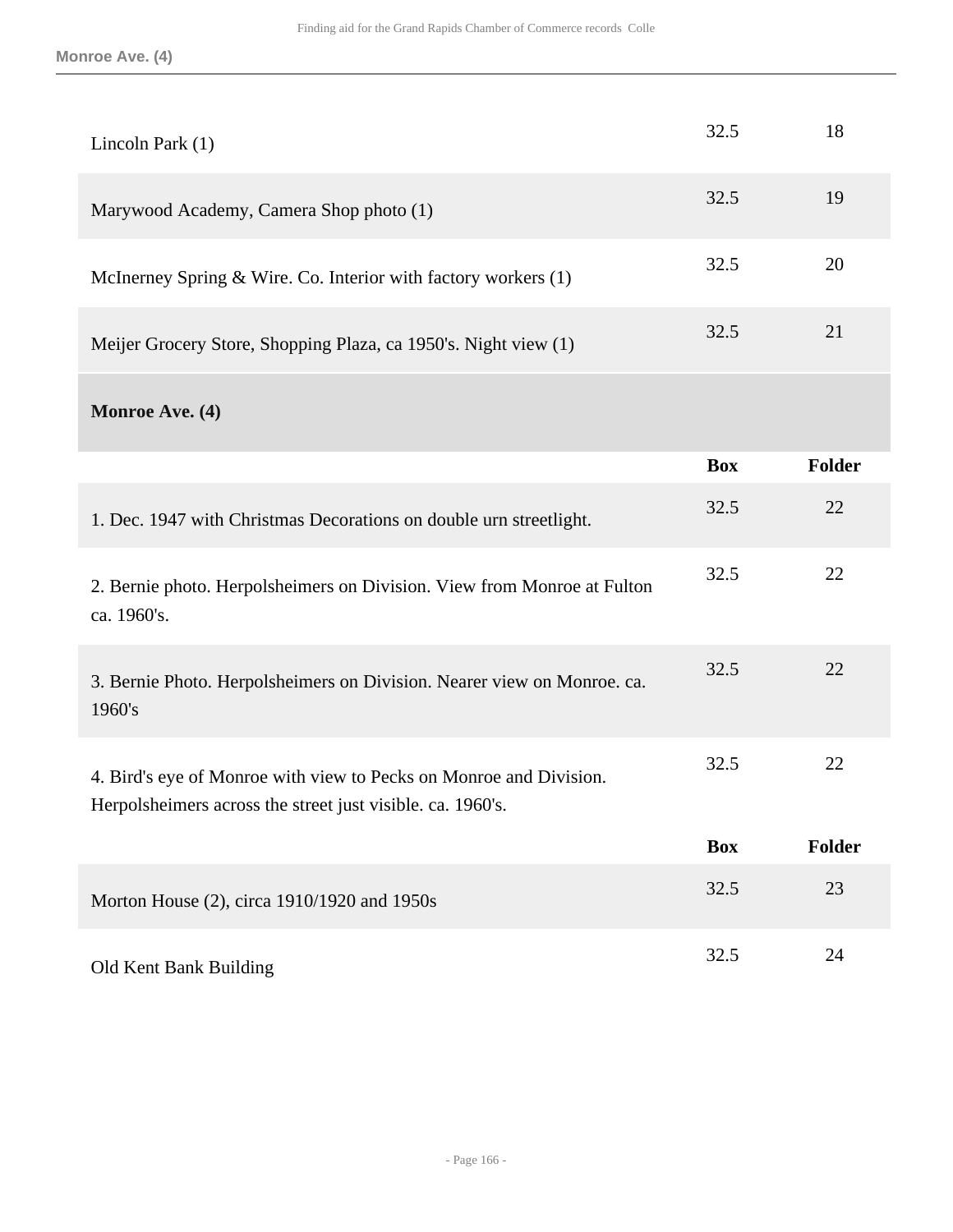| Pantlind Hotel. Interior. Ballroom (1)                             | 32.5 | 25 |
|--------------------------------------------------------------------|------|----|
| Reeds Lake, East Grand Rapids. Garden and Resident of unidentified | 32.5 | 26 |
| house on the hill at the Lake. $(1)$                               |      |    |

### **Schools (5)**

|                                                                                                  | <b>Box</b> | Folder        |
|--------------------------------------------------------------------------------------------------|------------|---------------|
| 1) Formerly 54-5-26. Burton Junior High School, Camera Shop photo.                               | 32.5       | 27            |
| 2) Formerly 54-7-43. Eastern Ave. School, Camera Shop photo.                                     | 32.5       | 27            |
| 3) Formerly 54-13-7. Harrison Park School. Robinson & Campau. GR<br>Association of Commerce era. | 32.5       | 27            |
| 4) Formerly 54-20-28. Ottawa Hills High School. Camera Shop photo.                               | 32.5       | 27            |
| 5) Formerly 54-44-5. South High School. Camera Shop photo.                                       | 32.5       | 27            |
|                                                                                                  | <b>Box</b> | <b>Folder</b> |
| Steelcase bird's eye, 1958 (1)                                                                   | 32.5       | 28            |
| Union Bank Building in construction (2)                                                          | 32.5       | 29            |
| Veterans Administration Hospital / Michigan Veterans Facility. (1)                               | 32.5       | 30            |

## **Subseries D. Chamber of Commerce Presidents. Oversized Portrait photos.**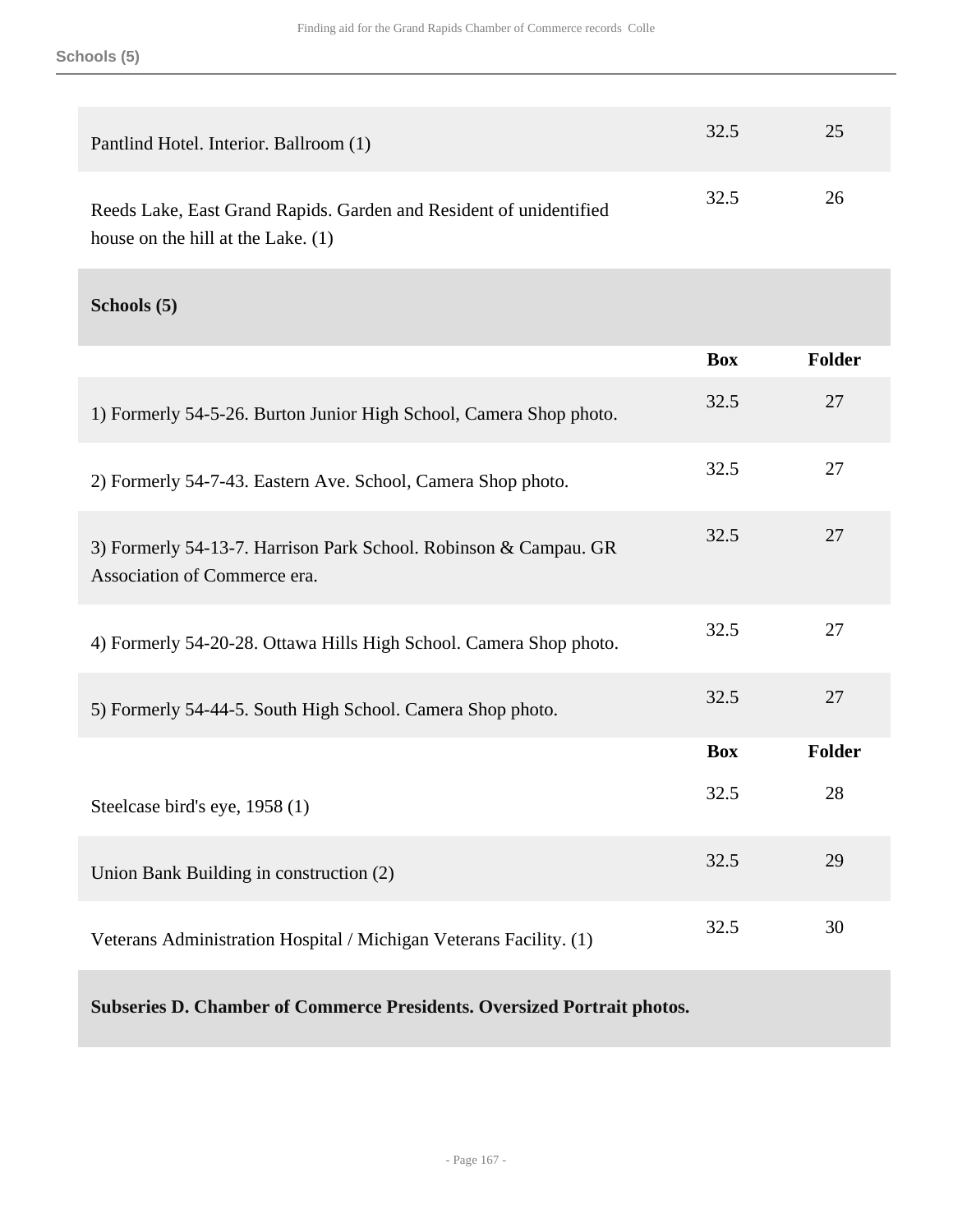# **Subseries D. Chamber of Commerce Presidents. Oversized Portrait photos.**

|                                        | <b>Box</b> | <b>Folder</b>  |
|----------------------------------------|------------|----------------|
| William H. Anderson, 1895-1898         | 34         | $\mathbf{1}$   |
| Ray E. Becker, 1923-1926               | 34         | $\overline{2}$ |
| George S. Clark, 1943-1944             | 34         | 3              |
| E. Alfred Clements, 1911-1912          | 34         | $\overline{4}$ |
| S. George Graves, 1921-1923            | 34         | 5              |
| John Hekman, 1936-1939                 | 34         | 6              |
| Heber A. Knott, 1909-1911              | 34         | $\tau$         |
| Abraham May, 1904-1905                 | 34         | 8              |
| Frederick H. Mueller, 1941-1943        | 34         | 9              |
| Amos Musselman, 1899-1901              | 34         | 10             |
| Gains W. Perkins, 1898-1899, 1901-1902 | 34         | 11             |
| C.O. Ransford, 1945-1946               | 34         | 12             |
| Gen. John H. Schouten, 1930-1933       | 34         | 13             |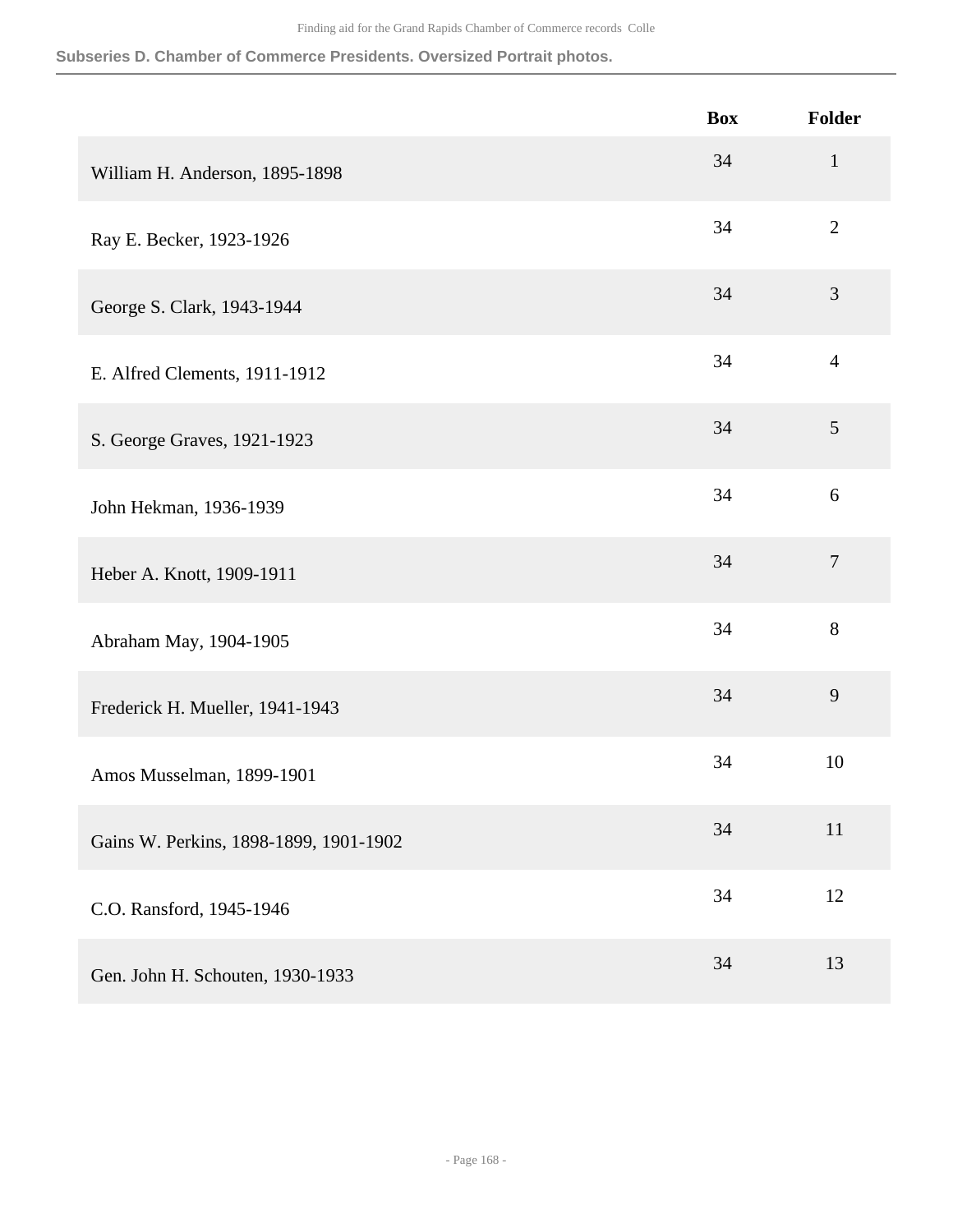**Unprocessed photographs. NOTE: b/w 3.5 x 5 prints, accession numbers 1986....**

| Lawrence W. Smith, 1927-1930   | 34 | 14 |
|--------------------------------|----|----|
| Sidney F. Stevens, 1902-1904   | 34 | 15 |
| Ernest A. Stowe, 1907-1909     | 34 | 16 |
| Carroll F. Sweet, 1912-1914    | 34 | 17 |
| Harry M. Taliaferro, 1939-1941 | 34 | 18 |
| George G. Whitworth, 1905-1907 | 34 | 19 |

## **Unprocessed photographs. NOTE: b/w 3.5 x 5 prints, accession numbers 1986.013, 1986.12**

|                                            | <b>Box</b> |
|--------------------------------------------|------------|
| Annual outings & eye-openers.              | 29         |
| Community development.                     | 30         |
| D.I.D.C., Kent County jail                 | 31         |
| President's Reception, Jan. 1975           | 32         |
| <b>Series XIV. New Quarters Task Force</b> |            |
| <b>Scope and Contents note</b>             |            |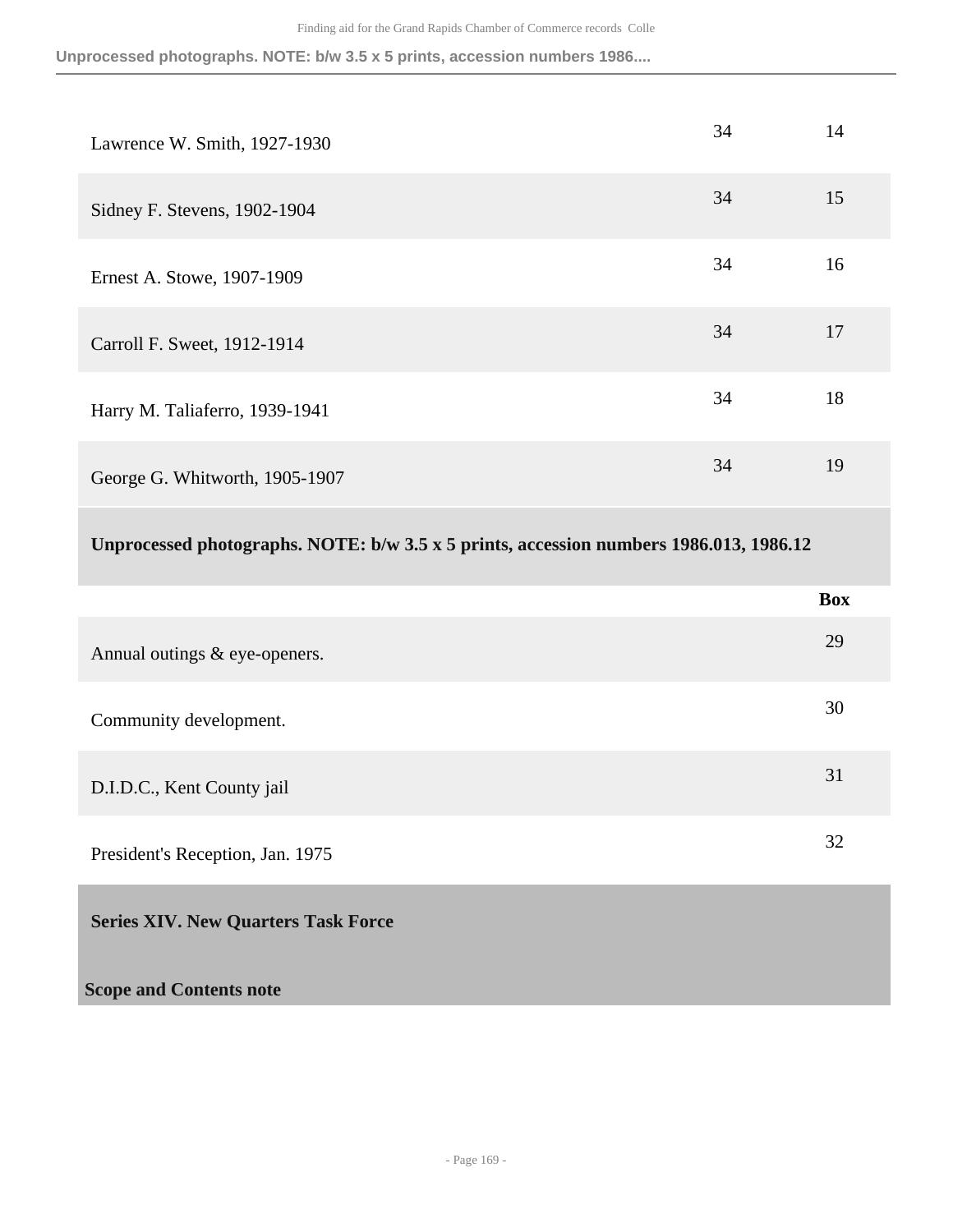Consists of correspondence, notes, clippings and news releases regarding the search for new quarters for the Chamber of Commerce. Includes bids by several downtown buildings, with prices and floor plans. Arranged chronologically.

|                  | <b>Box</b> | Folder |
|------------------|------------|--------|
| 1974-1975        | 33         | 296    |
| Jan.-April, 1976 | 33         | 297    |
| May-August 1976  | 33         | 298    |

### **Unprocessed**

#### Videos and audio

|                 | <b>Box</b> |
|-----------------|------------|
| Mixed materials | 46         |
|                 | <b>Box</b> |
| Mixed materials | 65         |
|                 | <b>Box</b> |
|                 |            |
| Mixed materials | 63         |
|                 | <b>Box</b> |
| Mixed materials | 45         |
|                 |            |

#### Slides

|                 |  | <b>Box</b> |
|-----------------|--|------------|
| Mixed materials |  | 47.5       |
|                 |  | <b>Box</b> |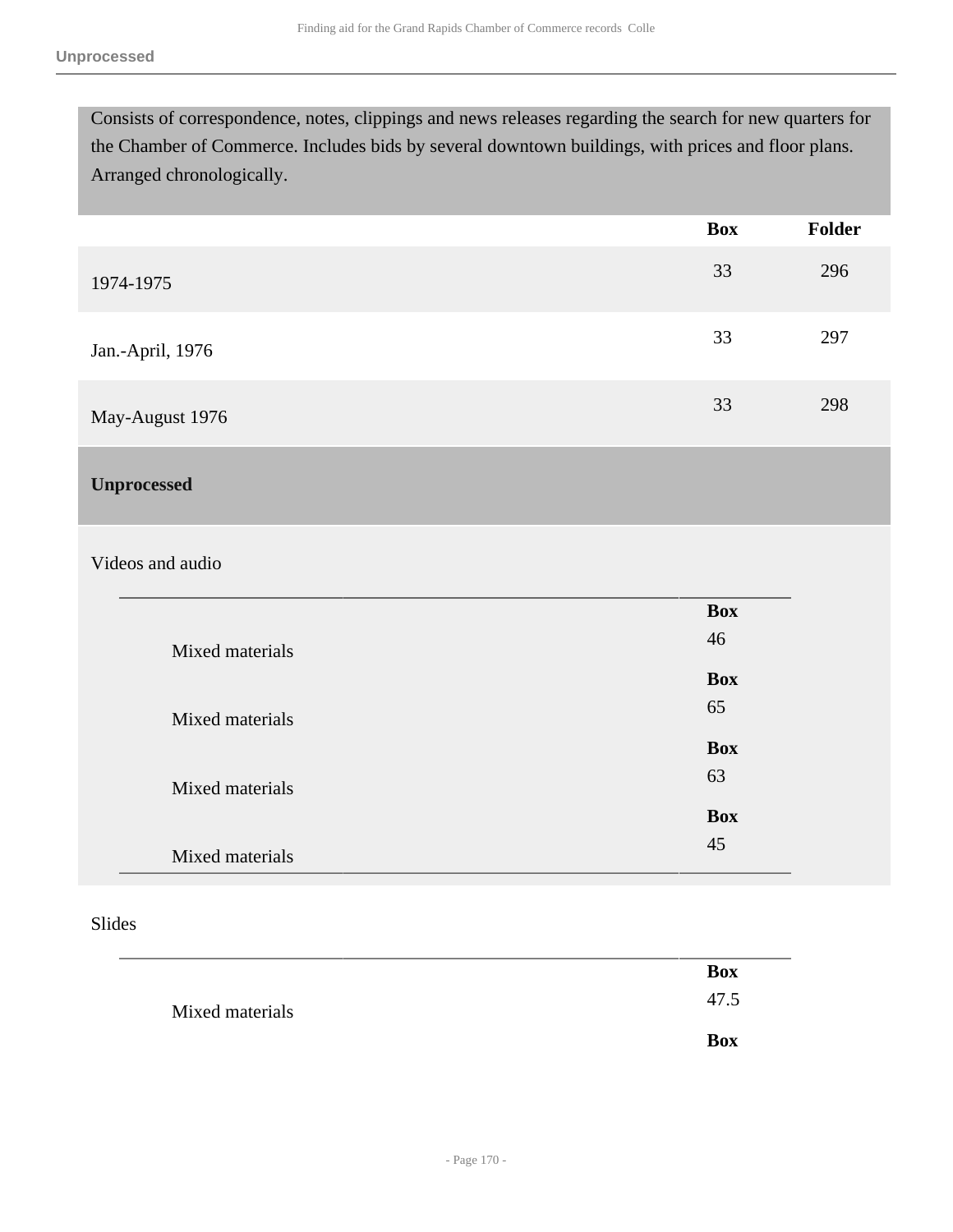| Mixed materials | 63               |
|-----------------|------------------|
| Mixed materials | <b>Box</b><br>62 |
|                 | <b>Box</b><br>57 |
| Mixed materials | <b>Box</b>       |
| Mixed materials | 47               |

## Film reels

|                 | <b>Box</b> |
|-----------------|------------|
| Mixed materials | 48         |
|                 | <b>Box</b> |
| Mixed materials | 61         |
|                 | <b>Box</b> |
| Mixed materials | 60         |

## Files

|                 | <b>Box</b> |
|-----------------|------------|
| Mixed materials | 68         |
|                 | <b>Box</b> |
|                 | 49         |
| Mixed materials |            |
|                 | <b>Box</b> |
| Mixed materials | 67         |
|                 | <b>Box</b> |
|                 | 59         |
| Mixed materials |            |
|                 | <b>Box</b> |